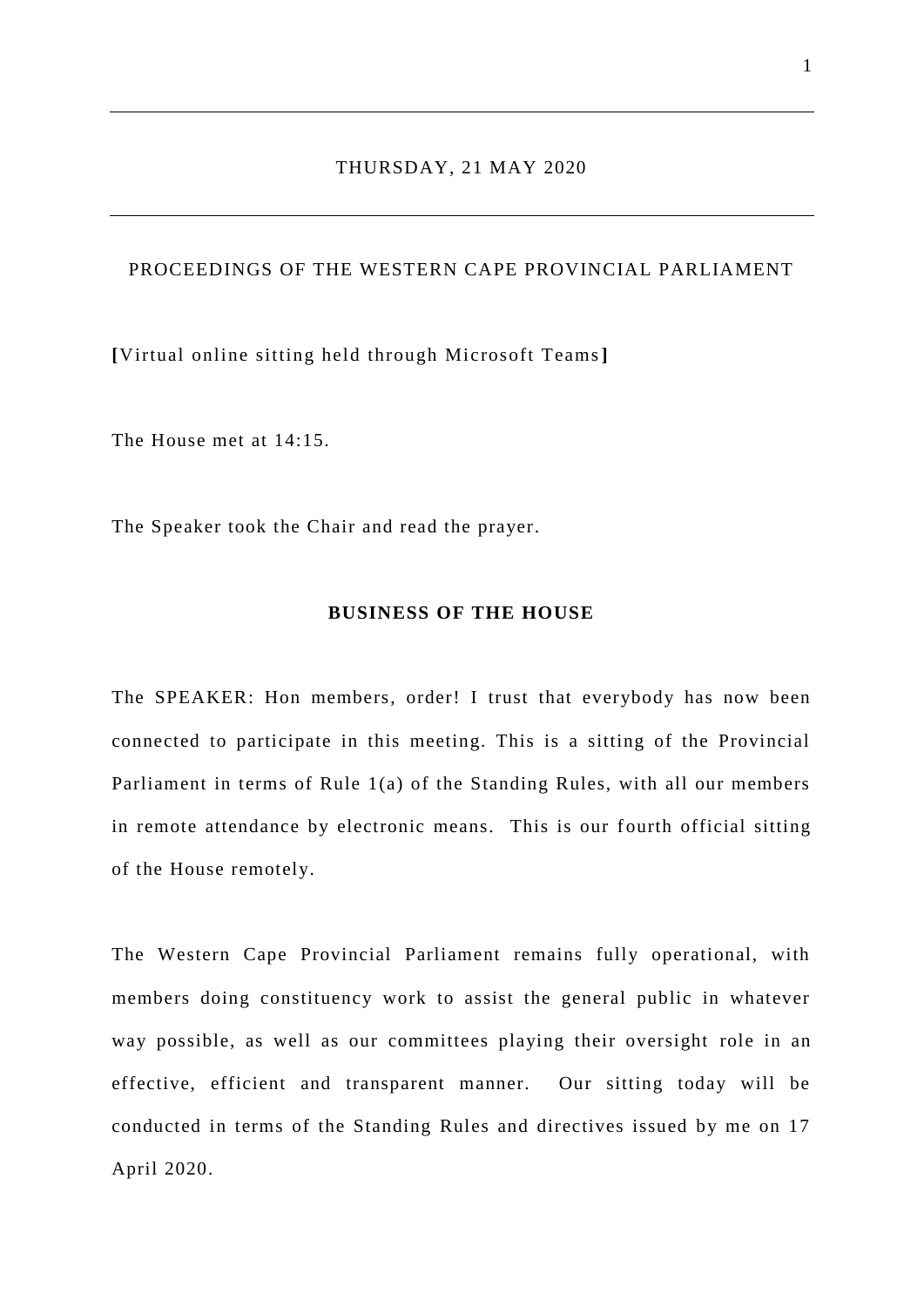Hon members, please allow me to highlight some of the important directives in this regard:

- The Secretary and his administration will ensure dedicated technical support at all times during the sittings.
- The quorum requirements for sittings of the House are as provided for in the Constitution and the Standing Rules.
- Unless there is an indication of unanimous concurrence, voting will take place by members present entitled to vote, to cast their votes by clearly identifying themselves to the Presiding Officer, verbally expressing their vote.
- Members who are present have all the privileges and immunities imparted to them by law.
- Hon members who are considered to be out of order by the Presiding Officer; their microphones will be muted and they shall therefore be called to order.
- The attendance of the hon members will be recorded by the Serjeant-at-Arms.

In instances where these directives do not cover a particular eventuality, the Standing Rules must apply. Hon members, in instances where the Rules cannot be applied, the ruling by the Presiding Officer is final. Hon members, all microphones have been muted. If that has not occurred, they will be muted immediately. You are therefore requested to only unmute your microphone when you need to raise a point of order and for that you will be recognised.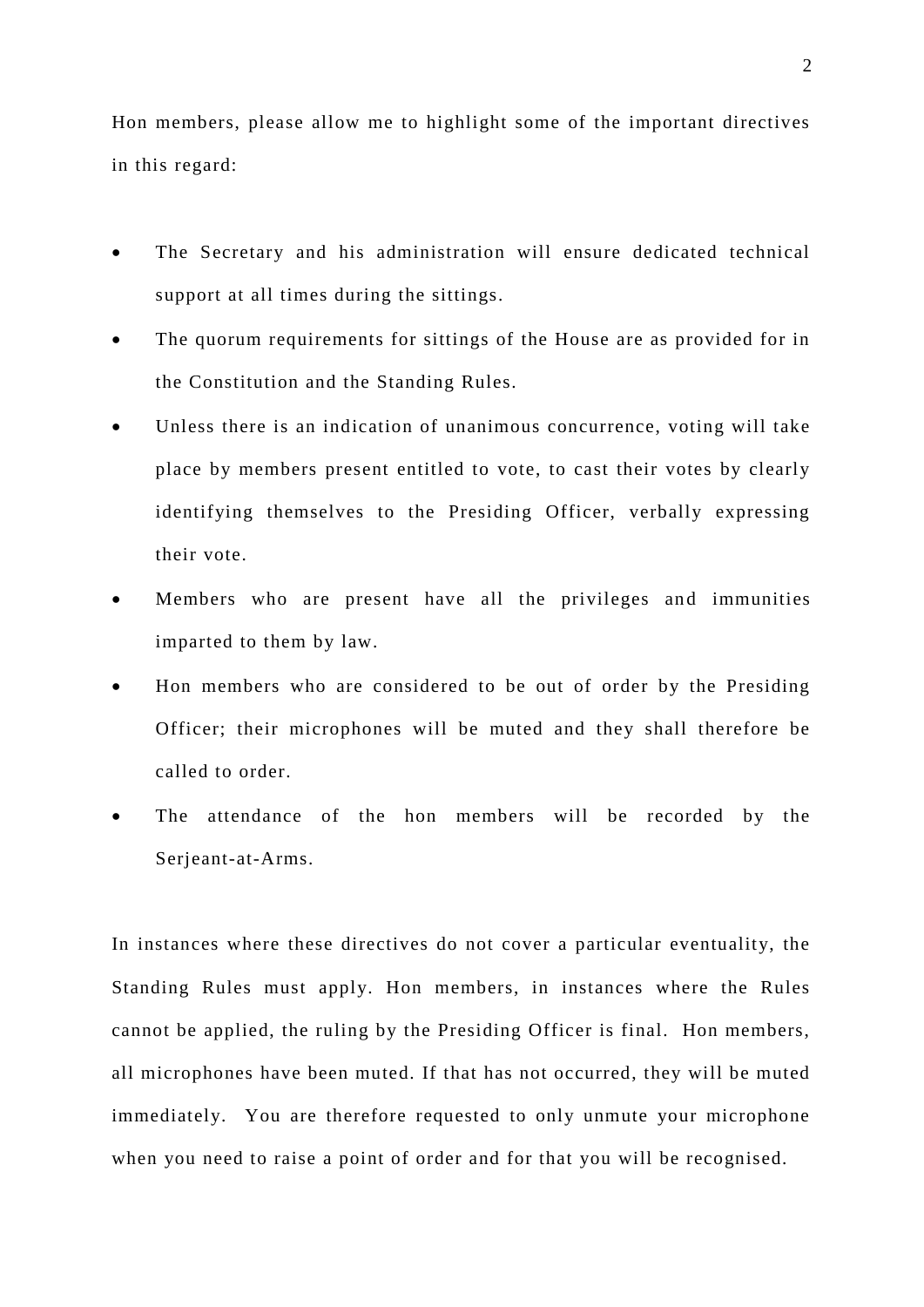Hon members, you should then first state your name and surname in order for the Presiding Officer to recognise you so that when you speak, the only person that speaks is yourself, not everybody else speaking at the same time. Please ensure that your mic is unmuted as you do so, and when you are done speaking, please mute your microphone again.

Hon members, the members of the media as the fourth estate have also been granted access to this MS Teams and they in this meeting will have an observer status as guests of the WCPP. Members of the press may, however, not use the chat room, speak or activate their cameras whilst the sitting is in progress. For the purpose of this sitting via Microsoft Teams, I am requesting that hon members are sensitive to the language needs of other hon members, since no interpretation services are available for this sitting. The Secretary and the ICT component are continuing to explore options for translations for future sittings of the House, in this regard.

As ruled by the Presiding Officer, which is myself, in the sitting of the House on 23 April 2020 also via this platform, no interjections shall be permitted during the debate. In this regard I also wish to draw the attention of the hon members to Rule 40 of our Standing Rules. Hon members, those are the directives which have been on record since we started off with the first session of the House and this is therefore how we are going to proceed with the sitting today. I therefore wish to recognise the Chief Whip. I recognise the Chief Whip.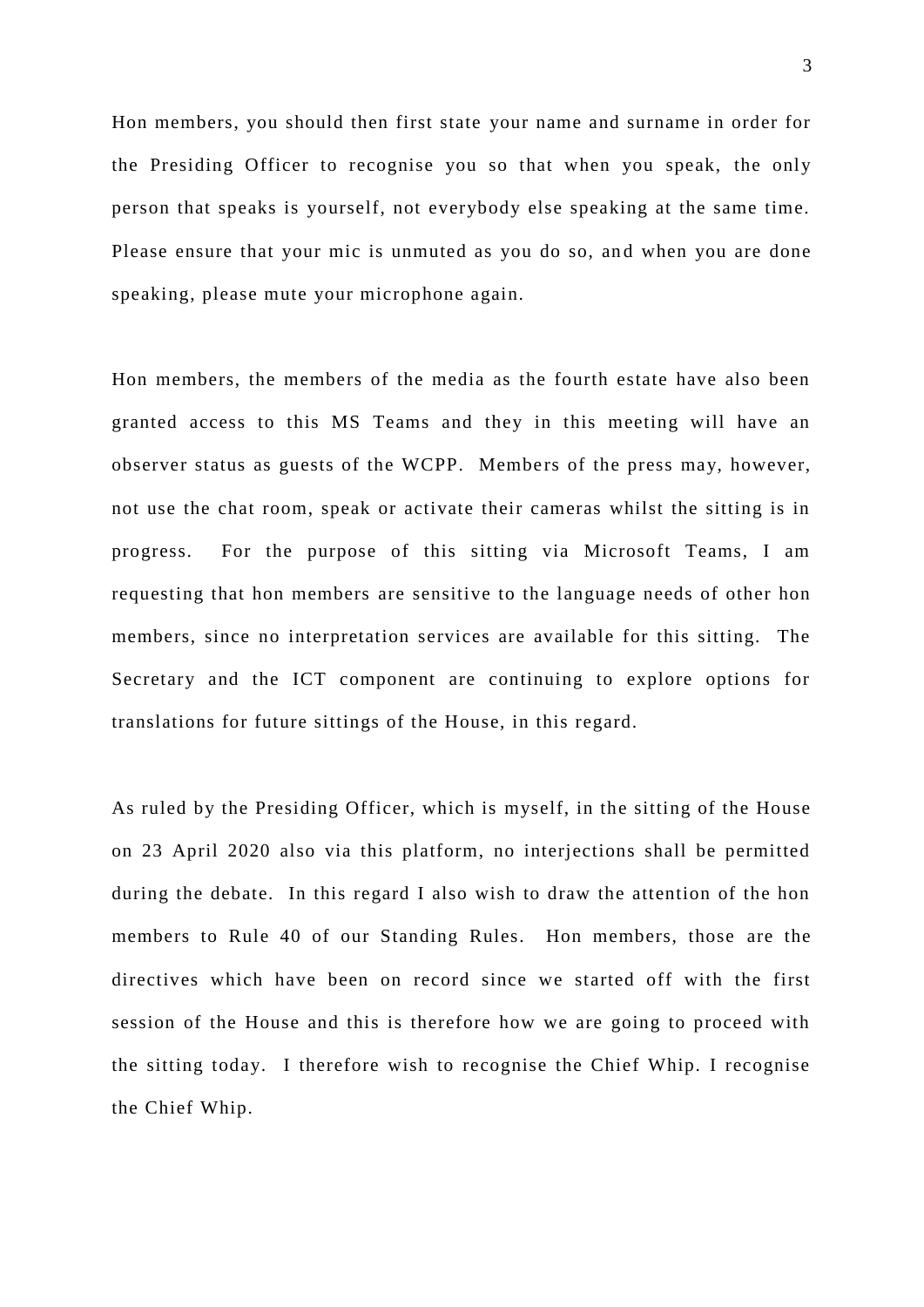The CHIEF WHIP (DA): My apologies. Thank you, Mr Speaker. I move the motion printed on the Order Paper in my name:

That, cognisant of Section  $116(2)(c)$  of the Constitution of the Republic of South Africa, 1996, which provides that, "The Rules and Orders of a Provincial Legislature must provide for financial and administrative assistance to each party represented in the Legislature, in proportion to its representation, to enable the party and its leader to perform their functions in the Legislature effectively …"; proposes that the House hereby resolves to authorise the Speaker of the Western Cape Provincial Parliament to determine the matters provided for in Section 116(2)(c) of the Constitution. In determining such matters, the Speaker is accountable to the House and must report to it when any such determination is made. If the House is not in session, any such determination must be ATC'd within 14 days.

The SPEAKER: Thank you, hon Chief Whip. Are there any objections to the motion? No objections? [Interjection.]

An HON MEMBER: Objection.

The SPEAKER: Is there an objection or no objections? Agreed to.

Thank you, hon members, now we go to the Questions in terms of Rule 202. We see as they appear in the Order Paper, the hon Minister's reply to the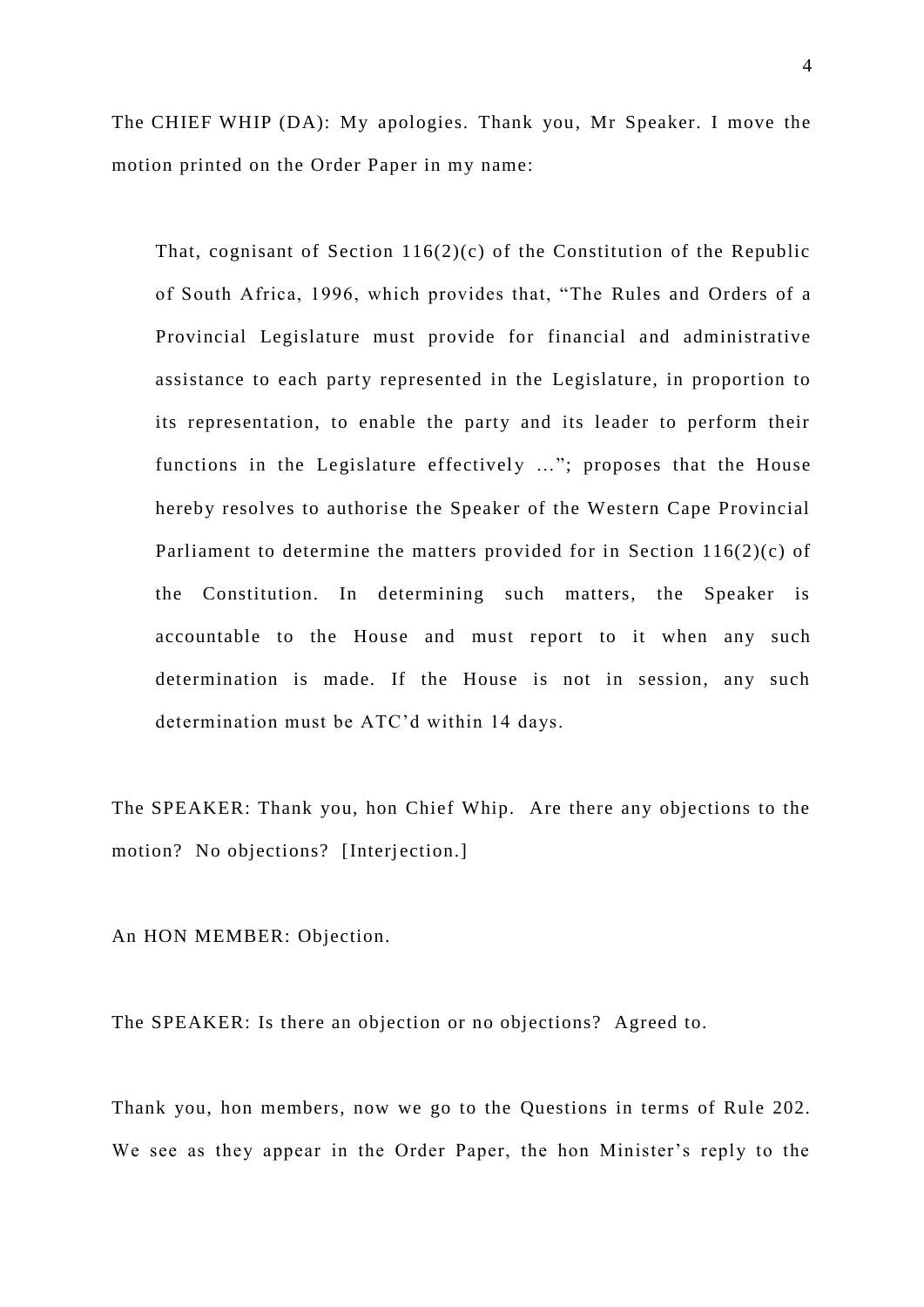question as printed accordingly.

Excuse me, hon members, I am just getting my Question Paper here. Where is my Question Paper? I recognise the Minister.

The DEPUTY SPEAKER: Hon Speaker, if I could just come in there, it is hon Minister Meyer.

The SPEAKER: Minister Meyer, I recognise you, sir.

## **QUESTIONS FOR ORAL REPLY**

*Ban on the transport of wine: level 5 lockdown*

#### **1. Mr A P van der Westhuizen asked the Minister of Agriculture:**

With regard to the ban on the transport of wine for export under the Level 5 lockdown regulations:

(a) What is the expected loss in foreign revenue that wine producers in the Western Cape will suffer due to these regulations and (b) what was the content of the letter that he received from the national Minister in response to his appeal for these regulations to be reviewed?

The MINISTER OF AGRICULTURE: Good afternoon, hon Speaker. Thank you for this opportunity and thank you for the question from hon member Van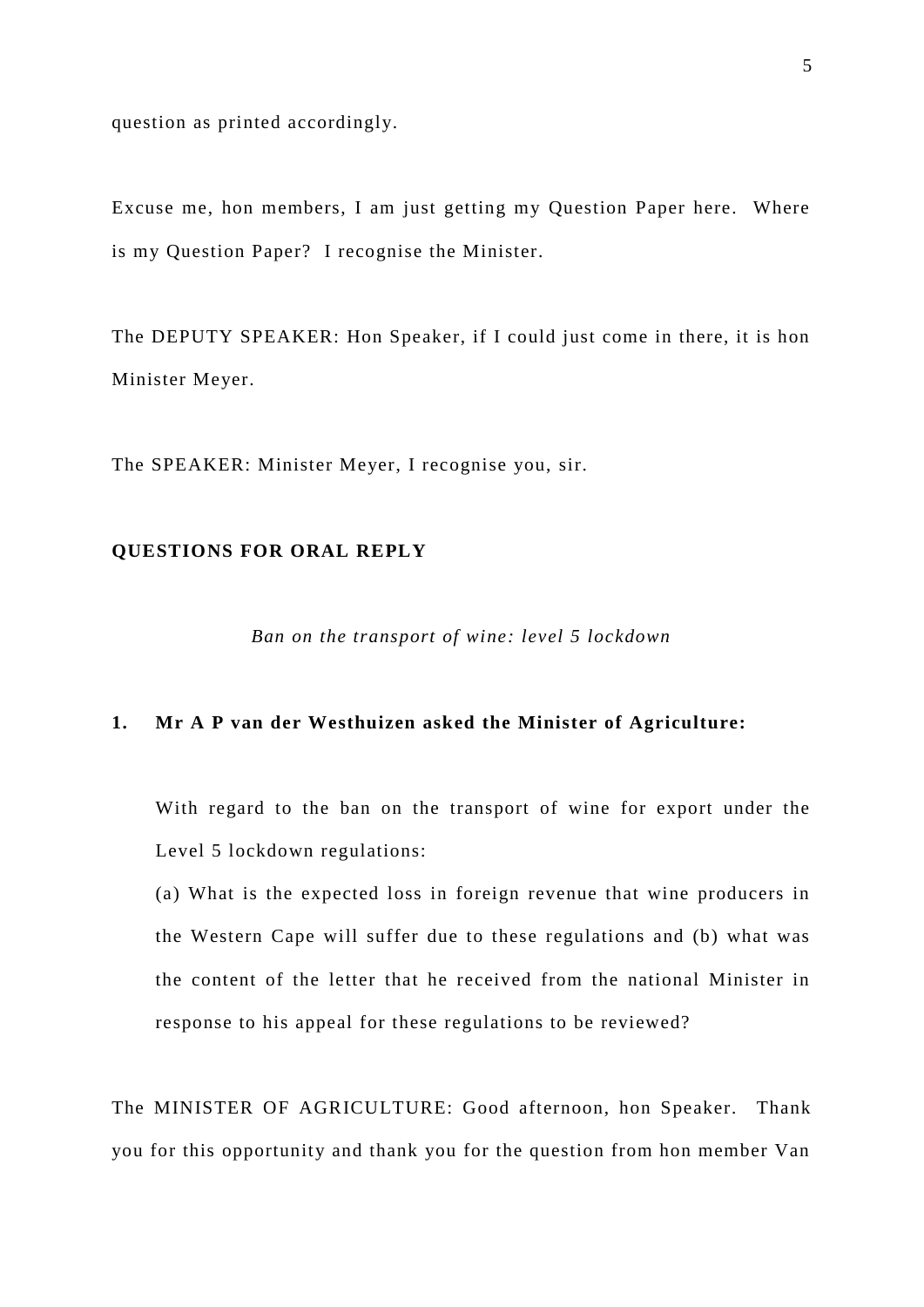der Westhuizen. The total number, value of South Africa's wine e xports amounted to R9,57 billion in 2019. This is roughly equal to R184 million per week. The implication is that the direct loss in export value is R920 million. It is almost 10% of annual exports over the five weeks that wine could not be exported from South Africa. However, the immediate cost is not the biggest loss to the economy. Approximately 50% of the wine harvest is annually exported and 95,9% of South African wines are in the Western Cape Province. For this reason, it is not strange that wine is the third biggest export product of the Western Cape economy and contributes to 6.5% to the value of exports from the province.

However, although important for the province, in particular for the rural economy, it is a very small player in the global field. The South African wine industry is also the twelfth biggest exporter of wine and has got the market share of 1,8%. It follows that any interruption of supply by the local industry could very easily be made good by wine from a range of other countries such as Australia, Argentina, Chile, and the United States of America. Obviously, we want to protect our local market here in South Africa and particularly here in the Western Cape. Due to the fact that competition for shelf space in retail outlets of e xport markets is very fierce, one of the key requirements to secure shelf space is the nature and the quality of service provided. As South African wine exporters were not able to honour their agreements, the risk is very high that local wine exporters will be branded as not being reliable.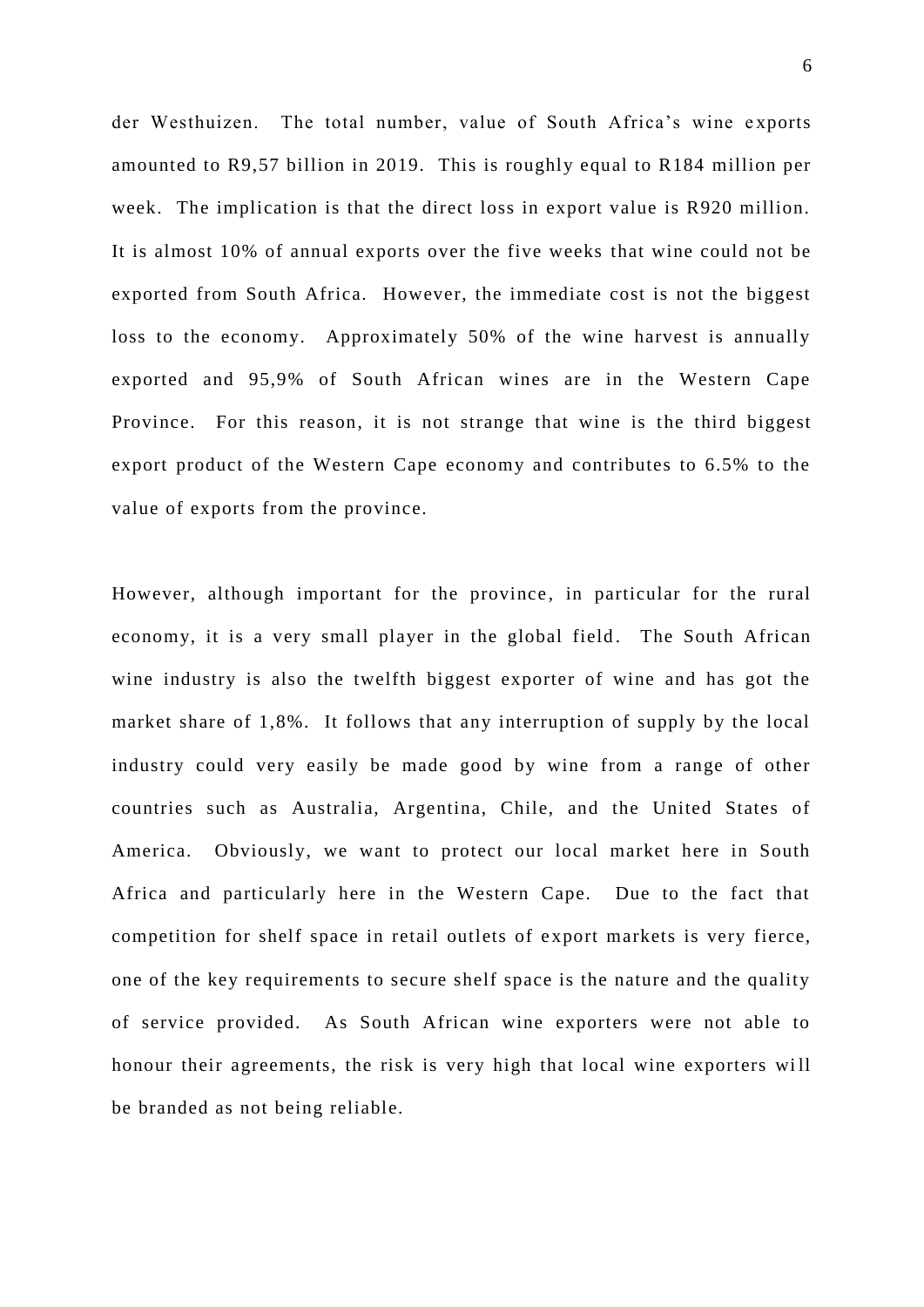It is important to remember that shelf space or market share will be very difficult to recover once it is lost. It is calculated that a 5% decrease in market share will lead to a direct loss in export earnings of R4 78 million per year over the longer term as well as the destruction of 15 000 jobs, a loss which the South African economy can ill afford at this stage.

At this stage it is too soon to provide a clear indication of the real size of the market share loss. Also, hon Speaker, the second part of the question, I did write three letters on wine -related matters to the National Minister on the following dates: on 26 March this year, requesting that critical work in wine cellars could be exempted from the lockdo wn in order to allow the harvest of wine grapes to be completed during the 2020 -season. I wrote again to the national Minister on 3 April, supporting the wine industry in its attempts to get exemption from the lockdown in order to allow the export of wine.

Also, the third letter that I wrote was on 17 April, hon Speaker, requesting the assistance of the national Minister to allow the transport of wine to ports in order for wine to be exported.

Other than the acknowledgement of receipt, no letters res ponding directly to the matters raised were received by my office. However, we believe that our submissions made a difference due to the fact that the regulations were amended as follows: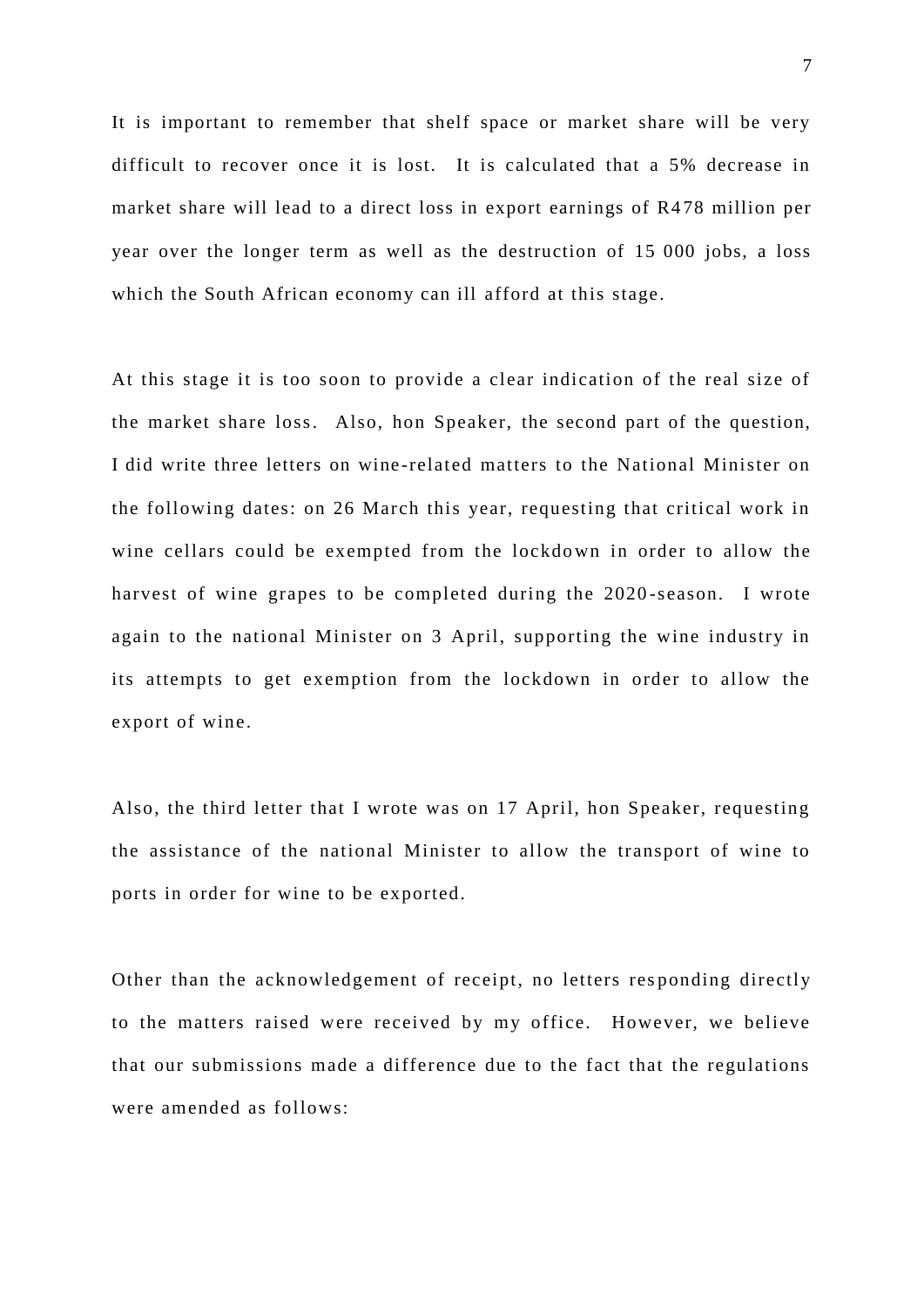Regulation 419 was published in the *Government Gazette* 43168 of 26 March 2020 allowing harvesting and storage activities essential to prevent the wastage of primary agricultural goods.

Secondly, Regulation 453 was published in the *Government Gazette* 43211 of 7 April 2020 allowing the export and transport of wine. It is unfortunate, hon Speaker, that this regulation was subsequently rescinded by Regulation 456 as published in *Government Gazette* number 43232 of 16 April.

Lastly, hon Speaker, Regulation 480 was published in the *Government Gazette* 43258 of 29 April, allowing the export of agricultural products, including wine as well as the transportation of all agricultural products to ports, that is land, air and sea, and it was for this purpose to export.

We believe that our submissions and also the submissions of my colleague, the Minister of Finance and Economic Opportunities, who also wrote to colleagues in the National Department of DTI, together with Wesgro, and I am confident that all of our letters had an impact on this.

The wine industry, hon Deputy Speaker, is a very significant industry in the Western Cape. 98% of all the wine cellars here in South Africa are based in the Western Cape and we need to protect this very special important sector of the economy and we are now taking the fight up to also see that we can have E–commerce and online wine cellars for the local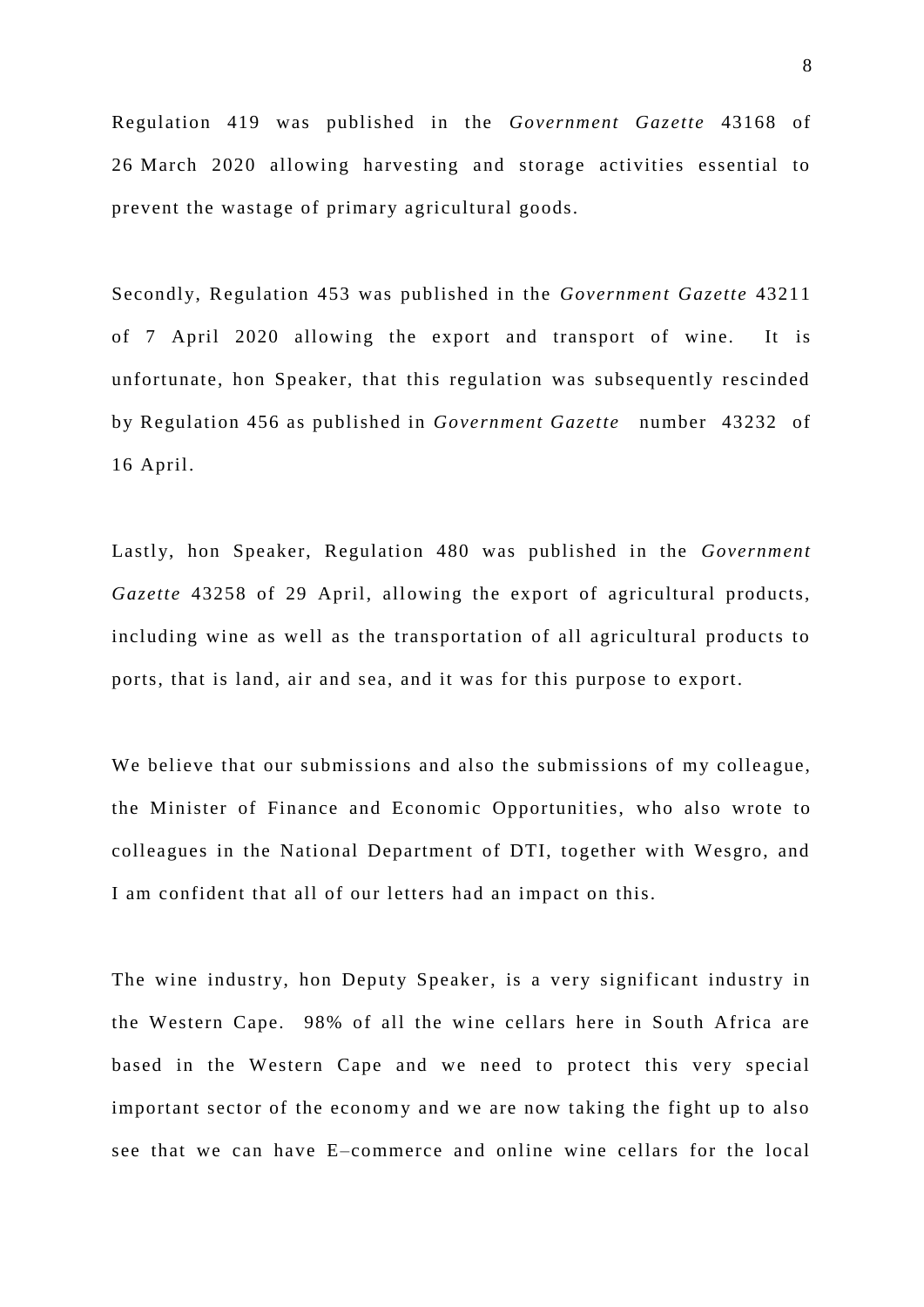market but that is the next chapter, but we will certainly engage with the National Department in this regard. I thank you, hon Speaker.

The SPEAKER: Thank you hon Minister if Agriculture. May I request the follow-ups, I am going to give the hon member Van der Westhuizen, who asked the question, who put the question to the Minister, an opportunity and then I will give him the first right for a follow -up thereafter and then I will take other hon members who wish to raise questions. I have recognised there are certain hands, for instance I see hon member Marran , so I have noted you. Hon member Van der Westhuizen.

Mr A P VAN DER WESTHUIZEN: Thank you, hon Speaker. Hon Speaker, through you to the Minister. Minister, you have just informed this House that the National Minister did not respond to any of your letters. What signal did the Minister send out by her lack of response and would it be correct to deduct that the job losses in the Western Cape agricultural sector as well as the substantial loss in foreign currency caused by this silly ban on transport that had nothing to do with the spread of the virus, is of no importance to the National Government?

The SPEAKER: Thank you, hon member Van der Westhuizen. Hon Minister Meyer?

The MINISTER OF AGRICULTURE: Thank you hon Speaker and thank you for the follow-up question.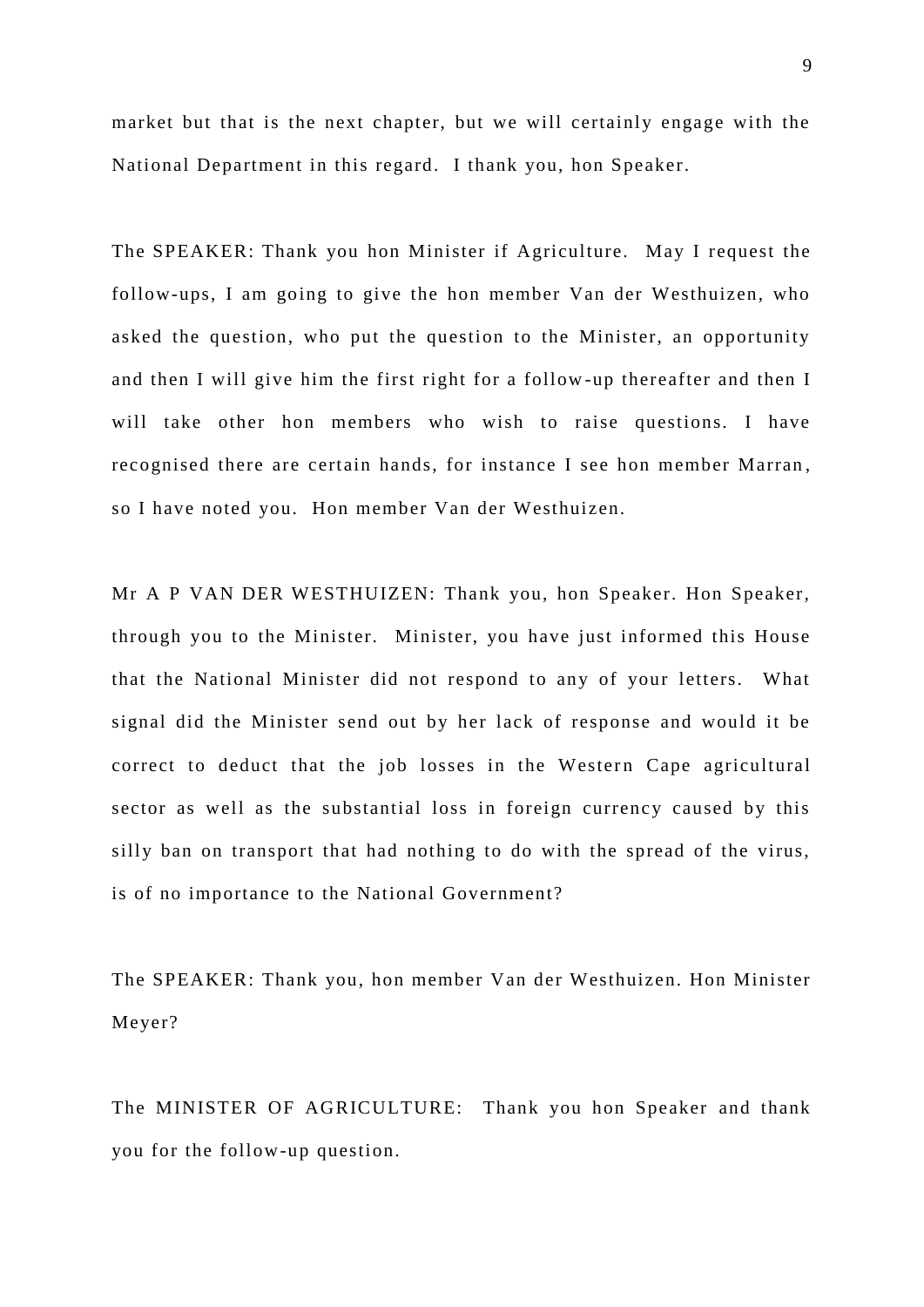Well it is certain, the Premier has indicated through our Cabinet that we must work through the cooperative structures, engage with the National Command Centre, engage with the various MECs and certainly work within the framework of cooperative governance, and I will continue to do so. Later this evening at six o'clock we will have an Agricultural Minmec discussion and for us it is important that we continue on behalf of the citizens of the Western Cape Government on behalf of the economy of the Western Cape that we do everything possible, despite all of these particular challenges and sometimes politics coming into the play. It is my job as the Minister of Agriculture to do my utmost best to see that we protect this sector of the economy. Here agriculture is about 10% of the GDP of this province, 17% of the labour force, and I will certainly continue, despite the complexities and difficulties that we have, given the great challenges and the volatility, the uncertainty, even the ambiguity that we experienced in this situation, together with my Cabinet colleagues and the Premier leading this situation, do our utmost best to protect the economy despite the challenges. Even when the Premier started his term of office he introduced the concept of resilience, meaning that whatever obstacles we receive, even letters not being answered, we will continue to push the boundaries for the benefit of the people as we have been elected to serve the citizens of the Western Cape and certainly I do this as well as all my colleagues in the Cabinet. Thank you, Chair.

The SPEAKER: Thank you, hon Minister. I now recognise hon Marran. I have noted you, hon member Marais. Hon member Marran, please proceed.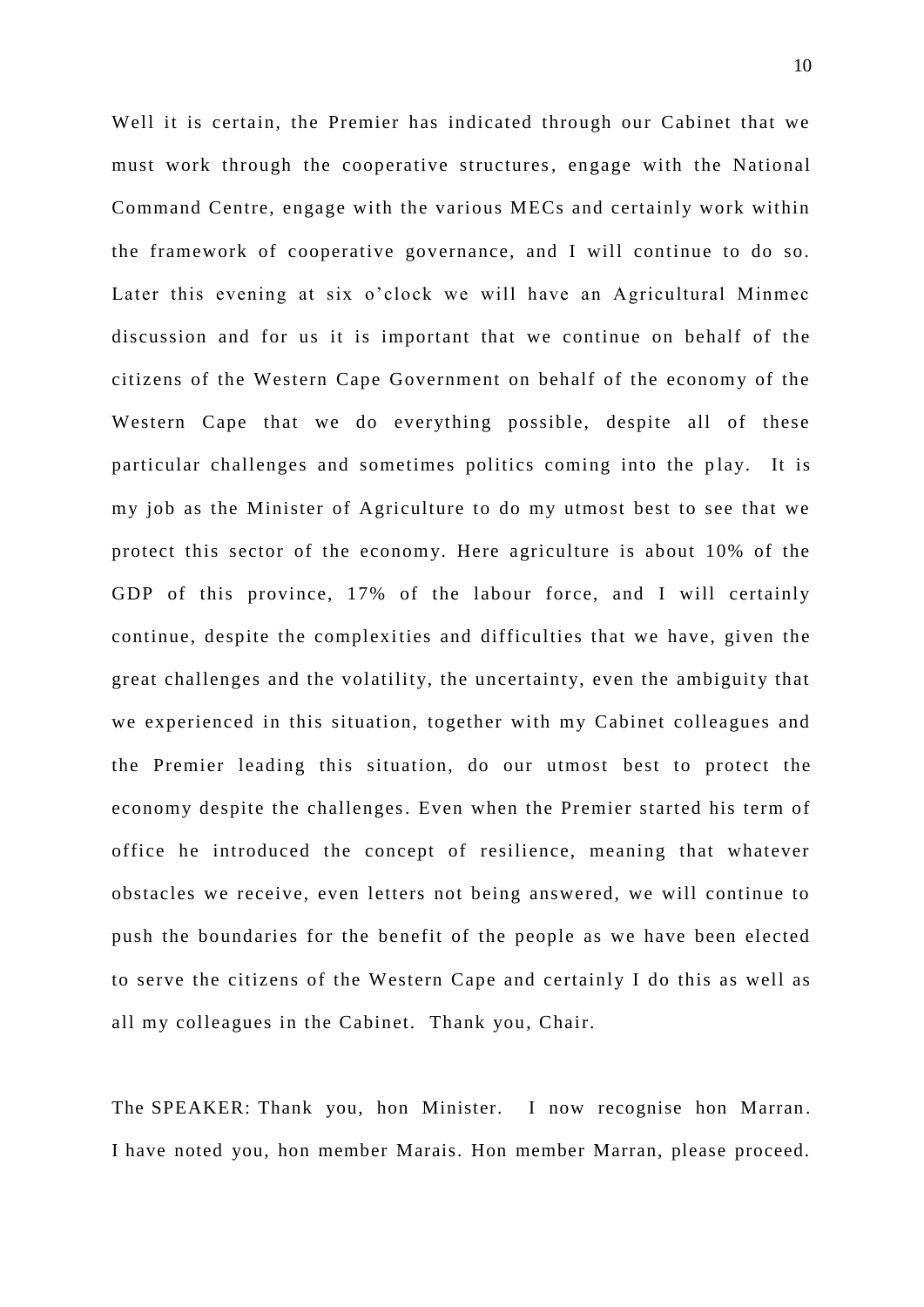Mr P MARRAN: Hon Speaker, thanks, good afternoon and good afternoon to everyone else in this sitting. Hon Speaker, hon member Van der Westhuizen raised questions in a manner as if he knows how to raise those people who have died, from the death.

Hon Speaker, one question quickly to the Minister, because the question only refers to the regulations. Does the Minister think or believe that if there is indeed a case, a loss of foreign revenue, it is attributed to only the regulations or also – especially the European markets who have closed their ports of entry like your airports, seaports and so forth? Is it attributed only to the regulations if there is a loss, or is it a mixture of issues, which includes foreign countries that have closed their ports of entry? Thank you.

The SPEAKER: Thank you, hon member Marran. Hon Minister Meyer?

The MINISTER OF AGRICULTURE: Thank you, hon Speaker, and thank you to hon member Marran. I think firstly we must understand that this loss on revenue for the fiscus will be massive in South Africa. Certainly, the chop and change of the regulations has a huge impact. Firstly, wine was allowed to be exported, and then suddenly a regulation was then published to say you can no longer export wine. Now during that period of time we must understand that when the first regulations were allowed to export, people had already some of their consignments on the way to the harbour or already at the harbour and so this has posed a particular risk, because now you sit with a stock in the harbour that cannot be exported due to the sudden change of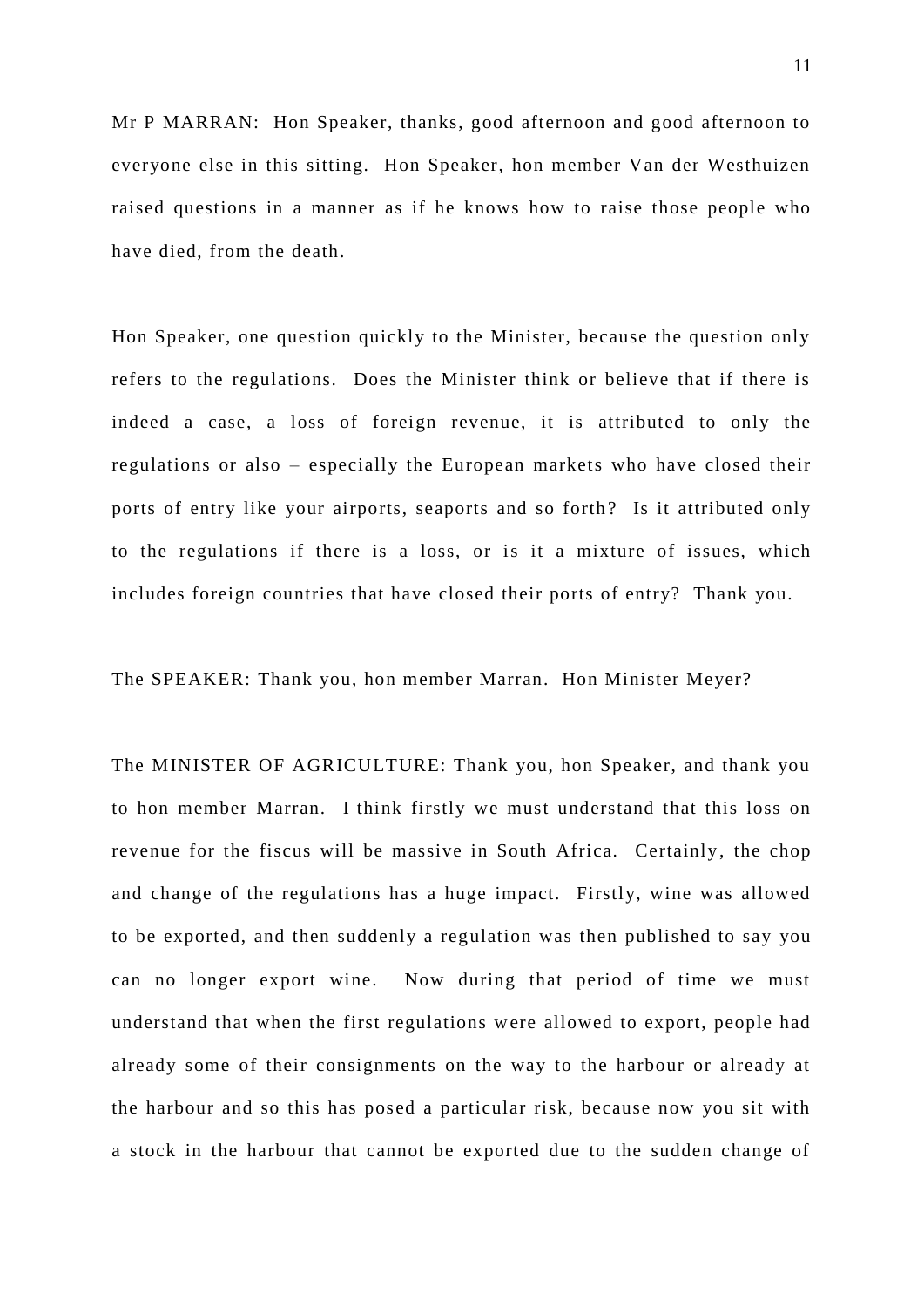the regulations. Well, I think hon member Marran is absolutely correct. I think the massive loss of revenue was on both sides.

Firstly, I think it was partly due to the irrational and illogical change of the regulation. It made absolutely no sense to prevent the export of wines because the regulations that were published initially allowed for agricultural production. It allowed for agricultural exports, particularly our wines, and so the sudden change, there was no reason, no logic, and so what we have also seen globally as a result of COVID-19 it is actually correct, we have seen that certain of the major global ports have been closed and we know those particular ports, particularly the Hamburg port, the port in Rotterdam – one of the biggest ports in the world, as well as the ports in Asia w ere closed for imports on their side. But certainly we want to protect our market share, particularly our shelf space because once people order wine and you are unable to deliver on your commitment, certainly people are not going to wait when South Africa – through our regulatory framework – gets our act together; they look somewhere else, particularly Australian wine, they look even at California, also a wine producing region, as well as in South America. We know those particular markets, Burgundy in France and many other regions in France, so it is important that we protect it. But in short, the loss of revenue will be massive, it has both to do with our irrational regulations, as well as a result of COVID-19 the international community having protected their borders and closed also some of their ports, so that is my answer, hon Speaker. Thank you for that.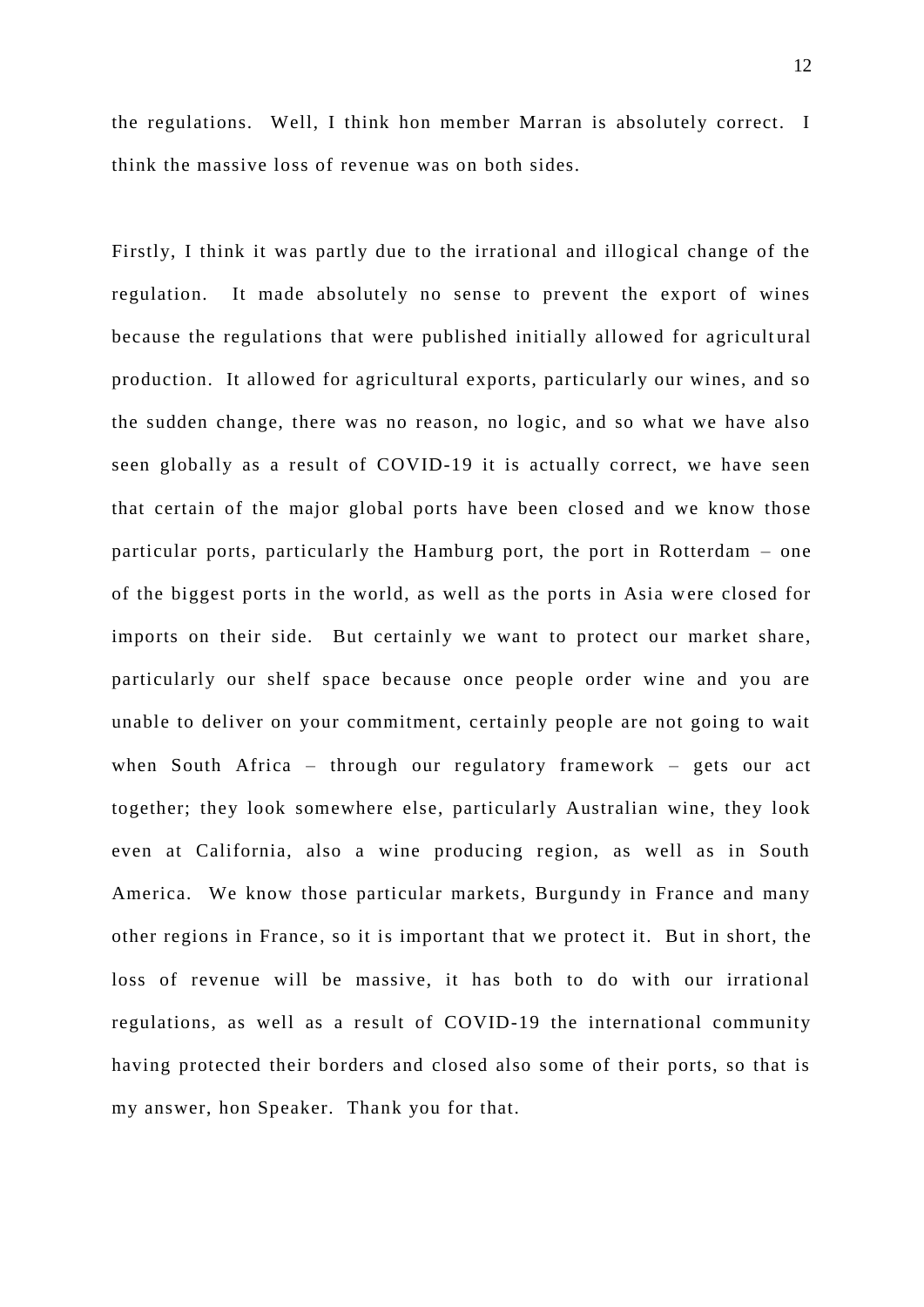The SPEAKER: Thank you, hon Minister Meyer. I recognise hon member Marais.

Mr P J MARAIS: Thank you, hon Speaker. Hon Speaker, I listened with great interest to the Minister's responses and I could not help, but I have a slight giggle here. The Minister said the regulations make no sense. We want to protect our market share. We know our markets.

Minister, can you tell me, does your party support the federal solution so that you can have all those powers so that these nonsensical regulations will not be applicable to the Western Cape, where you can decide for yourself what to export and what not to export? You cannot have it both ways. You cannot agree to a unitary system and then complain if you do not have federal powers. Now how are we going to resolve this issue?

Can you tell me what is your party's policy with regard to the devolution of powers to provinces so that they can decide for themselves what to export and what they cannot export, whether it is Level 5 or whether it is Level 3? Do you want those powers or are we forever going to hear moaning and groaning but you stick to the present system? I would just like to hear your views on that.

The SPEAKER: Thank you, hon member Marais. Hon Minister Meyer.

The MINISTER OF AGRICULTURE: Hon Speaker, this is a very important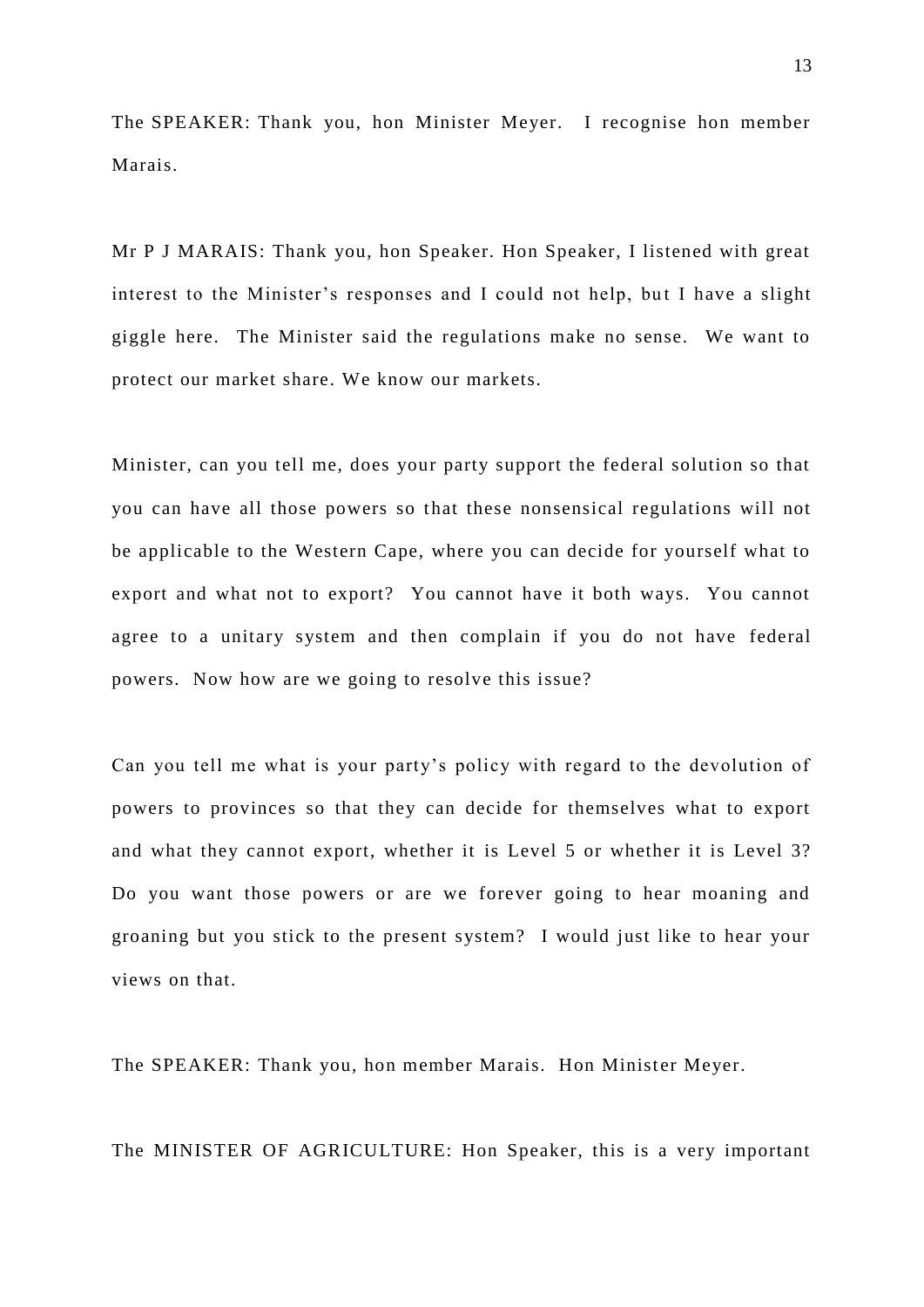question in the geopolitical landscape of South Africa. The centre of this question is, what does our Constitution allow us to do and what is my party's position in this particular regard? The Constitution is very clear in terms of Schedule 4 of the Constitution. My party believes in constitutional democracy, expending the powers of the Constitution within the framework of the Constitution. So, Schedule 4 makes it absolutely cle ar, where is the concurrent powers between the National Government and the Provincial Government. What we have done over the last ten years in this province is to expand the powers to the extent that it is within the concurrent powers, therefore we have, on numerous concurrent powers, adopted the strategy to push the boundaries through legislative reform and therefore we have seen for example that even in the previous term our Minister of Education has pushed for some education reform in the Western Cape through legislative reform. That is part of pushing the boundaries of legislative reform. So we have done that in particular regard to push the boundaries for, because Schedule 4 tells us the National Government must develop the broader framework and within that framework the Province must exercise their policy and legislative opportunities, and certainly we have done so.

Schedule 5 of the Constitution is even more dramatic. Hon member Marais, as you know, it speaks directly to exclusive provincial legislative competence and if you look at that space, hon member Marais, you will see that my party the Democratic Alliance is the only party that has really over the last ten years and even when you were the Premier, have expanded the basis of Schedule 5 legislative reform, by having all of those things as laws in the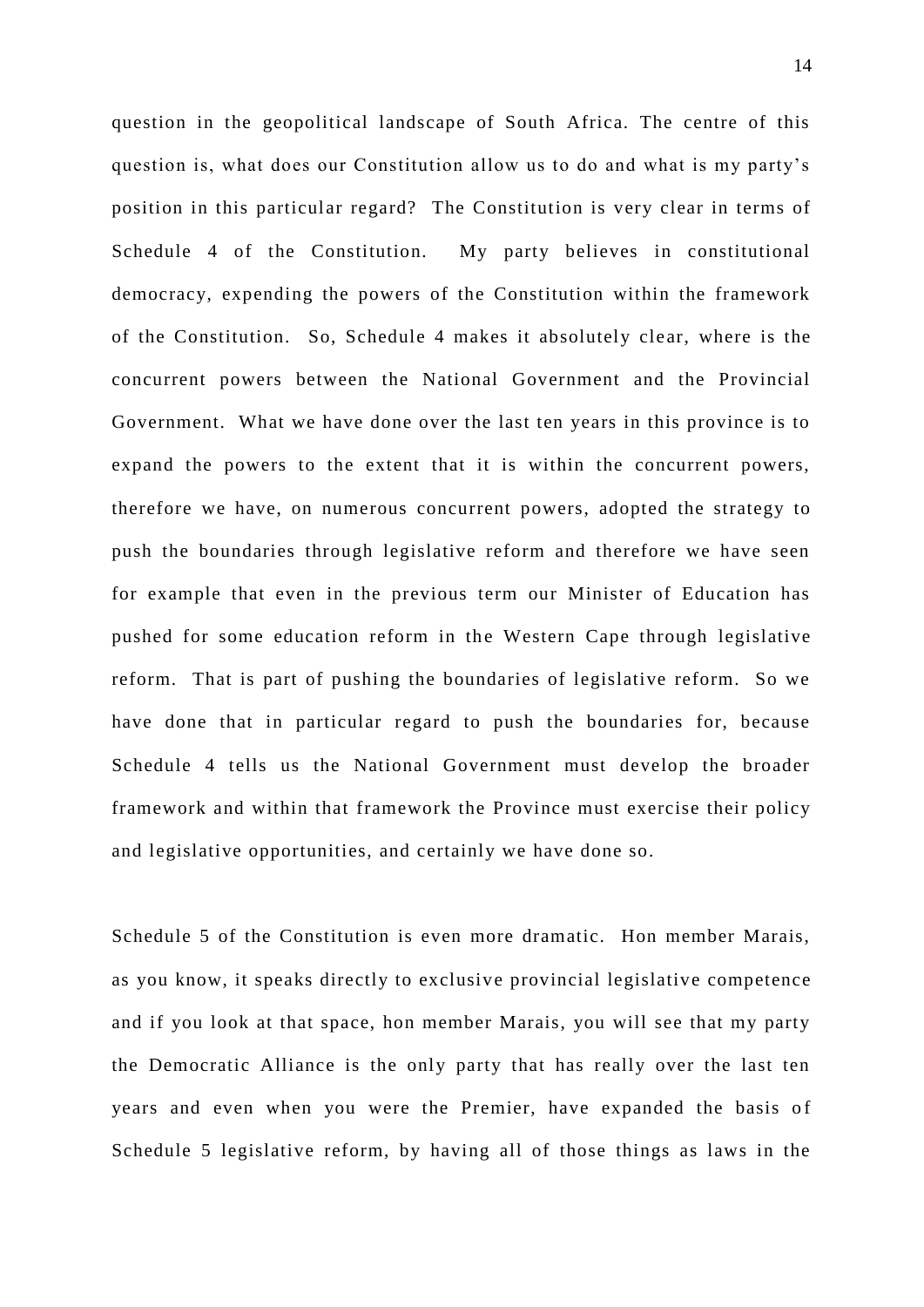Western Cape that allow for that. Issues like for example the Western Cape Cultural Commission, the Western Cape Heritage Commission, the Western Cape Language Committee, there are many similar institutions, even Wesgro, all of these public entities with a good -standing record. So hon member Marais, my party believes in constitutional democracy. We believe in expanding the powers of provinces and we have done so over the last ten years and even before that and I think we have been very successful.

The second part of your question, hon member Marais, is does my party believe in getting things done at the lowest level? Well, you would be pleased that my party has approached and adopted an approach that is called the whole issue of subsidiarity. Subsidiarity means let things happen at the lowest level where the local knowledge dictates and the local solutions to be found in that particular regard and that is why we even went, when there was an attempt to centralise the food distribution, to the Human Rights Commission and the Human Rights Commission has ruled in our favour that they are not in favour of the centralisation of food. We believe in the principle of subsidiarity that churches, the organis ations in the communities, can do a better job than having to centralise this at a national level.

So, to conclude, hon Speaker, to the direct answer of hon member Marais, we believe in constitutional democracy, expanding the powers of provinces and we believe in the principle of subsidiarity, let things happen at the lowest level where you can get a much better return on the service delivery than having to have it centralised. Thank you, hon Speaker.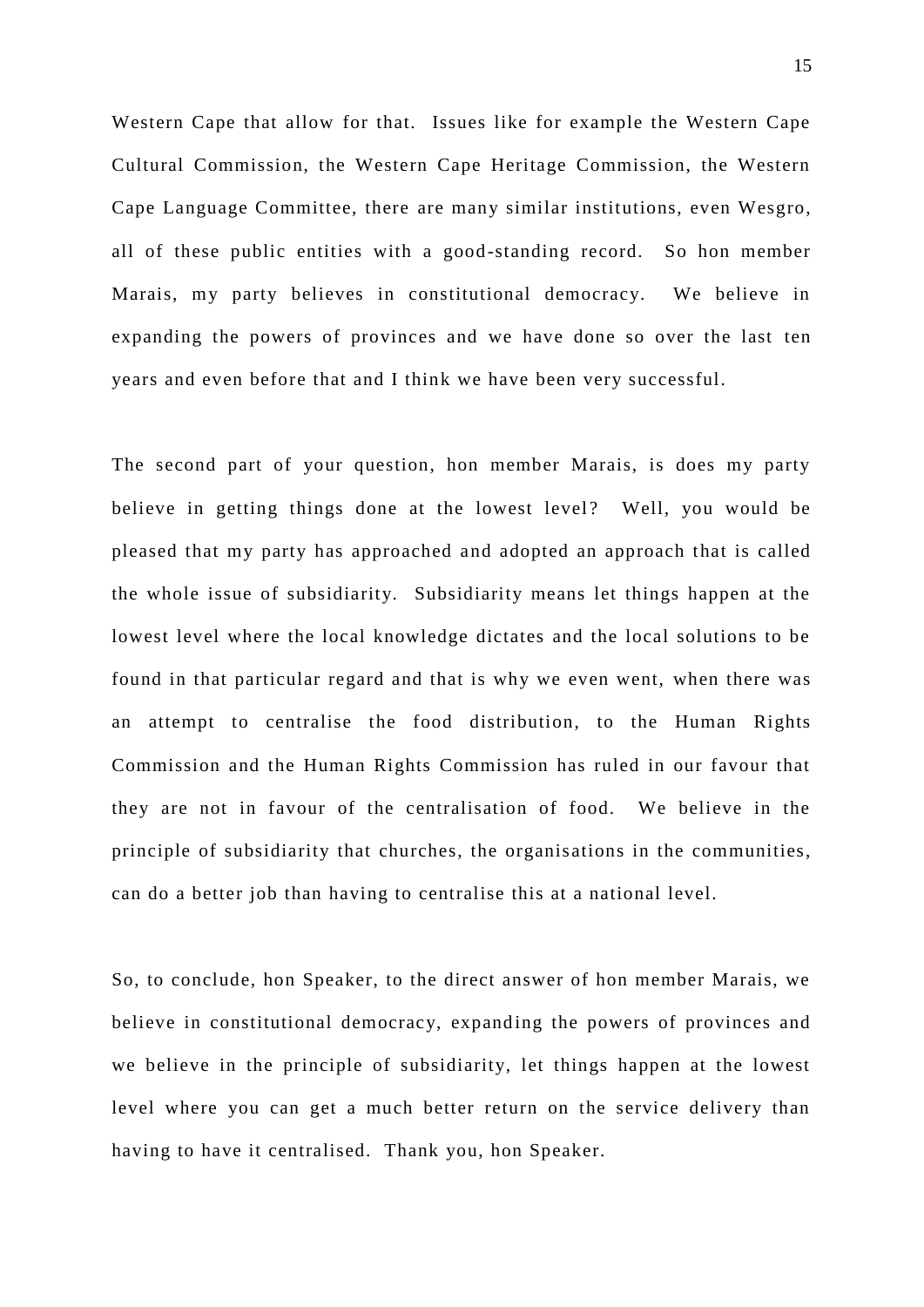The SPEAKER: Thank you, hon Minister Meyer. There is a last follow-up on this question, and that is hon member Marais.

Mr P J MARAIS: I thank the Minister for that very broad response. I know about subsidiarity and subsidiarity merely means federalism. There is no other word, or a canton system or a federal system, so we are on the same page, it seems. That is a big jump for the DA and I must say I am not unhappy, because that is the Freedom Front's policy. Thank you.

The SPEAKER: Alright, thank you, hon members. I see that there is still another member on this question. Unfortunately, we have exhausted the time in terms of the follow-ups. We can only do four follow-ups in terms of the Standing Rules, and with that we move to the next question. Hon Minister, Dr Ivan Meyer, it is again your turn. I give you the platform.

#### *COVID-19 infections: Witzenberg municipal area*

#### **2. Mr A P Van der Westhuizen asked the Minister of Agriculture:**

To what extent can the recent spike of infections of COVID-19 in the Witzenberg municipal area (a) be attributed to farming or related activities and (b) affect primary or secondary agriculture production in that area?

The MINISTER OF AGRICULTURE: Hon Speaker, thank you for this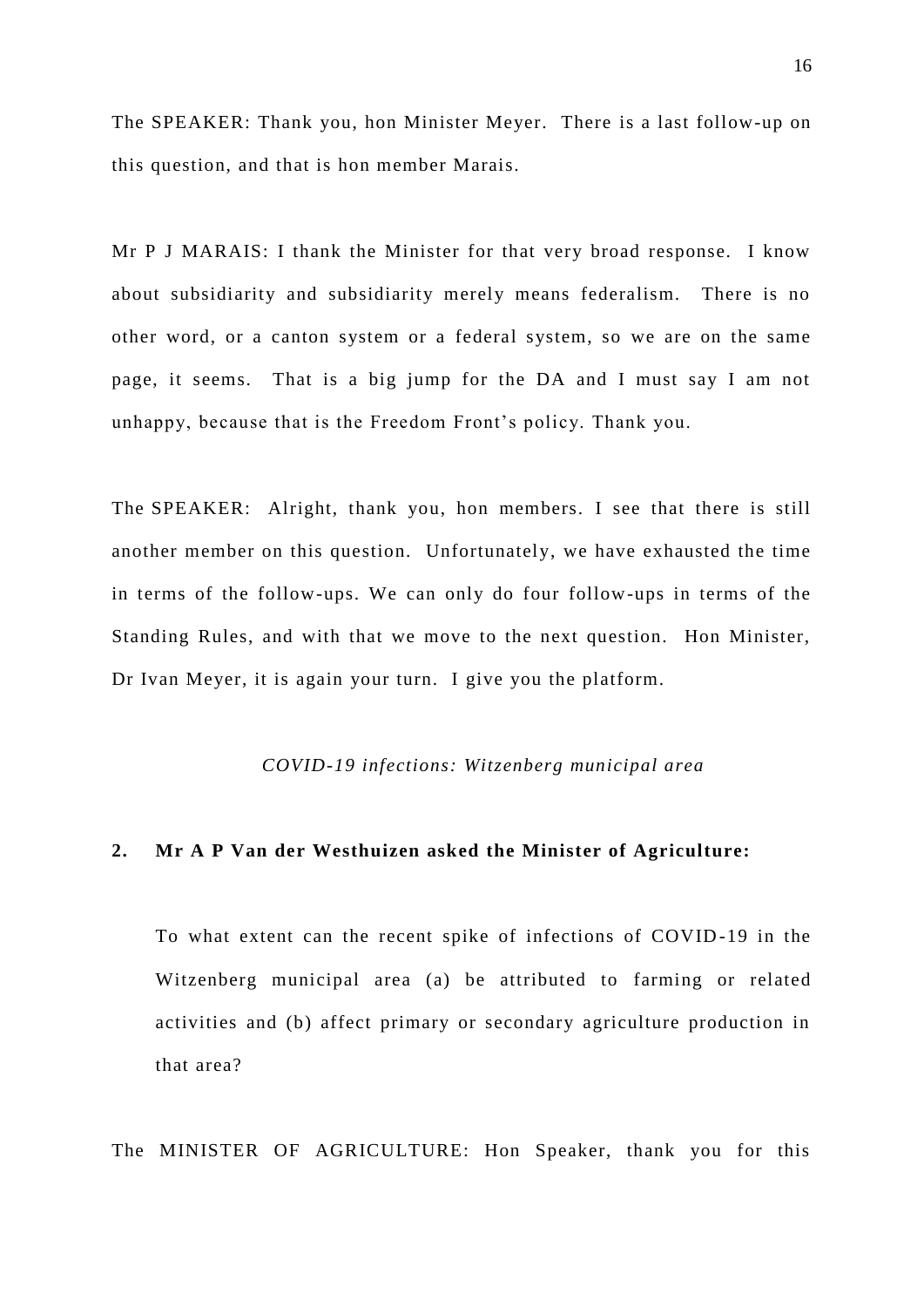opportunity to answer the second question from hon member Van der Westhuizen.

Yes, there is no doubt that a number of workers have been affected by the infections. However, it is impossible to determine whether the spike is directly attributed to farming or related activities as no scientific analysis has been done within agriculture to determine the root cause of the spikes. What compounds the issue is the fact that the correctional facility in the area had also seen a spike in infections. It should further be noted that agriculture is deemed an essential service and therefore critical to ensure a sustained food supply for the country and its citizens.

Similar to other essential services being affected by the COVID-19 pandemic the agricultural sector and/or specific geographical district area within the agricultural domain cannot therefore be singled out as a contributing factor for the spread of the virus as no industry or social class is immune to this pandemic. Notwithstanding the aforementioned all cases of COVID-19 that the Department was made aware of, were reported to the Departments of Employment and Labour, as well as the Department of Health, in order to ensure that all required protocols are adhered to.

Hon Speaker, the agricultural sector and the agro -processing sector are required to adhere to a number of regulations to ensure food safety and safe working conditions.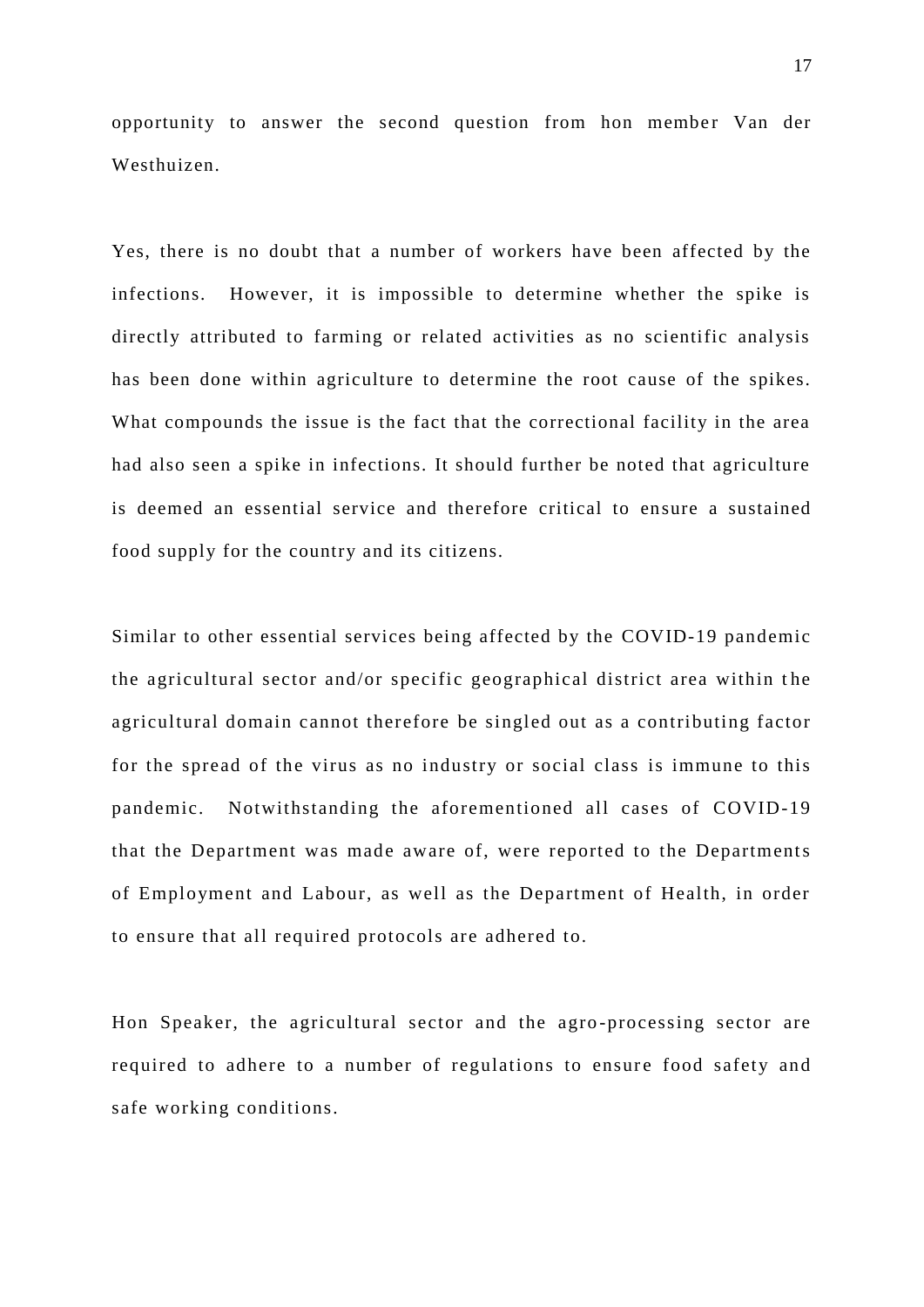In addition to regulations, these are also private standards that the sector must comply with. These include ethical standards, that are implemented by, amongst others, the horticultural sector, comprising fruit and wine industries and since the outbreak of COVID-19 the Sustainable Initiative of South Africa, also known as SISA, has also developed guidelines to assist companies in managing their processes in order to comply with the five golden rules of the pan demic. The ultimate aim is to prioritise the safety of employees so that production is not disrupted. The guide is further complemented by the prevention and management of COVID-19 in the workplace, which is Circ ular H70 dated 6 May, which was recently released by the Department of Health, and it is an extensive list of how to prevent and manage COVID-19 in the workplace. We have also set that particular protocol with the agricultural sector and certainly it is well received in that particular sector. Thank you, hon Speaker.

The SPEAKER: Thank you, hon Minister, I have not seen any other follow-up for now but I recognise hon member Van der Westhuizen. I can see now there is a follow-up. Hon member Van der Westhuizen and that will be followed by hon member Marran.

Mr A P VAN DER WESTHUIZEN: Thank you, hon Speaker. Hon Speaker, through you to the hon Minister of Agriculture, as the Minister has stated , farming has fortunately and quite correctly been deemed as an essential service and we are grateful to all in the agricultural sector for keeping us food-secure in these days, despite the dangers of this epidemic.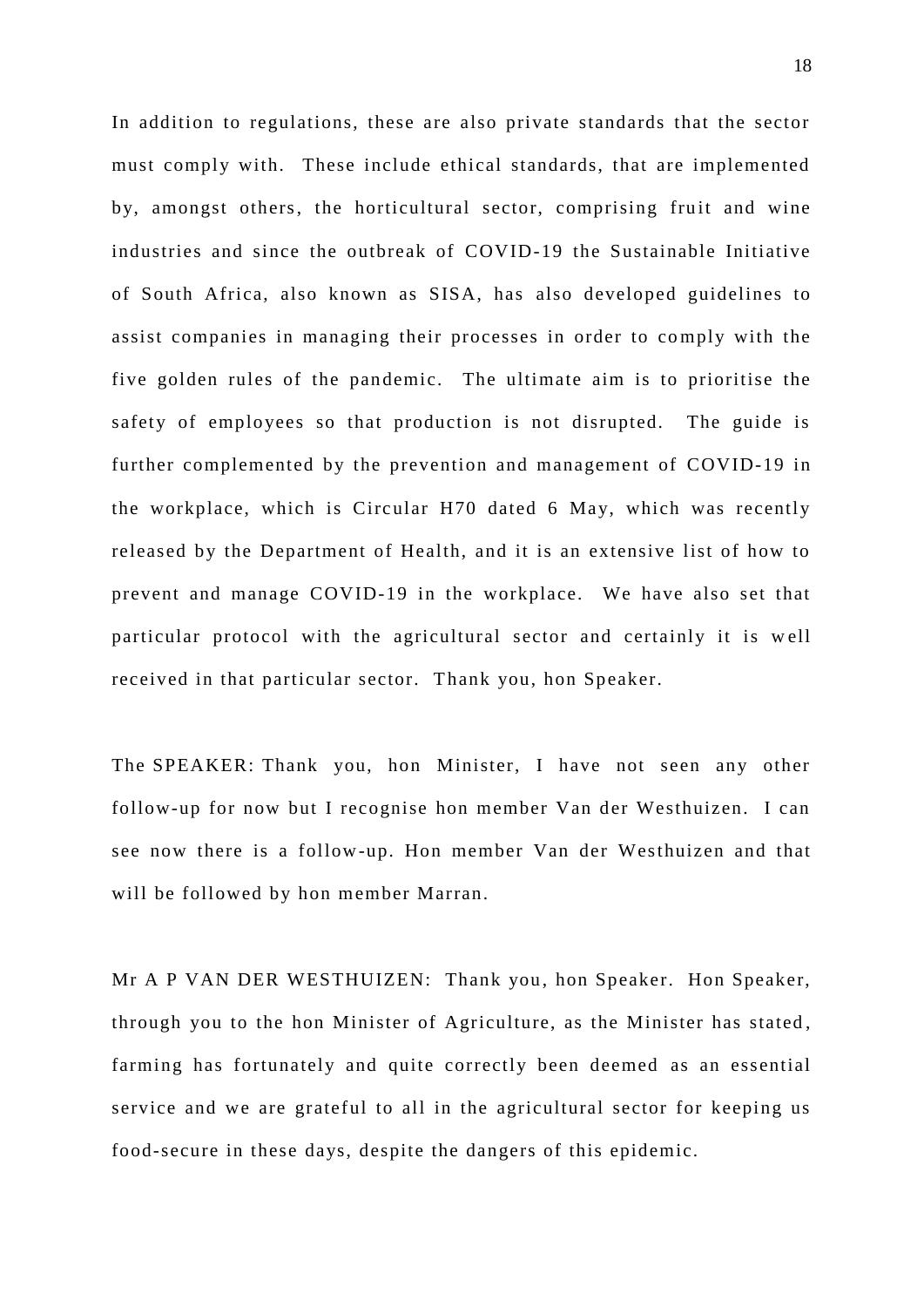My question is, what has your Department done to support and protect our agri-workers during this lockdown period "from the death", as hon member Marran has stated it.

The SPEAKER: Thank you hon member Van der Westhuizen. I recognise the hon Minister Meyer.

The MINISTER OF AGRICULTURE: Thank you, hon Speaker, and thank you to hon member Van der Westhuizen. Well, the Department of Agriculture in the Western Cape has done a number of initiatives. The first one was to develop frequently asked questions to assist the agricultural sector during the lockdown period. Because of these numerous guidelines it was important to us to indicate to the sector how they need to deal with COVID-19, so we have published on the Western Cape Department of Agriculture website the frequently asked questions, and we regularly update it as new information becomes available.

Secondly, hon Speaker, we have issued PPEs or the masks, and the Western Cape Department of Agriculture has issued 100 000 face masks to our farmers and farmworkers to protect our workers in the agricultural sector. In addition, hon Speaker, hand sanitisers, we have also received a donation of an alcohol-based sanitizer and we have made it also available to the sector and we want to put on record here our deep thanks and appreciation to Distell, and I want to thank the Premier for also alerting me to Distell which I have subsequently post our conversation visited, and we have also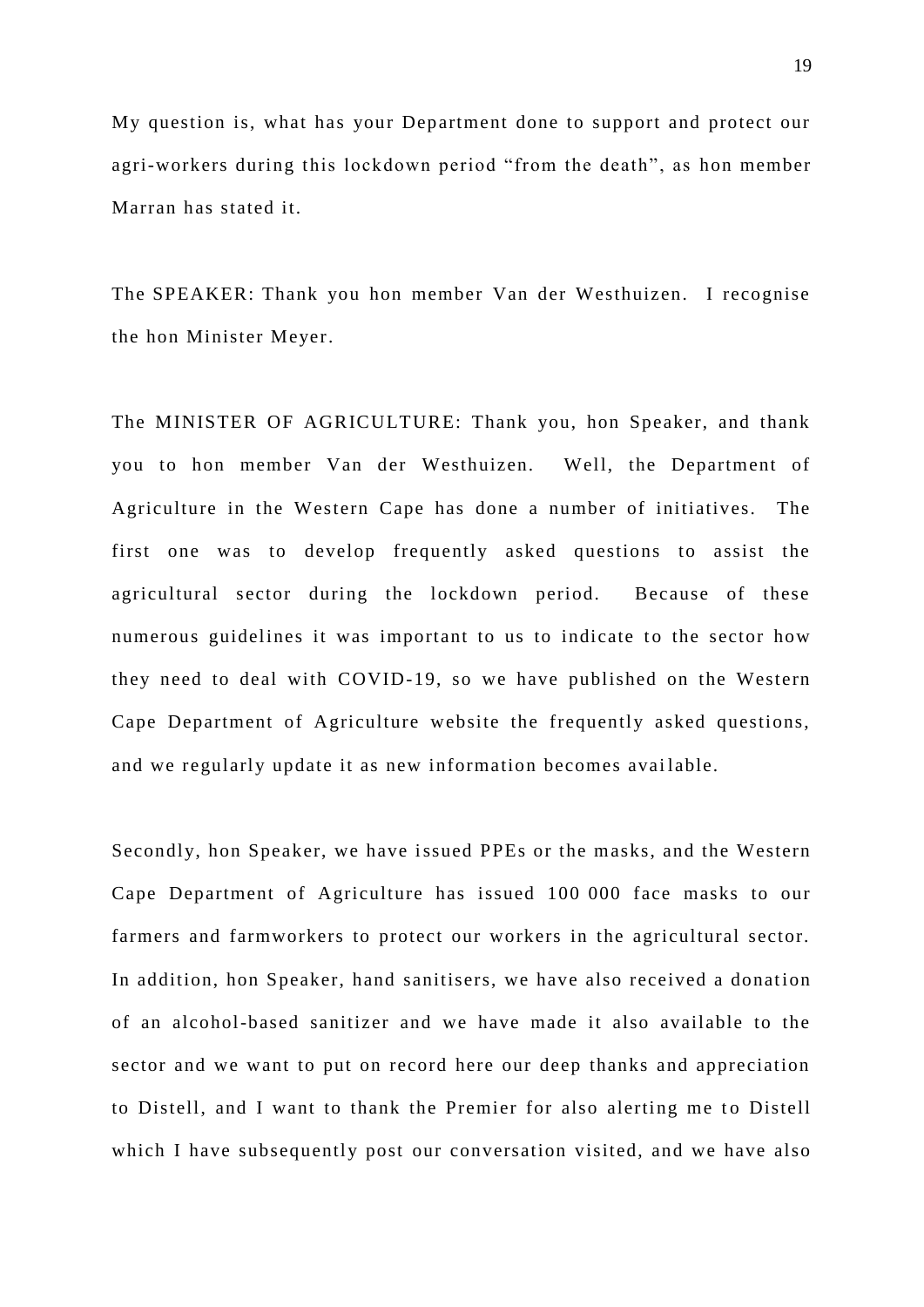handed out some of these sanitisers in the region of Witzenberg specifically.

In addition to that, hon Speaker, we have developed protocols, we have either developed it ourselves or assisted the sector with the development of health-and-safety protocols for the agricultural sector and the most recent circular 870 dated 6 May on the "Prevention and Management of COVID-19 in the Workplace" from our Western Cape Department of Health, is an outstanding circular which we have also shared with the agricultural sector and there is also a specific chapter dealing with "Fighting COVID-19 in the Agricultural Sector."

In addition, hon Speaker, with the hygiene measures to follow at the workplace, we have also advised the industry on these particular protocols and recently we have also done some spot checks at the agricultural places to see that these regulations are being implemented and adhered to in the workplace.

Lastly, hon Speaker, we also have, as you know, our extension officers. We have asked them to also shift some of their work responsibilities to also assist the Department of Health, the Department of Labour, also to pay spot checks and visits to some of these farms and the rural communities in particular to make sure that we adhere in the sector in terms of COVID-19 regulations. So this is what we have done and in addition we have seen that both the African Farmers Association of South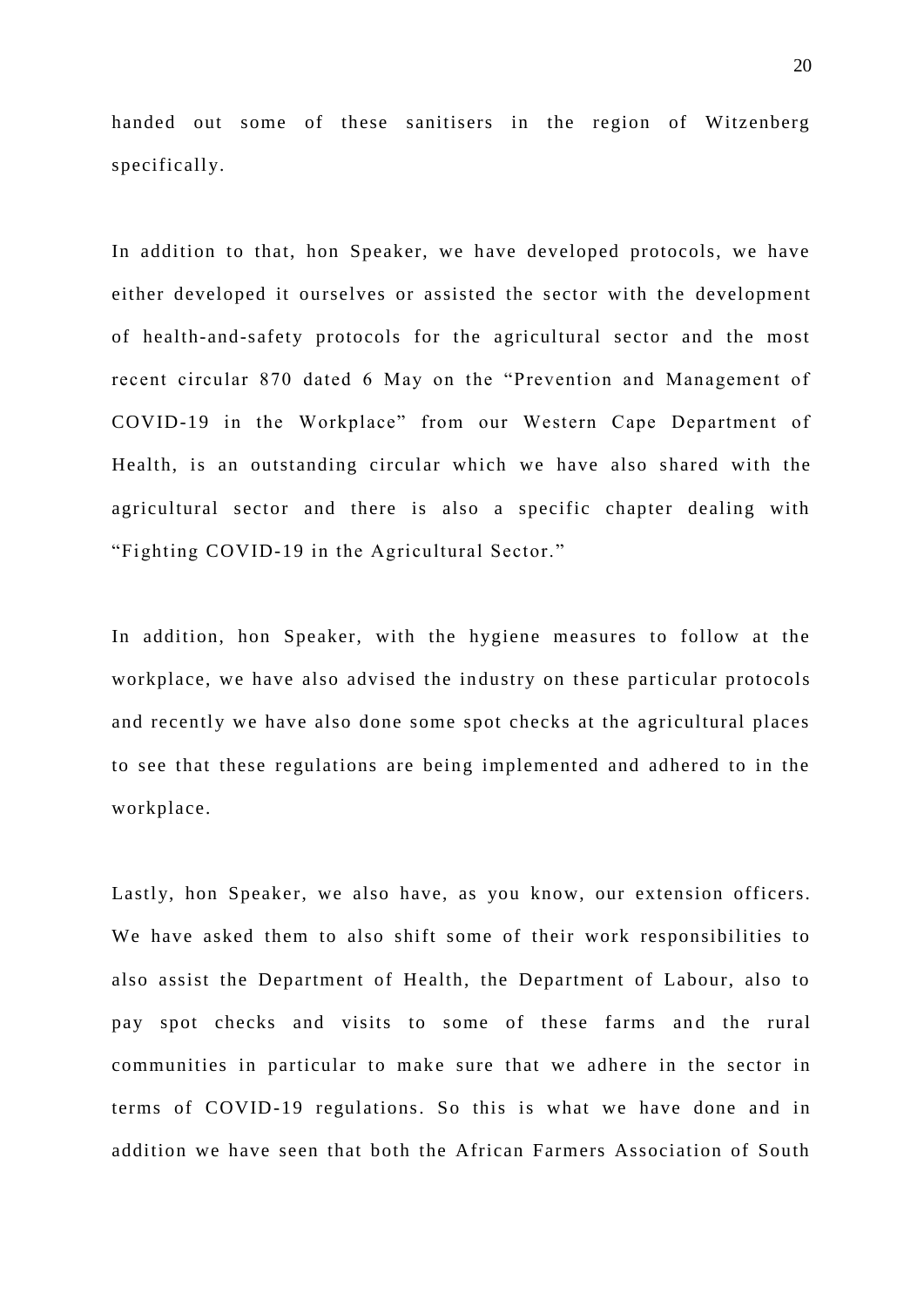Africa (AFASA) as well as Agri Western Cape, have also made extra efforts and issued some protocols to protect the workers and the agri-industry in the Western Cape. Thank you, Chair.

The SPEAKER: Thank you, hon Minister. I now recognise hon member Marran.

Mr P MARRAN: Hon Speaker, thanks. Hon Speaker, I just want to check with the Minister whether he is aware, because the question is whether agri-workers attributed to the number of cases and the spikes in the Witzenberg area, whether they are responsible, whether the Minister is aware that on 7 April 2020, 70 workers were sent home by CFG when the first worker showed symptoms.

Also, hon Speaker, I just wanted to check whether the Minister is aware that on 15 April after the first case in Witzenberg was registered at CFG on 15 April, when the Department of Health went in to screen, that 60 workers were sent home, hon Speaker, to self-isolate within their communities, people at Nduli, for instance .

Also, hon Speaker, the Minister raised the issue of correctional services. He raised it in response that it cannot only be agriculture when a number of people within correctional services have tested positive. Is he aware that the wife of one of those prison wardens is one of the workers that was tested positive at CFG, which might be the link between the number of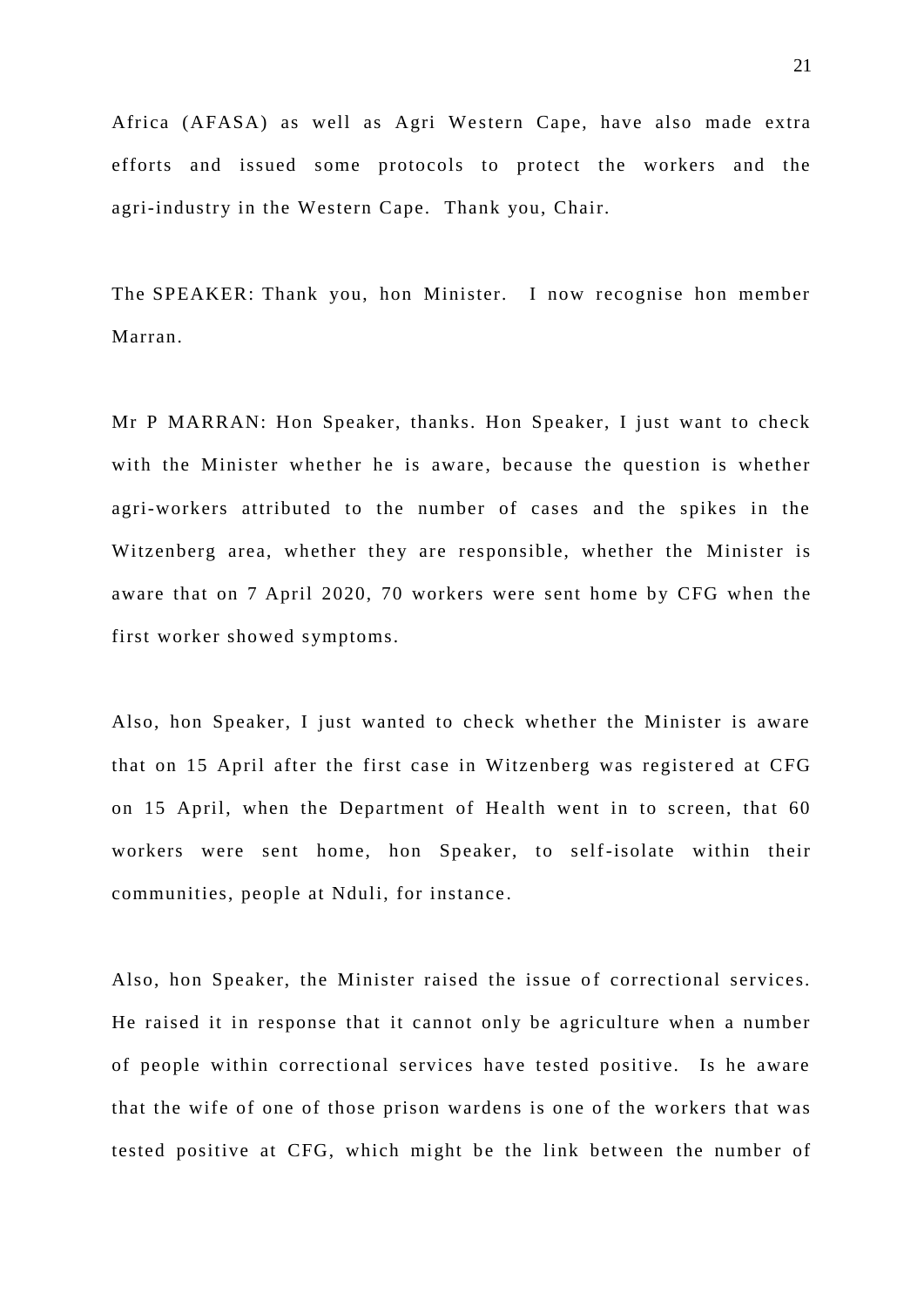prison wardens that have tested positive at correctional services Koue Bokkeveld, to be specific , and the female worker which is also the wife of the prison warden that has tested positive at CFG site? Thanks.

The SPEAKER: Thank you hon member Marran. I recognise the hon Minister Meyer.

The MINISTER OF AGRICULTURE: Thank you, hon Speaker, I will try to answer the question very broadly. Firstly, in the context of Witzenberg currently as of yesterday we had in Witzenberg a total of 211 positive cases, but we must put this also in context that of those 174 have subsequently recovered, which leaves us with about 37 cases currently because eight have died. There are currently only 29 cases in Witzenberg that are active.

The question is from the agricultural sector, yes, I am fully aware of all of these incidences that hon member Marran has spoken about and the Department of Labour as well as the Department of Health have visited the institutions and I think we must also remember the protocol is very clear, when an incident happens at an institution or the workplace, when the Department of Health comes in they normally advise what needs to be done at that specific sector. If one person has been found to have tested positive they normally make a recommendation based on their own assessment and criteria in the space of the workplace, and if they make a recommendation that the workplace people must go for tests that is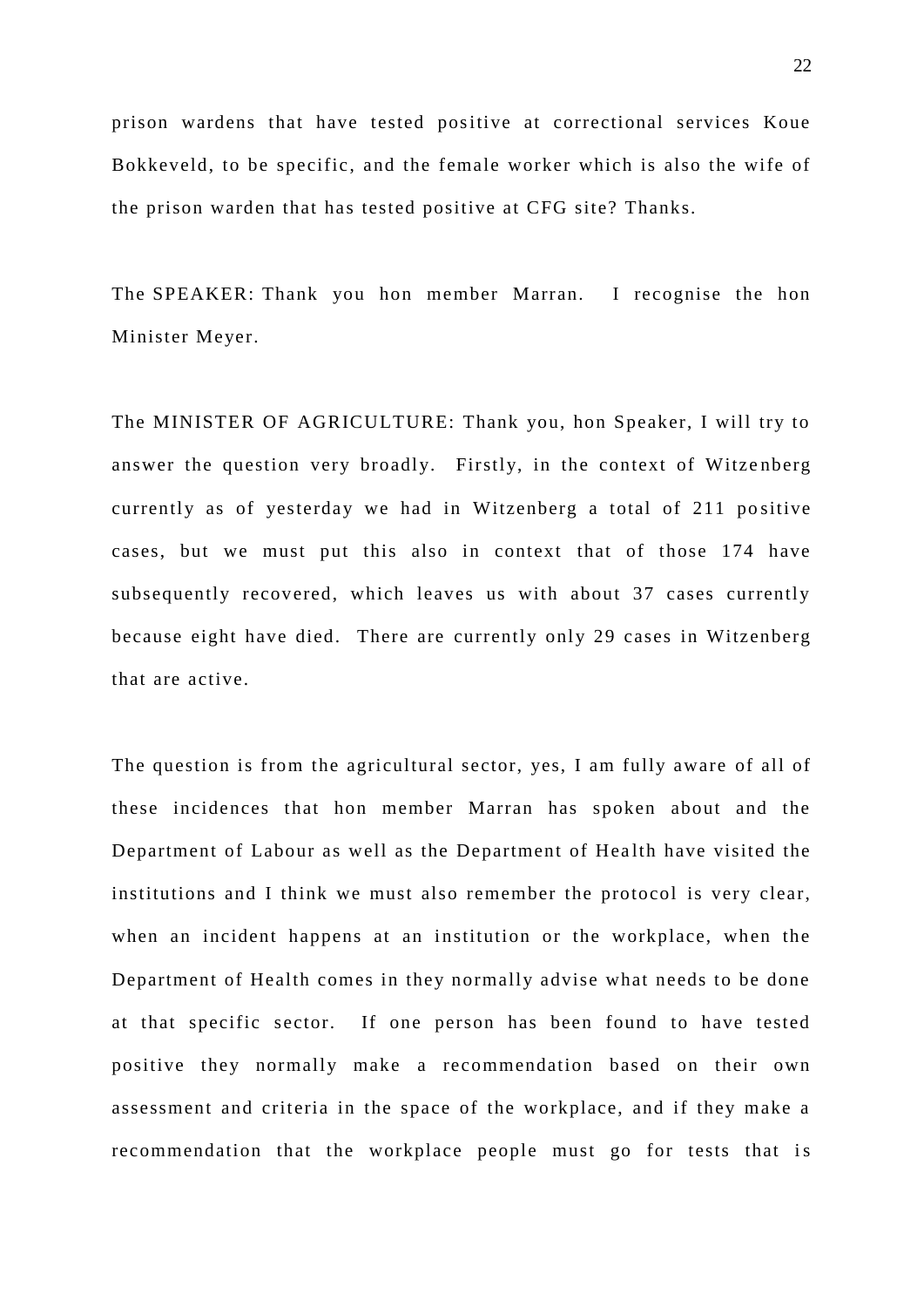normally what happens. That does not mean that the people are positive. They will be properly screened and certainly that will be the case.

I think it is important if we want to make the causal link between what has happened at CFG and the link between the Correctional Services, I think this is something that I will rather leave to our medical practitioners to determine, that medical link in that regard. It is plausible. I do not want to dismiss it. This could be plausible, but I think that is something for our medical and healthcare professionals to advise us on that, based on evidence that they can trace.

I think we know that from the agricultural sector there were six cases in farms in the Western Cape in the Witzenberg area. Two of those have recovered and three are currently receiving treatment. Sadly one has died and it is suspected that there are currently not more than 20 cases in the agricultural sector in Witzenberg affected by this, but once a case is reported, it is important that everybody gets screened and those who are in the high-risk category also go for testing and observe all the necessary health protocols and the five golden rules that we often speak about in terms of the COVID-19 regulations here in the Western Cape. Thank you, Chair.

The SPEAKER: Thank you, hon Minister. I have a couple of members, so I am going to take the next two hands. It is going to be hon member Nkondlo and followed by hon member Bans and that will be the end of the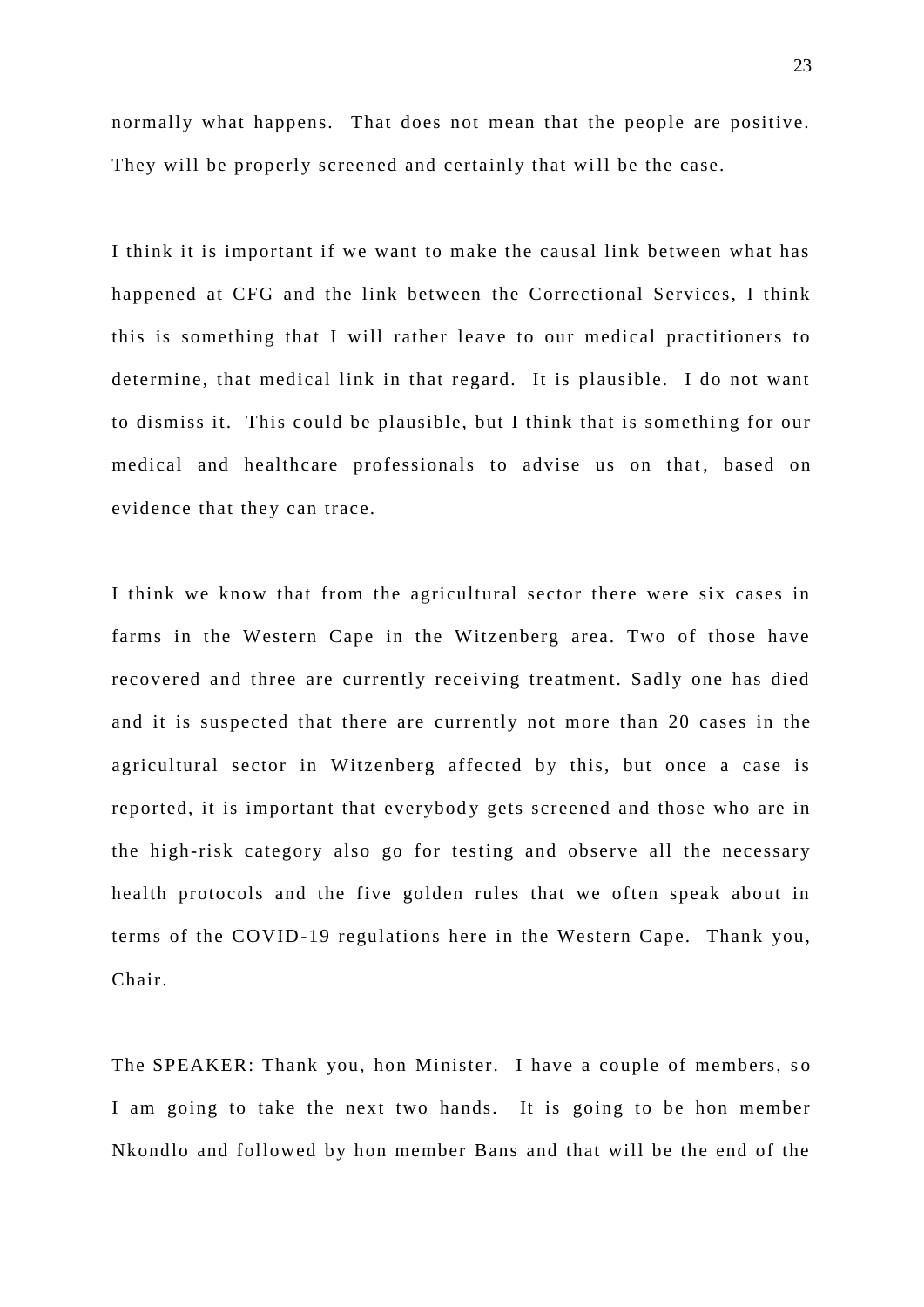speakers on this particular question. I recognise hon member Nkondlo.

Ms N D NKONDLO: Thank you , †Somlomo. **[**Speaker.**]** I just wanted to follow up and I am partly answered with the response that the Minister just gave... [Interjection.]

The SPEAKER: Okay, thank you.

Ms N D NKONDLO: ...that since the question is asking about the correlation between the spike in infections in the agricultural sector to the production processes itself, and to me he already indicated that at this point there was no study or research investigation actually done in this regard.

Now my question to him is, given that particular reality and the fact that in the absence of any scientific data, at this point it becomes reckless and irresponsible to say, to dispute that those particular cases of infections in that area may actually have a causality to the production system, taking note that work spaces itself, including workers that are working on the farms are part and parcel of the ecosystem of food production. Thank you, hon Speaker.

The SPEAKER: Thank you, hon member Nkondlo. I recognise the hon Minister.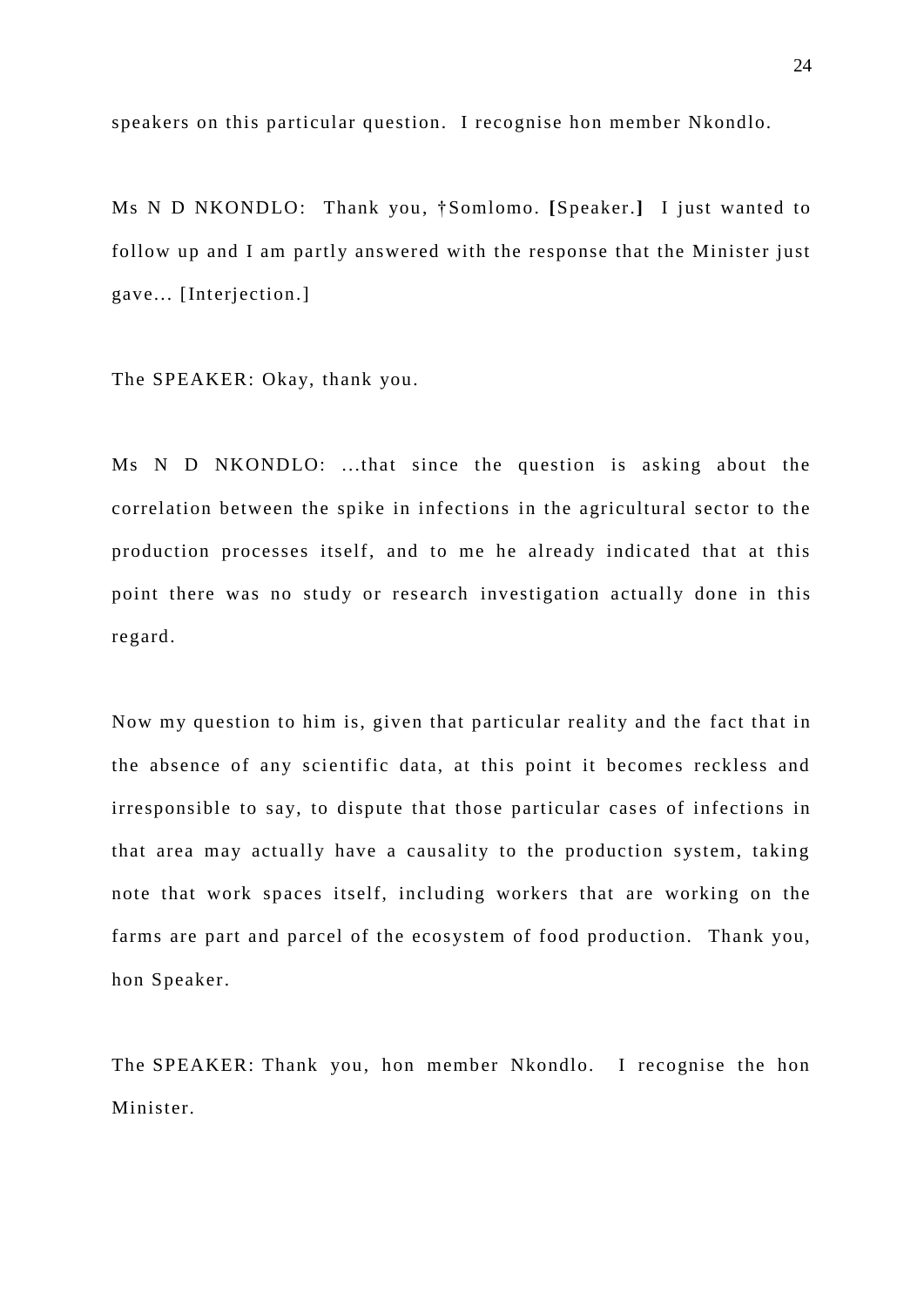The MINISTER OF AGRICULTURE: Thank you, hon Speaker, and to hon member Nkondlo. I think the Premier is on record, this Government is on record that we believe in data -led evidence-base practice and certainly we will certainly be following up on these particular matters. It will certainly take some time to make the causal links and certainly when all the evidence and the research point in the various directions we will be very glad and happy to come back to this Chamber to report on those particular scientific reports, but for now I think we have seen some major changes in the workplaces, protocols that are being adhered to. We are concerned about the agricultural sector because it is a significant sector in the economy, but one of the trends that we have certainly seen and we have observed it as well during our recent visit with the Premier to Witzenberg area, is that the agricultural sector does a great job in terms of managing and preventing COVID-19 in the workplace.

During this week we also had a presentation by Commissioner Kla as from the Correctional Services, who did also indicate the issue of the prison in terms of the Warm Bokkeveld Prison, because as of yesterday there were 22 cases and obviously these are wardens that also live in the community and we are certainly, from the Witzenberg COVID-19 Response Plan, monitoring the situation very closely and certainly we are concerned firstly about human life. We are concerned about the impact that it will have on the agricultural sector and we have seen also in 2018 that we had about R43 billion agricultural value production in this province and certainly it will have an impact on the agricultural value production, the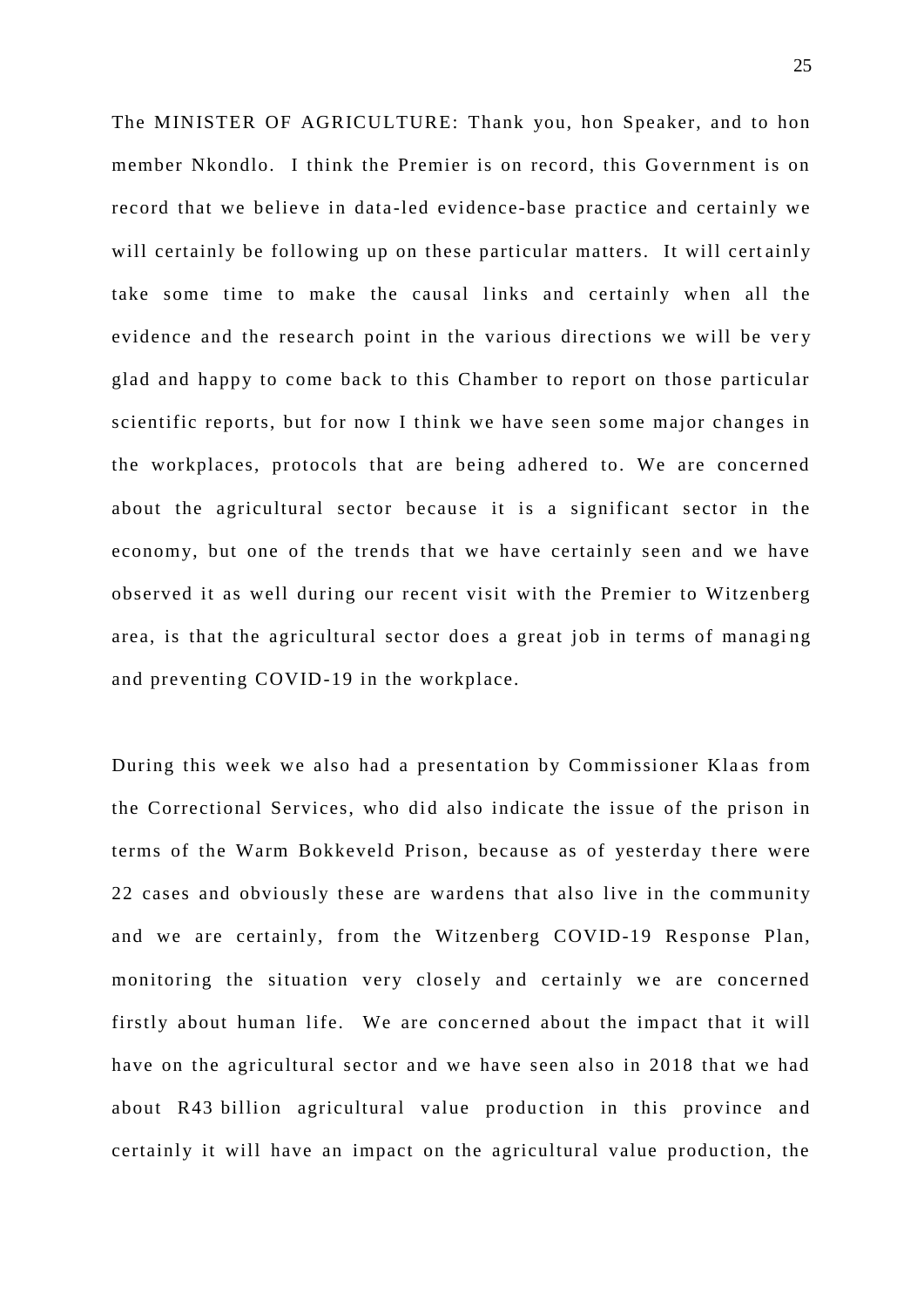COVID-19, and I am happy once that research is done we will come back to the House and produce that report more on a scientific basis. Thank you, Chair.

The SPEAKER: Thank you hon Minister. I now recognise hon Bans.

Ms A P BANS: Hon Speaker, mine is simple and straightforward. Witzenberg is a hotspot, hon Speaker, there is no doubt about it and we also know that the agricultural sector plays a big role in that area. What I would want to know from the Minister is that have you considered a special plan noting that with what we have already there that we are in crisis, that the Department itself should start tak ing upfront responsibility the same way we have done it with the export of wine using the same method now to the human lives? I thank you, hon Speaker.

The SPEAKER: Thank you, hon member Bans. That is the end of the follow-ups on this specific question. Now I must thank you, hon Minister, Dr Ivan Meyer. That is the end of your questions for now, hon Minister.

The MINISTER OF AGRICULTURE: Thank you hon Speaker.

The SPEAKER: You are welcome, sir, you are welcome, hon Minister.

The MINISTER OF AGRICULTURE: Thank you, hon Speaker. I will be very brief. Thank you, hon member Bans, I think you are absolutely right,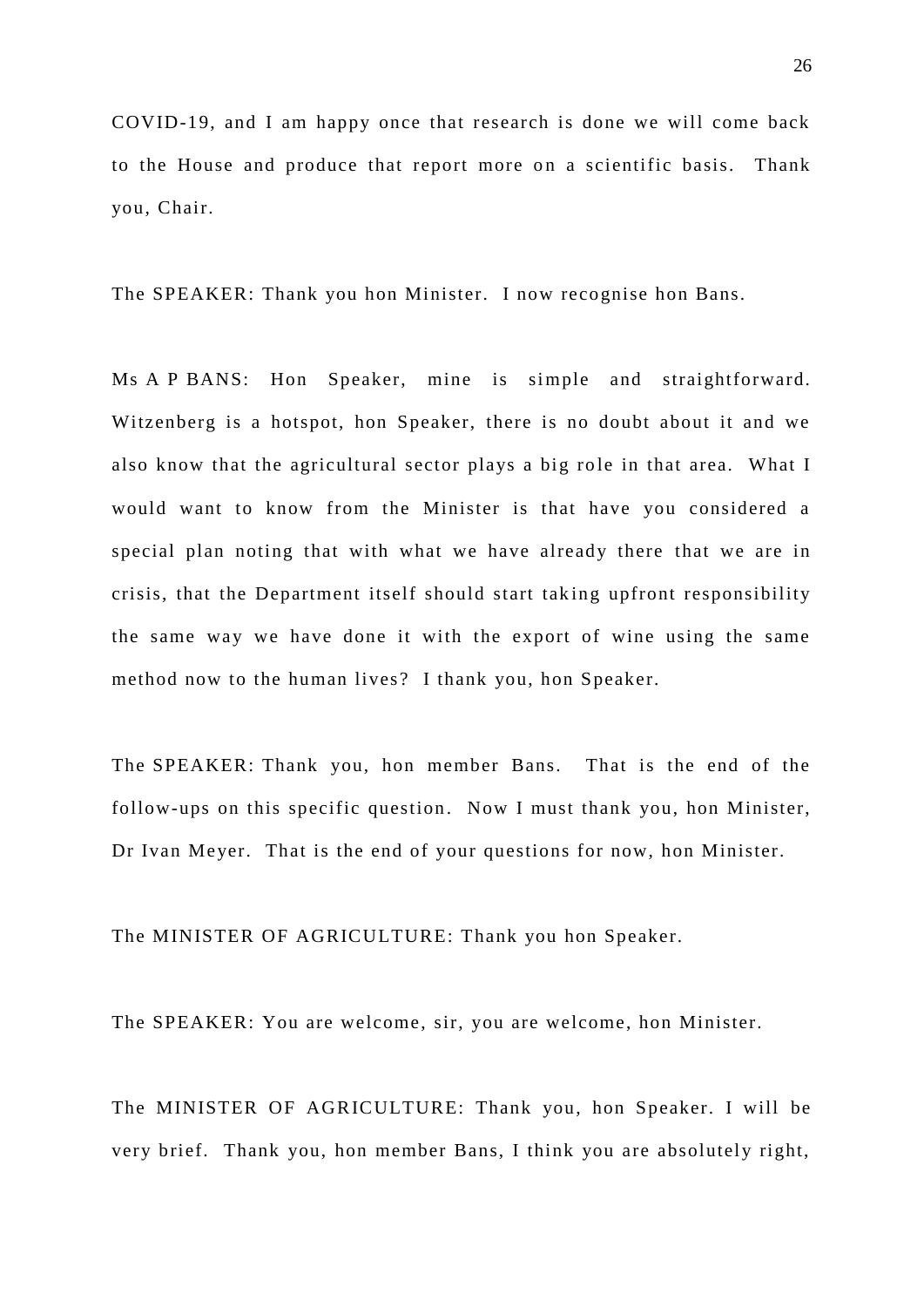we must take a dedicated approach to save lives. That is the first prize of this Government and therefore this Western Cape Government has adopted a Witzenberg COVID-19 Integrated Response Plan, not only a response of the Health Department, but the whole-of-government approach, the whole-of-society approach, and therefore you are asking me what is this plan. Let me briefly indicate to you and also part of your question you indicate that this Department must take the lead. I am happy to report back to this House that the Western Cape Cabinet has mandated me as the MEC for Agriculture in this province to lead the Western Cape Health Response Plan in Witzenberg and this is what has subsequently happened.

Firstly, the Western Cape Cabinet has approved the plan near the end of April. The plan involves that the additional resources that must be allocated to Witzenberg and additional resource s in terms of screening and testing has been done. Also, we are still looking to increase the further testing through a mobile testing facility. We still currently have some problems with the National Health Laboratory Systems, but the Premier has written to the President in this regard. We are also doing public sanitising of the roads in the Witzenberg area together with the Cape Winelands District Municipality.

I have recently also visited Nduli in Ceres to observe and inspect the sanitising of the public roads because this is for us very important. As I have indicated the plan also involve allocating 100 000 face masks. We have already allocated or distributed 35 000 face masks in the Witzenberg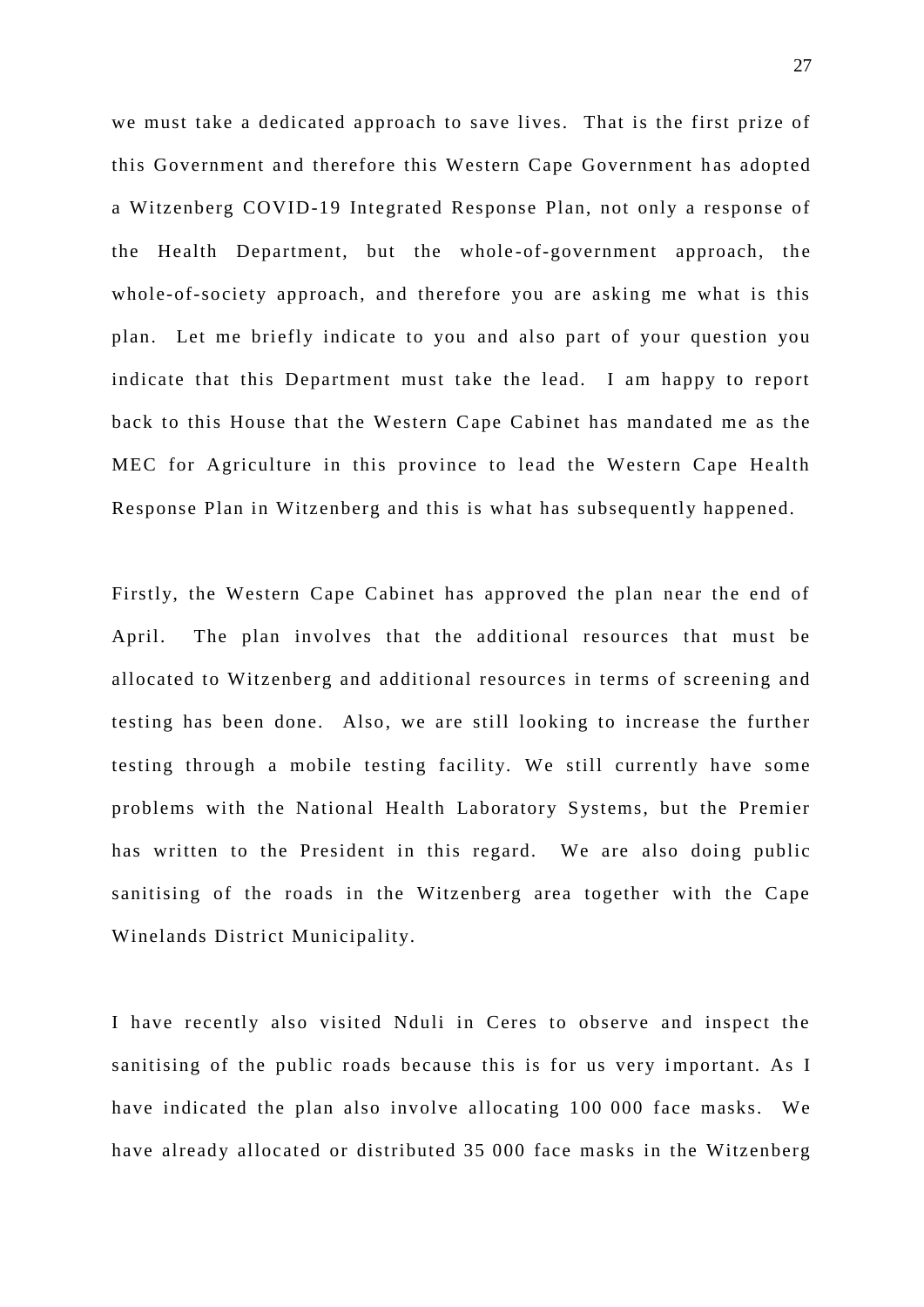area alone.

Also, in terms of this plan we have isolation and quarantine sites in the Witzenberg area. We have also looked into Wolwekloof. We found it not to be a place to be conducive for the facilities that we have in mind and certainly we have, through Transport and Public Works, found also some facilities in the Tulbagh region.

We are also working with the Department of Labour and our District Health to implement inspections and enforc ement in high-risk areas to ensure that the regulations are being implemented. Also, we have requested that we do some greater control over access routes in and out of Witzenberg. There are some 24 -hour patrols in law enforcement. We have also requested through our law enforcement agencies, particularly the South African Police Services and the South African National Defence Force – we are still waiting for those. They have not yet been deployed in Witzenberg but we continue to work on that.

We have also, together with the Department of the Premier, Witzenberg Municipality and Cape Winelands, now developed a very comprehensive plan. The hon member Bans will appreciate that we have also now asked one of the wardens that have tested positive and who have now recovered from COVID-19 that that person also take part in the communication campaign and that person has been on the radio stations, WRFM in Witzenberg, so that the message gets across because our Health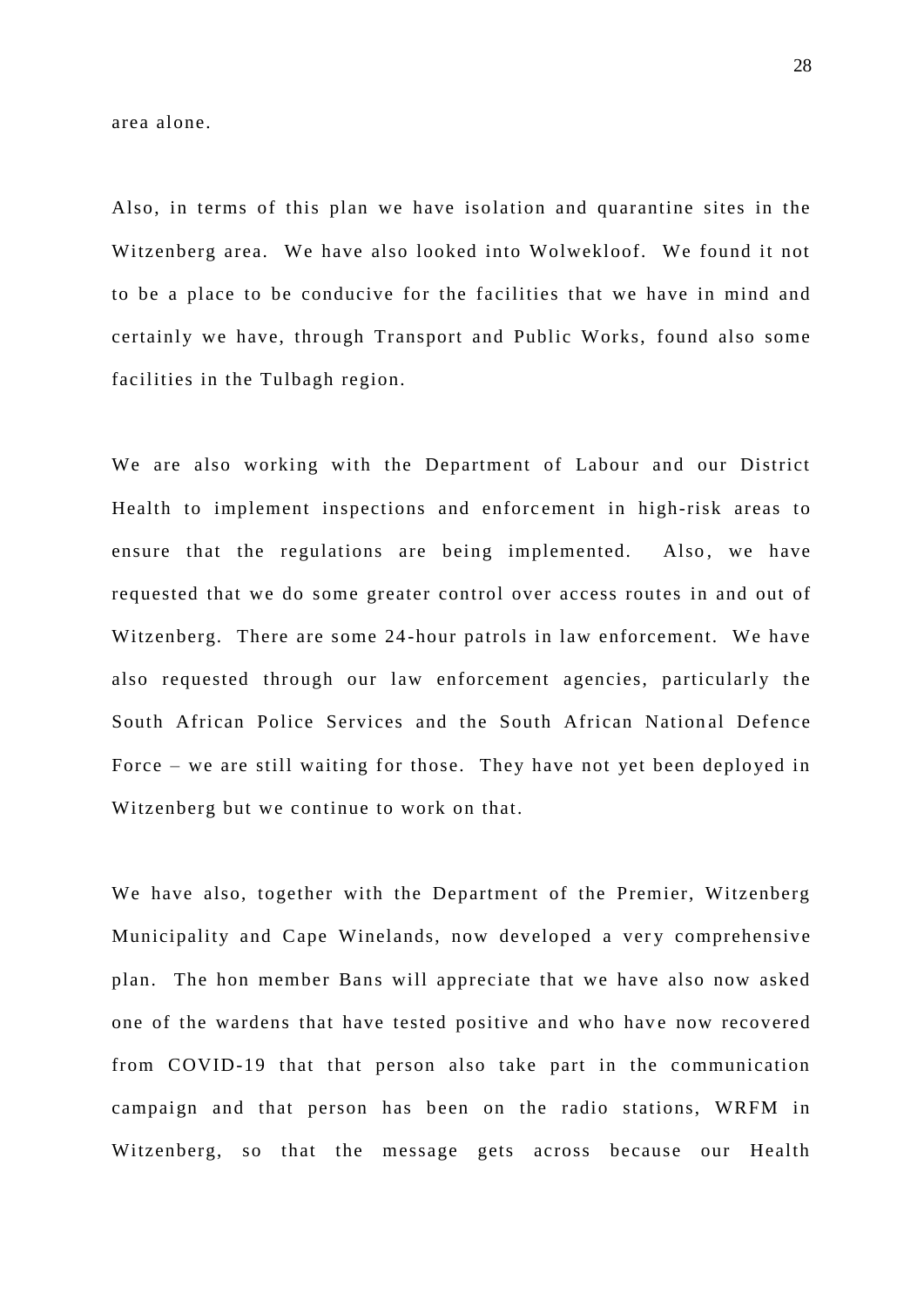Department is currently looking into behavioural change in this particular regard.

Also, we have developed some protocols. The protocol that we have also developed for Witzenberg in particular is the transportation of seasonal workers to other regions in the Western Cape and also in particular to neighbouring provinces.

In addition we have also implemented the transport protocols together with Minister Madikizela of Transport and Public Works, also working very closely with the Department of Labour and I am very thankful, hon Speaker, for the Minister of Local Government and Environmental Affairs, Minister Bredell, because through him and the national, Provincial Treasury has allocated R800 000 for immediate food relief to the food bank in Witzenberg because nobody in that area must go hungry , and so we have also promoted the five golden rules throughout.

The plan is much more extensive but time does not allow me to go into greater detail, but I can say that I have been in touch today with Dr Titus from the hospital in Ceres to check up. I am in regular contact with Mayor Claassen to follow up on the implementation of this plan and certainly I am happy to report back at a later stage about further developments in the Witzenberg Health Response Plan as part of the Government Integrated Plan.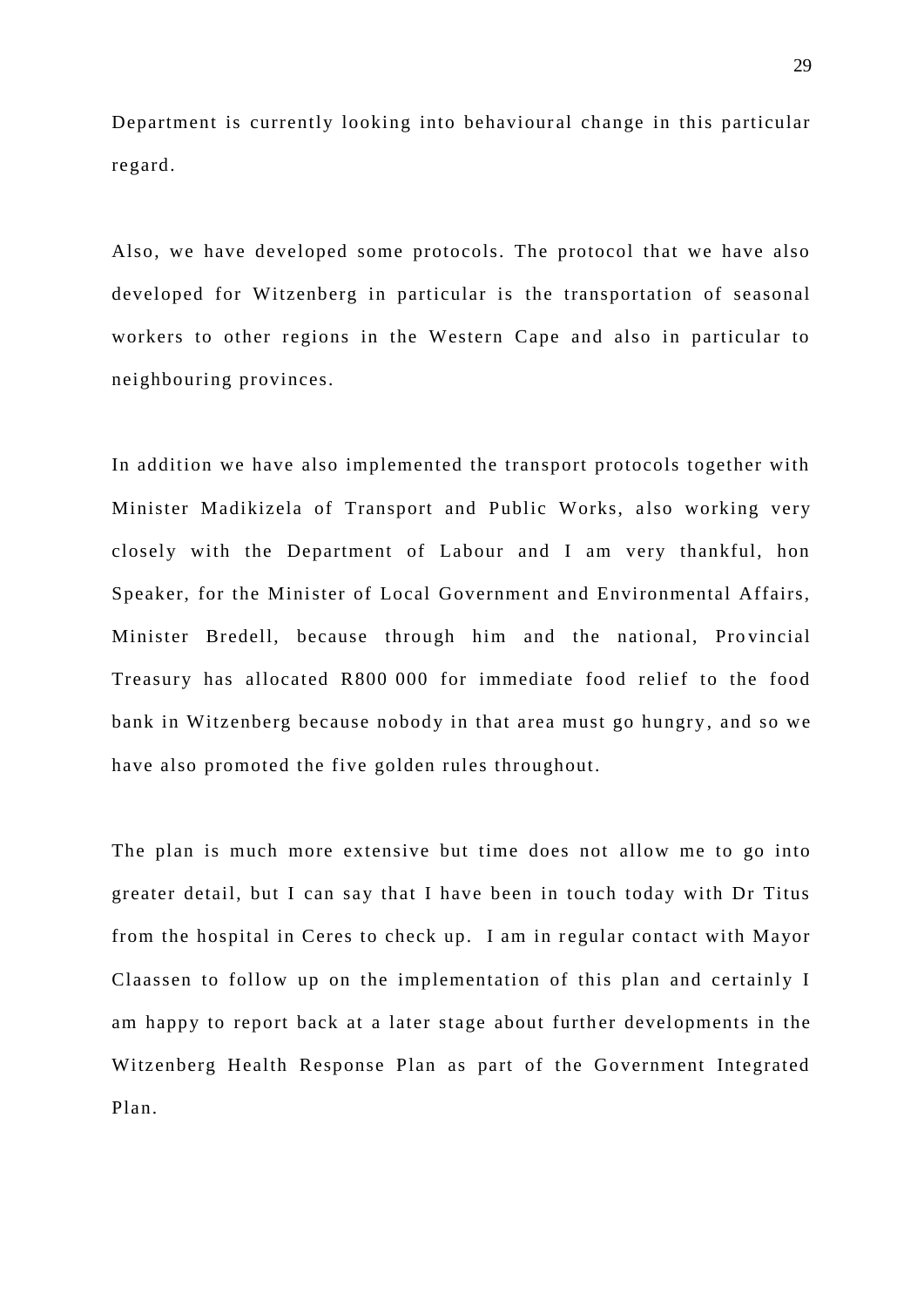This is not only the responsibility of the Health Department. We adopted the whole-of-government approach and I am particularly happy that we are making progress and if we look at the figures in Witzenberg that I have received also today I think I am very positive that today the figures is that we only have 29 positive cases in Witzenberg. 174 have recovered, eight unfortunately died, and I think we are ma king significant progress and in our conversation with Dr Keith Cloete he did indicate that the rate of increase of COVID-19 cases – he presented it to our Cabinet in Witzenberg area – is now increasing at a slower rate, which means we are making an impact. Thank you, Chair.

The SPEAKER: Thank you hon Minister of Agriculture. I thank the hon members who dealt with the follow-ups on the question. I now move to Question number 3, which is asked by hon Bosman to the hon Minister of Social Development. I now recognise hon Minister Fernandez. [No audible reply.] Hon Minister Fernandez? [No audible reply.]

Alright, I think we are missing the Minister. I will have to proceed for now to the next question.

*[Question number 3 to stand over momentarily.]*

The SPEAKER: The next question is Question number 4, which is asked by hon Philander to the hon Minister of Health. I now recognise hon Minister, Dr Mbombo.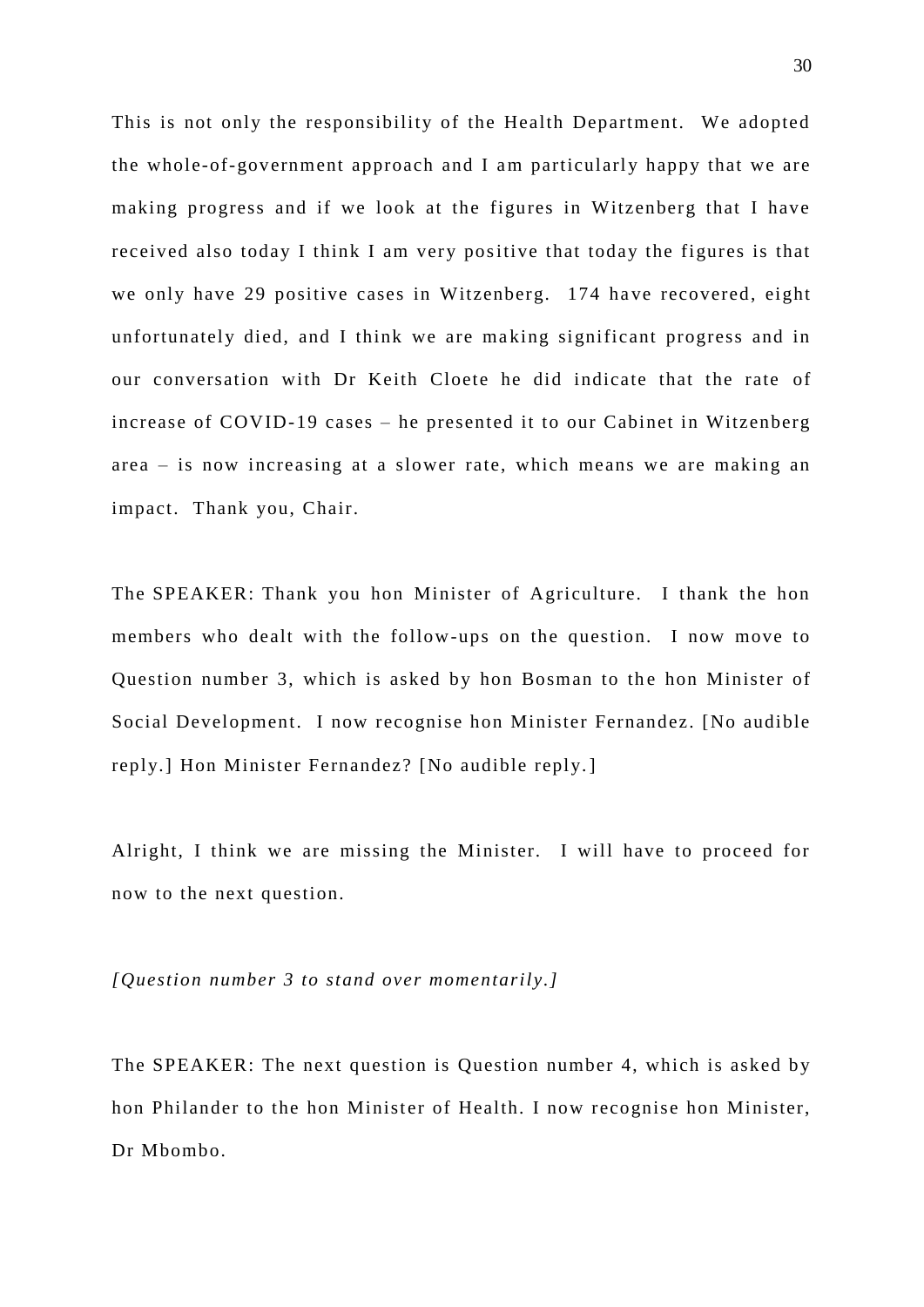## **4. Ms W F Philander asked the Minister of Health:**

With reference to an article in the *Rapport* on 3 May 2020 that stated that there was an alleged national shortage of certain chronic medications:

Whether there is a shortage of medication; if so, (a) which medications, (b) what interventions has her Department taken to manage or prevent the shortage in the province and (c) what is the impact of the shortage on affected persons?

The MINISTER OF HEALTH: Thanks for the question but noting that the question refers to an article dated 3 May and now we are almost three weeks later, there might be some discrepancies.

In reference to that the response is about the countrywide lockdown, even the lockdown applicable in other countries internationally. There will always be some medication that will be in short supply so South A frica would not be exempted.

As some of you might be aware, we are using the National Department of Health central procurement as per the National Treasury for most of the common medications. At this present moment there are items that are not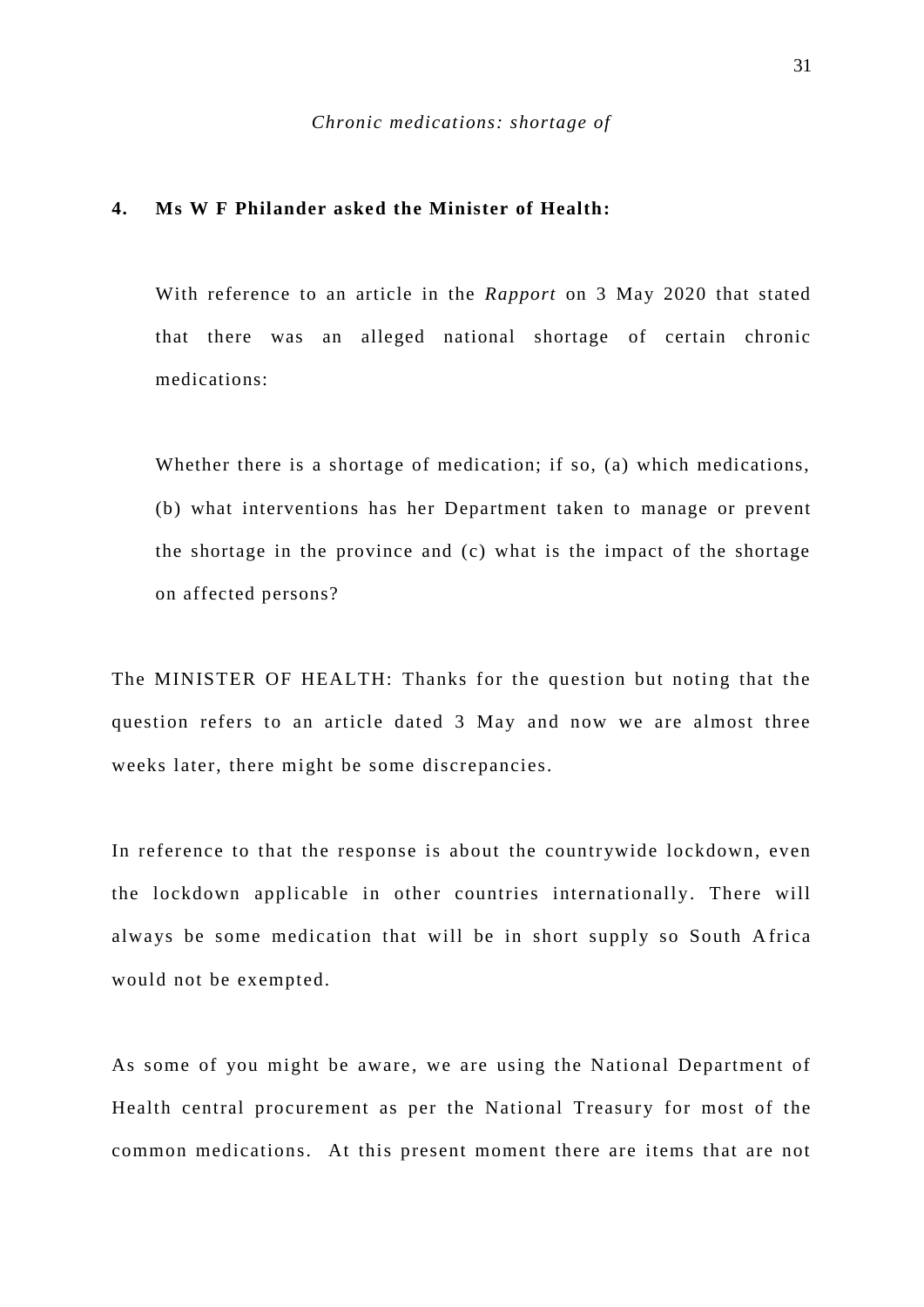available. Sometimes we have got more than 20 000 of whatever items. Without boring you in terms of what kinds of medications are not available, when we have a stock shortage, we use an alternate supply. With some of those we do have essential drug lists that we are using medications from and if they are out of stock the clinicians are able to use these alternatives.

The Medical Depot places orders and once deliveries are made, which may be part-deliveries, we have to make a point that we rob Paul and pay Pauline in terms of the stock . For example if there are six packs that need to be provided to a person but you find that there is a shortage of that medication, you might provide the person with maybe two and then you say, "I owe you, and come back again". However, because of the lockdown, most of the medications are delivered by community health workers. Thank you.

The SPEAKER: Thank you hon Minister Mbombo. I recognise hon Bosman and then I have got ... [Interjection.]

The MINISTER OF SOCIAL DEVELOPMENT: Hon Speaker, sorry, hon Speaker, can you hear me?

The SPEAKER: Hon Minister, we will talk, you will come in after the current question. I can hear you clearly now.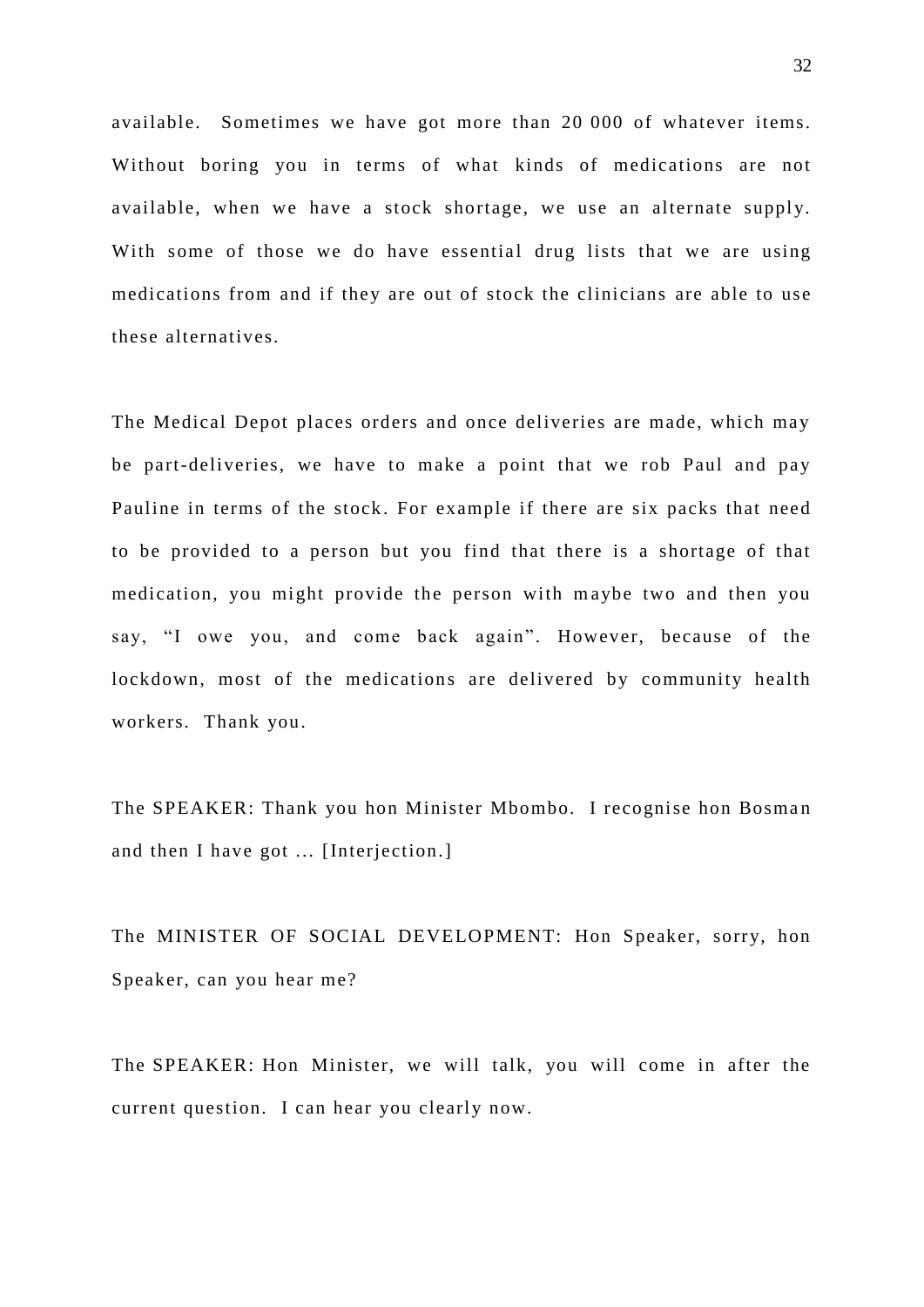The MINISTER OF SOCIAL DEVELOPMENT: Alright, alright, thank you, because my mic was muted centrally. Thank you.

The SPEAKER: You are welcome, Hon Minister. Let me acknowledge the following members for this question. I have got hon Philander and then I have hon Bans in that order. Hon Philander.

Ms W F PHILANDER: Thank you very much, hon Speaker. Minister, thank you very much for the response. The article appeared and yes, this is an ongoing concern for many communities. Minister, can you perhaps please provide more insight into the procurement processes and where does the Province exactly fill in with the procurement processes of national and how do the two complement each other in order to assure that there are adequate stock at our health facilities ? Thank you, hon Speaker.

The SPEAKER: Thank you, hon member Philander. I recognise the Minister.

The MINISTER OF HEALTH: It is quite complex, but what I can say is that we have got information system technology that is in place, which from the Western Cape's side we initiated a provincial one even before National introduced their national one.

Let me qualify what I am trying to highlight. You should be able to tell whether there is a shortage of medication in Bitou, in Kranshoek or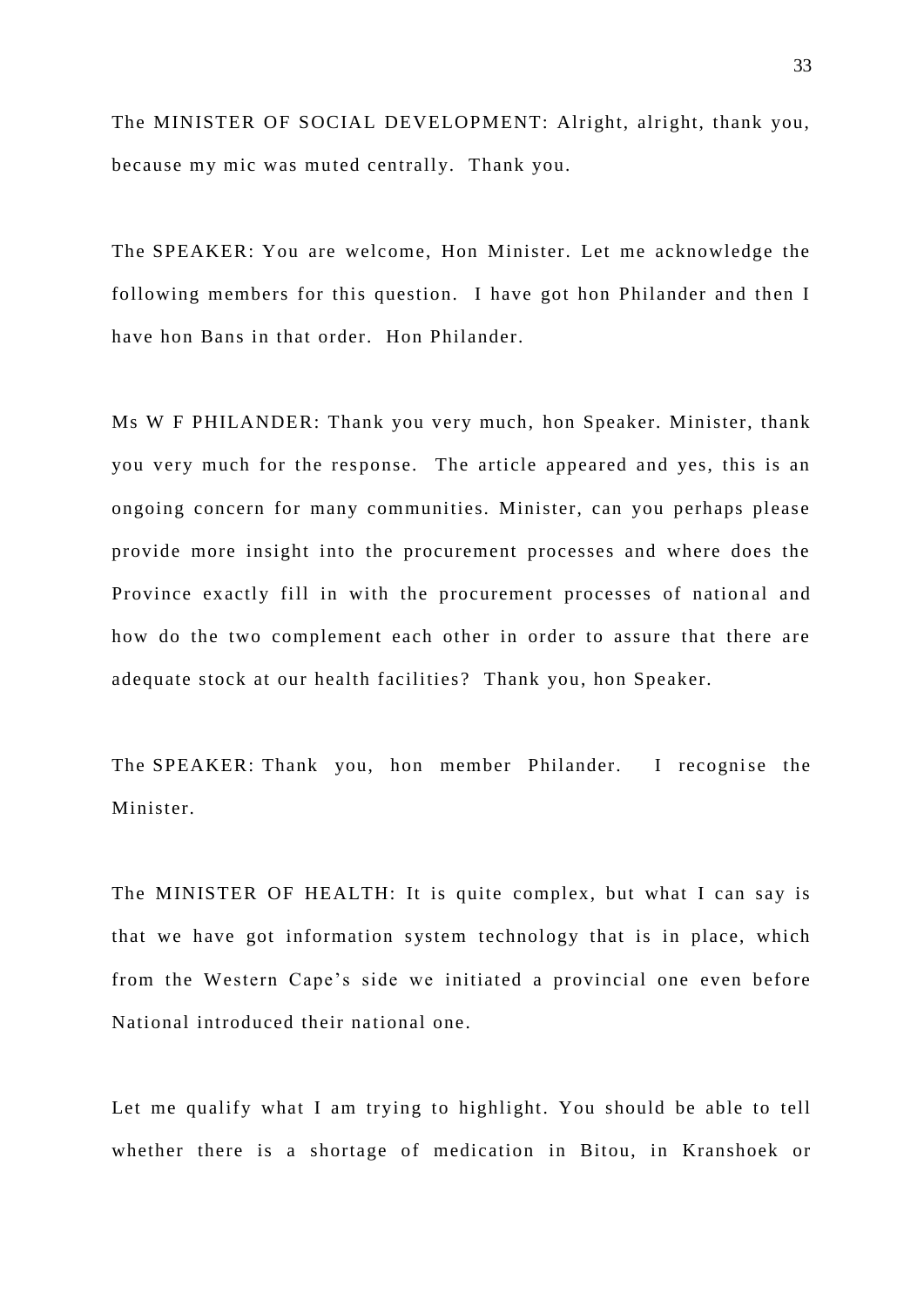wherever because the clinic there relies on the medical manager or on the team of the Bitou substructure. When they do not have it, it means that they have got their own decentralised depot, for example in Oudtshoorn, where they are able to get the medication. But once the medication is there, automatically from the Oudtshoorn side which they might be offering for the Garden Route, it triggers within our Centralised Medical Depot, which is here in the province. So, you will already know in advance if you are going to have any type of shortage and if there is actually a national shortage there .

For example, there was a time pre -COVID, when there was a shortage of BCG drugs, a shortage of contraceptive drugs, a shortage of some cancer drugs, penicillin and so forth. We knew already that because there was an international shortage because of raw materials that were not available. In that case we provided clinicians with a circular that instead of using item A, they should use item B when they are out of stock. I am talking about those where you would be able to provide an alternative, or if there is no three months contraceptives injection, inform the people that they must explore whether they could use other methods, whether it is oral and so forth.

Of course in terms of the National Treasury, using the different regulations according to the Treasury, there are those that are centralised. Then after three years National Health advertises the tenders, and in some instances we find that when they advertise the tenders they might have left out some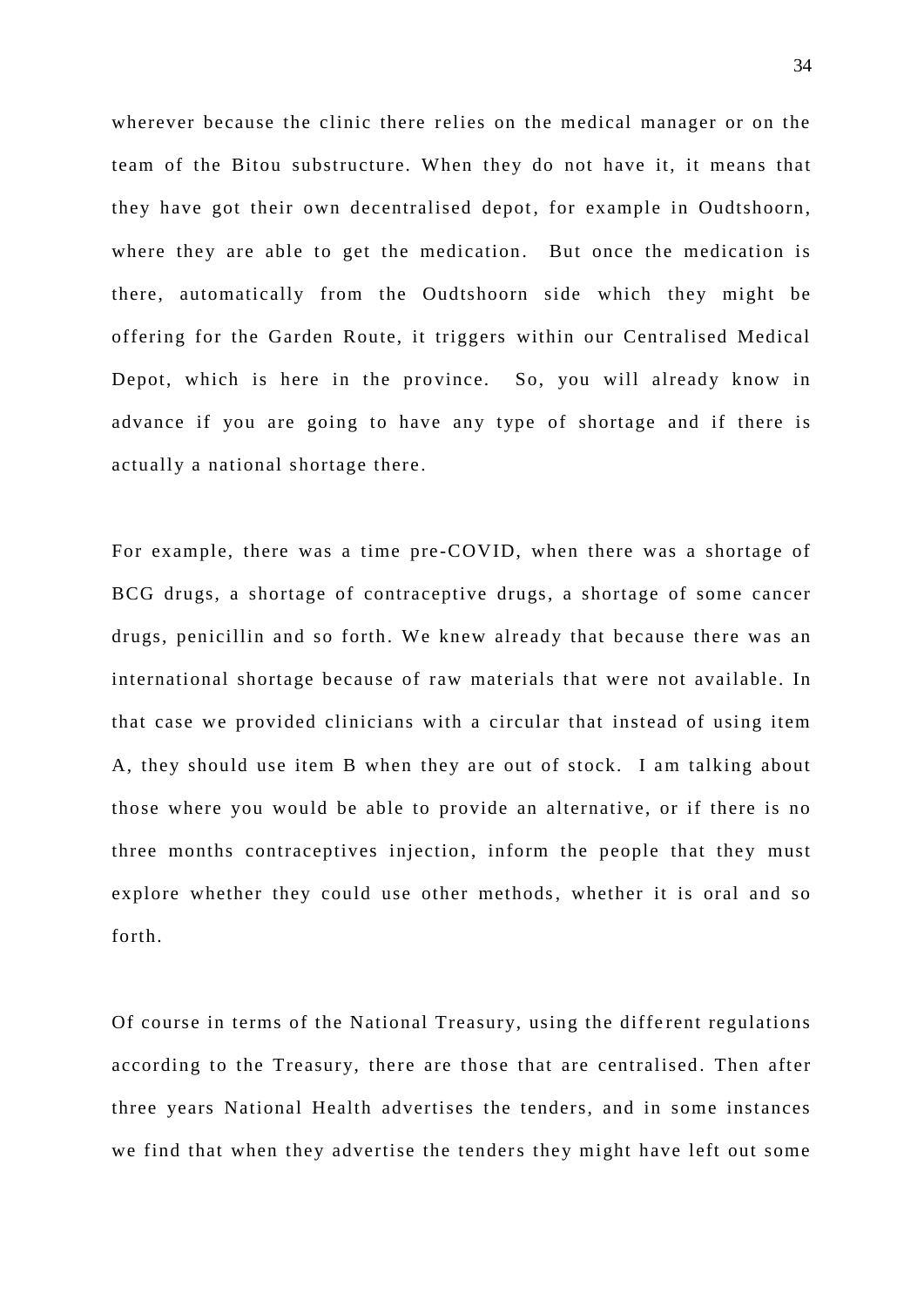of the medications that are being used in the provinces and now when the service provider must call companies internationally, those ones will probably have changed and maybe they now want to be service providers. Then you might find that it becomes too late in terms of making that product and then you might see a situation for almost six months or more that provinces do not get that medication, whilst the national tender now has to review their system and look for alternatives.

In some instances in the province, when we cannot wait anymore, when something like that has happened, we have to use our own money, from our pocket, noting that we will already have provided money to national procurement. Thank you.

The SPEAKER: Thank you, hon Minister Mbombo. I now recognise hon member Bans. [No audible reply.] Hon member Bans, and then I also have hon member Marran. Let us go to hon member Marran.

Mr P MARRAN: Hon Speaker, thanks very much. Hon Speaker, I just want to check with the Minister, she was saying that before COVID there was a shortage of certain drugs, but it seems her response was that it was not necessarily because of our Government's own doing, but an international shortage. I just want to understand that correctly.

Secondly, hon Speaker, the Minister has spoken about some shortages. It seems that the percentage of drugs not available is very low and it seems that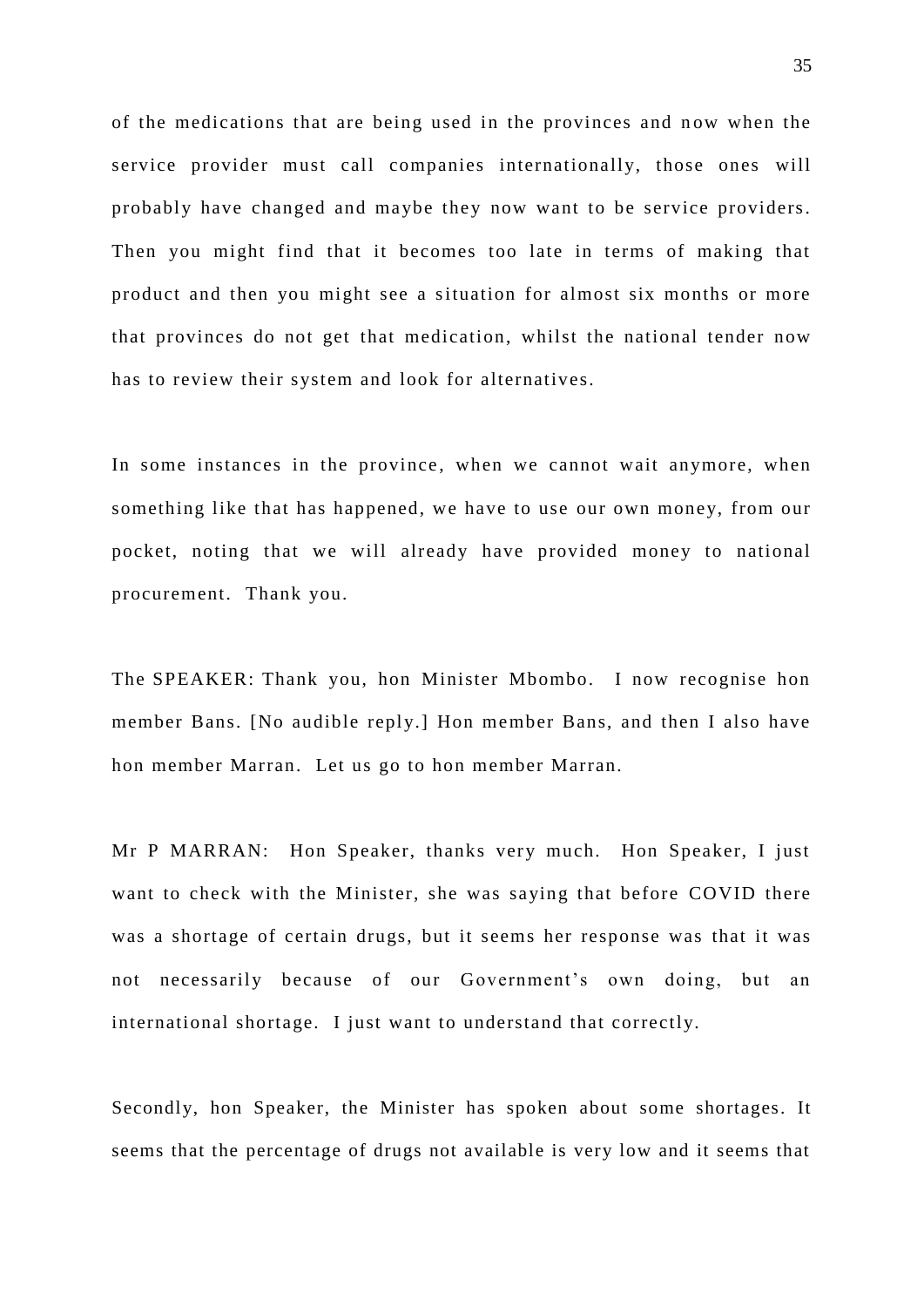National Government including the Provincial Government is actually doing very well within this period to make sure that chronic medications are there on a regular basis and that if there is a shortage that that shortage is actually very low. I just want to make sure in terms of the response of the Minister.

The SPEAKER: Thank you hon Marran. I recognise the hon Minister.

The MINISTER OF HEALTH: Thank you, hon member. The shortage, pre-COVID, was about where internationally the drug was no longer available, perhaps because of raw materials. For example, the BCG vaccine that we give to babies because it was – although in South Africa you will find that we might have our own pharmaceutical labs but when the raw material is from let us say India, and then India runs out of it or that they are going to use it for themselves, then it means that that shortage is beyond our control.

The same applied when there was a shortage of penicillin. It was because of the raw material. So, it is beyond our control and therefore the clinicians have to come up with what would be an alternative drug that could be used during that time. It has always been like that.

Another contribution to the shortage is when there is a national tender which they normally do every three years. Actually, we even made a recommendation that they must not do the tender six months before the other one expires, they must do it earlier and also, they must indicate which drugs will need to be available. Because remember every now and again some of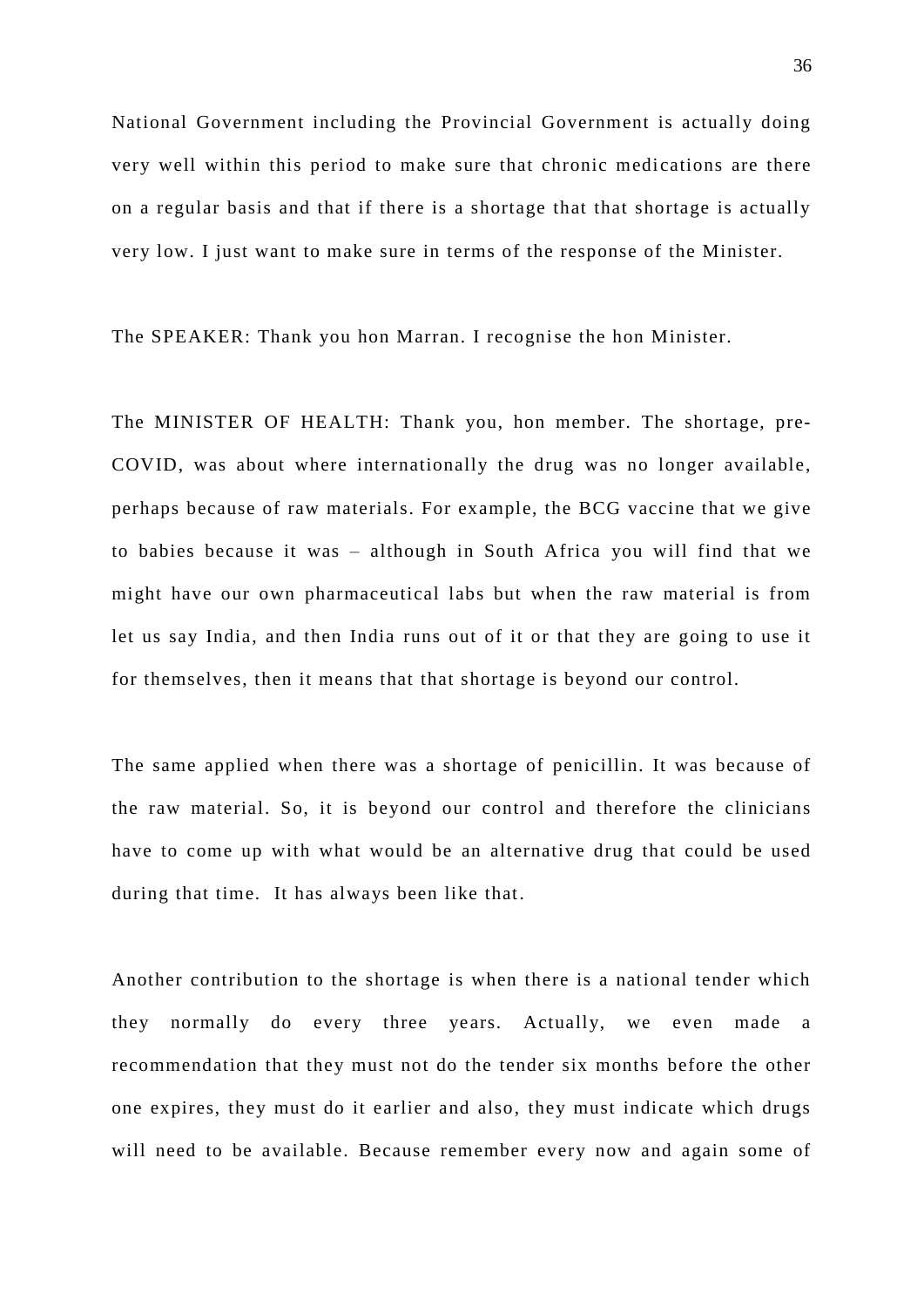the drugs that are being changed are based on new evidence.

So, what used to happen, especially in the period from November to about March, when people say †ayikho, ayikho **[**it is not there, it is not there], out of stock, it is about that tender. Now when there is a new one you will find that if they are saying that there are 20 drugs that we need for South Africa, then out of those 20 they will say we need so many based on the Western Cape. We will make the request. They will say we need 5000, Eastern Cape 3000 or whatever, something like that and then down the line find that out of those five that say they requested, the pharmaceutical companies will only will be able to produce three in those large bulks and then two are not available. Therefore, it becomes their fault in the sense that they did not add their number C and number D.

As a result now, specifically for us provinces, it means that number C and number D we have to find elsewhere, not necessarily that it is out of stock. That means that we have to 'out of our pocket' look for some of the others and then we trigger urgency in terms of the procurement and supply chain as approved by Provincial Treasury.

Now with COVID, the drugs that we are talking about, are some of those that are related to – because the production of it might be a company, for example in China [Inaudible.] or wherever, affected by COVID. So, they are unable, not only to produce but also it might be because of a shipment that will take longer because there is a lockdown on that side, or they have paused the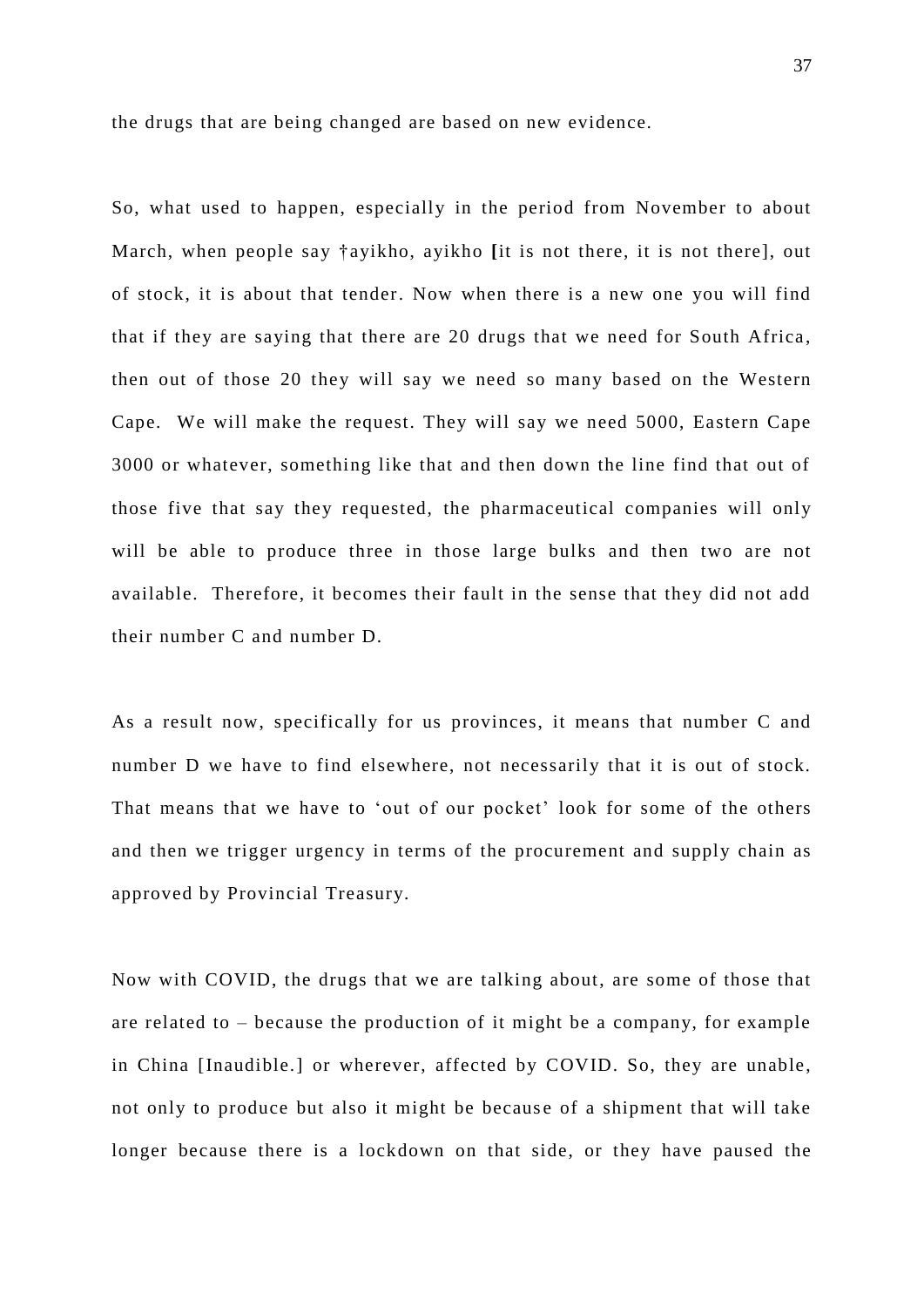production of such drugs. So, I think the article was related specifically to the latter. Thank you.

The SPEAKER: Thank you hon Minister. I now recognise hon Philander.

Ms W F PHILANDER: Thank you very much, hon Speaker. Through you, it is indeed very reassuring, Minister, that we have a system in the province that beforehand indicates what our stock limits are, whether there would be a shortage and then that we have alternatives available and then we also make use of own money to procure in the process.

Hon Speaker, that covers my question in terms of remedial action. I just want to ask the Minister, is she aware of any deaths in the province that occurred due to medication shortages? Thank you, hon Speaker.

The SPEAKER: Thank you, hon Philander. I recognise the hon Minister.

The MINISTER OF HEALTH: Thank you for the question. I am not aware of any death related to the shortage. Thank you.

Ms W F PHILANDER: Thank you, hon Minister.

The SPEAKER: Thank you hon Minister. Hon members, I have got one last opportunity. I was looking for hon Bans earlier but I could not get hold of her. Now I am going to proceed and give hon Marais … [Interjection.]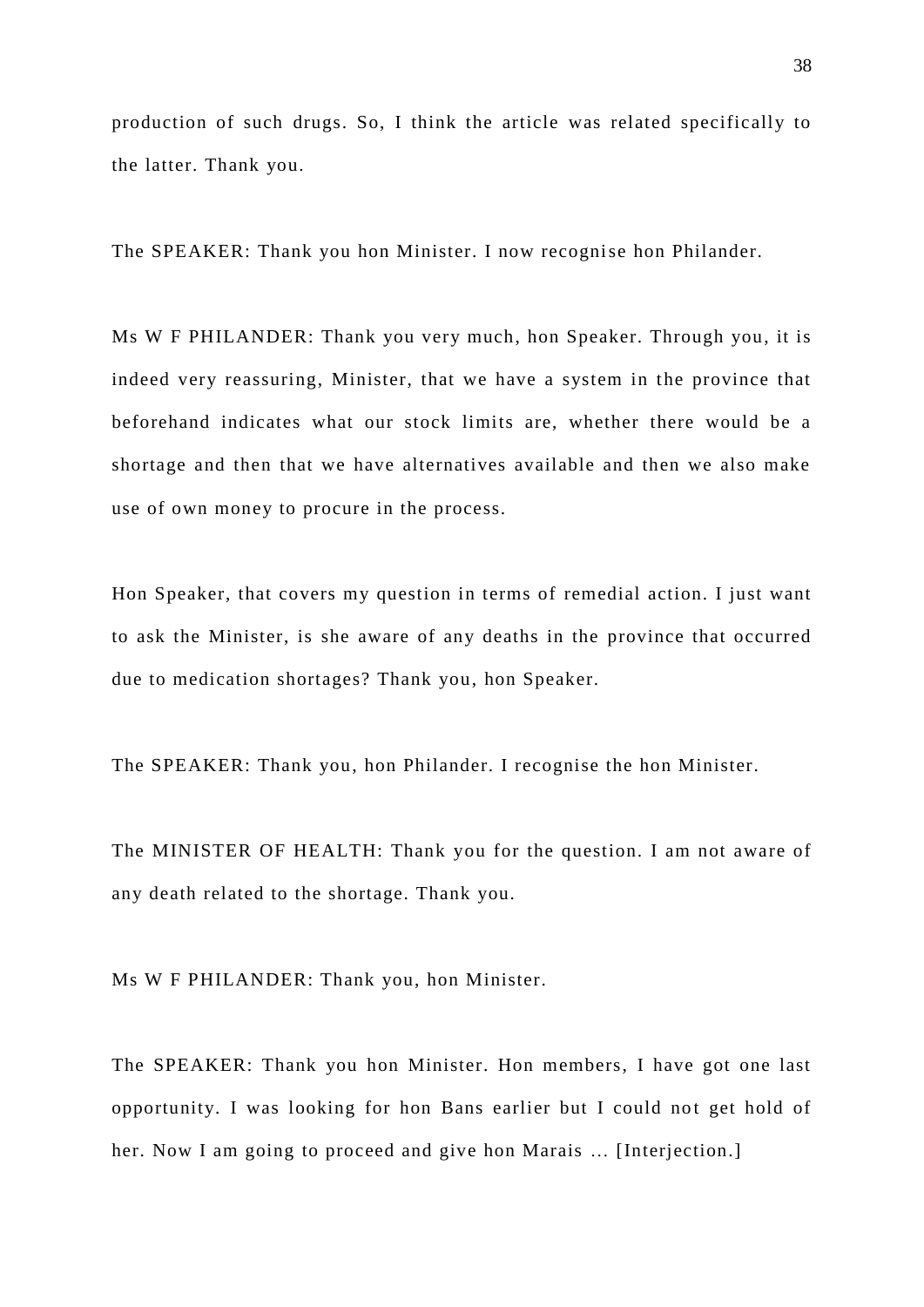Ms A BANS: Speaker …

The SPEAKER: Hon Bans?

Ms A BANS: I am back, Speaker. Thank you, hon Speaker. My question to the MEC was to actually find out how often we have to buy medication as the Province, noting that we are aware of medication being borrowed from one region to another or from one aunty to another; how many times do we find ourselves in a situation where we have to tap into our own pockets? Thank you, hon Speaker.

The SPEAKER: Thank you, hon Bans. Hon Minister?

The MINISTER OF HEALTH: Thank you, hon member. I would not know. It is difficult to quantify such. On borrowing, my understanding is that it is about getting medication where if, let us say, Garden Route has more and then you transfer it to the Central Karoo. But remember it is still part of the province. That is allowed because it is still the Department of Health . One can do such borrowing.

Then on the issue of us buying from our own pocket, it has always been like that because of the three-month gap from the National Procurement and Supply Chain, when they do not add some of their medications.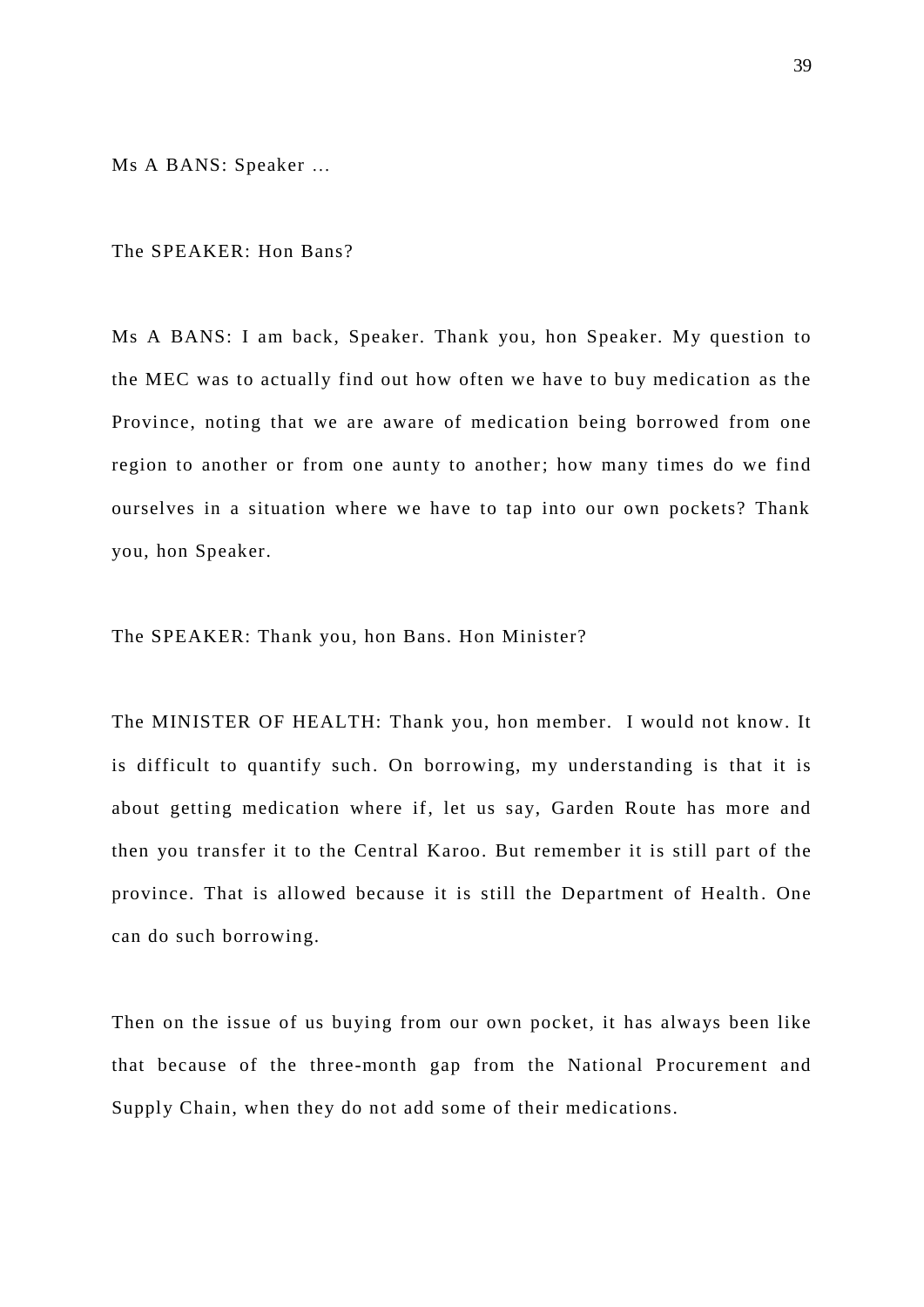Also, with some pharmaceutical companies, although the item would have been added to the list, when they realise, for example, if that item is used by South Africa, Tanzania or Brazil, where they produce it in bulk, in terms of the economy of scale, if the other countries now no longer use it they will find that down the line when they are supposed to produce, that actually it will not make much profit, then they end up dumping us and we have to find our own means.

But at least at that level you will find that National will know and then say, "Province sort out yourself", but what is irritating is every three months when there is an exchange of the service providers of the tenders, then you will find that there has been a mistake. They hit us hard on the chronic medications for those people with cancer, those who have got bleeding tendencies and then also some of them who need other chronic medication like diabetics. Thank you.

The SPEAKER: Thank you, hon Minister and to hon Philander and all the hon members who asked questions. I am going to request now that hon member Allen and hon Bosman who asked the questions to the respective Ministers, Community Safety and Social Development. Those questions hon members will stand over and it is Question numbers 3 and 5 because we have now exhausted the time for Questions in this particular sitting. Sorry hon Fernandez, I know you are at that glitch there. I hope you will forgive us.

Now, let us go to Members' Statements. Hon members and the first member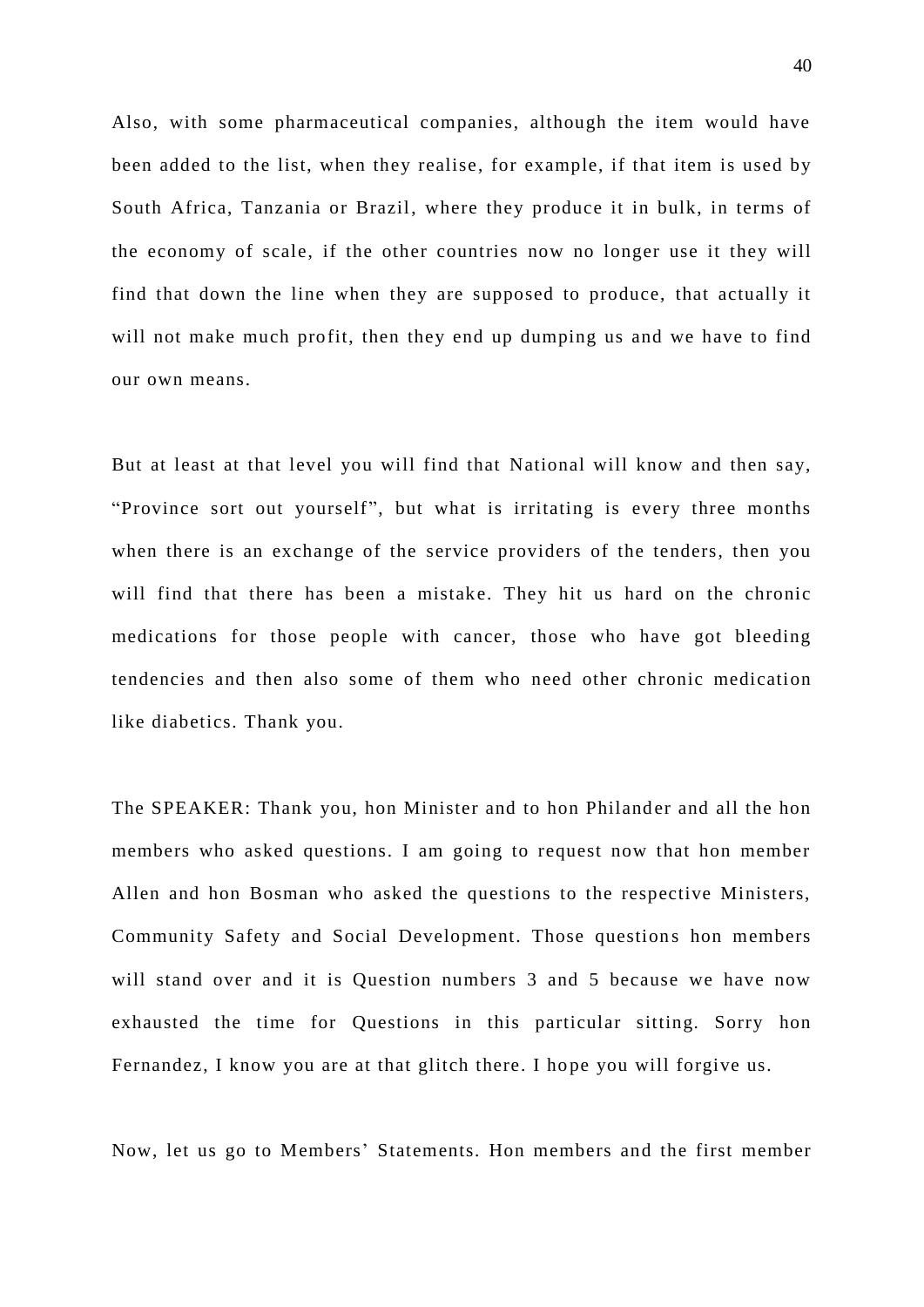statement I recognise is the Democratic Alliance.

### **MEMBER STATEMENTS**

Ms L J BOTHA (DA): During the State of the Nation Address of 2019, President Cyril Ramaphosa announced that over the next six years every learner will receive a tablet starting by 2020. In his SONA 2020, the President announced the introduction of coding for Grade R to 3 learners which will be fully implemented by 2022.

Not only was this too much of a simplistic view to have for the contested nature of public education in South Africa, it also lacked basic substance on how we would achieve these aims, similar to Minister Motshekga's announcement late Tuesday evening after yet another two hour postponement. She merely reconfirmed the reopening date. The substance of real plan is again missing.

Yes, the rapid spread COVID-19 came with no warning and every public department faces unprecedented challenges, but this must be no excuse for the ANC-led National Government's poor prioritisation and planning of education for the last 20 years.

At this stage there is still no clear picture on how learners in their foundational education stage will be returning to school. The National Department of Basic Education leaves parents and teachers with no updates on the curriculum and the effect it will have on already low literacy and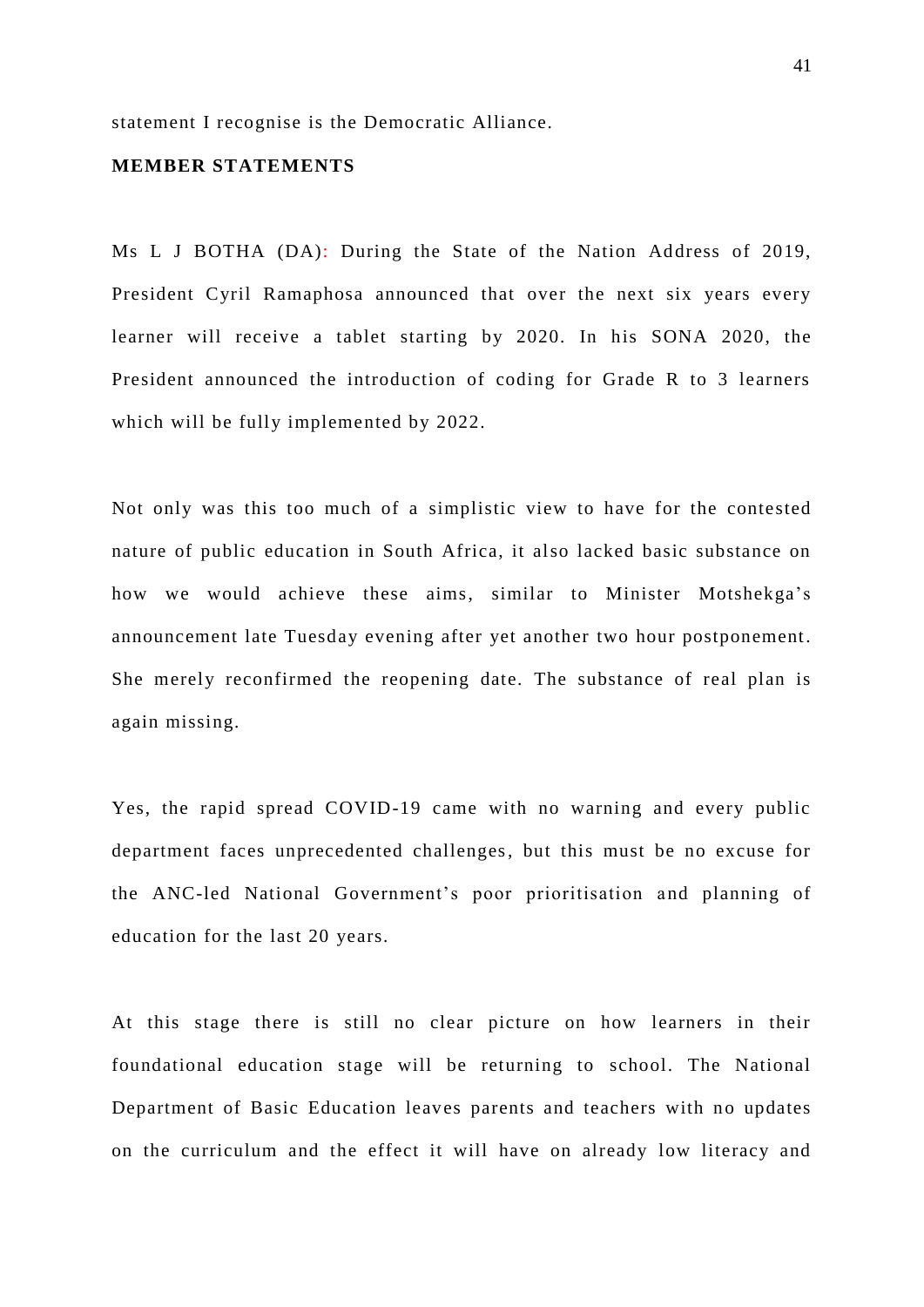numeracy levels.

Hon Speaker, this is completely unacceptable. I put it to this House that if the ANC was serious about prioritisation of education, we would have national at-home learning tools and an e-learning system that is beyond reproach. Instead the Western Cape Department of Education has provided tools such as this and more for our learners and parents. The Provincial Department fills the gap where sadly National fails.

Hon Speaker, I make an urgent call for the ANC-led National Department of Basic Education to finally take a forward thinking, evidence-based approach to support our children's future. [Interjection.]

The SPEAKER: Thank you.

Ms L J BOTHA: Vague regulations and inconsistent policies and promises have failed the young people of this country. I thank you.

The SPEAKER: Thank you hon Botha. Hon members thank you. I recognise the ANC.

The DEPUTY CHIEF WHIP (ANC): Speaker, I am here.

The SPEAKER: Yes sir, hon Sayed.

The DEPUTY CHIEF WHIP (ANC): Thank you very much. Hon Speaker, as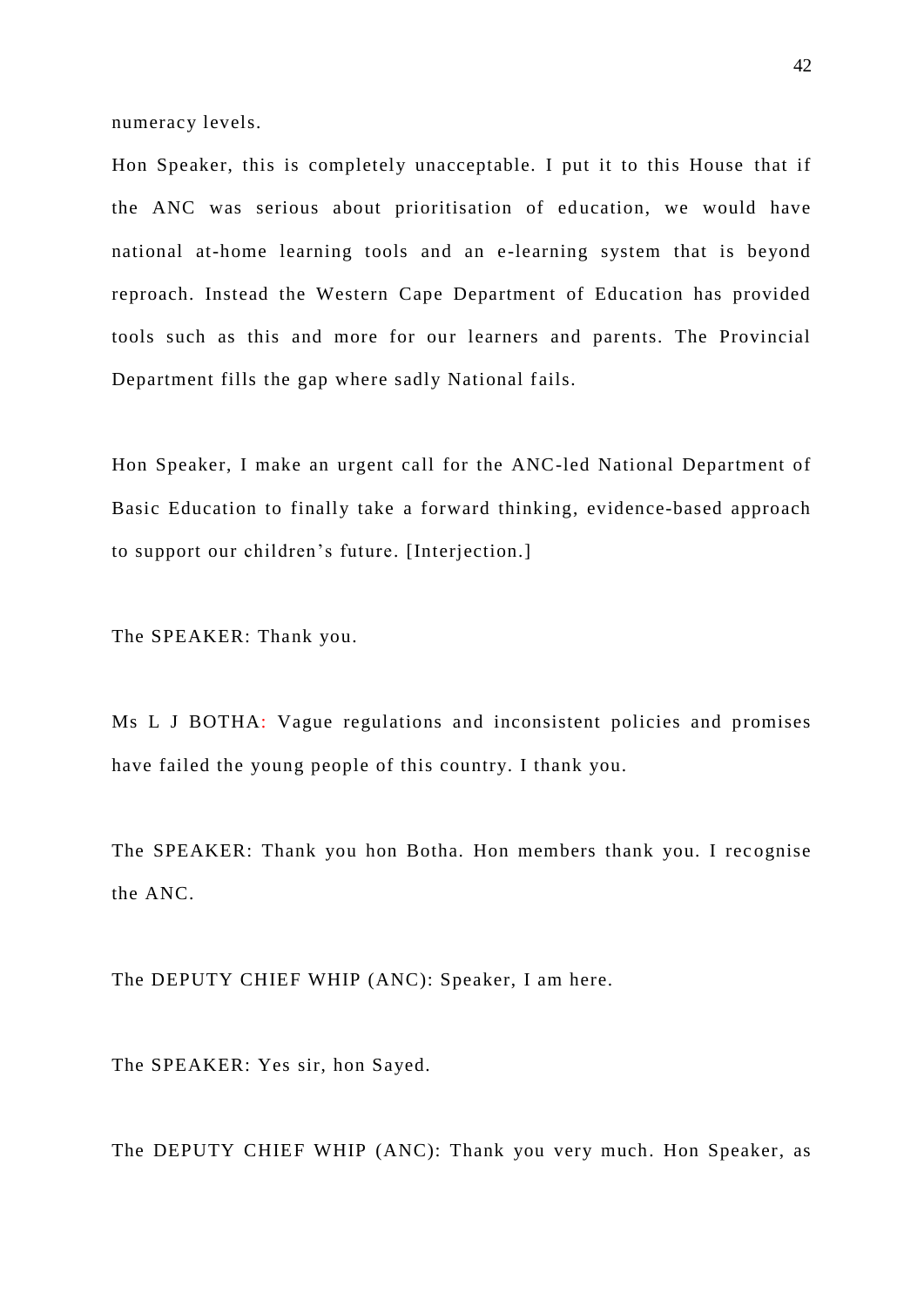public representatives it is crucial that what and how we communicate is carefully guided by the reality and sensitivity on the ground, and of course by what is in the best interests of the public and our tone and approach must not manifest a lack of awareness of our material privilege and comfort due to our deployment and a sense of [Inaudible.] and removal from reality of the majority of those we serve.

Now is the time for the hon MEC for Education to provide leadership and to simply do her job to ensure the protection of our educators, staff and learners and especially those who are in vulnerable circumstances and in overcrowded classrooms.

Hon Speaker, the cavalier approach which places human lives at the altar of profits and petty party politics, as articulated by our party's national leadership and even some of the provincial bosses such as MEC Madikizela is not going to assist us. We are all in the same boat in unchartered waters, yet some have the responsibility to lead and to work with stakeholders to ensure maximum safety of our educators, staff and learners and the ANC here in the province will play its role in that regard.

Many of our educators, including learners, are terrified at the moment. Seemingly many are forced to wait for departmental last-minute deliveries and in fact many schools opened without any mandatory equipment or supplies. In stark contrast, hon Speaker, many schools in leafy areas are buying the best protective care and sanitisers. Some shop for screens to put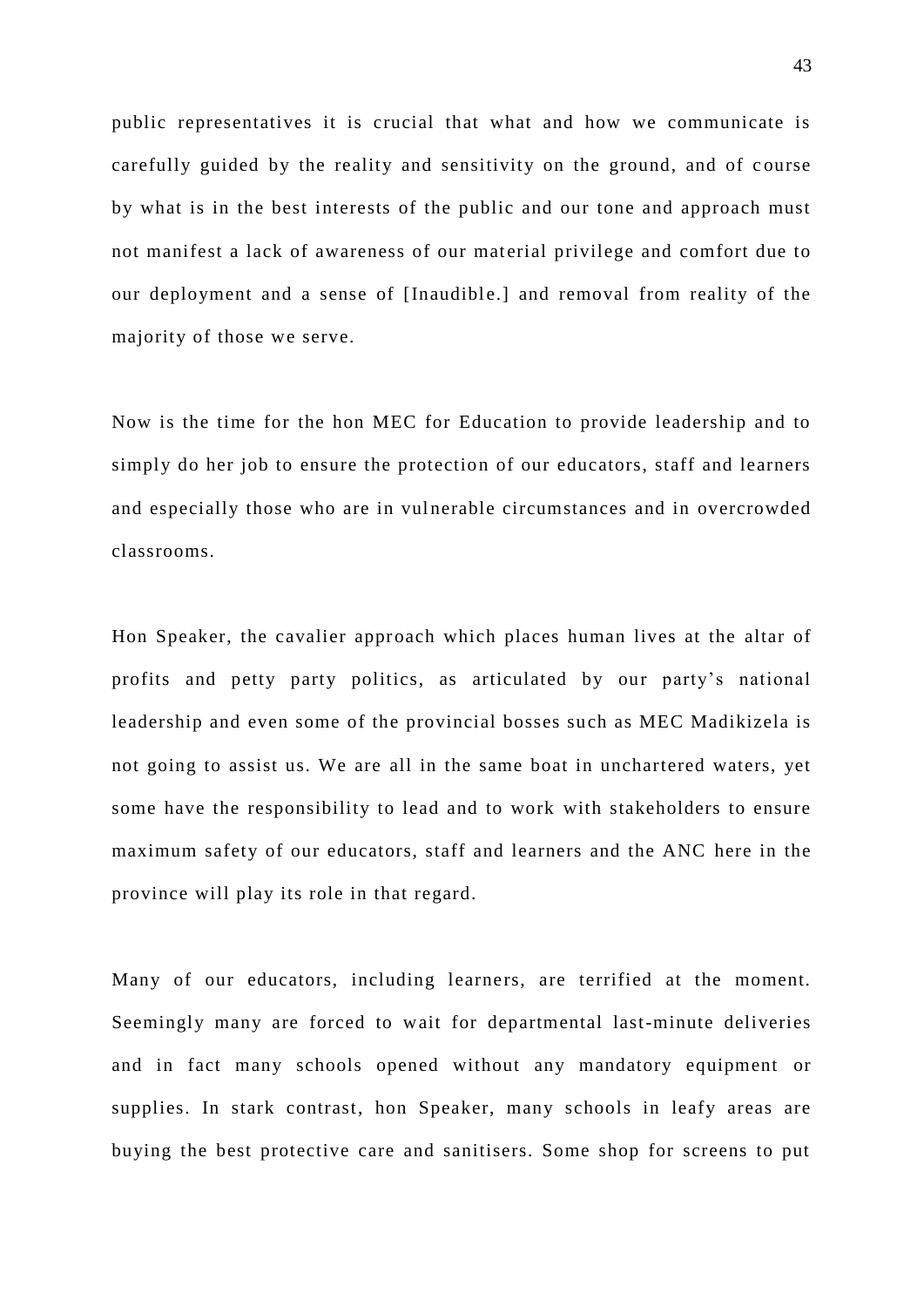on desks between learners and many have cloth masks made in some of the school colours but the poor in this province, who need this assistance the most, are sadly being left behind in most cases. Gagging our educators especially principals who are managing our schools and … [Interjection.]

The SPEAKER: Thank you, hon Sayed.

The DEPUTY CHIEF WHIP (ANC): … in the trenches will not help. Together we must acknowledge the fear ... [Interjection.]

The SPEAKER: Thank you very much.

The DEPUTY CHIEF WHIP (ANC): … proceed with caution and hope the MEC will rise to the occasion and lead. I thank you, hon Speaker.

The SPEAKER: Thank you. Hon members before we proceed. I am going to request that, because we are dealing with members' statements, I know it is only two minutes, so if I say your time is up, I often do it just five seconds before your time. Just try and wrap up so that I do not have to keep saying it because it also can be disruptive on the side of the hon member speaking. I now recognise the DA.

Mr D AMERICA: Thank you, hon Speaker. In the midst of the global pandemic we have been presented with an opportunity to adapt change and rapidly move towards doing things differently. The lockdown has left us with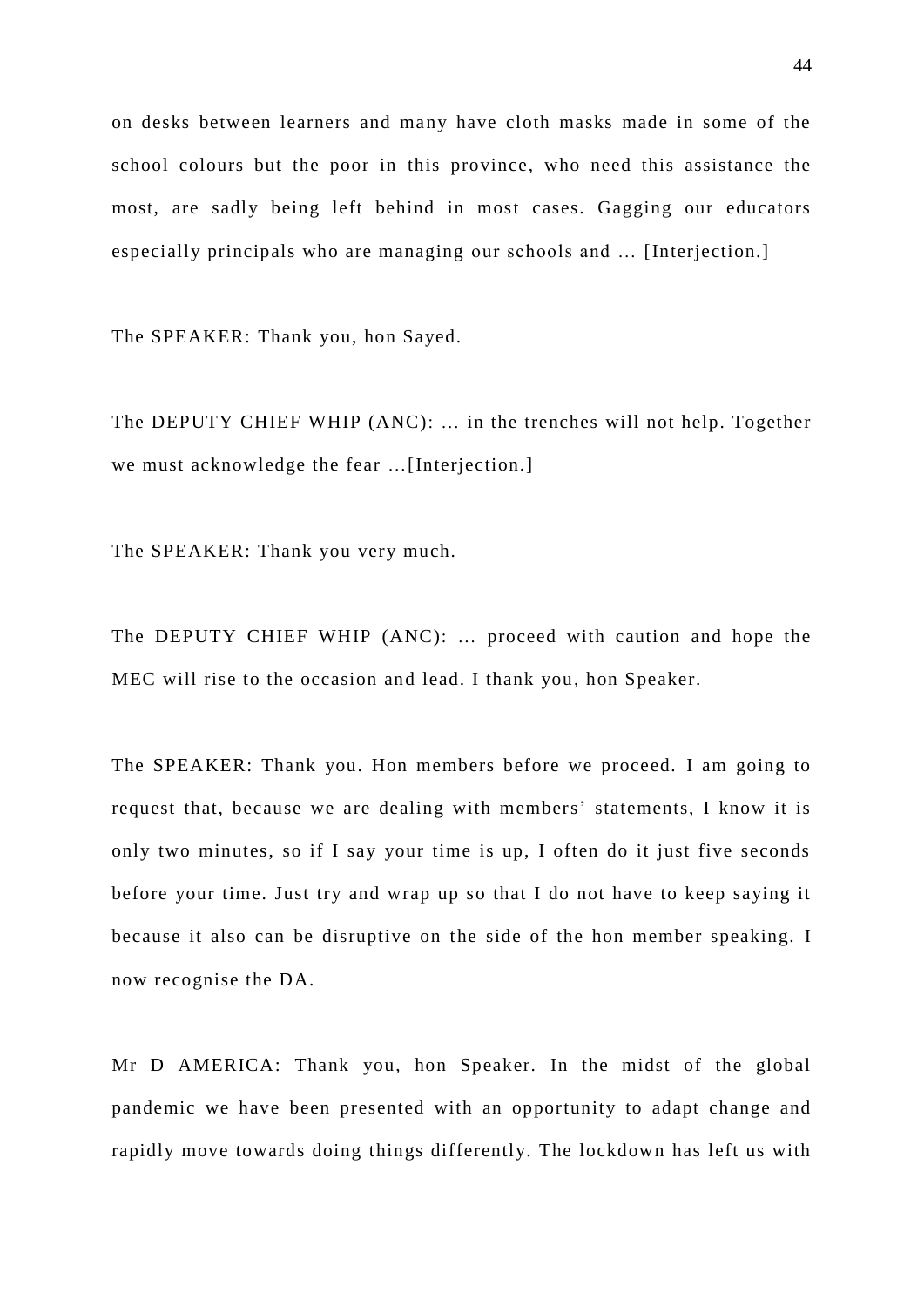a challenge in a way which traditionally interacted with our people. The Standing Committee on Local Government has been forced to change the way in how we carry out our constitutional obligations of public participation. In dealing with the need for public engagement and legislation, the Municipal Structures Amendment Bill presents us with a unique opportunity to test the various participation options. Our inability to meet with the various stakeholders due to limitations placed on social interaction should not restrict us in engaging the public in our work.

In order to comply with the National Lockdown legislation and regul ations and the Constitution, the Committee needed to adapt to the changing environment. Consequently, public participation in this instance will be conducted through various online platforms and so an innovative [Inaudible.] engagement thus allowing individuals to have their say, voicing their opinions whilst staying at home.

Hon Speaker, we will not risk the lives of those in our province in order to come to a consensus on matters which must be conducted through a process of public participation. I am calling on the people in the province to embrace a new way of participation, both virtually and digitally and make their voices heard. I thank you.

The SPEAKER: Thank you, hon America. I now recognise the EFF. EFF, okay you are not there. I now recognise the DA. The DA has no one to speak.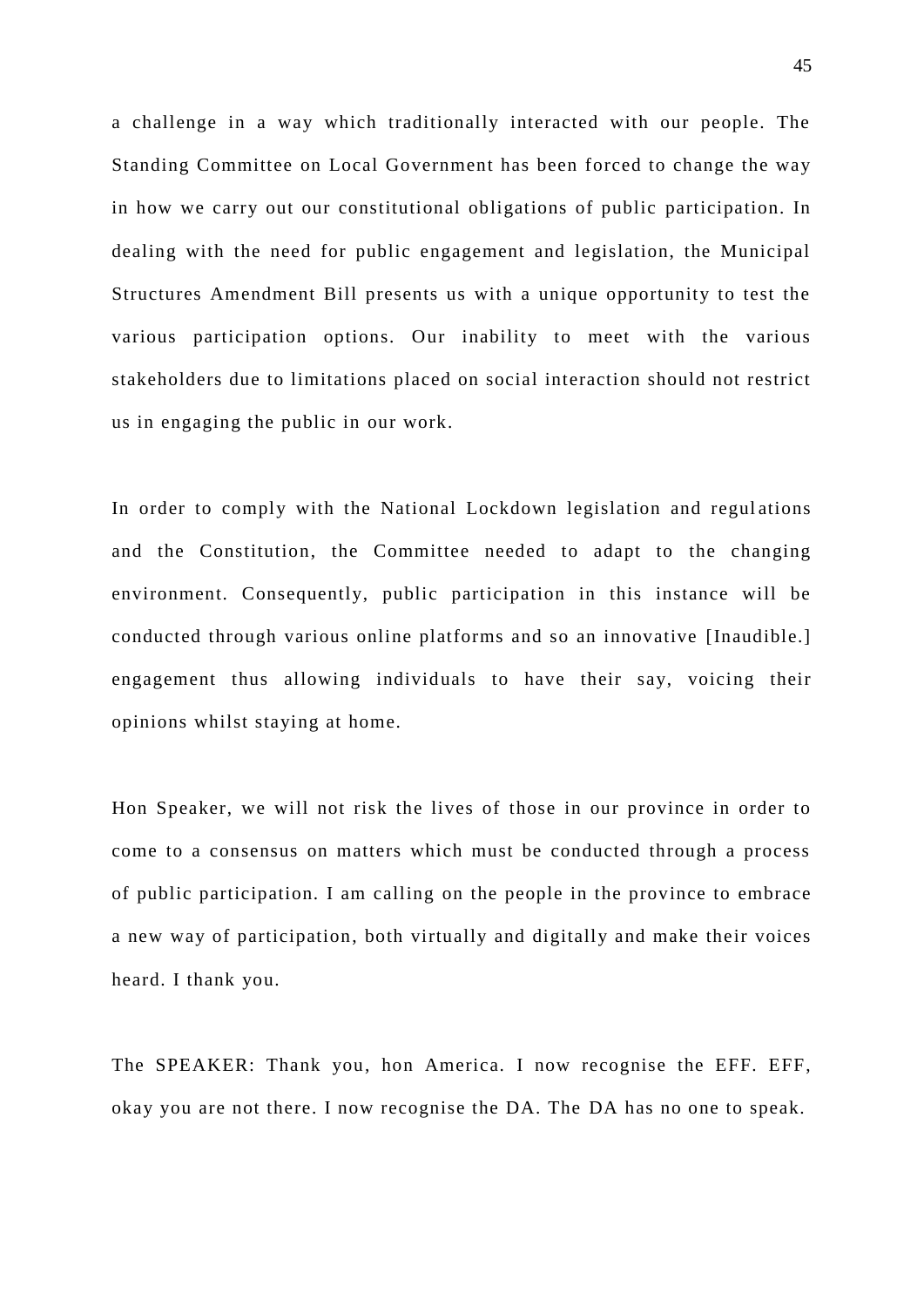The DEPUTY CHIEF WHIP (DA): Hon Speaker.

The SPEAKER: Yes, thank you hon Mitchell.

The DEPUTY CHIEF WHIP (DA): My apologies. Hon Speaker, we welcome the Western Cape Government's commitment to continuously adopt innovative ways to combat the spread of COVID-19. The whole of government approach continues to evolve.

On 18 May 2020, the Minister of Transport and Public Works, Minister Madikizela, launched the Red Dot Service. This is a first in South Africa , hon Speaker. This service will support essential service healthcare workers by safely transporting them between the workplace and home after the sevenp.m. public transport cut-off.

This is another example of Western Cape filling the gaps left by poorly constructed, ill-informed, ANC National Government lockdown regulations. Fortunately, the DA in the Western Cape has a forward-thinking whole of society and caring approach. We will not see these vitally important employees left stranded. A further arm of the service commences from 1 June. This service will transport residents who have tested positive for COVID-19 or who are considered high risk after exposure. They will be taken to isolation and quarantine centres in safe, reliable conditions, aligned with the necessary protocols and measures. We must all recognise and appreciate the progressive measures this Government continues to introduce to curb the spread of this virus. This is about preserving human life and not about our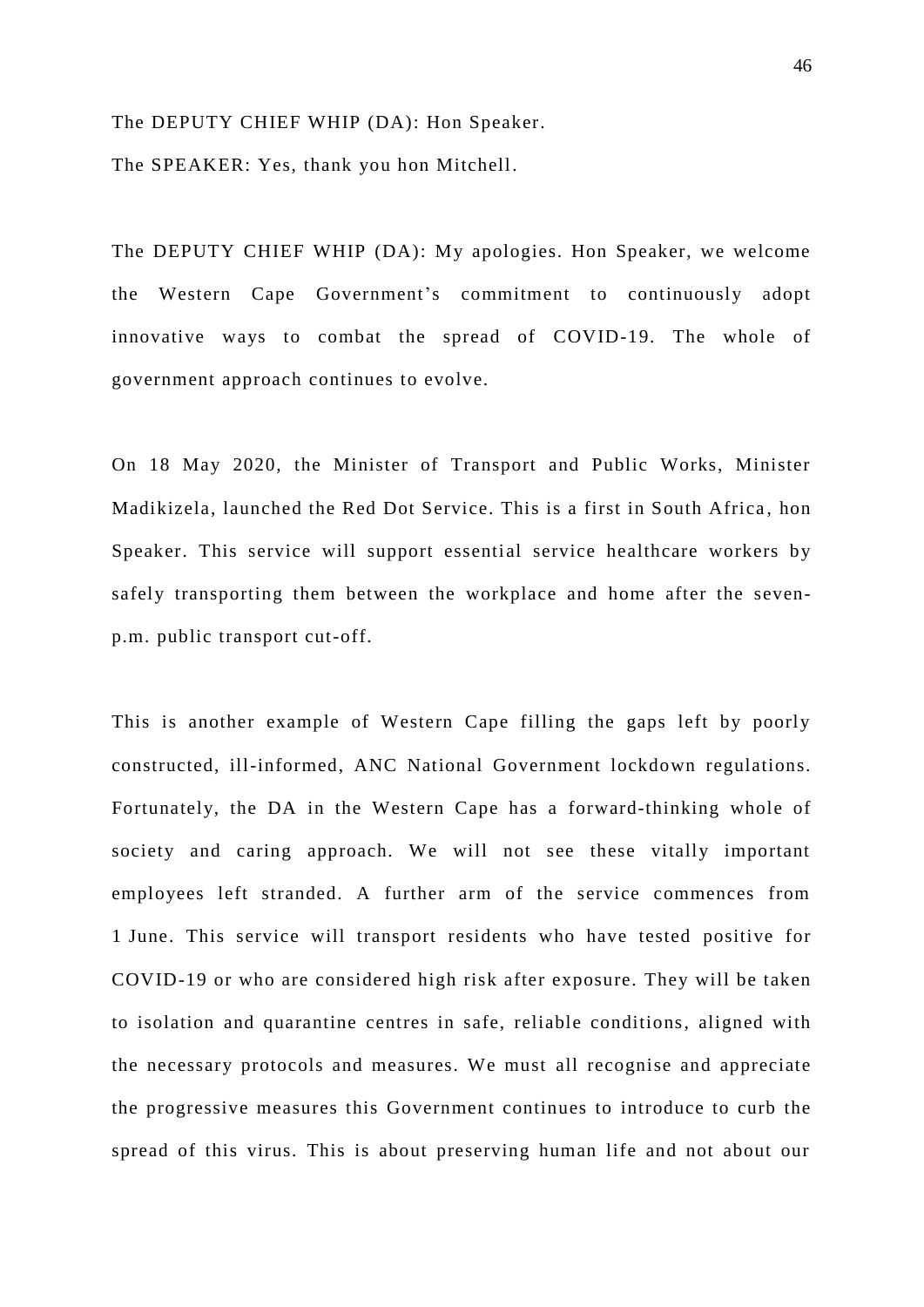individual narrow self-serving interest.

In light of this, the company utilised to deliver these lifesaving services is called Umanyano. Umanyano meaning unity in isi-Xhosa. At a time like this, stakeholders including SANTACA and the taxi industry, can and have put all political differences aside to serve the people of the Western Cape.

Hon Speaker, this is clear evidence that the Western Cape Government has the best interests of its residents at heart. I thank you.

The SPEAKER: Thank you, hon Mitchell. I now recognise GOOD, hon Herron.

Mr B N HERRON (GOOD): Thank you, Speaker. Speaker, the World Health Organisation says that contact tracing and quarantine are critical activities to reduce transmission and control the epidemic and the US Centre for Disease Control confirmed that contact tracing is a core disease control measure employed by local and state health departments for decades and is a key strategy for preventing the further spread of COVID-19.

In South Africa, Professors Madhi and Mendelson, both members of the National Ministers' Advisory Committee, confirmed that South Africa's ambitious community testing programme relies on identifying infected persons, isolating them, tracing their contacts and isolating or quarantining them.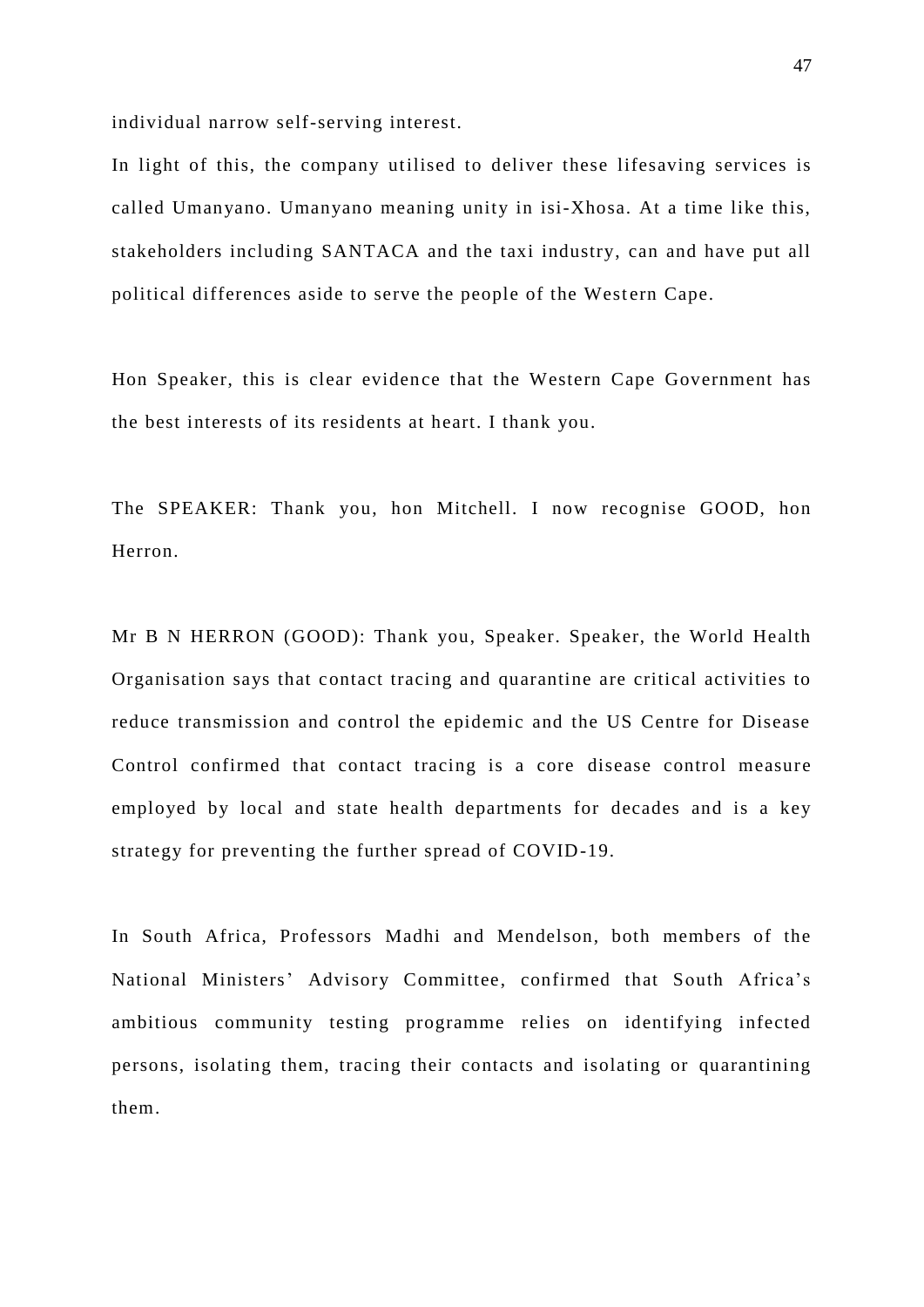South Africa's planned response to the virus was widely welcomed, but as data is made public it is clear that we have all been focusing way too much on the testing being undertaken across the provinces. The results of testing are giving us numbers and maybe a picture of how the virus is taking hold in our country. But the recommended health protocols to manage transmission requires some action from the public health authorities. That is to use the positive case data and immediately identify the positive cases contacts, trace them and quarantine them and this appears to be failing and it appears to be failing across the country.

Professors Madhi and Mendelson indicated that any single case will on average have 20 close contacts – probably higher in South Africa – that should be traced. By our calculations the tracing rate in the Western Cape is about 1.3 contacts per positive case and that is self-evidently way too low. If we do not maintain a vigilant adherence to the full chain of pandemic management, we will fail to manage the rapid transmission of the disease.

I ask the MEC for Health to use the opportunity, per Rule 145(6) … [Interjection.]

The SPEAKER: Wrap up, hon Herron.

Mr B N HERRON: … to explain to this Parliament what is happening with contact tracing. Thank you, hon Speaker.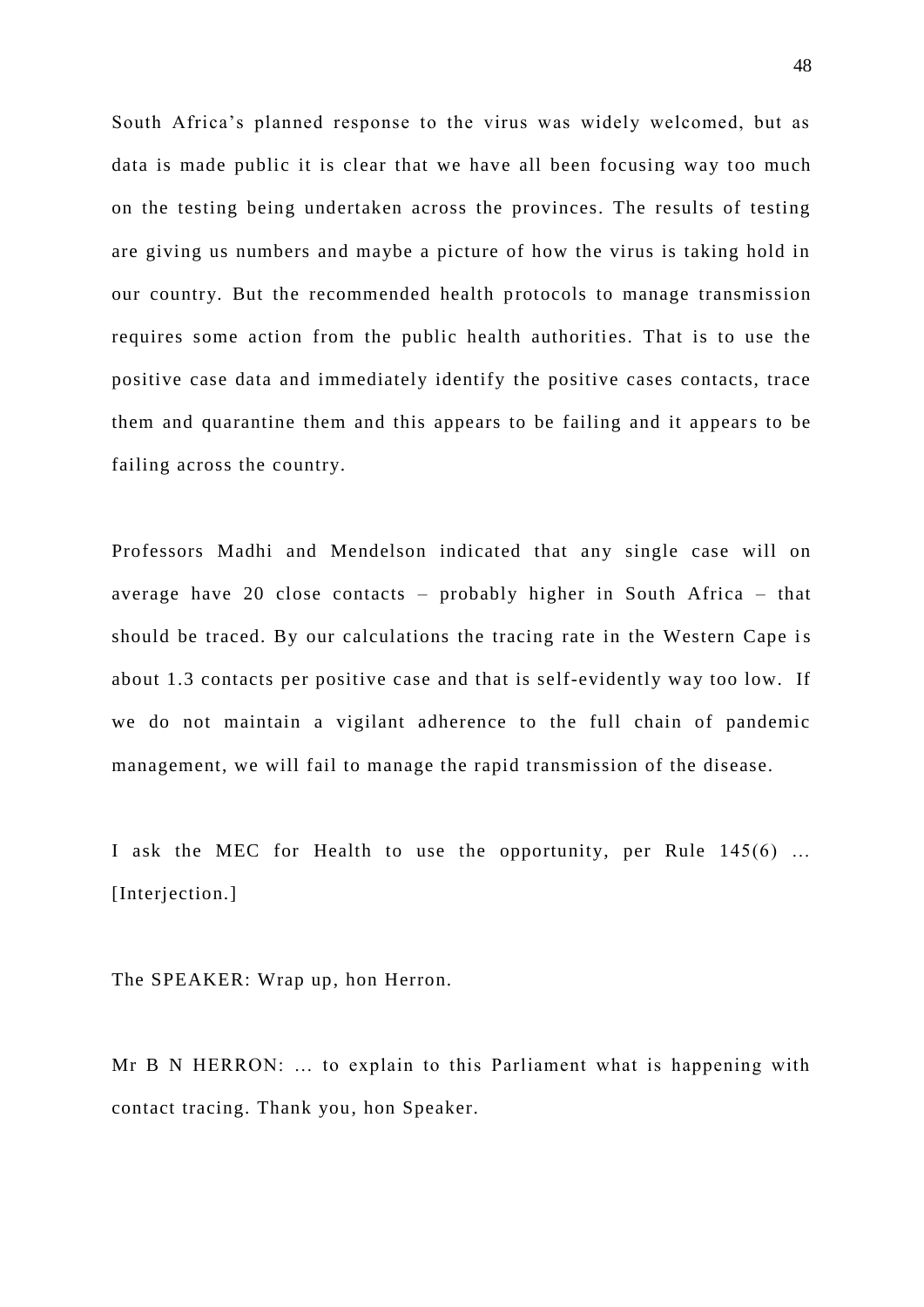The SPEAKER: Thank you very much, hon Herron. I now recognise the ADCP, hon Christians.

Mr F C CHRISTIANS (ACDP): Thank you, hon Speaker. The ACDP in the Western Cape supports the call by the Provincial Government and many others that the move to Level 3 lockdown is a move in the right direction. If we remain at Level 4, the mortality rate, as a consequence of unemployment and starvation will be more devastating than the virus itself. People in the most vulnerable communities are saying the likelihood of them dying of hunger is more likely than of the virus.

Government cannot provide for everyone and the unemployment rate is rapidly growing. This means more dependence on the State. This is not good for our sinking economy. We all know the purpose of the lockdown was to slow the spread so that the Western Cape and the rest of the country can be ready for its peak. We know that lives are important but so is the livelihood of so many others.

As the ACDP, we are asking the ANC in the Western Cape not to obstruct this progression to Level 3 but to support it bec ause together we can defeat this virus and revive this economy. I thank you, hon Speaker.

The SPEAKER: Thank you hon, Christians. I now recognise the ANC.

Mr P MARRAN: Hon Marran Speaker.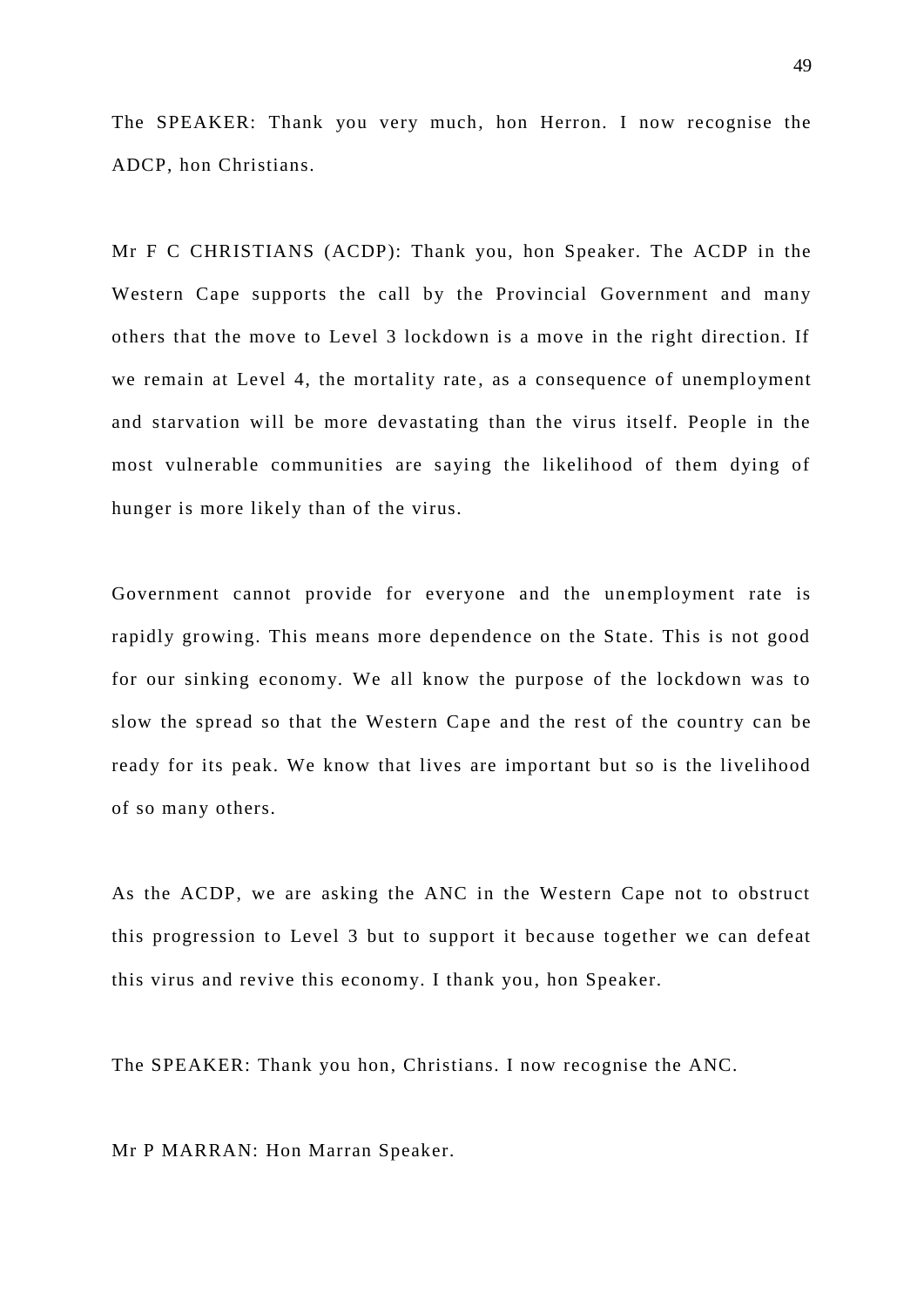The SPEAKER: Hon Marran.

Mr P MARRAN: Hon Speaker, while the Corona epidemic hits the Western Cape the hardest on the continent too many people are forced to migrate away from this province.

It came to light that Western Cape farmers stuffed symptomatic seasonal and other workers into taxis on their way to the Eastern Cape and other destinations. During the grace period, many workers crossed the border that were found to be positive for COVID-19 contamination. Many could not be found again after results came. These heartless farmers left many workers at their own risk and many without means to get to their homes. Many were found hopeless and abandoned next to roads, even during the lockdown, in the quarantine period, this happens.

This is not an occurrence this year only. It too often happens that Eastern Cape and other migrant workers are used during high season in the Western Cape only to be discarded like rubbish at the end of the harvest. The ANC says the Provincial Government and [Inaudible.] Western Cape must join hands with labour and other interest groups to find solutions and better workable plans to deal with this and with the occurrence of migrations. I thank you.

The SPEAKER: Thank you hon Marran. I now recognise the DA. You may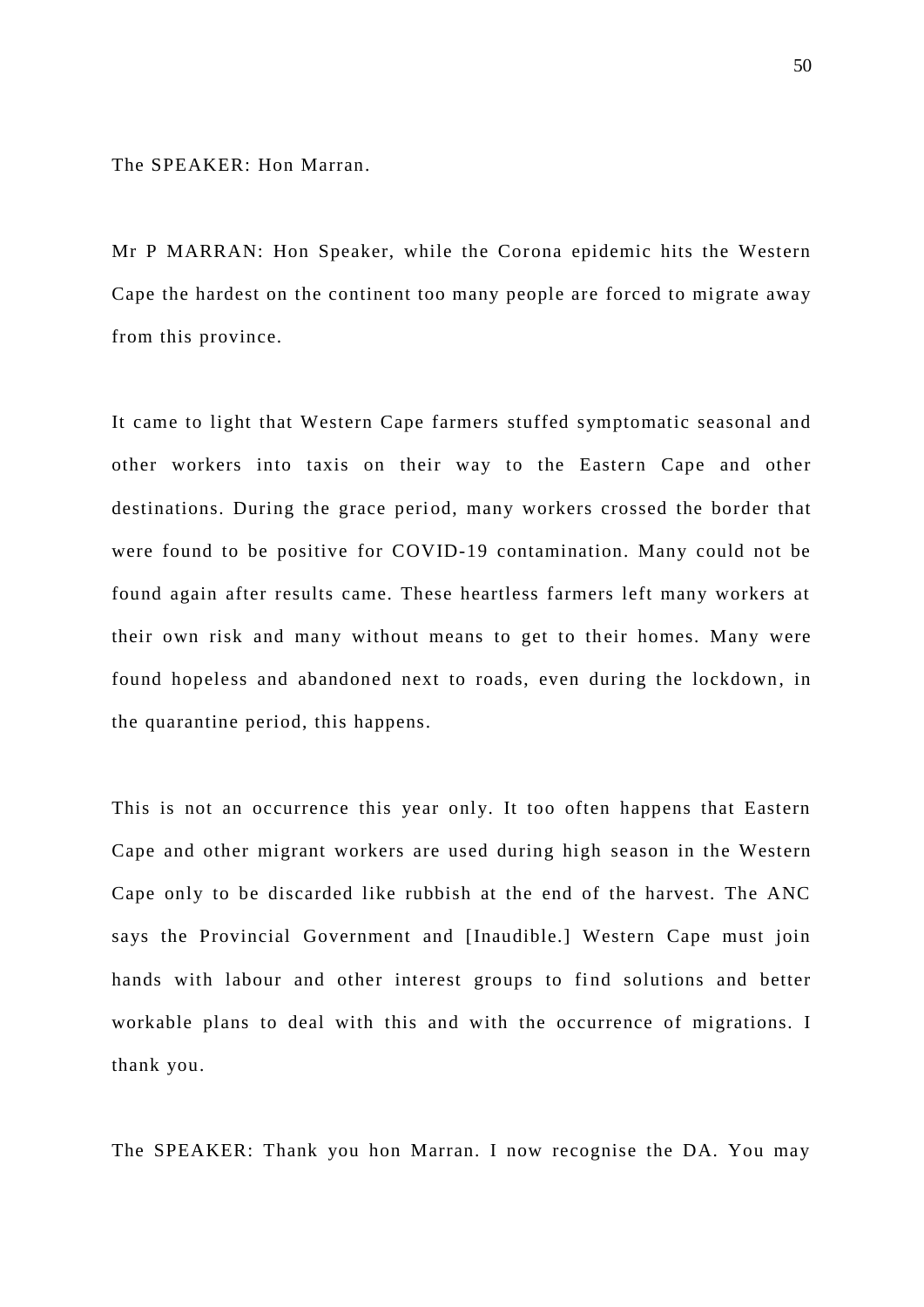proceed hon Van der Westhuizen.

Mr A VAN DER WESTHUIZEN (DA): I welcome the Department of Agriculture, Land Reform and Rural Development's R1,2 billion COVID-19 relief fund to support farmers. Unfortunately, this relief was limited to smallscale farmers. These farmers contribute only 1,6% of our food basket.

Applications for this fund closed a month ago. The Department envisaged that the evaluation process would be completed by 8 May and that these small scale farmers would have received their vouchers, capped at R50 000 per farmer for the purchase of much needed input such as feed, fertilisers, seed etc., by now. When we learned yesterday that only a third of those that applied were successful. Individual applicants are still waiting to hear who qualified for the COVID-19 support.

Unfortunately, the criteria to qualify for this support has not been aimed at important aspects such as the potential to save agricultural jobs or to improve agricultural output where threatened by major factors such as the on -going drought.

When will this Government wake up and realise that COVID-19 does not know race and affects everybody, and the Government should support those that will benefit most from a hand-out. We are facing a pandemic where food security could be at risk. While I welcome the support to marginalised groups, it is a global pandemic, not a demographically selected pandemic.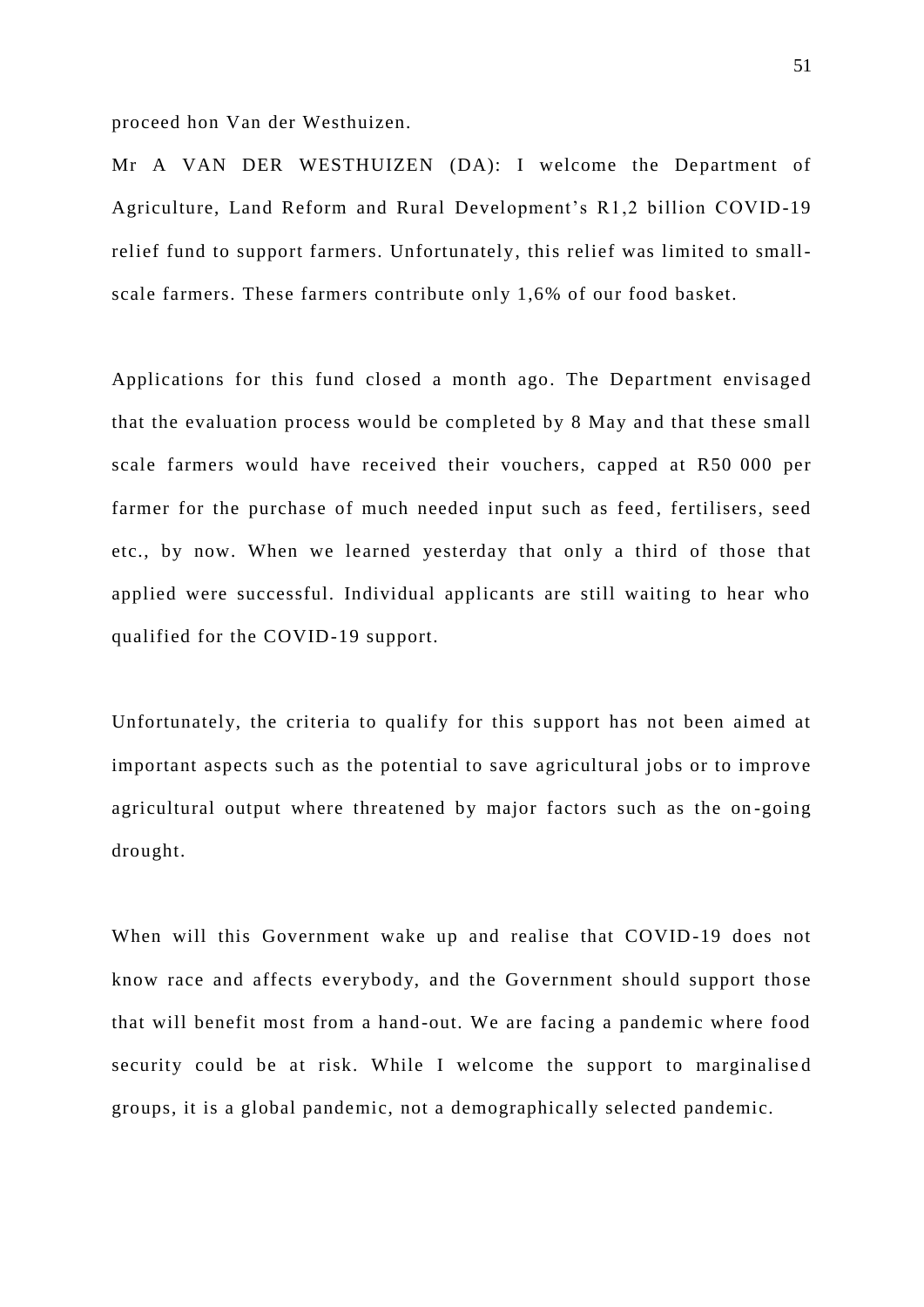I call on the National Department of Agriculture, Land Reform and Rural Development to prioritise their communication regarding the allocations, to issue the vouchers soon and after all, to target future support to those that would benefit most. I thank you.

The SPEAKER: Thank you, hon Van der Westhuizen. I now recognise the FF Plus, hon Marais.

Mr P J MARAIS: Thank you, hon Speaker. The Freedom Front Plus notes as a matter of great concern the dangerous situation existing at some Checkers supermarkets. Pharmacies are operating within Checkers stores and all customers use the same entrances and exits. Serving sick patients with medicine. These patients who may show mere flu systems and be assisted by pharmacists may in fact be infected with COVID-19. Having sick individuals mixing with people doing their normal grocery shopping poses serious risks and we should request the Premier to propose at the next PCC meeting that the regulations be amended to address this serious issue.

We should further note that a Checkers supermarket in Durbanville in particular, has been closed three times in April because its staff were infected with the COVID-19 virus. Thank you, hon Speaker.

The SPEAKER: Thank you, hon Marais. I now recognise hon Brinkhuis, Al Jama-ah. Okay. I will then proceed to the last member's statement, that is the DA.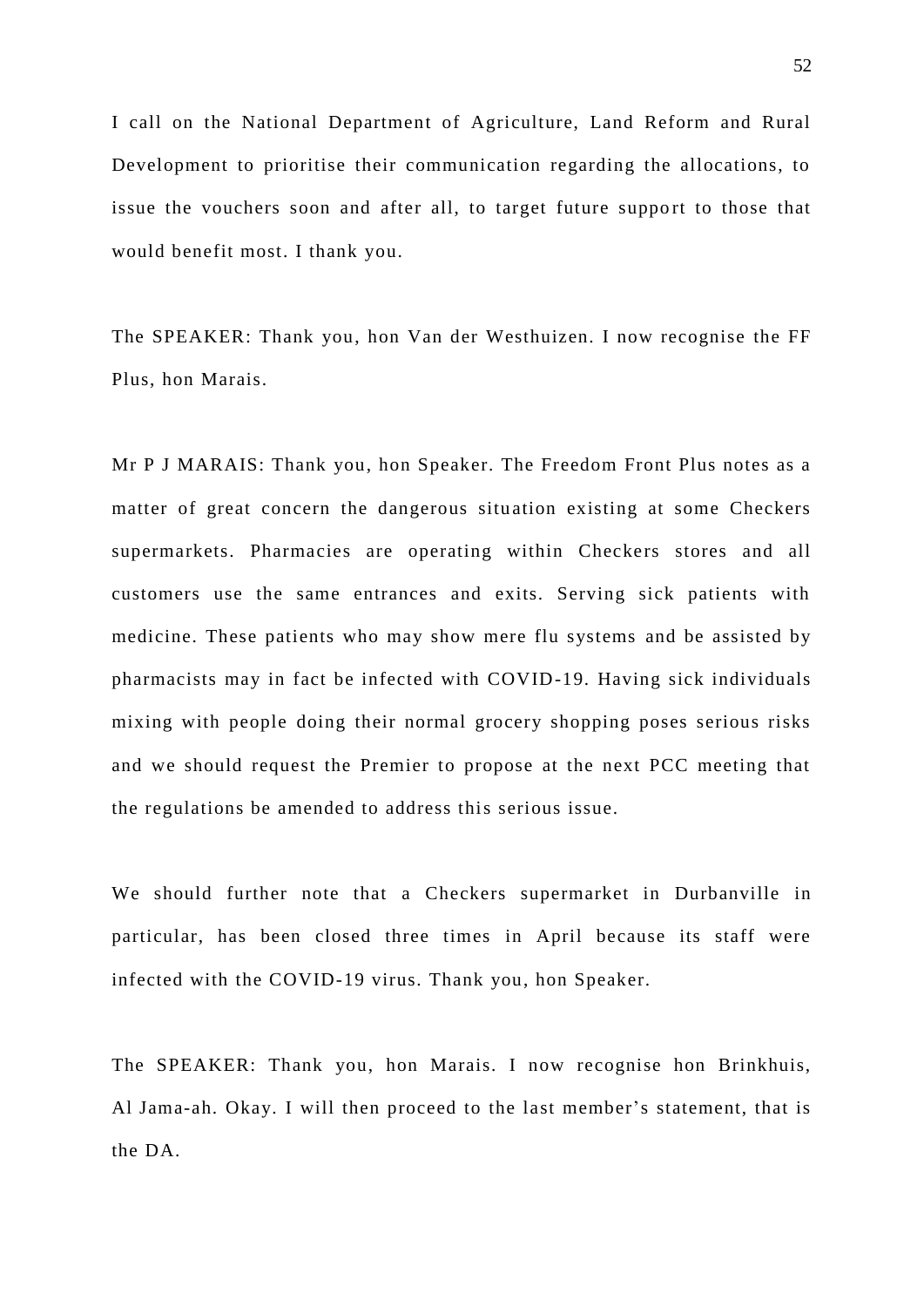The CHIEF WHIP (DA): Mr Speaker, we have exhausted all four statements.

The SPEAKER: Okay, that is fine Chief Whip. Thank you.

The MINISTER OF HEALTH: Sorry Speaker, has it exhausted all members statements?

The SPEAKER: Yes.

The MINISTER OF HEALTH: Oh sorry, I was going to respond, alright thanks.

The SPEAKER: No, they exhausted the speakers. There is now an opportunity in terms of the Rules, Rule 145, subsection 6 that one of the members of the Executive will respond. So, if you want to take that opportunity hon Minister, you may do so.

The MINISTER OF HEALTH: Thank you, hon Speaker. I wanted to respond to the issue of contact tracing because it is crucial that we understand what it entails and what the contribution is from the Western Cape health side with regard to that. Indeed, it is true, that contact tracing is crucial because it starts with screening, testing and then you isolate the positive person. You quarantine those who have been in contact with the positive person and that you can only do tracing. But one has to also consider that the virus mirrors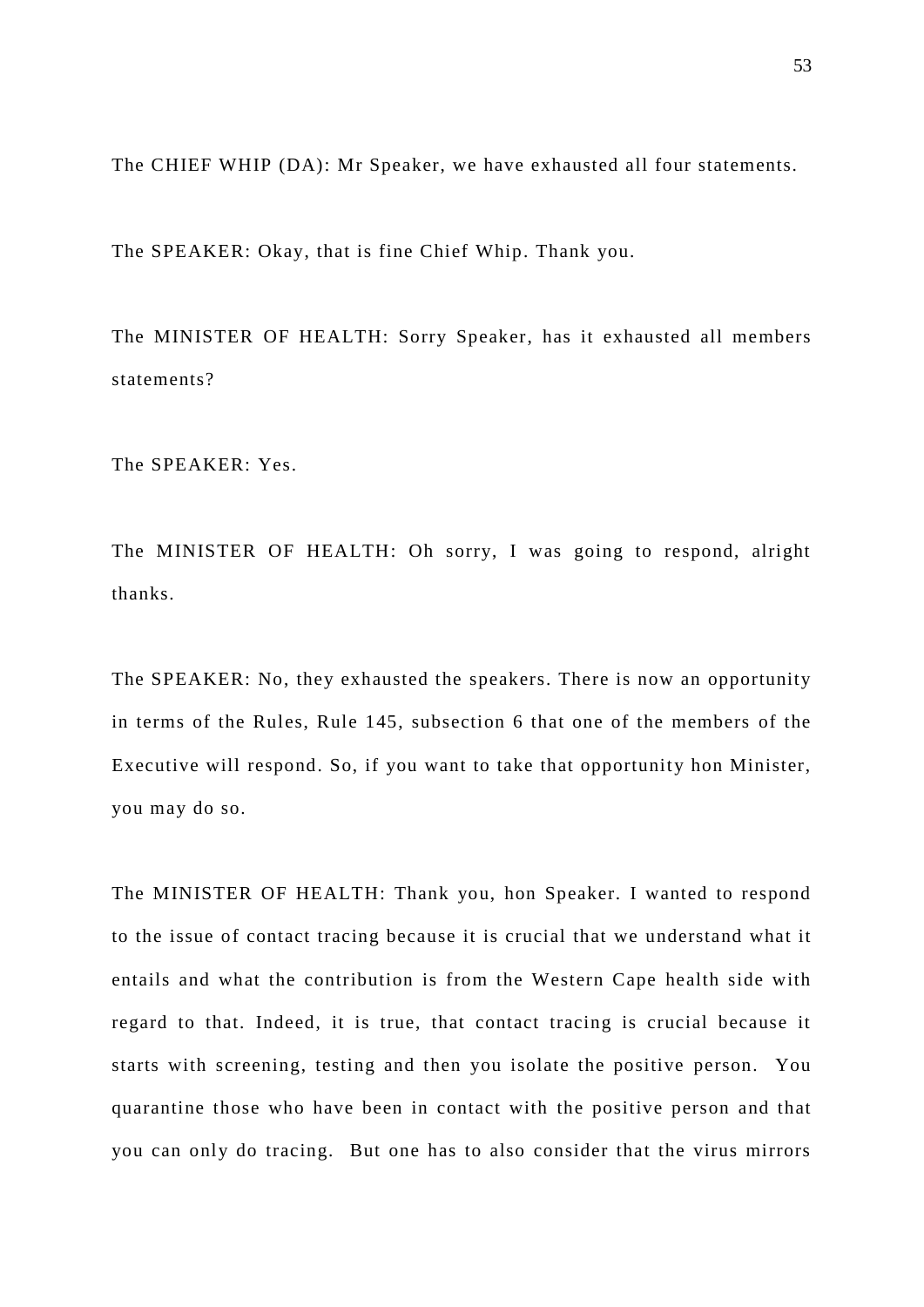itself in every contact, in every population. The same applies in terms of its origin. Across South Africa it has been through imported cases, but you find that when it comes to the Western Cape there have been a higher number of imported cases plus also the associates of the imported cases. Of course, at the beginning we were trailing behind when it comes to contract tracing because of that.

For example, you may have had a tourist who came here and probably planned to go elsewhere, the Kruger National Park and so forth and then you need to trace the people that would be close contacts, because you need to differentiate between a close contact and a casual contact. If you recall, at the time flights were still available. You have to look in terms of, in the plane, the chair behind you and the two rows of chairs behind you, the two rows of chairs in front of you, plus the two persons seated next to you and then that is what you call the "contacts" in terms of those tourists who would have probably got into an Uber and then gone to a hotel and then waited for the quarantine period. Therefore, that is one of the reasons why we trailed behind in the beginning. However, Speaker, those you have to balance again. As I indicated it mirrors differently.

With the clusters that started as well, it meant that now do you go and ask who was sitting next to who? Which other tourist was next to these tourists who ended up as a close contact? Or when you have got these clusters in the shop; most of these people come from poor communities, so you rather go and target test to be able to trace those people who are in the poor community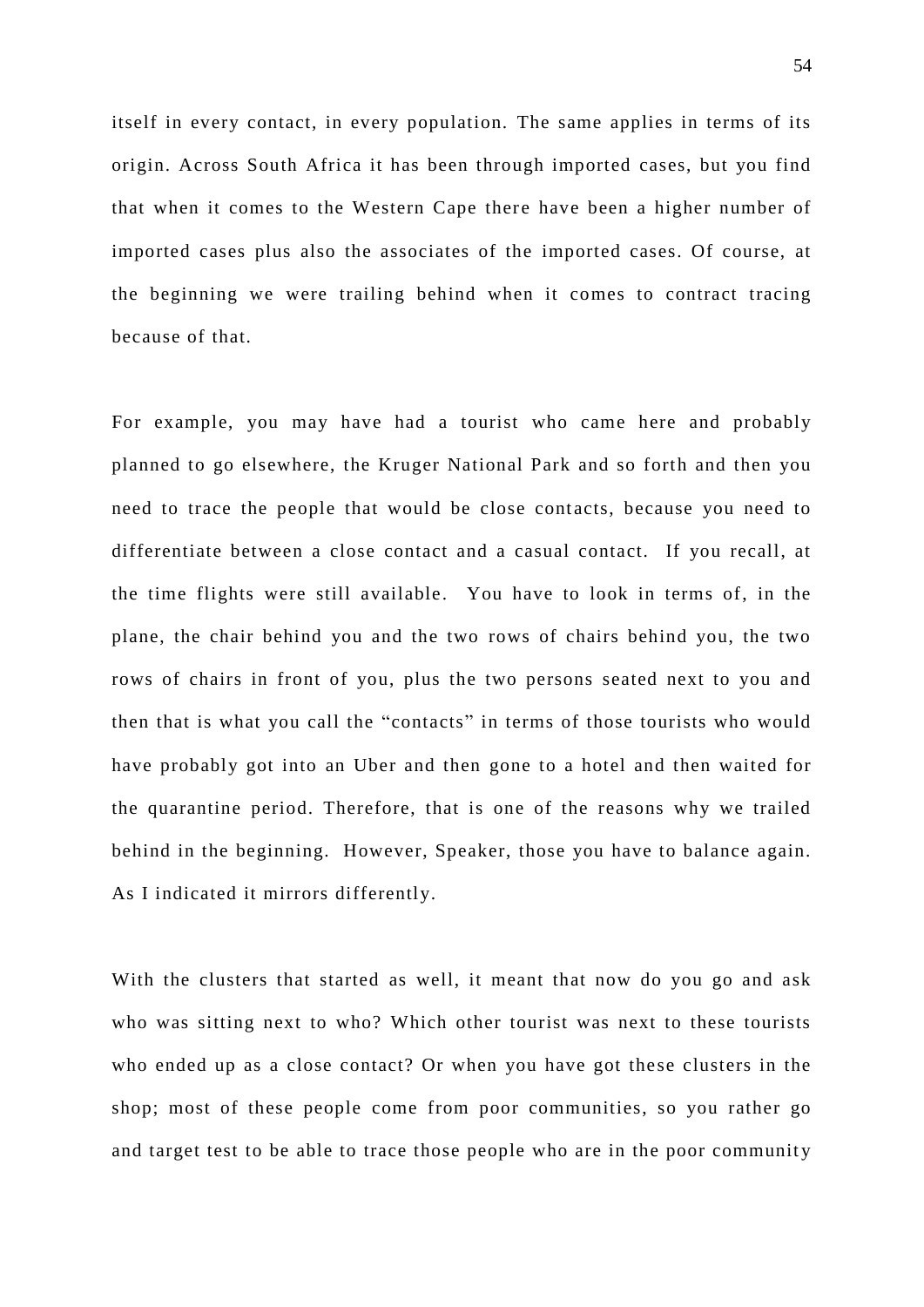so that you can make interventions. That is why we have got the hotspot interventions now.

So that is what I am trying to highlight, hon Speaker. You can increase contact tracing but, at the same time, you lose in terms of getting to people who may be positive so that you can make interventions. Thank you.

The SPEAKER: Thank you very much, hon Minister. That concludes Members Statements and now we move to Notices of Motion. I recognise hon Baartman.

### **MOTIONS WITH NOTICE**

Ms D M BAARTMAN: Thank you, hon Speaker. I give notice that I shall move:

That the House at its next sitting debates the impact of the COVID-19 pandemic and regulations on the Western Cape economy and efforts to save jobs. I so move.

*[Notice of motion as moved by Member.]*

The SPEAKER: Thank you, hon Baartman. I now recognise hon Windvogel.

Ms R WINDVOGEL: Thank you, hon Speaker. I give notice that I shall move: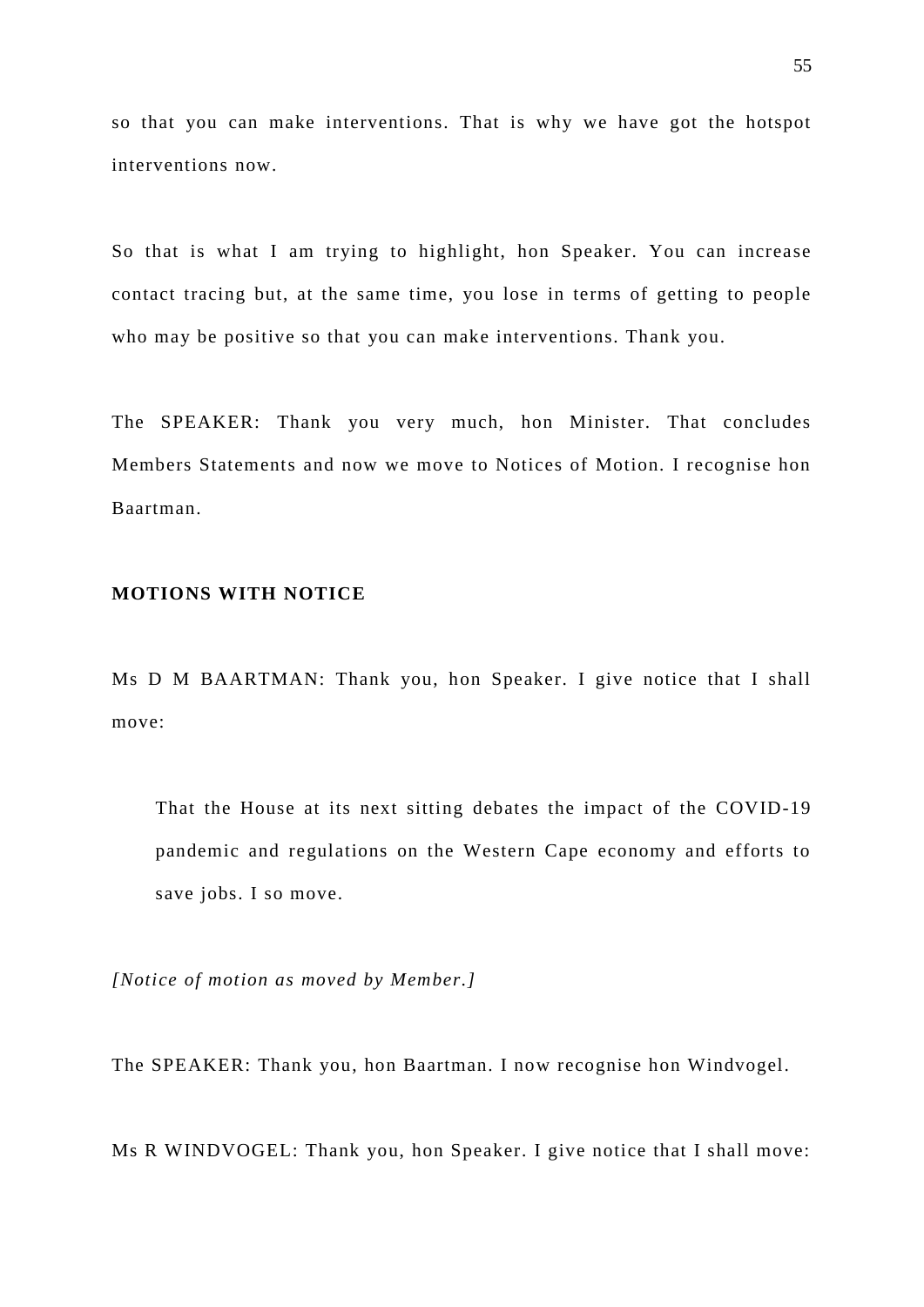That the House, having noted recent developments in the province, which includes over 10 000 COVID-19 cases and 183 deaths and 440 people in hospital, of which 128 are in ICU or high care, calls for an urgent debate into the handling of COVID-19 outbreak by the Western Cape Government. I thank you.

*[Notice of motion as moved by Member.]*

The SPEAKER: Thank you, hon Windvogel. I now recognise hon Allen.

Mr R I ALLEN: Good day, hon Speaker. I give notice that I shall move:

That the House debates the influx of cases of police brutality and heavyhandedness in the enforcement of the lockdown regulations, and the impact it has on residents in the Western Cape. I so move.

*[Notice of motion as moved by Member.]*

The SPEAKER: Thank you, hon Allen. I recognise hon Xego. I recognise hon Van der Westhuizen.

Mr A P VAN DER WESTHUIZEN: Hon Speaker, I give notice that I shall move: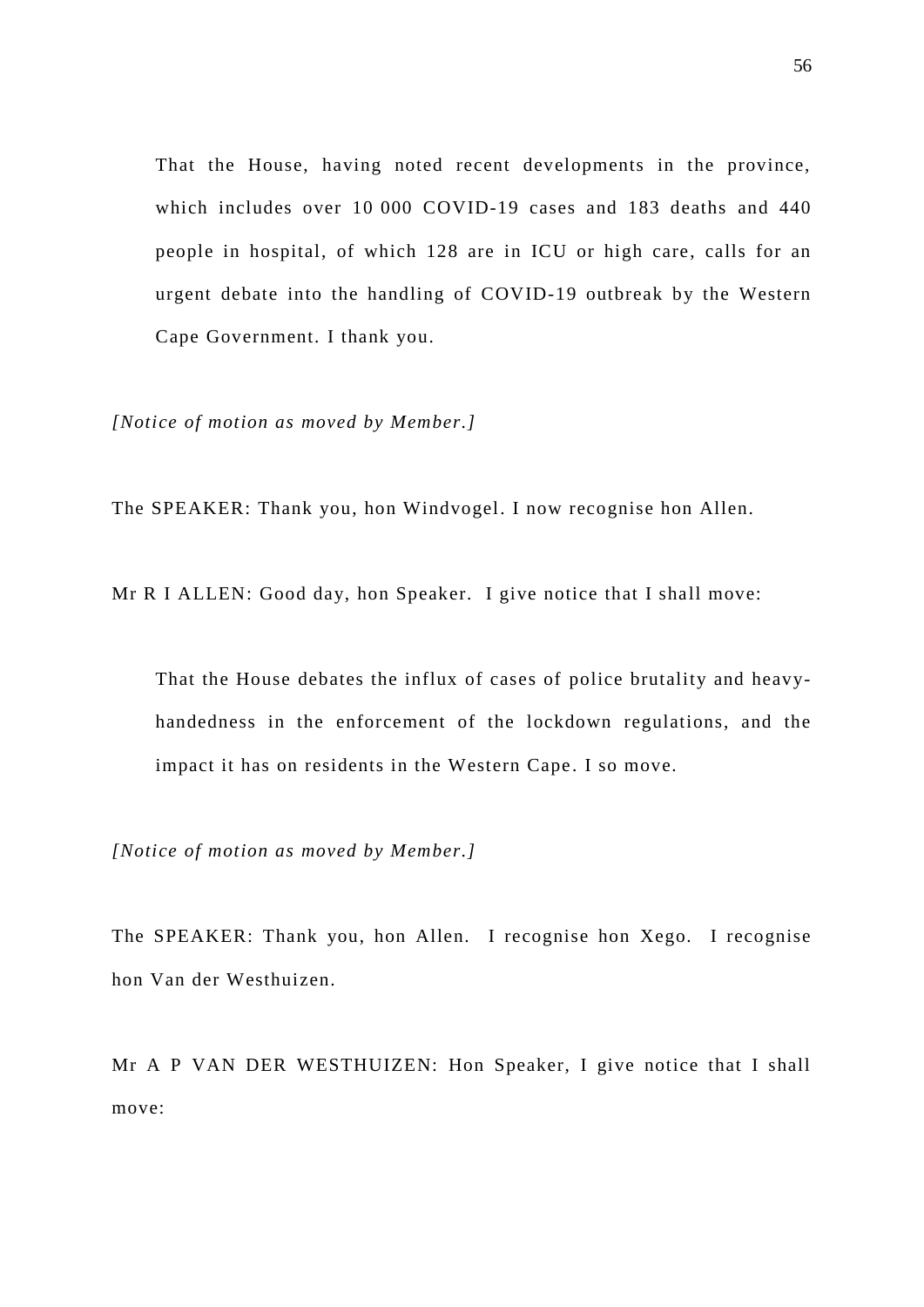That the House debates at its next sitting the impact of COVID-19 on food security in the Western Cape, and the regulations on support provided in this regard. I so move.

*[Notice of motion as moved by Member.]*

The SPEAKER: Thank you, hon Van der Westhuizen. I recognise hon Mvimbi.

Mr L L MVIMBI: Thank you, hon Speaker. I give notice that I shall move:

That the House notes with concern and condemns with the strongest possible contempt the reckless and unscientific utterances by the DA provincial leader, Bonginkosi Madikizela, who on Sunday called for the province to be moved down to Level 3, because the number of infections in the Western Cape occurred under Level 5 and 4 of the lockdown, and that death is something that will visit all of us at some stage, and we cannot stop living our lives because we are scared; and therefore I move that the House debates the calls for the province to move down to Level 3. Thank you, hon Speaker.

*[Notice of motion as moved by Member.]*

The DEPUTY CHIEF WHIP (DA): Hon Speaker, on a point of order.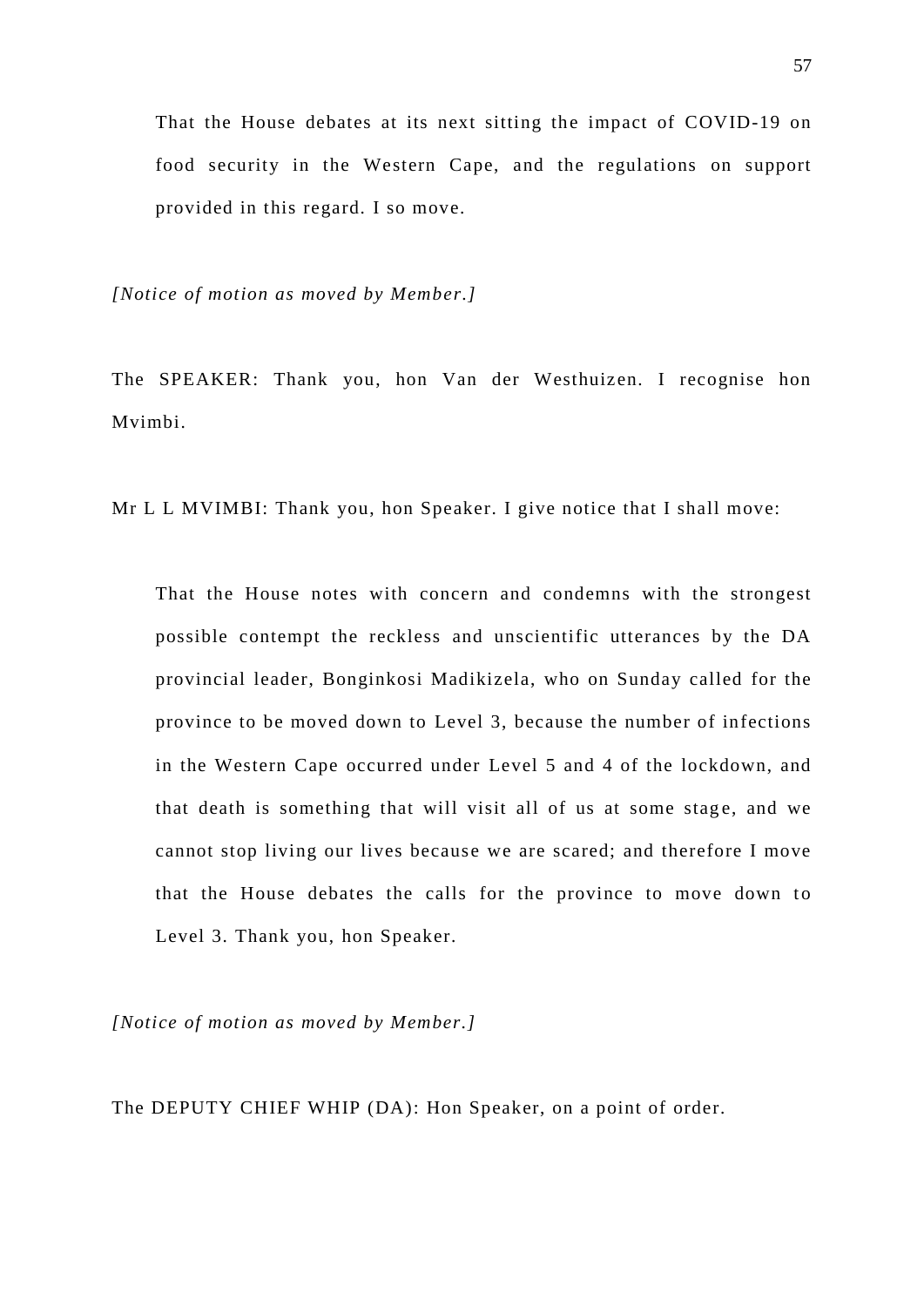The SPEAKER: I recognise you, hon Mitchell. What is your point of order? The DEPUTY CHIEF WHIP (DA): Hon Speaker, I want you to rule as per Rule  $59(1)$  and (2), that any member who wishes to bring any improper, or in their view, unethical conduct on the part of another member to the attention of the House, may only do so by way of a substantive motion, comprising of a clearly formulated and properly substantiated allegation. I am of the view that hon Mvimbi did not do so when he raised the allegation against hon Madikizela, and I want you to please rule on that before the House adopts that motion.

Mr L L MVIMBI: On a point of order, hon Speaker.

The SPEAKER: Thank you, hon Mitchell. I recognise you, hon Mvimbi and then I am going to make a … [Interjection.]

Mr L L MVIMBI: Hon Speaker, Rule 59 (1) says that:

"No member may impute improper motives on, reflect on the integrity or dignity of/or verbally abuse another member. A member who wishes to bring any improper or unethical conduct on the part of another member to the attention of the House, may do so only by way of Substantive Motion." [Interjection.]

The SPEAKER: What is your point, what is your point, hon member?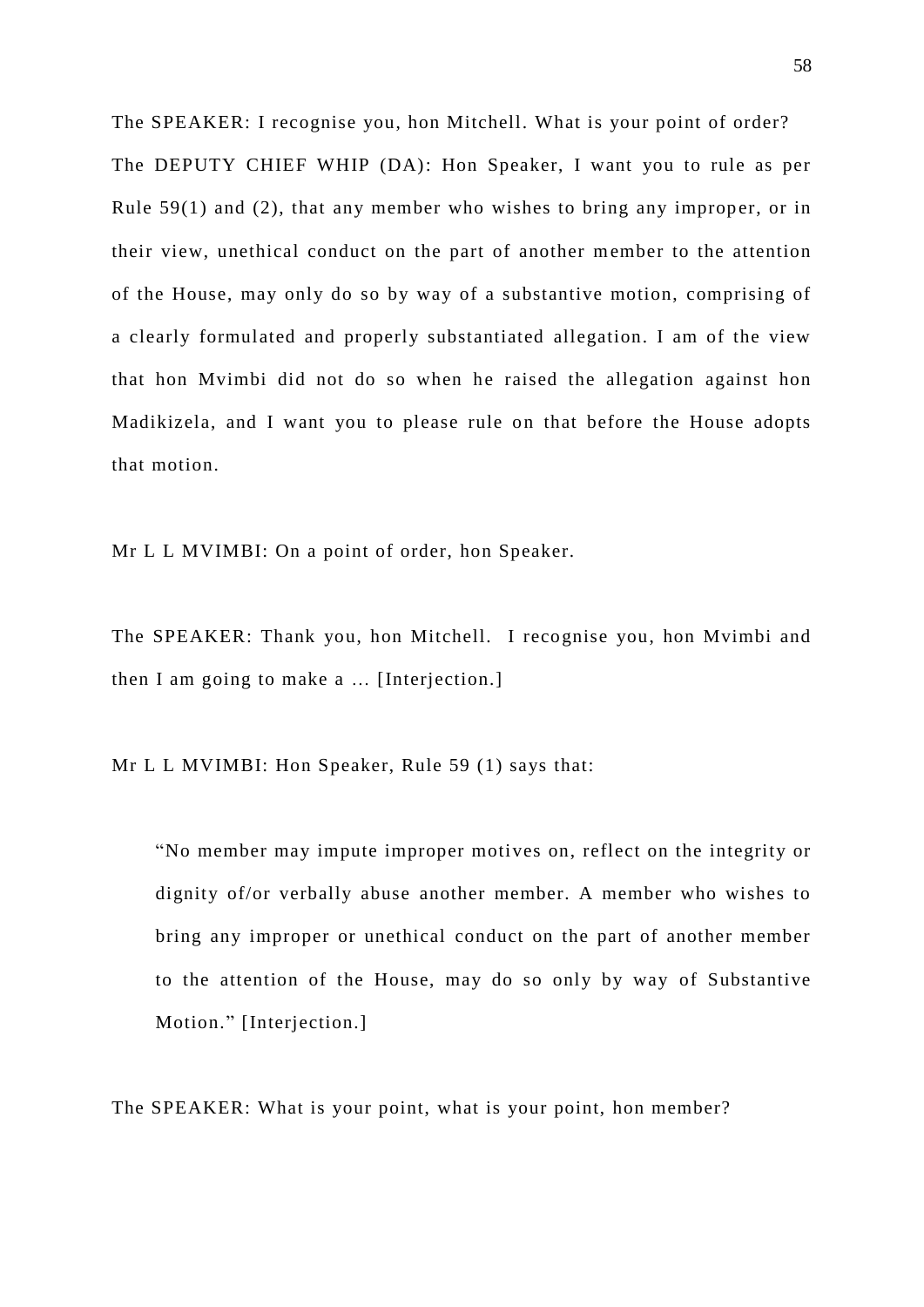Mr L L MVIMBI: My point of order, none of what has been raised by hon Mitchell is actually reflected in Section 59. He is actually misrepresenting that clause.

The SPEAKER: Alright. Thank you. [Interjection.]

The DEPUTY CHIEF WHIP (DA): That is your view. That is your view.

The SPEAKER: Hon Mitchell, I remember I gave you an opportunity to speak and I do not want us to have a debate across the floor at this point. Let me acknowledge the Chief Whip of the Opposition.

The CHIEF WHIP (ANC): Thank you, Mr Speaker. I think it is important that as and when we interpret the Rules, we interpret them in an obvious and sound manner for everyone to understand. Now what member Mitchell is doing is actually trying to put the Rules as a way of hindering other people from operating and exercising their constitutional rights in the House. And therefore, hon Speaker, I do not see any reflection of what member Mvimbi said to what is said in Rule 59. I thank you.

The DEPUTY CHIEF WHIP (DA): Hon Speaker, if I may?

The SPEAKER: Thank you, hon Chief Whip Lekker. I am going to request that at this point I will give the last opportunity hon Mitchell, and then I will make a ruling for now.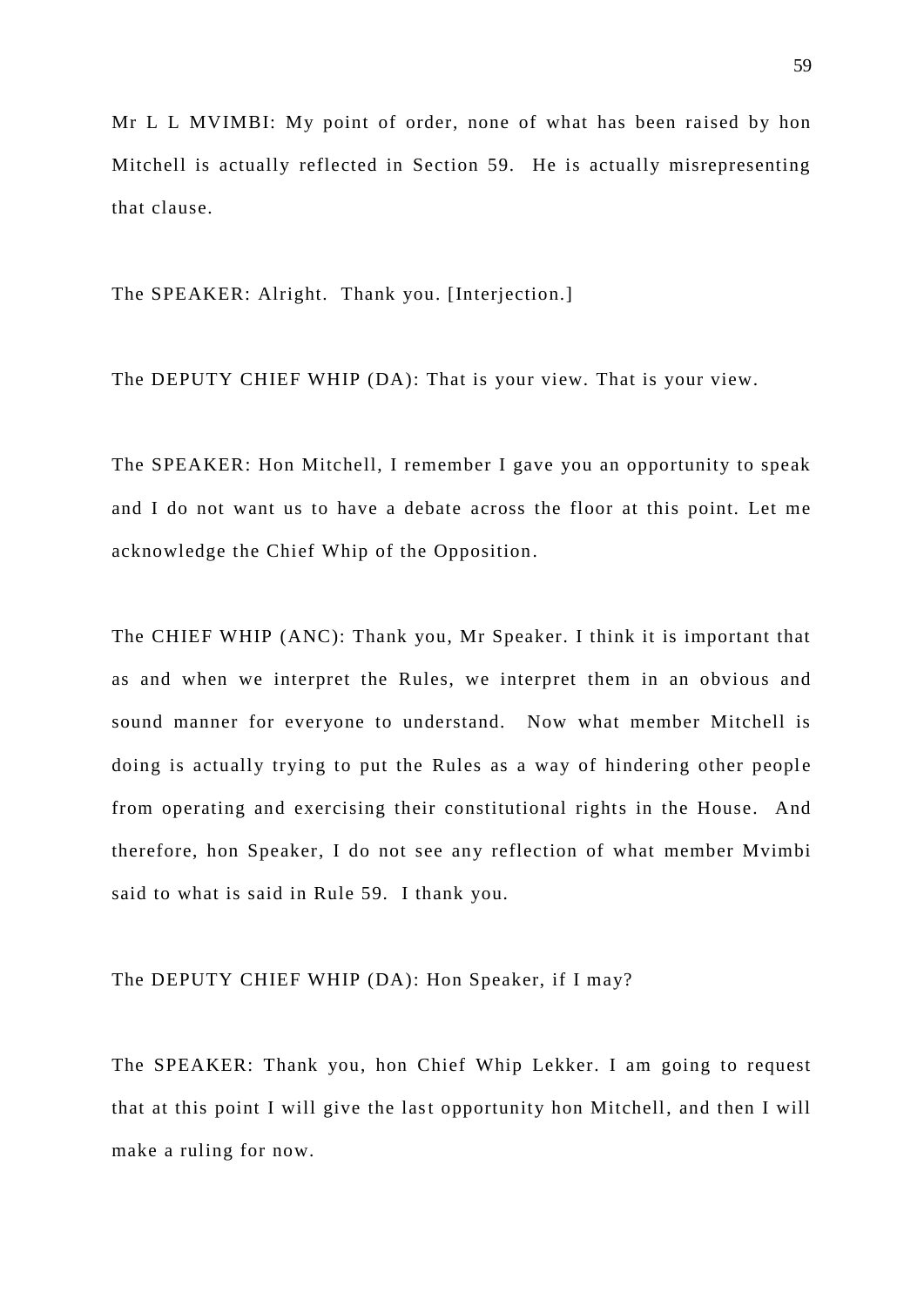The DEPUTY CHIEF WHIP (DA): Thank you Speaker. Hon Speaker, I do not want to belabour the point. The reality is nobody is taking the right to speak away from hon Mvimbi. All I am saying is that in the event that hon Mvimbi wants to table a motion of improper conduct, to bring it to the attention of the House, he must please follow the Rules and by that I mean a substantive motion needs to be tabled and not a Motion with Notice. I thank you.

The SPEAKER: Thank you, hon members. I now have to provide some guidance on how we should proceed. I am going to look at the contents of the motion by hon Mvimbi and in the next sitting I am going to make a ruling on that.

Mr L MVIMBI: Thank you, hon Speaker.

The SPEAKER: Thank you, hon members. I hope we are fine now. Hon Marais. I recognise hon Marais, for the motion. [Interjection.]

Mr P J MARAIS: Thank you, hon Speaker, I give notice that I shall move:

That the House debates the efficacy and sustainability of the Cape Agency for Sustainable Integrated Development in the Rural Areas (Casidra) with special emphasis on job creation, food security and empowerment of emerging farmers. Further that consideration be given to requesting a thorough investigation by the Western Cape Public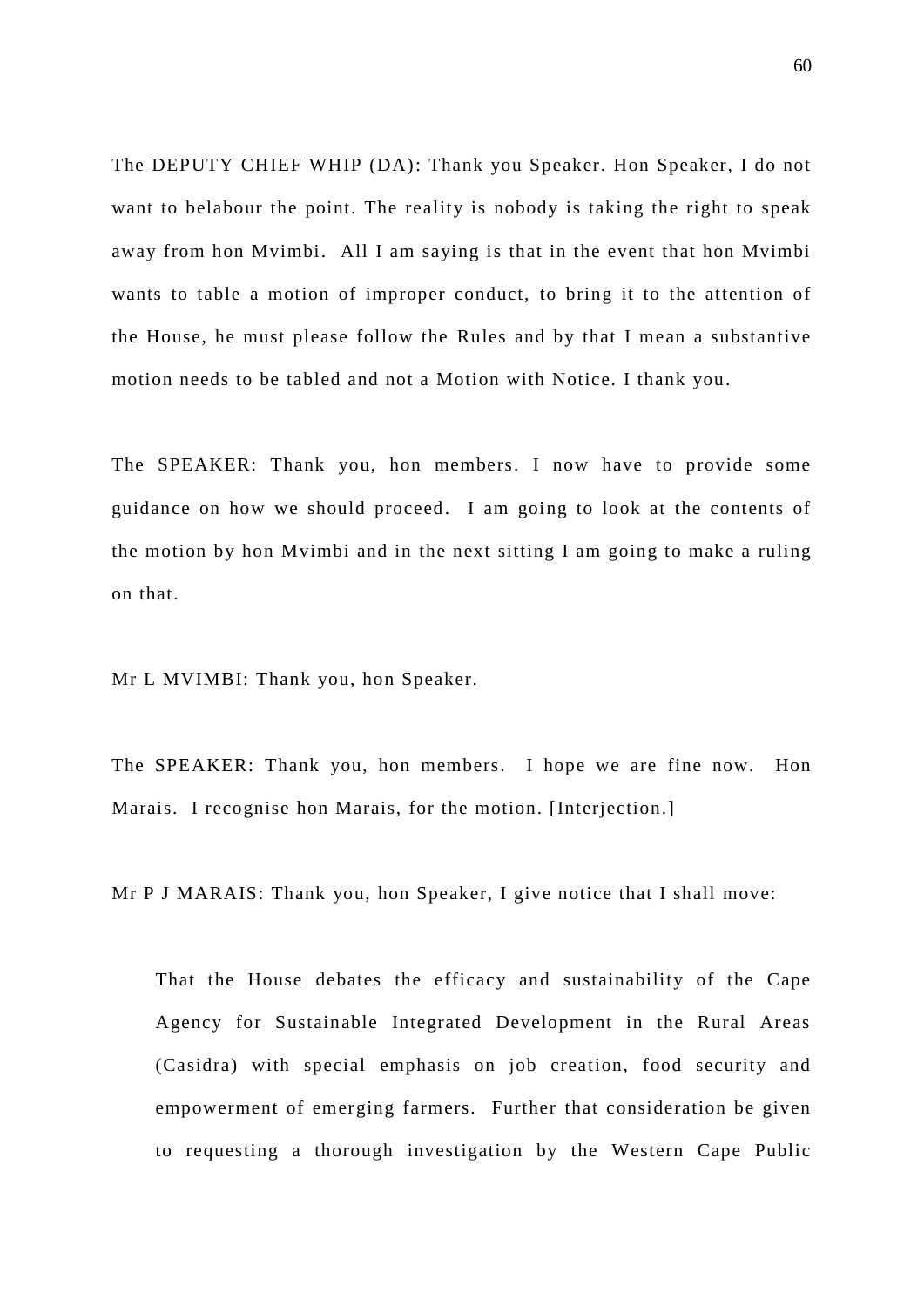Service Commission in this regard, and to table its report to this House within six months. I so move, hon Speaker, because this agency has done nothing to empower black and coloured emerging farmers since 2007.

*[Notice of motion as moved by Member.]*

The SPEAKER: Thank you, hon Marais. I now recognise hon member Nkondlo.

Ms N D NKONDLO: Thank you, hon Speaker. I give notice that I shall move:

That the House notes with concern that seven staff members of Food Town Hyper in Khayelitsha, who defied orders of management and went to get tested for COVID-19, after a colleague of theirs was infected, has been fired by management; notes further that management has threatened employees not to get tested last week and refused to close down as per the protocol. Calls for an urgent investigation into the conduct of this company. I so move.

The SPEAKER: Hon Nkondlo, that is a motion without notice, and we are dealing with the notices of motion, so, that will not qualify for this exercise, for this particular process right now. Your name was here on notices of motion but we will deal with it later on. Perhaps you misplaced that one. I am going to proceed for now to hon Windvogel. Alright. Let us proceed to hon Lekker, Chief Whip of the Opposition.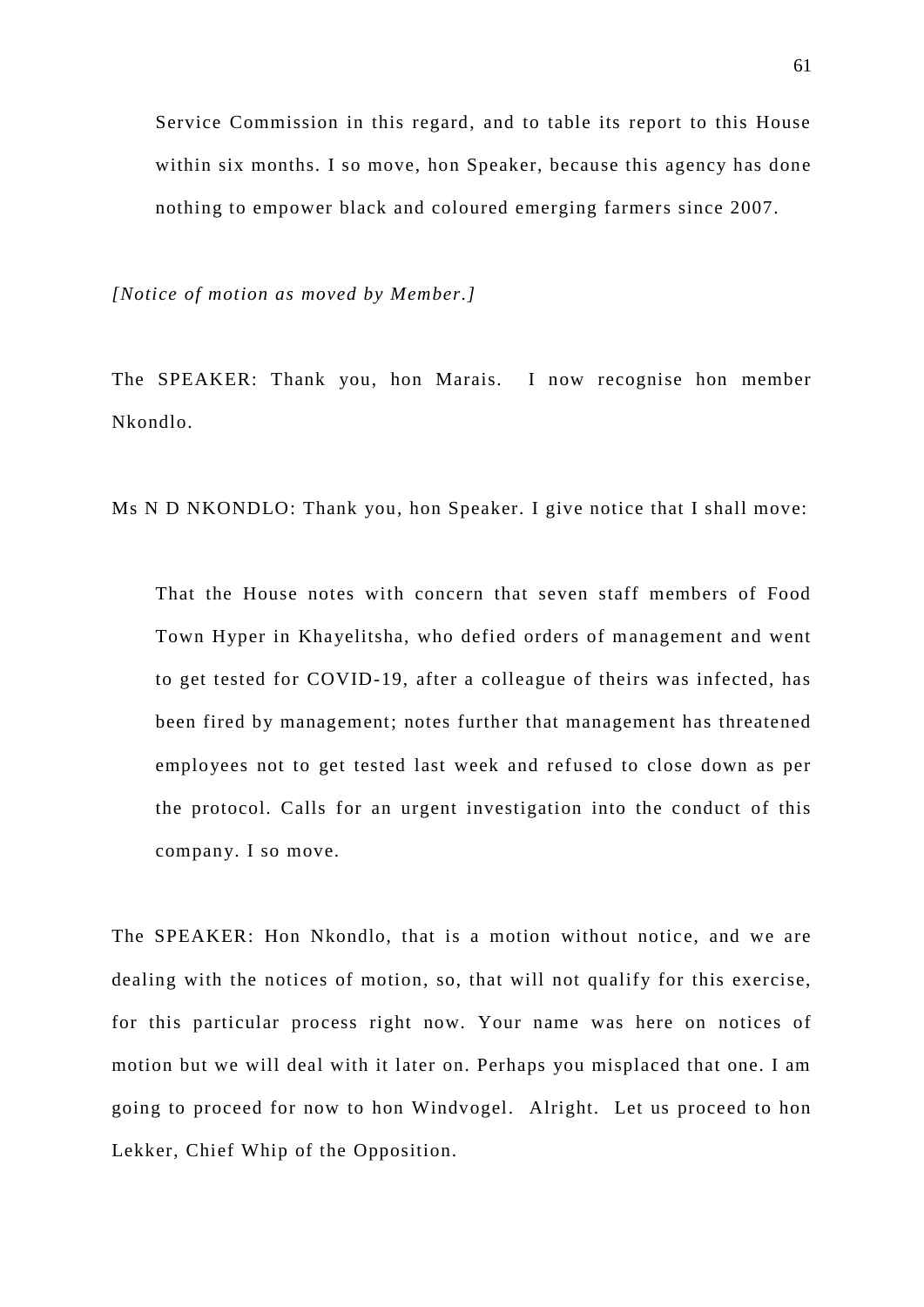The CHIEF WHIP (ANC): Thank you, hon Speaker, am I audible?

The SPEAKER: Yes, yes Chief Whip. We can hear you.

The CHIEF WHIP (ANC): Okay. Thank you, Mr Speaker. I give notice that I shall move:

That the House debates the many successes by SAPS in its battle with abalone and marine poaching in the Western Cape. Thank you.

*[Notice of motion as moved by Member.]*

The SPEAKER: Thank you. Thank you very much, hon Chief Whip. I now recognise the hon Bans. Hon Bans … [Interjection.]

Ms A BANS: Thank you, hon Speaker … [Interjection.]

The SPEAKER: Yes, hon Bans, I recognise you, but before you proceed I would like to state the following, that, hon members, this was a motion for hon Bakubaku-Vos, but it was brought to the attention of the Speaker that she is unavailable to proceed and therefore hon Bans will take the motion. You may proceed, hon Bans.

Ms A BANS: Hon Speaker, I give notice that I shall move: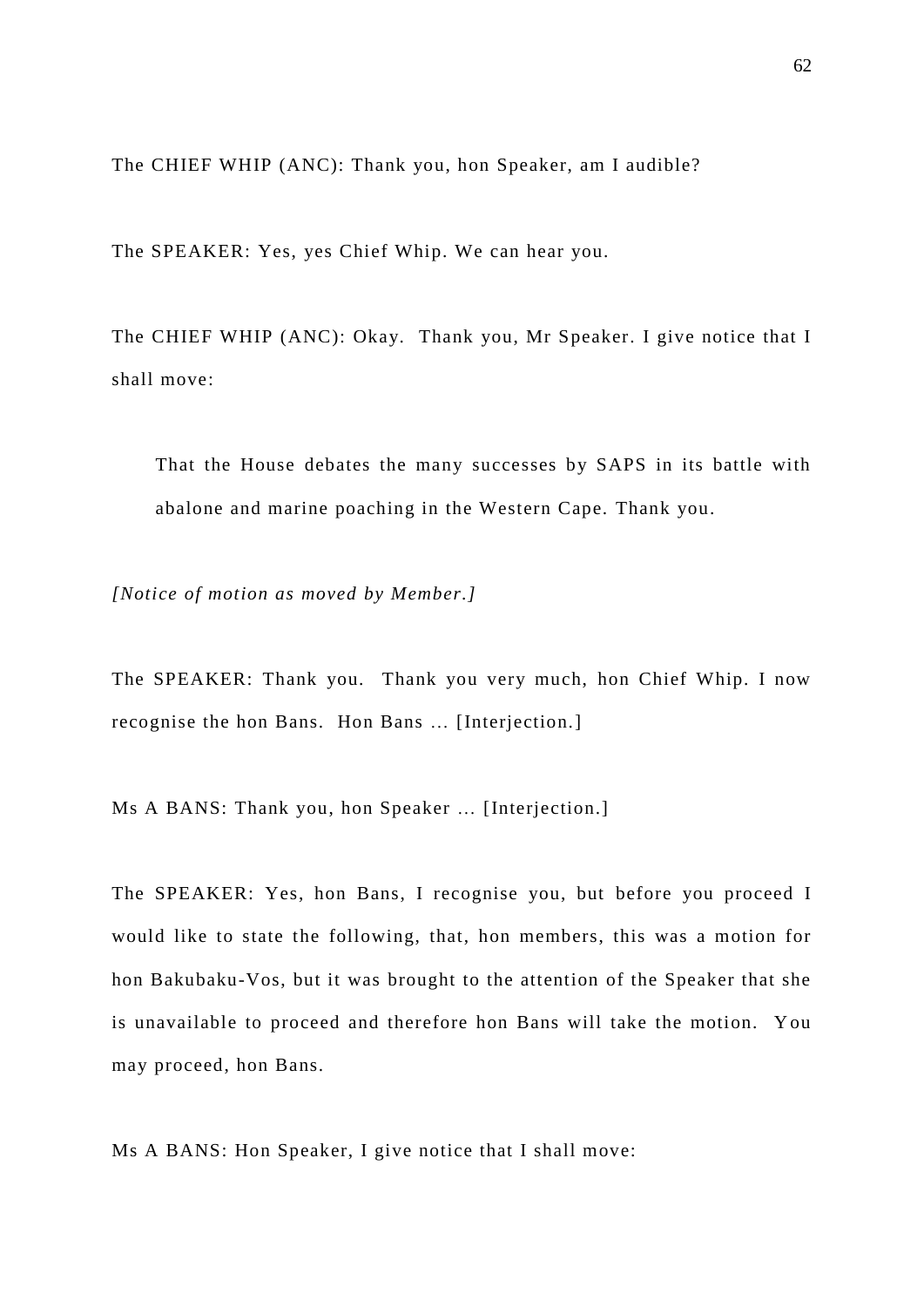That the House discusses the failure of the Western Cape Department of Social Development to maintain safe social distances between poor visitors in and around its offices. I so move.

*[Notice of motion as moved by Member.]*

The SPEAKER: Thank you hon Bans. Hon members, that concludes the notices of motion. We now move to Motions without Notice. I recognise hon Philander.

# **MOTIONS WITHOUT NOTICE**

Ms W F PHILANDER: Thank you, hon Speaker. I move without notice:

That the House notes with sadness the latest total of six healthcare workers who have sadly succumbed to COVID-19 in the Western Cape. Their service to the people in the Western Cape has certainly not gone unseen. Also, hon Speaker, please let us do everything possible to ensure their safety as well. My heartfelt condolences and prayers to their families, friends and colleagues. I so move.

*[Motion as moved by Member.]*

The SPEAKER: Thank you, hon Philander. I now recognise hon Nkondlo.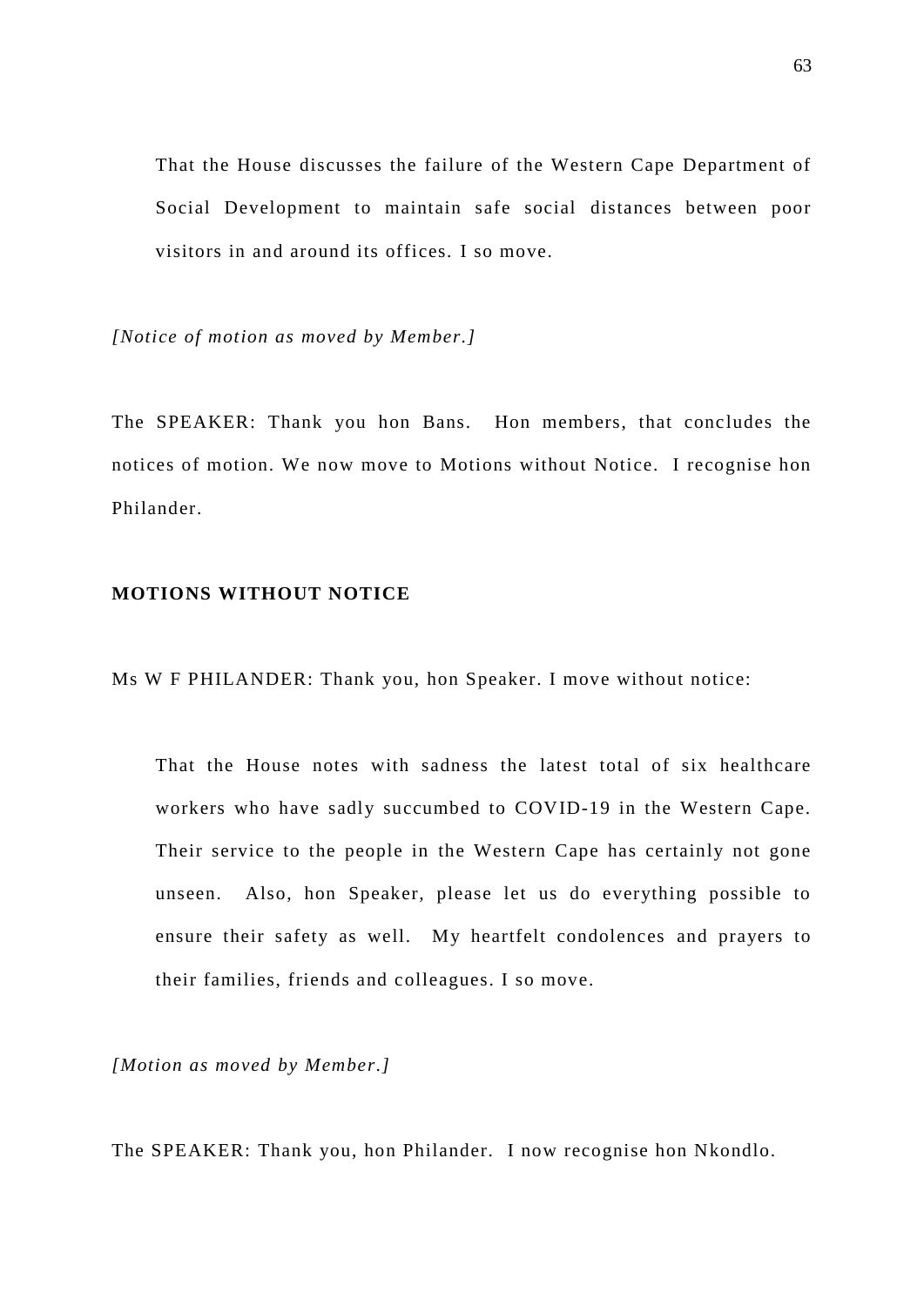MS N D NKONDLO: Thank you, hon Speaker. I move without notice:

That the House notes and makes a call to the Provincial Government through the Economic Recovery Workstream to be active in finding employers in the Western Cape who have claimed UIF COVID-19 benefits but still not paid it to the deserving beneficiaries; further calls on the Provincial Government working with municipalities to heighten awareness to employees on how to apply directly to this fund, using all available media awareness including local radio and newspapers, especially in non-metro regions where there may not be satellite offices of the Department of employment and Labour; and calls on the Department to provide weekly reports to the WCPP Ad-hoc Committee on progress. I so move.

*[Motion as moved by Member.]*

The SPEAKER: Thank you, hon Nkondlo. Hon members, I recognise, hon Philander.

Ms W F PHILANDER: Thank you, hon Speaker, I move without notice:

That the House notes with sadness the passing of Reverend, Doctor and Professor Mary-Ann Plaatjies-Van Huffel; daughter of Wellington. †Prof Plaatjies-Van Huffel was 'n baanbreker. Die eerste vroue-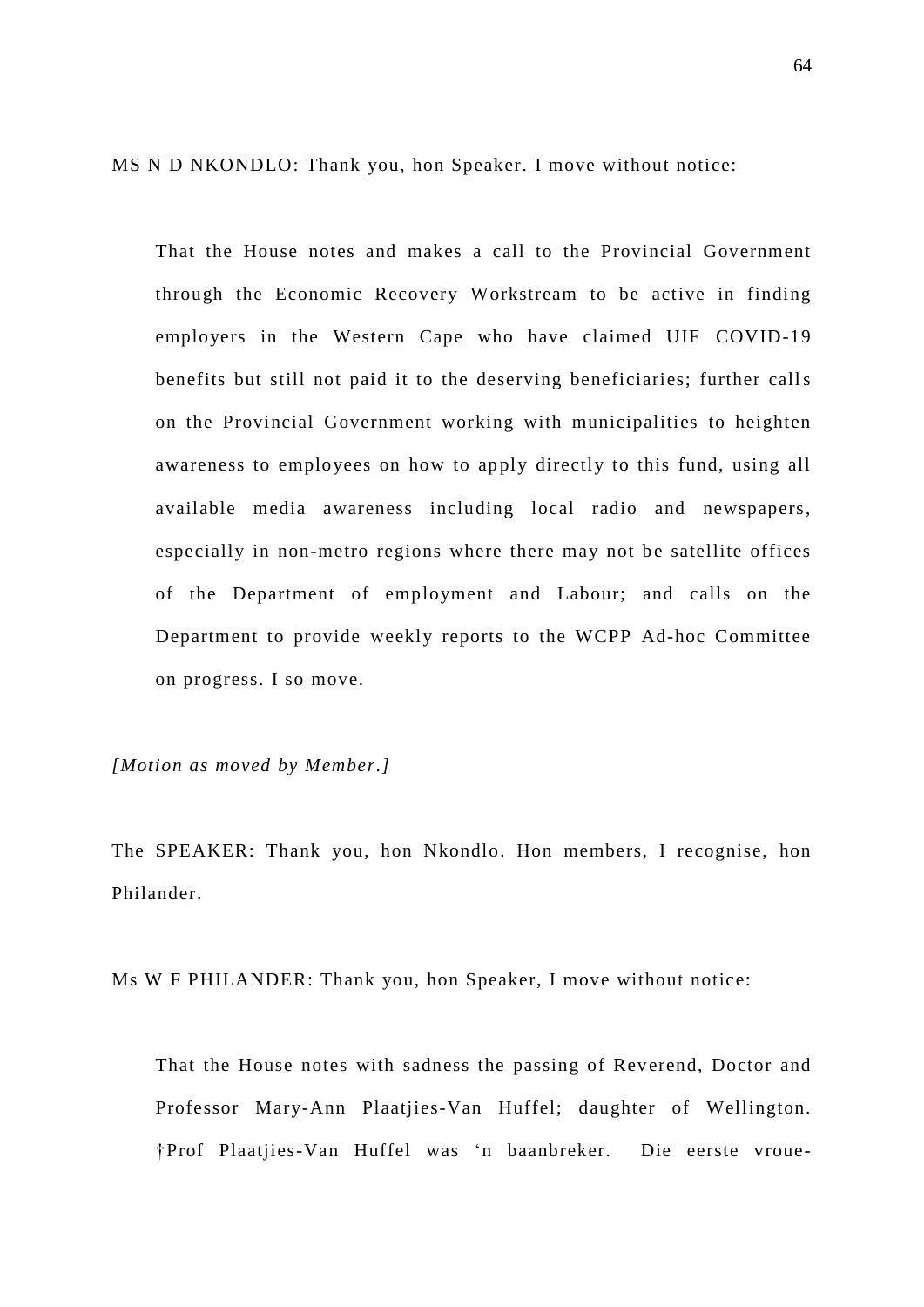dominee van die Nederduits-Gereformeerde Kerk in Suid-Afrika; die eerste vroue-aktuaris van die VGKSA Kaapland; en die eerste Moderator van die VGKSA se Algemene Sinode in 2012. In 2013 was sy verkies as een van die Adjunk-Presidente van die Wêreldraad vir Kerke en as President vir Afrika van die Wêreldraad vir Kerke. Sy was 'n merkwaardige mens, met besondere leierseienskappe en sal onthou word vir haar belangrike bydraes wat sy plaaslik, asook internasionaal gemaak het; 'n vrou van standpunt wat die grense van stereotipering vir alle generasies en generasies na ons, verskuif het. Ons dra ons medelye oor aan Ds Dawid van Huffel, haar susters en uitgebreide familie, asook haar geliefde kerkgemeenskap. Dankie, agb Speaker.

*[Kennisgewing van voorstel soos deur lid voorgestel.]*

## *[Translation of Afrikaans paragraph follows.]*

**[**Prof Plaatjies-Van Huffel was a pioneer. The first female minister of the Dutch Reformed Church in South Africa; the first female actuary of the URCSA Cape Region; and the first Moderator of the URCSA's General Synod in 2012. In 2013 she was elected as one of the Vice - Presidents of the World Council of Churches and as President for Africa of the World Council of Churches. She was a remarkable person, with unique leadership qualities and will be remembered for her important contributions she had made locally as well as internationally; a woman of standpoint who shifted the boundaries of stereotyping for all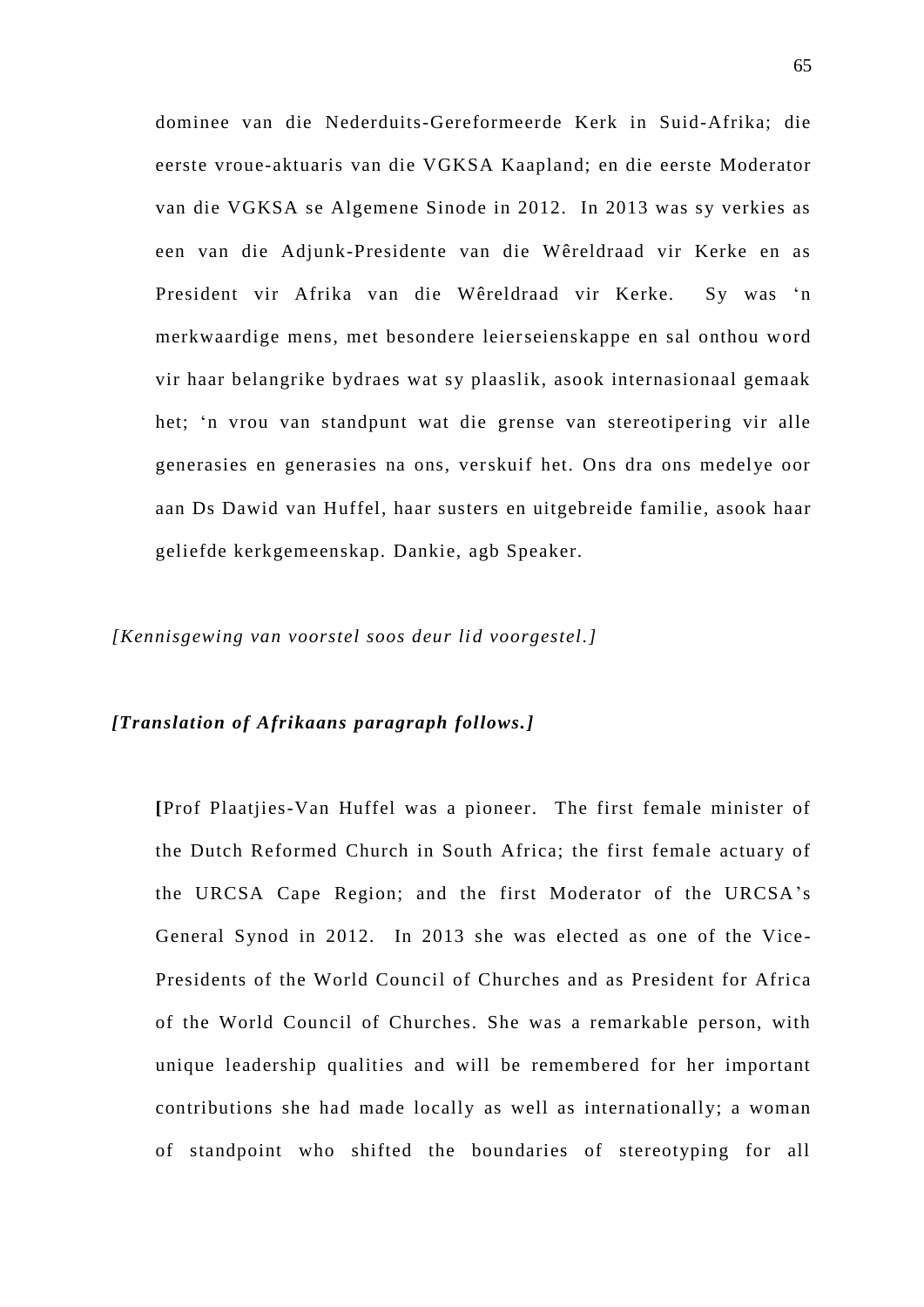generations and generations after us. We convey our condolences to Rev Dawid van Huffel, her sisters and extended family, as well as her beloved church community. Thank you, hon Speaker.

*[Motion as moved by Member.]***]**

The SPEAKER: Thank you, hon Philander. Hon Xego is not in the House. I then recognise hon Allen.

Mr R I ALLEN: Thank you. [Interjection.]

The CHIEF WHIP (DA): Hon Speaker, point of order.

The SPEAKER: Okay. Hon Allen, please take your seat. What is your point of order, hon DA Chief Whip?

The CHIEF WHIP (DA): Mr Speaker, I am just checking if the House agrees to the motion?

The SPEAKER: Oh, thank you. Thank you, hon Chief Whip. Hon Members, the motion by hon Philander, are there any objections to the motion being moved without notice? No, objections. Agreed to. Thank you, Chief Whip for bringing that to my attention. I now recognise hon Allen.

Mr R I ALLEN: Thank you, hon Speaker. I move without notice: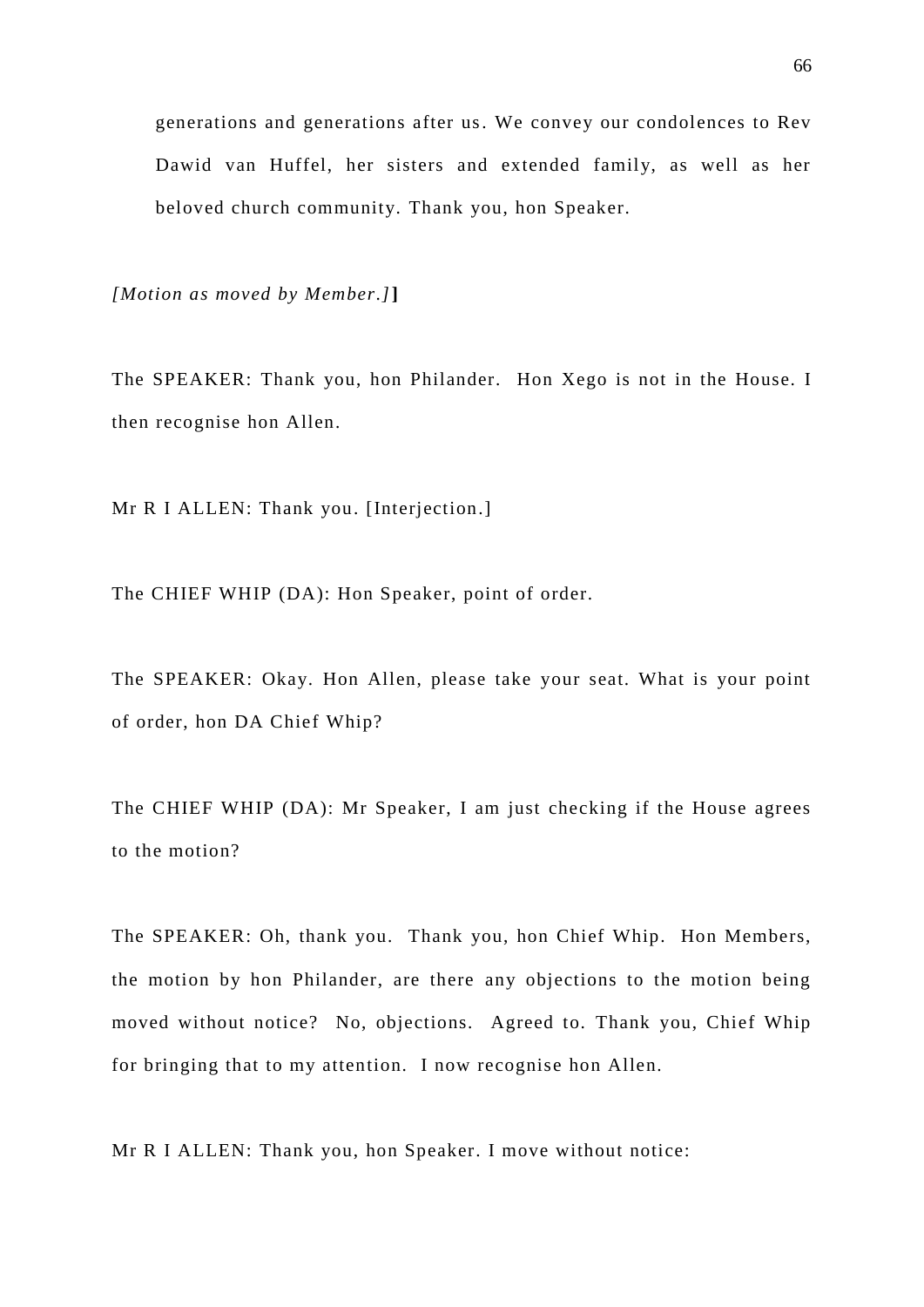That the House wishes the Western Cape Muslim Community a blessed Eid Mubarak, which is due in the coming days. We know that the month of Ramadan is a time for reflection, prayer, giving and sacrifice and that this House wishes all Muslims within the Western Cape a happy and peaceful day. Thank you. I so move.

*[Motion as moved by Member.]*

The SPEAKER: Thank you, hon Allen. Hon members, are there any objections to the motion being moved without notice? Thank you very much. Let us proceed. The motion is carried. I now recognise hon member Sayed. Alright, I will proceed to hon … [Interjection.]

The DEPUTY CHIEF WHIP (ANC): Sorry, hon Speaker. I was on mute, hon Speaker. I did not realise I was on mute.

The SPEAKER: Oh, okay. That is fine. Alright, that is fine. You may proceed.

The DEPUTY CHIEF WHIP (ANC): Thank you, Speaker, I move without notice:

That the House notes that Ms Noluthando Nogcinisa, a youth activist and a member of the Western Cape Provincial Executive Committee of the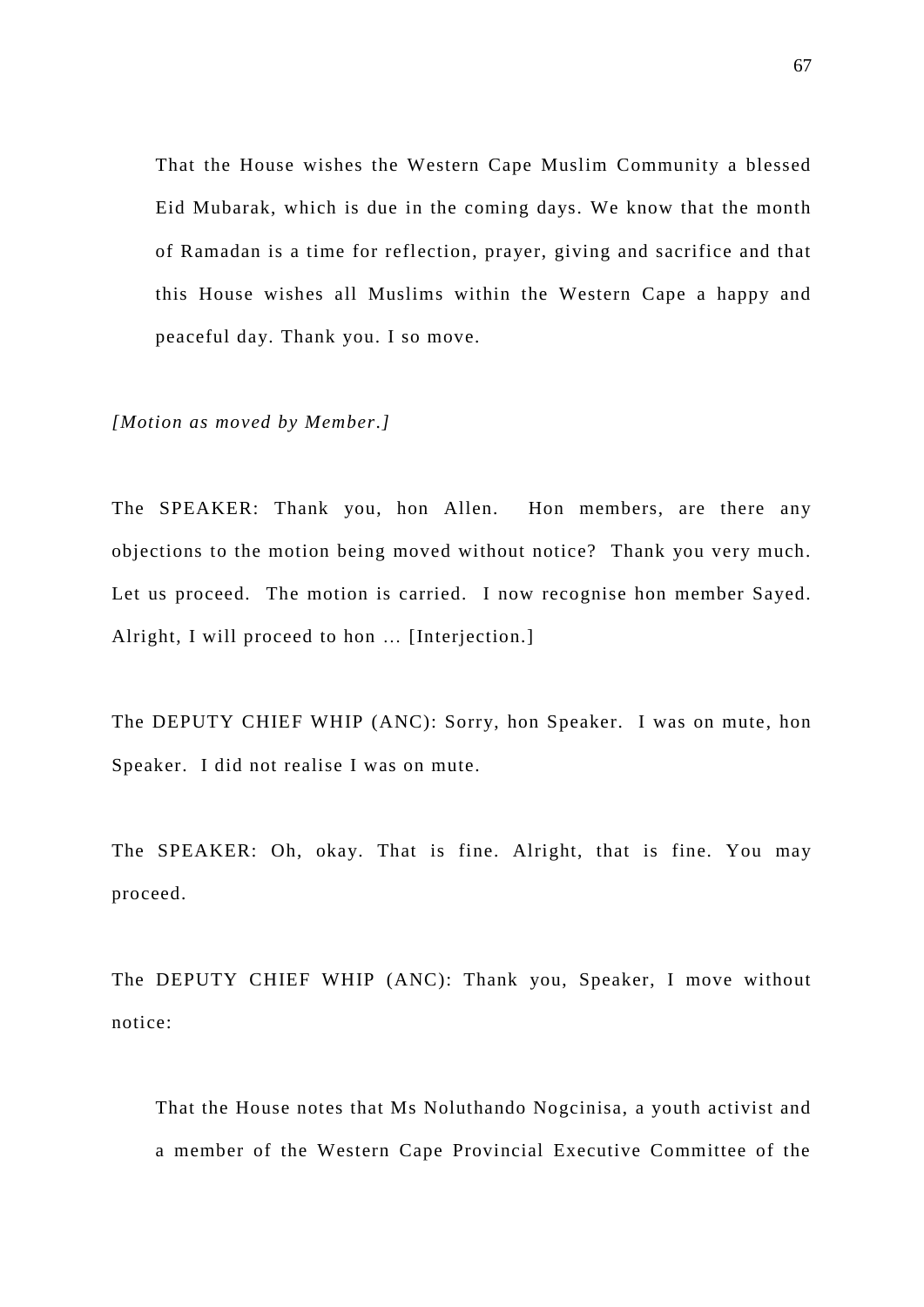ANC Youth League, has been hospitalised after she contracted COVID-19; notes further that Noluthando was moved away from the quarantine site in Dennebos to the Ceres Hospital after her condition became serious; and wishes her a speedy and full recovery. I thank you, hon Speaker.

*[Motion as moved by Member.]*

The SPEAKER: Thank you hon member Sayed. Hon members, are there any objections to the motion being moved without notice? No objections. Agreed to. I recognise the Chief Whip, hon Wenger.

The CHIEF WHIP (DA): Thank you, hon Speaker. I move without notice:

That the House notes that as Christians celebrate Ascension on Thursday 21 May 2020, may this occasion be celebrated with peace and love in our hearts. I so move.

*[Motion as moved by Member.]*

The SPEAKER: Thank you, hon Chief Whip. Hon members, are there any objections to the motion being moved without notice? No objections. Agreed to. I now recognise hon member Windvogel.

Ms R WINDVOGEL: Thank you, hon Speaker. I move without notice: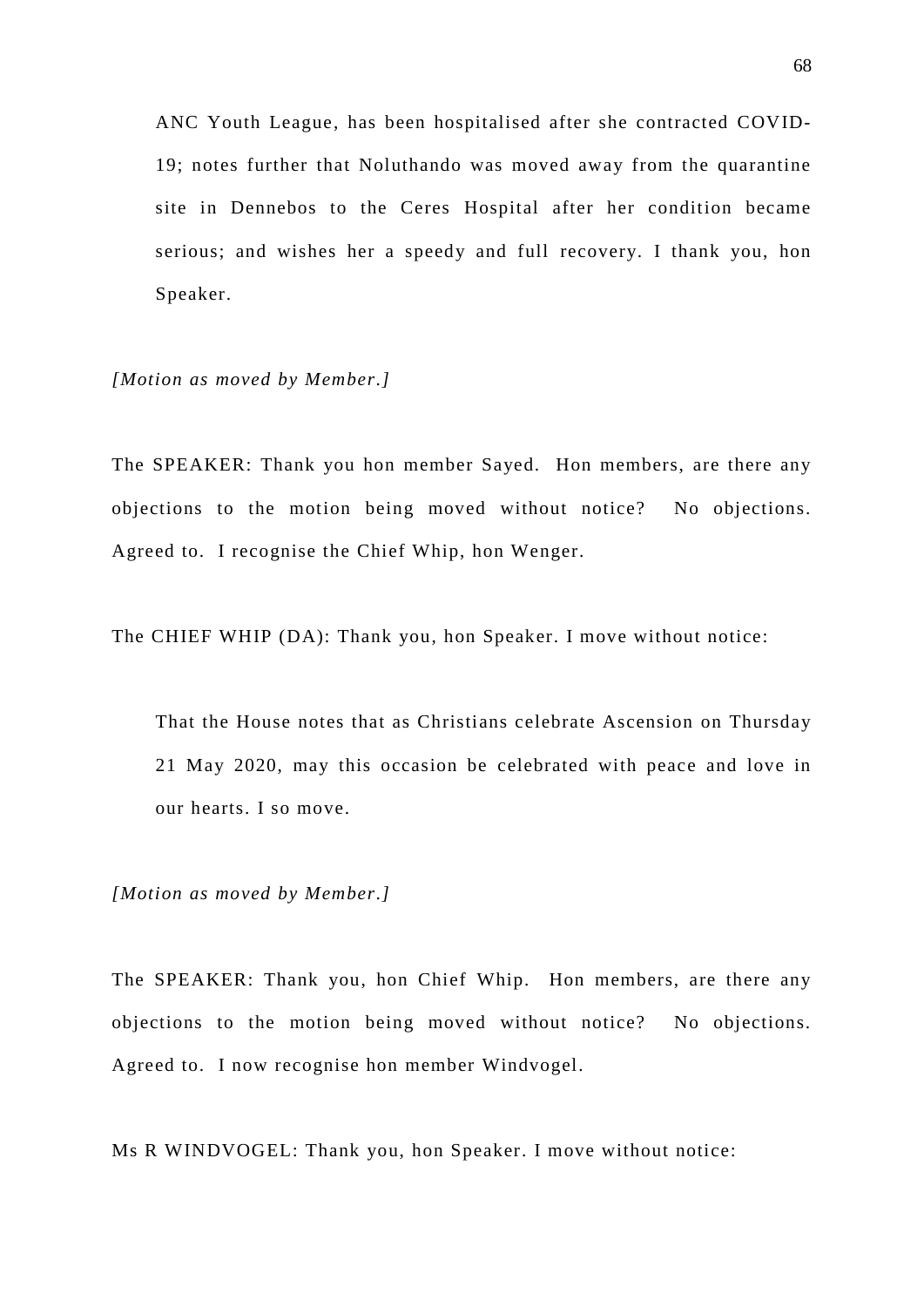That the House sends condolences to the family, friends and colleagues of Tygerberg professional nurse, Anncha Kepskey, who on Wednesday died of COVID-19. Sister Kepskey is the fifth health worker in the Western Cape who became a victim of the pandemic and was the assistant manager of the trauma unit at Tygerberg Hospital in Bellville. I thank you.

#### *[Motion as moved by Member.]*

The SPEAKER: Thank you. Thank you, hon Windvogel. Hon members, are there any objections to the motion being moved without notice? No objections? Agreed to. Hon members, I recognise hon Bosman.

Mr G BOSMAN: Thank you very much, hon Speaker. I give notice that I shall move:

That the House condemns the National Department of Social Development's attempts to centralise the distribution of cooked food and control nutritional programmes being run in communities across the country. That this House further notes that the South African Human Rights Commission has labelled this a violation of human rights as the Democratic Alliance lodged a complaint against the National Department. I so move.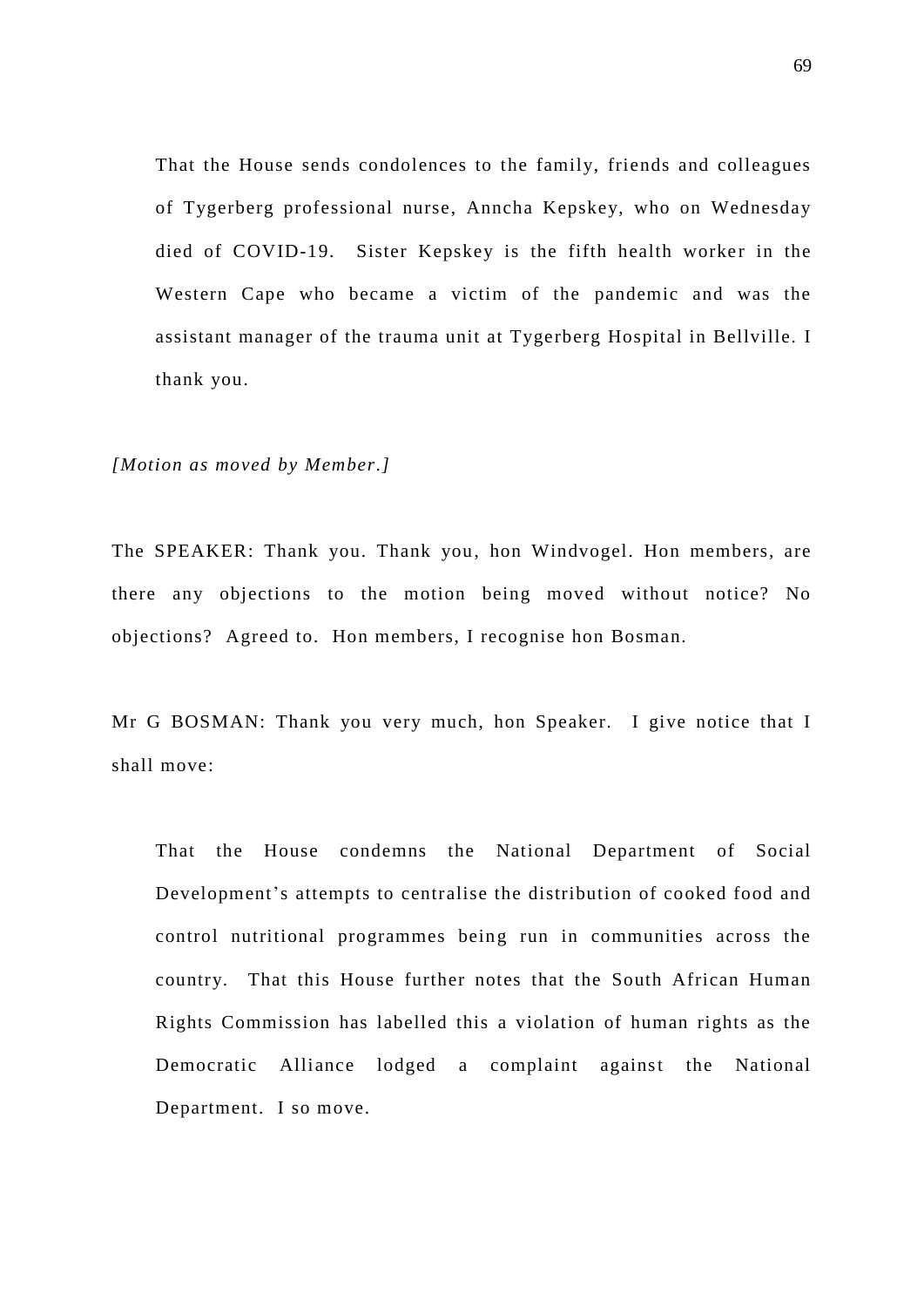#### *[Motion as moved by Member.]*

The SPEAKER: Thank you, hon Bosman. Hon members, are there any objections to the motion being moved without notice?

An HON MEMBER: Yes.

An HON MEMBER: Objection. Objection, Speaker.

The SPEAKER: Alright. Thank you, hon members. The objection has been noted and the motion will be printed in the Order Paper. Hon Lekker, the Chief Whip of the Opposition. We are going to wait, number 1, 2, 3. Now we will proceed. [Interjection.]

The CHIEF WHIP (ANC): Speaker!

The SPEAKER: Yes? So, you are listening. [Interjection.]

The CHIEF WHIP (ANC): Hon Speaker, I wanted to check if I am audible enough.

The SPEAKER: You are audible, Chief Whip, you are.

The CHIEF WHIP (ANC): Thank you, Mr Speaker. On behalf of the ANC, I move without notice: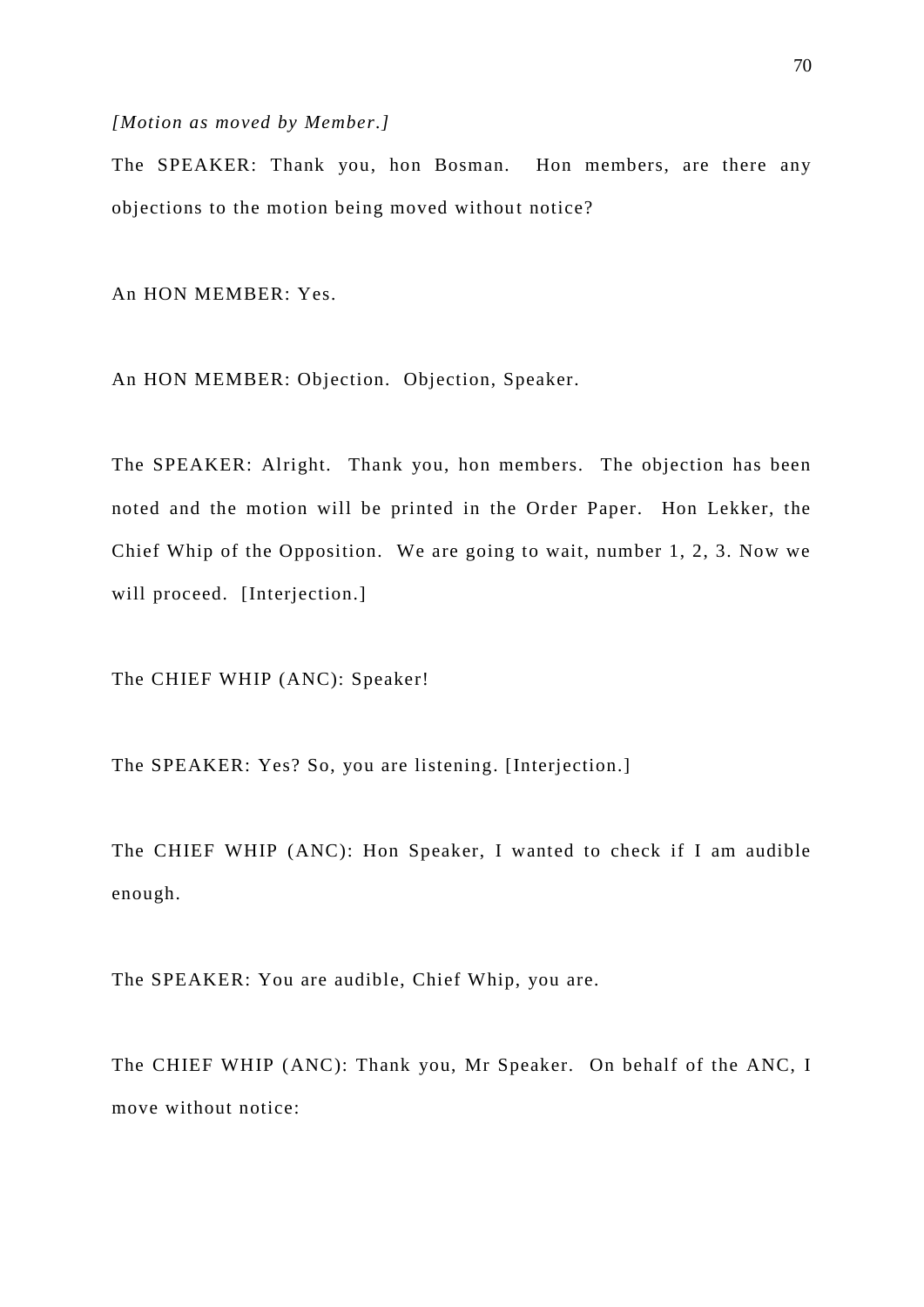That the House notes an 82-year old Mbekweni resident tested positive for the Corona virus and was sent back home to self-quarantine and calls on the provincial Health Department to investigate this matter and urgently report about it to this Legislature. I so move.

*[Motion as moved by Member.]*

The SPEAKER: Thank you, hon Lekker. I would like to establish from the members, whether there are any objections to the motion being moved without notice? No objections.

An HON MEMBER: No objections.

The SPEAKER: Motion agreed to. I recognise hon Maseko.

Ms L M MASEKO: Thank you, hon Speaker. I move without notice:

That the House applauds the work being done by the Western Cape Department of Human Settlements to continue social housing projects during lockdown. This is part of the Western Cape Government's efforts to provide sustainable human settlements to those who need it most. I so move.

*[Motion as moved by Member.]*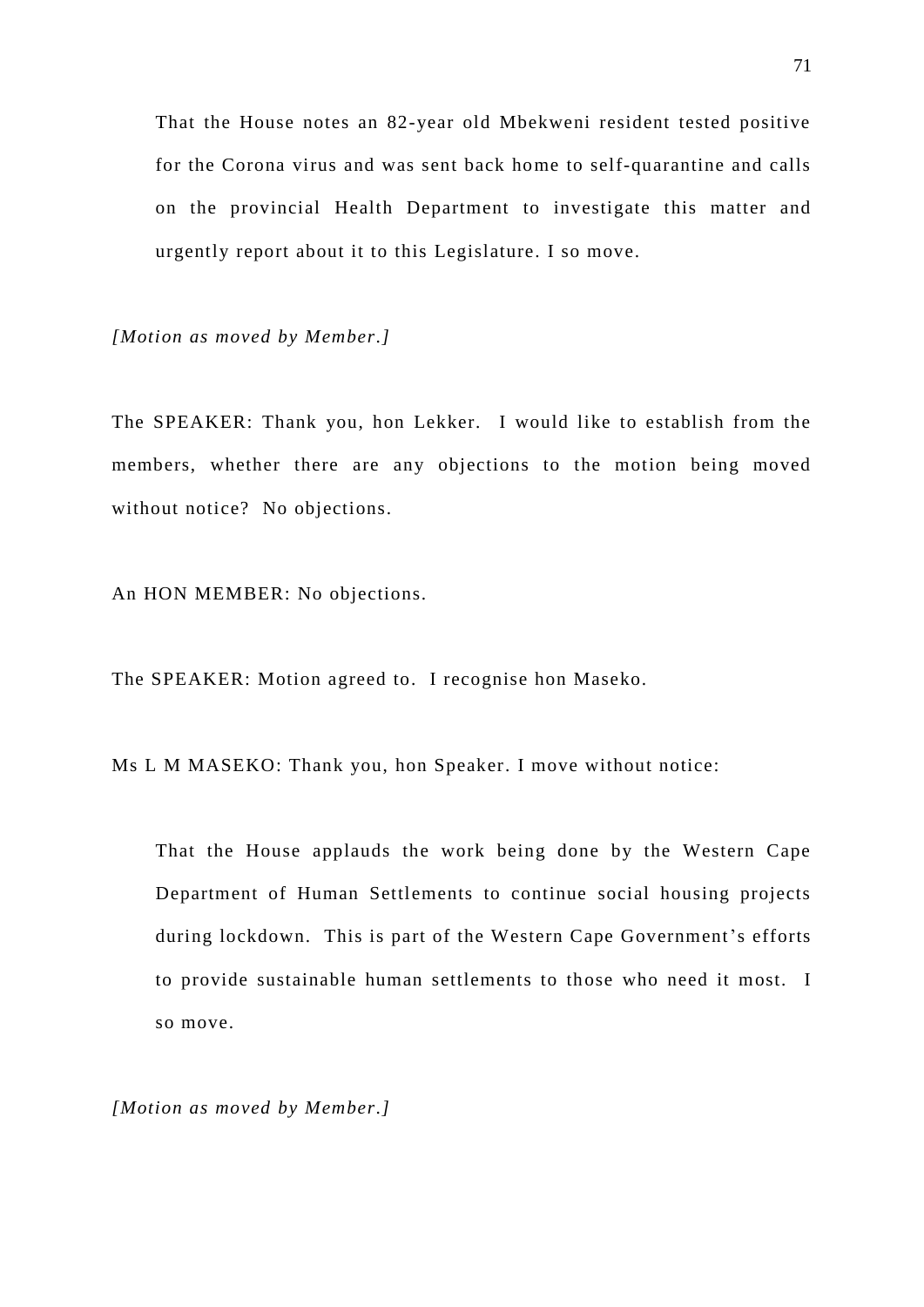The SPEAKER: Thank you, hon Maseko. Hon members, are there any objections to the motion being moved without notice? No objections. Agreed to. I now recognise hon Windvogel.

Ms R WINDVOGEL: Thank you, hon Speaker. I move without notice:

That the House notes ANC senior Legislature member hon Gladys Bakubaku-Vos has fully recovered from COVID-19 and is back at work serving her community. I thank you.

*[Motion as moved by Member.]*

The SPEAKER: Thank you, hon Windvogel.

Mr C M DUGMORE: Amandla! Amandla!

An HON MEMBER: Whoo-hoo! Amandla!

An HON MEMBER: She is not at the House.

The SPEAKER: Thank you.

The DEPUTY CHIEF WHIP (ANC): That is actually unparliamentary.

The SPEAKER: Thank you, hon members. That is not how we behave in the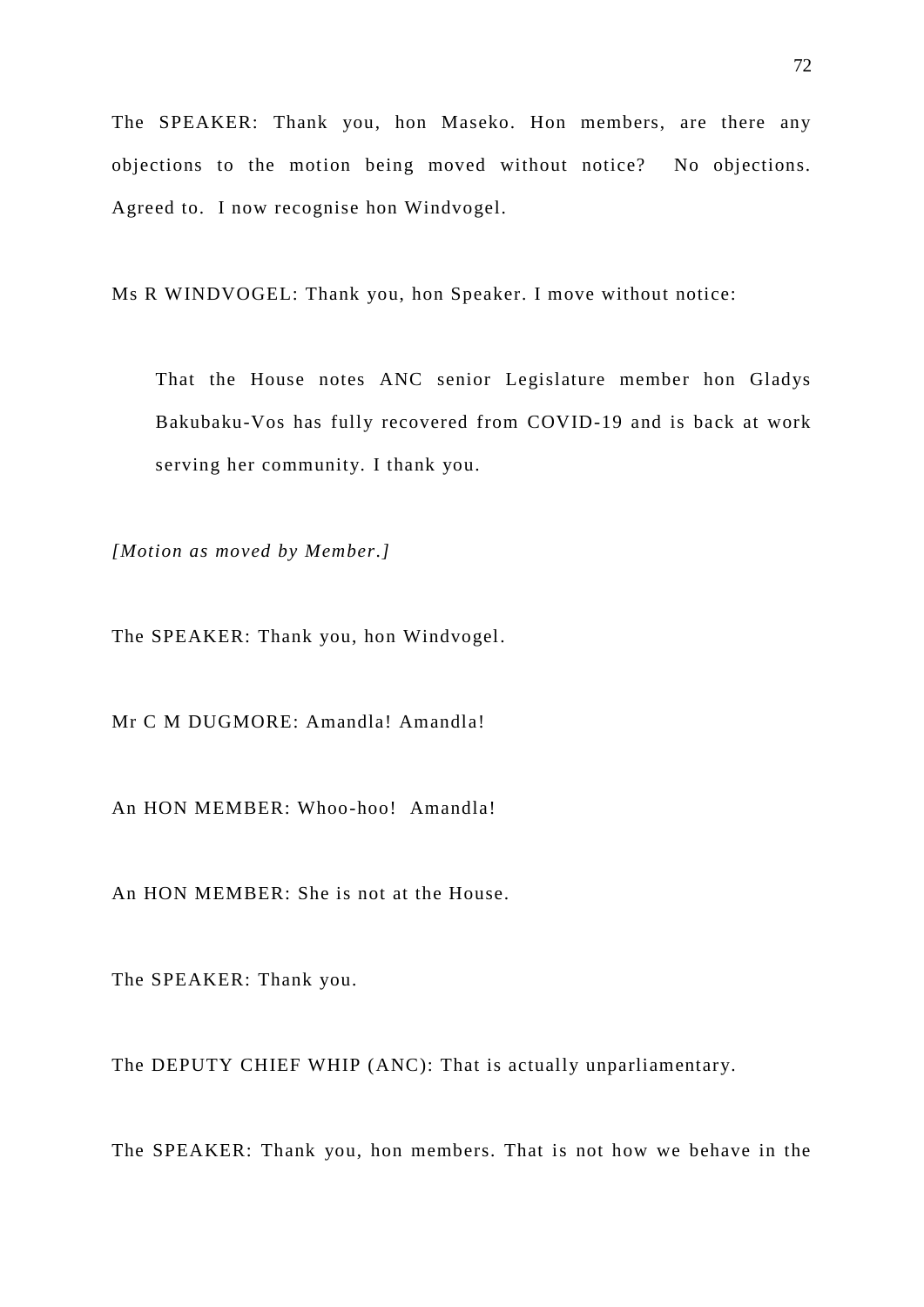House. May I request the House to note the motion and thank the fact that hon Windvogel is back and well and we welcome her back on duty. Are there any objections to the motions … [Interjection.]

The LEADER OF THE OFFICIAL OPPOSITION: Sorry, on a point of order.

An HON MEMBER: Objection.

The LEADER OF THE OFFICIAL OPPOSITION: Point of order. Point of order. Point of order, hon Speaker.

The SPEAKER: What is the point of order?

The LEADER OF THE OFFICIAL OPPOSITION: The point of order, hon Speaker, is that you actually referred I think incorrectly to hon Windvogel being back in the House, whereas I think the reference was to hon Bakubaku?

The SPEAKER: Oh, did I? I did not notice that. Thank you, hon Leader of the Opposition. I … [Interjection.]

The LEADER OF THE OFFICIAL OPPOSITION: It is a pleasure. It is an absolute pleasure, hon Speaker.

The SPEAKER: Thank you.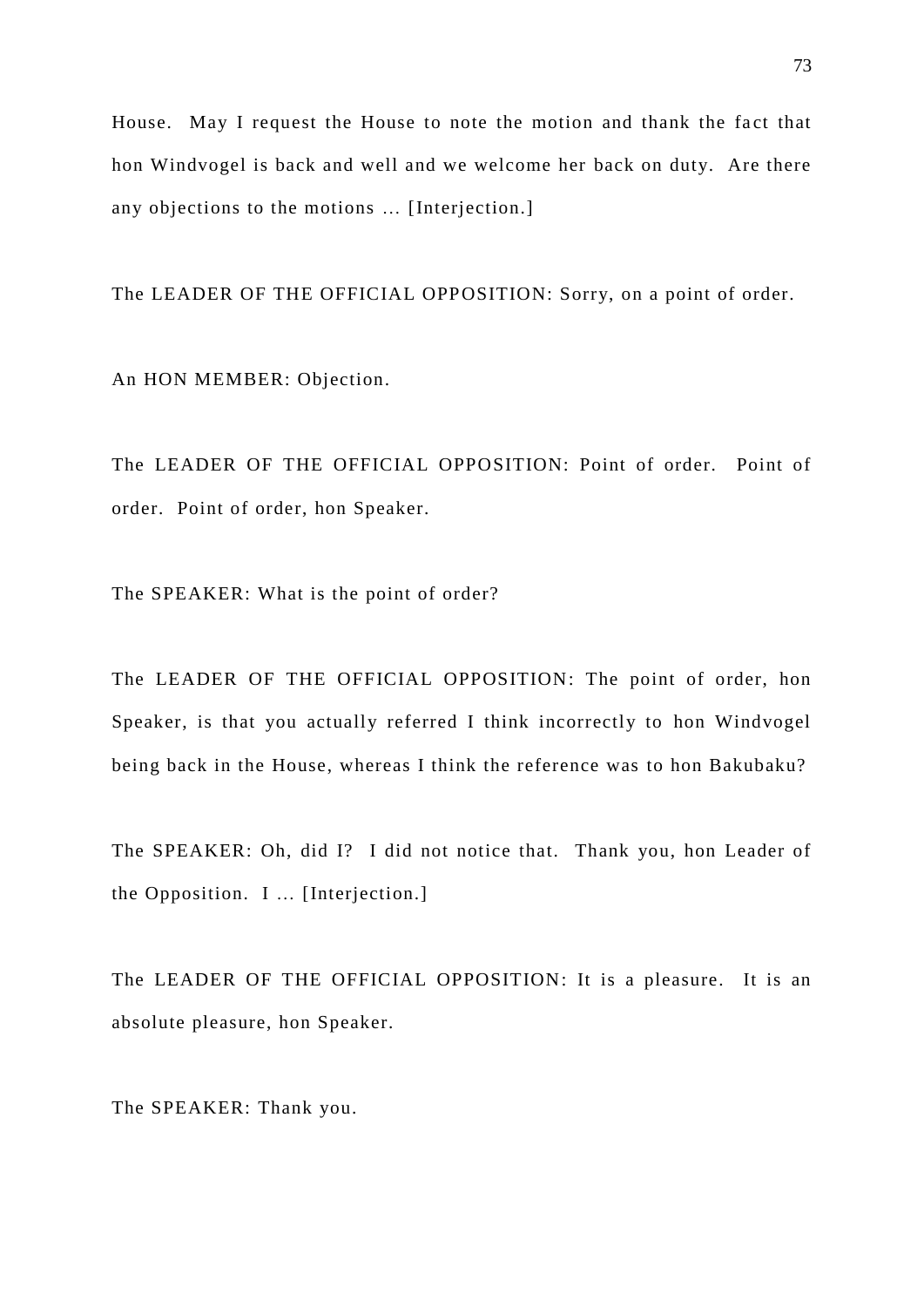The LEADER OF THE OFFICIAL OPPOSITION: It is an extra vote for him. It is an extra vote for him.

The SPEAKER: Thank you. I talked to hon Bakubaku -Vos all the time. I am glad that she is back, and we thank God for her. Hon members, are there any objections to the motion being moved without notice? No objections? Agreed to. Hon Philander.

†Me W F PHILANDER: Baie dankie, agb Speaker.

**[**Ms W F PHILANDER: Thank you, hon Speaker.**]** I move without notice:

That the House notes and extends sincere thanks and appreciation to all community organisations and individuals in the Drakenstein municipal area, who are working day and night to provide social relief and assistance to the vulnerable society in Drakenstein. I further extend sincere thanks and appreciation to all donors and all volunteers that are opening their hearts to social relief initiatives, on a daily basis. Your tireless efforts during these challenging times are commendable. Let us continue to be each other's keepers. I so move.

*[Motion as moved by Member.]*

The SPEAKER: Thank you, hon Philander. Hon members, are there any objections to the motion being moved without notice?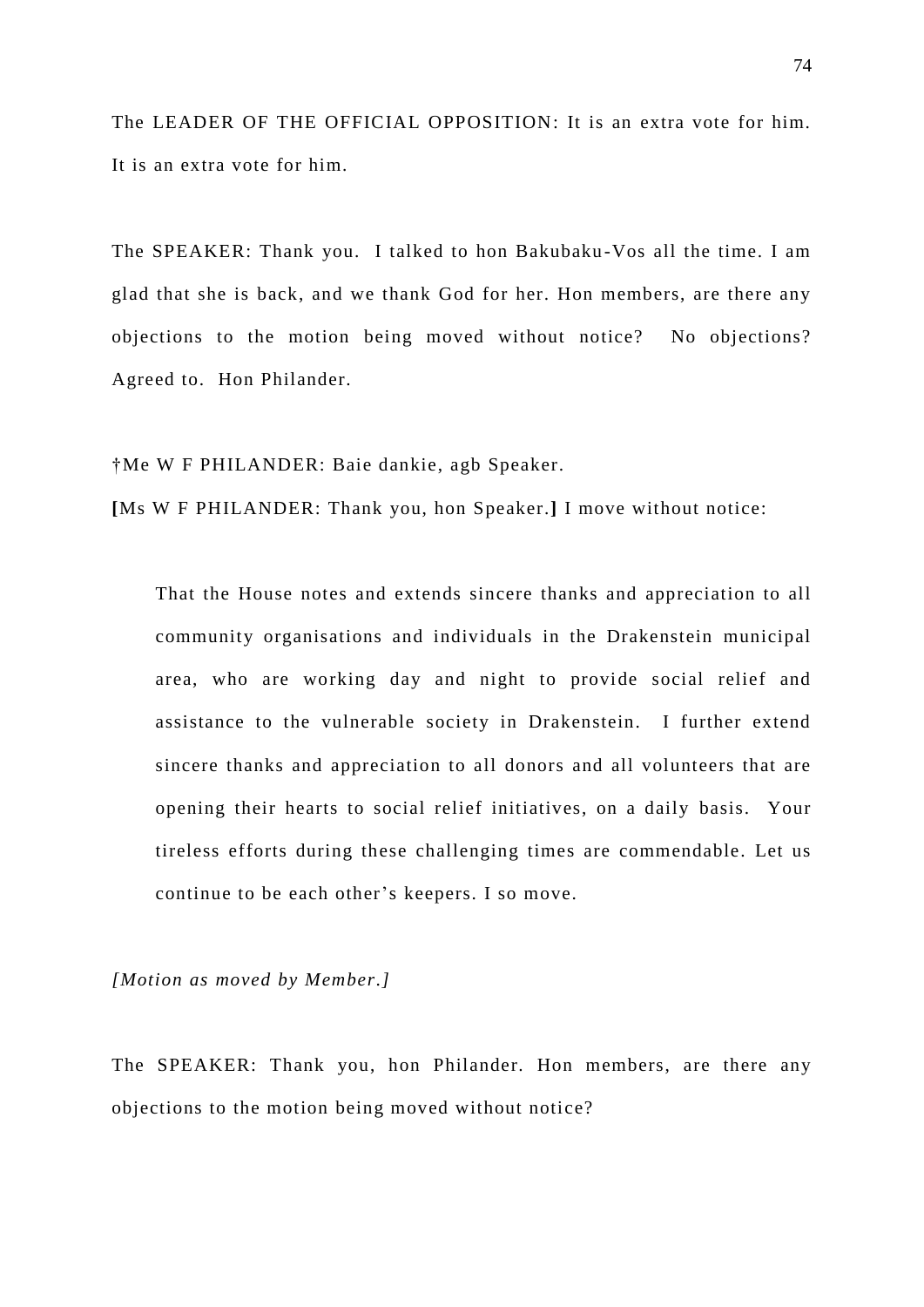The LEADER OF THE OFFICIAL OPPOSITION: No objections, hon Speaker.

The SPEAKER: No objections. Motion agreed to. Hon members, I now recognise hon Bans.

Ms A BANS: Thank you, hon Speaker. I give notice that I shall move:

That the House notes the Central Karoo District Municipality flaunts hon MEC Anton Bredell's instruction to host virtual video meetings. The DA Mayor Annelie Rabie calls regular contact meetings and rakes in subsistence and travel allowance by almost daily commuting between Prince Albert and Beaufort West; and calls on the MEC to investigate and urgently report to the Legislature on this matter. I so move, hon Speaker.

*[Motion as moved by Member.]*

The SPEAKER: Thank you, hon Bans. Hon members, are there any objections to the motion being moved without notice?

An HON MEMBER: No objection.

An HON MEMBER: Object. I object.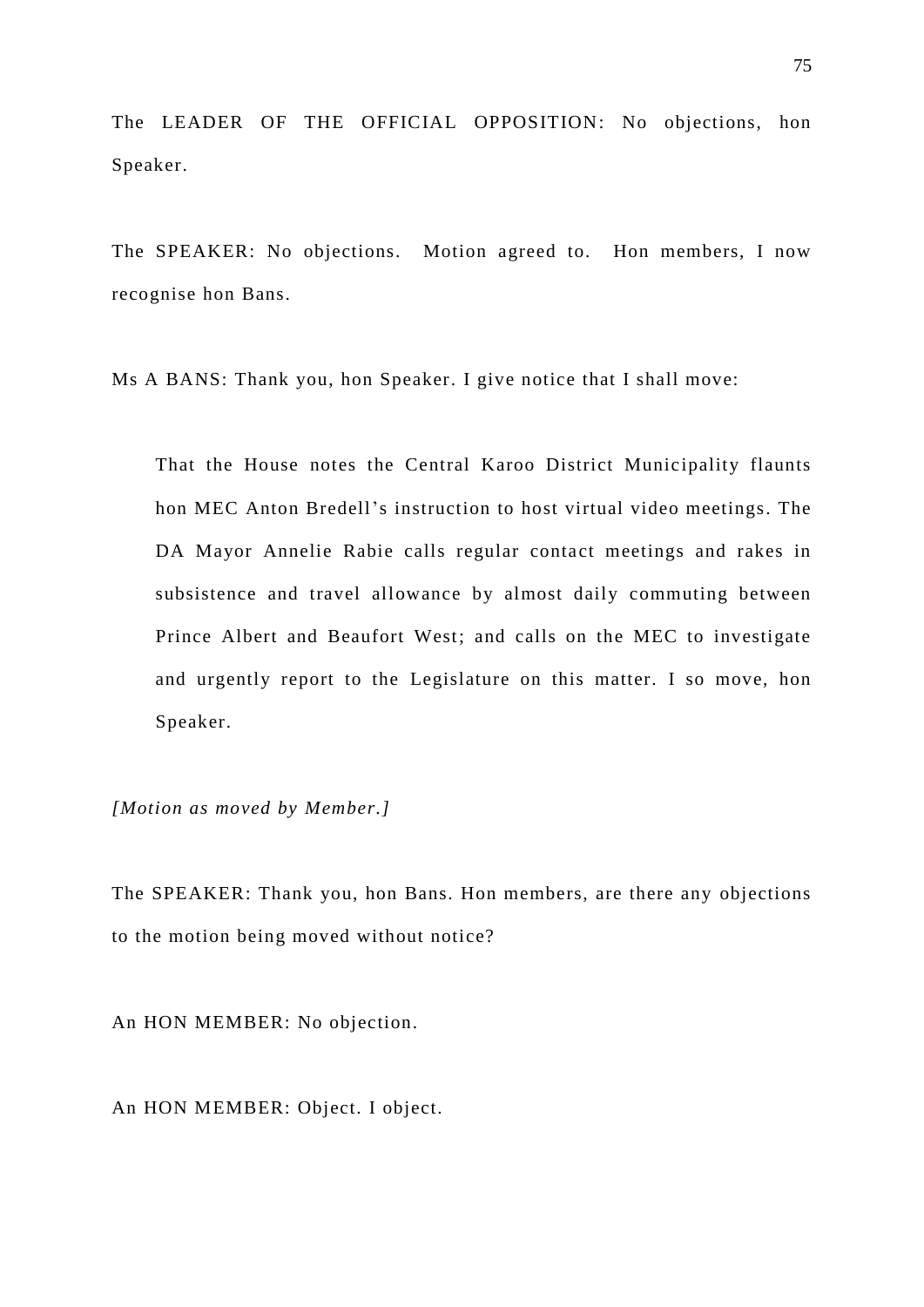An HON MEMBER: Object.

The SPEAKER: Alright. Objection has been noted. The motion will be placed on the Order Paper. Thank you, hon members. The next motion is by hon Mackenzie.

Mr R D MACKENZIE: Thank you, hon Speaker. I move without notice:

That the House recognises the work being done by Al-Maamana, a volunteer group based in Lentegeur, Mitchells Plain that have taken up the task of feeding hundreds of residents during this difficult time. I so move.

*[Motion as moved by Member.]*

The SPEAKER: Thank you hon Mackenzie. Hon members, are there any objections to the motion being moved without notice?

The LEADER OF THE OFFICIAL OPPOSITION: No objection, hon Speaker.

The SPEAKER: No objections. Agreed to. I now recognise hon Windvogel.

Ms R WINDVOGEL: Thank you, hon Speaker. I move without notice:

That the House notes with sadness an Overberg resident of 62 years last week became the first casualty of COVID-19 in that region and that this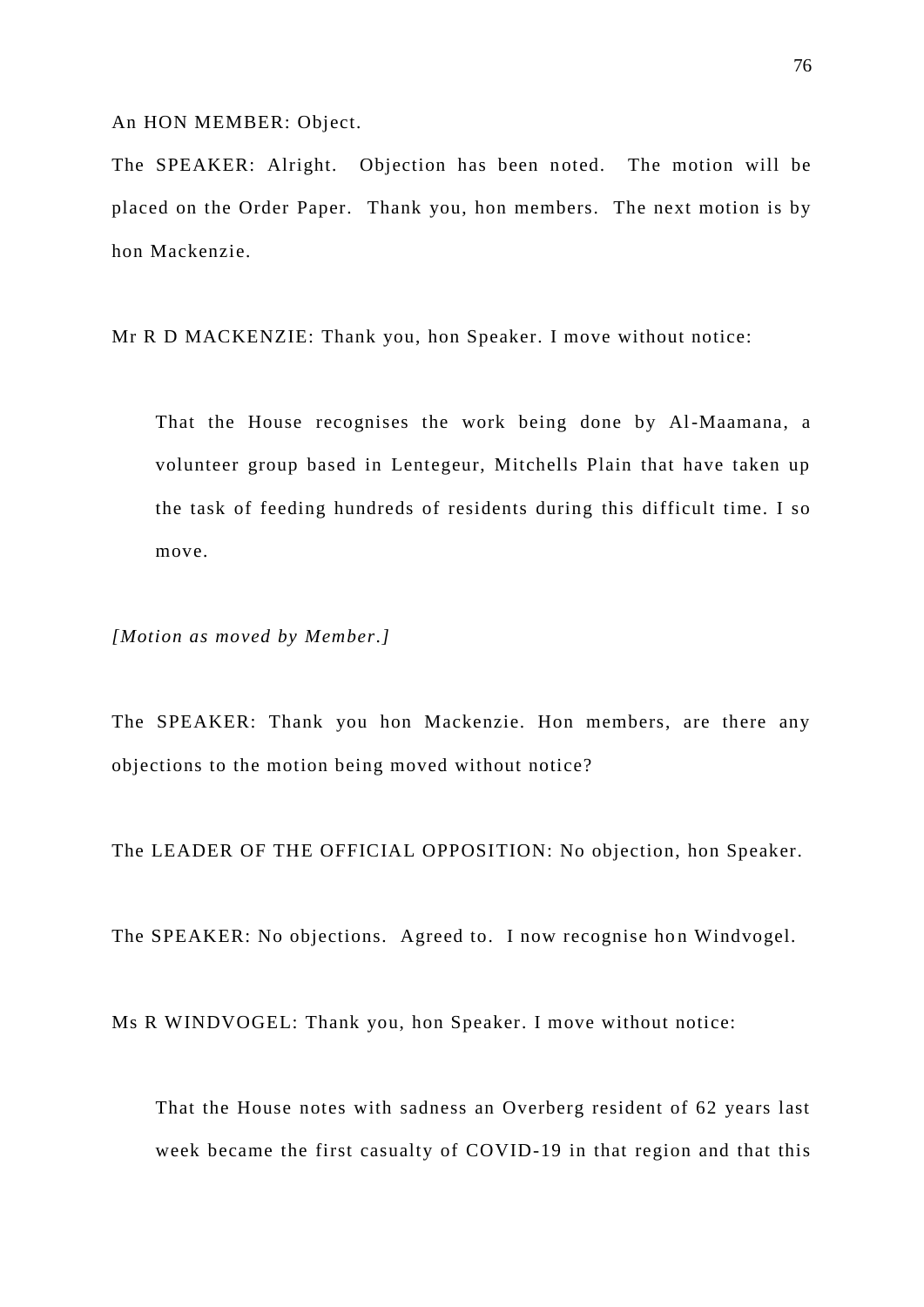Legislature sends its condolences to all family and friends of those that died of Corona virus-related problems. I thank you.

*[Motion as moved by Member.]*

The SPEAKER: Thank you, hon Windvogel. Hon members, are there any objections to the motion being moved without notice? No objection s.

An HON MEMBER: No objections.

The SPEAKER: Agreed to. I recognise hon Allen.

Mr R I ALLEN: Thank you, hon Speaker. I move without notice:

That the House commends the Hawks on a successful drug bust on the N1 in Cape Town amounting to 36kg of cocaine. That this House further notes that drugs and gangsterism are stealing our young people's future; that this House commits to continue and ramp up its efforts to build society's resilience to crime, in families, in the school environment, amongst youth at risk, as a result of the harms caused by substance abuse. And that this House calls on all law enforcement agencies, together with the entire criminal justice system to play their role towards ensuring that drug premises are closed, and criminals are brought to book.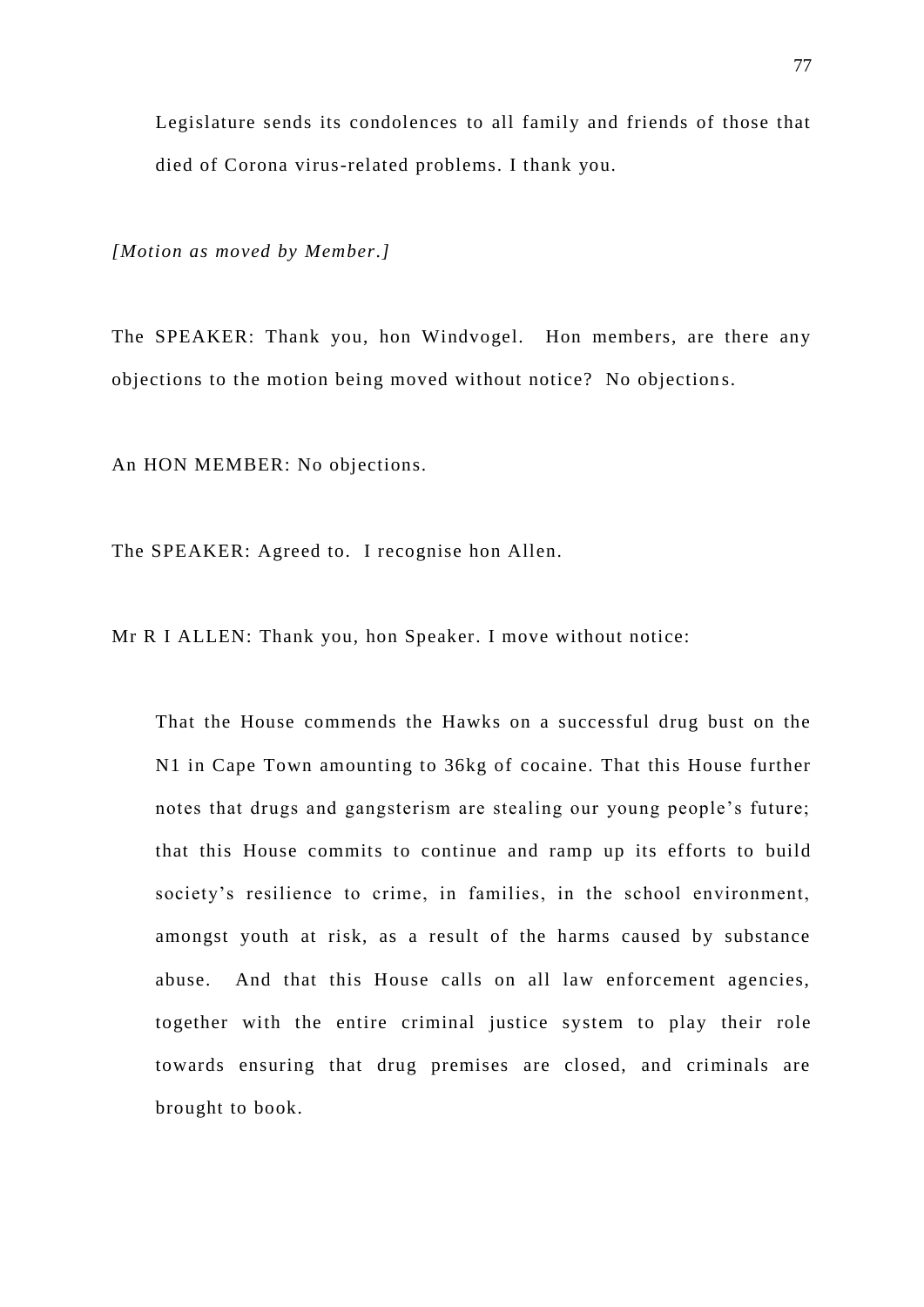## *[Motion as moved by Member.]*

The SPEAKER: Thank you, hon Allen. Hon members, are there any objections to the motion being read without notice? No objections. Agreed to. Hon Bans.

Ms A BANS: Thank you, hon Speaker. I move without notice:

That the House bids a Central Karoo resident, who on Monday became the first recorded positive patient in that region, a speedy recovery. I so move.

*[Motion as moved by Member.]*

The SPEAKER: Thank you hon Bans. Hon members, are there any objections to the motion being moved without notice? No objections. Agreed to. I recognise hon Allen.

Mr R I ALLEN: Mr Speaker, I move without notice:

That the House notes the commemoration of International Day Against Homophobia, Transphobia and Biphobia 2020 on 17 May 2020. I move that this House supports events to raise awareness of the violation of LGBT rights in the Western Cape. I so move.

*[Motion as moved by Member.]*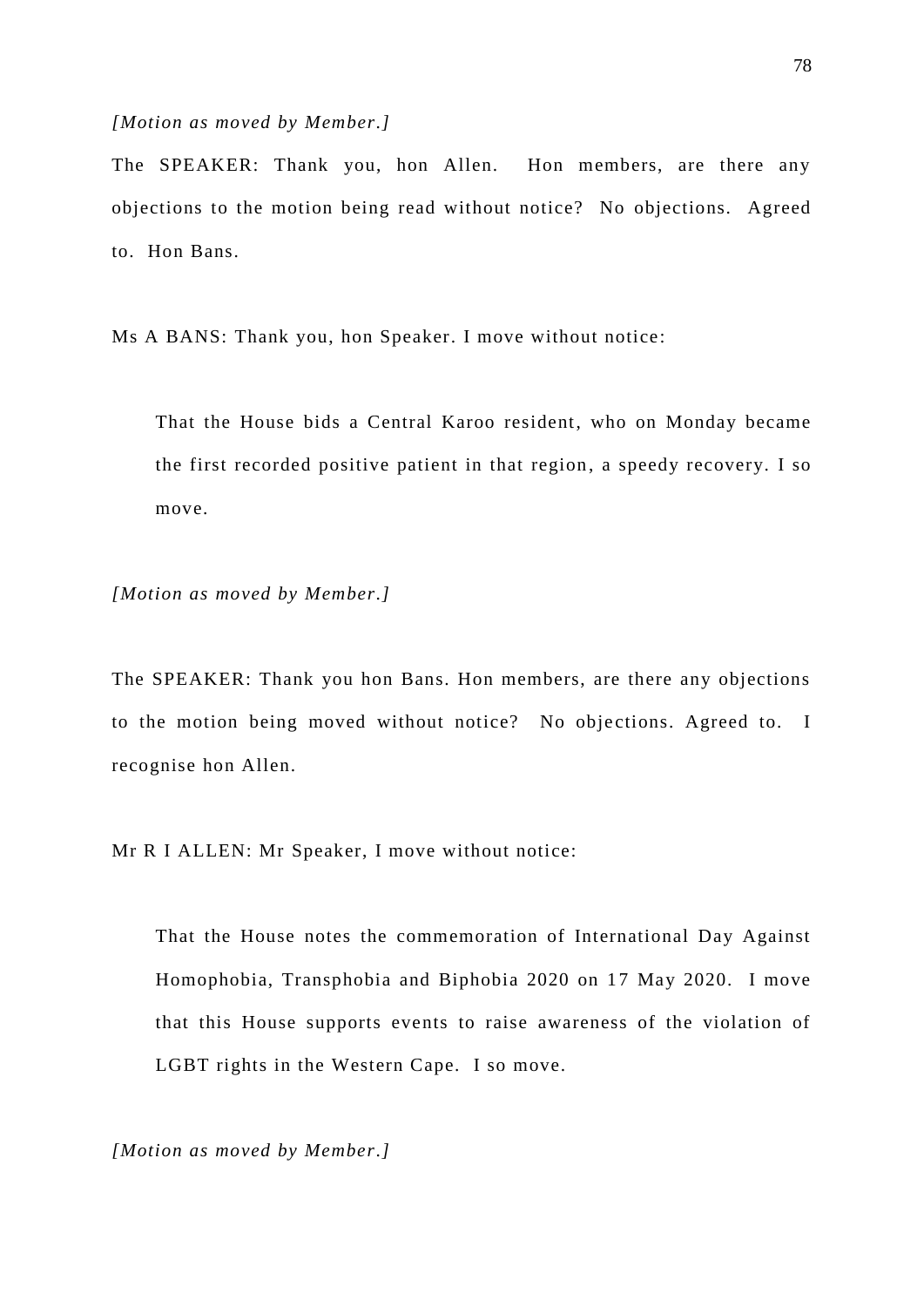The SPEAKER: Thank you, hon Allen. Hon members, are there any objections to the motion … [Interjection.]

Mr P J MARAIS: Hon Speaker, I do not know what all those phobias mean. Can he explain what all those phobias mean  $-$  otherwise I am going to object.

The SPEAKER: We do not explain that motion.

Mr R I ALLEN: A quick Google Search will help the member.

The SPEAKER: We do not explain. I think, I would like to hear from hon Marais, whether that is an objection? No objection?

Mr P J MARAIS: Yes, I object.

The SPEAKER: You object. Alright. Hon member, the motion will be recorded in the Order Paper. The objection has been noted. I now recognise hon Lekker, the Chief Whip of the Opposition.

The CHIEF WHIP (ANC): Thank you, hon Speaker. I move without notice:

That the House commiserates with the family, friends and compatriots of Prof Mary-Anne Plaatjies-Van Huffel, 61-years old, of the Stellenbosch University Theological Faculty who died on Tuesday after an operation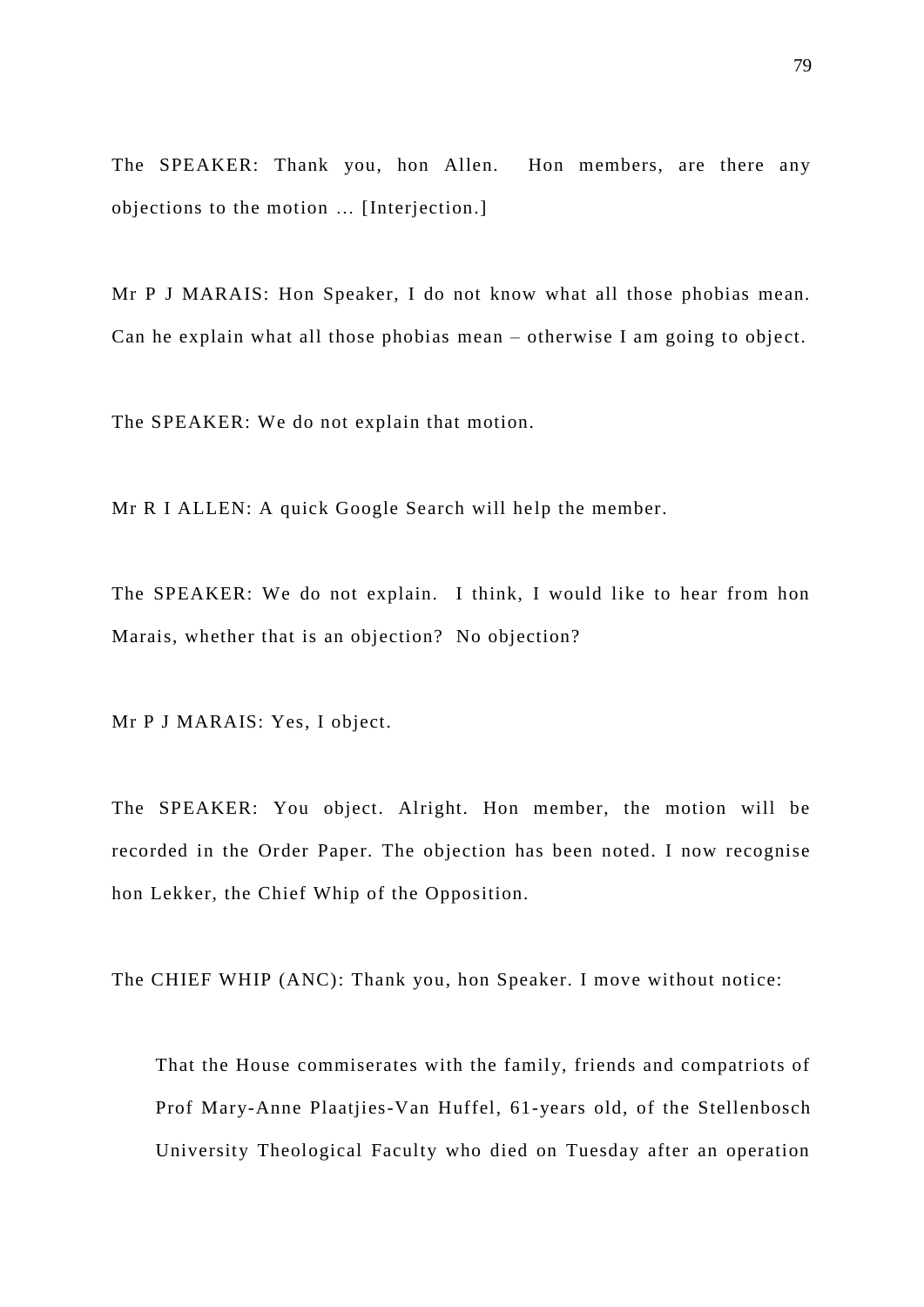and also notes she was the first black ordained preacher of the Dutch Reformed Missionary Church. I so move.

*[Motion as moved by Member.]*

The SPEAKER: Thank you, hon Lekker. Hon members, are there any objections to the motion being moved without notice? No objections. Agreed to. Hon Lekker, I recognise you. Alright.

Ms R WINDVOGEL: Is it hon Lekker? Hon Lekker or Windvogel, Speaker?

The SPEAKER: I have got, on the list here, hon Lekker, in terms of the list of submitted motions.

Ms R WINDVOGEL: Okay.

The SPEAKER: But they follow each other, so I bet there must have been an error. Now we will proceed to hon Windvogel.

Ms R WINDVOGEL: Thank you, hon Speaker. I give notice that I shall move:

That the House notes the overload of hospitals and the health staff workload due to serious COVID-19 contamination and that hon MEC Nomafrench Mbombo reports to this Legislature on the situation and readiness ahead of a possible upsurge. I thank you, hon Speaker.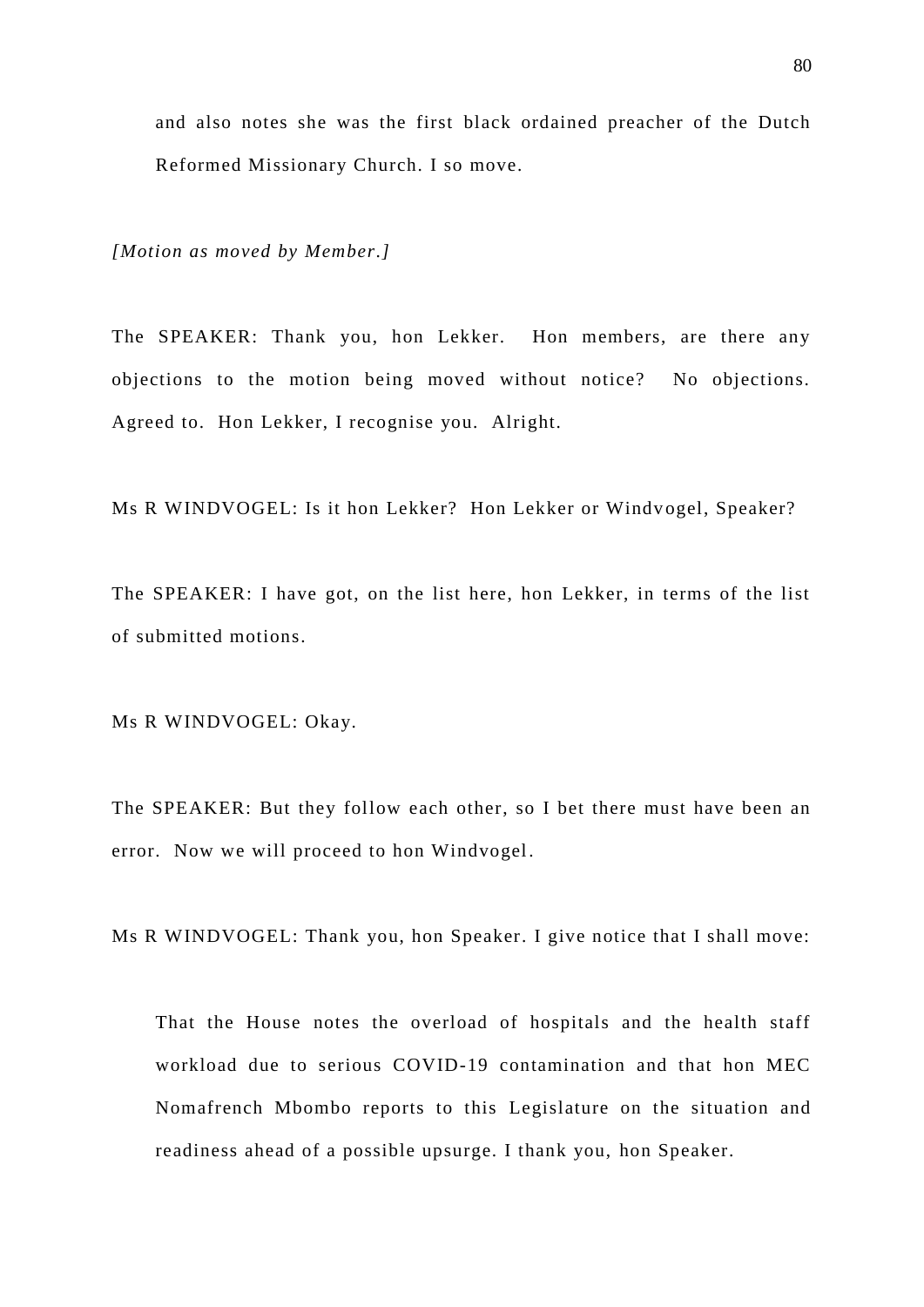*[Motion as moved by Member.]*

The SPEAKER: Thank you, hon Windvogel. Hon members, are there any objections to the motion being moved without notice?

An HON MEMBER: Objection.

Ms L M MASEKO: Objection.

The DEPUTY CHIEF WHIP (DA): Hon Speaker, I object that the motion is moved without notice.

The SPEAKER: Alright. Thank you, hon members. Hon members … [Interjection.]

The DEPUTY CHIEF WHIP (DA): Hon Speaker.

The SPEAKER: Order, hon members. We are dealing with motions … [Interjection.]

The CHIEF WHIP (ANC): Hon Speaker.

The SPEAKER: Who is that?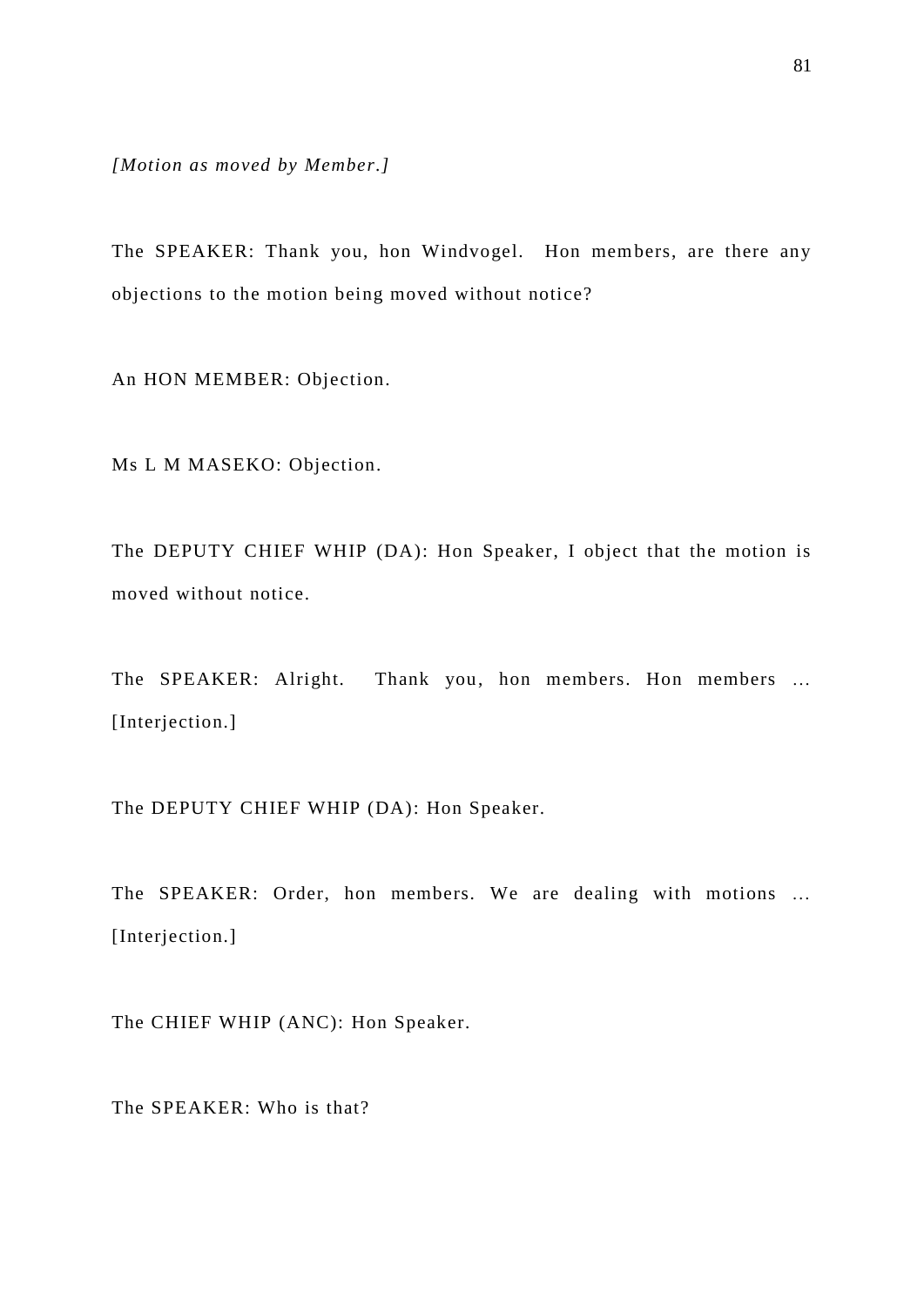The CHIEF WHIP (ANC): Hon Speaker. It is hon Lekker.

The SPEAKER: Hon Chief Whip. Yes, the Chief Whip of the … [Interjection.]

The CHIEF WHIP (ANC): I was in the middle of reading my motion and then there was this conversation between yourself and member Windvogel.

The SPEAKER: Alright. We will finish with this motion now and then I will give you the opportunity, hon Chief Whip.

The CHIEF WHIP (ANC): Thank you, Mr Speaker.

The SPEAKER: Hon members, are there any objections to the motion being moved without notice? I have recognised the objections and the motion will now be recorded in the Order Paper. The objections have been noted. I now recognise hon Lekker.

The CHIEF WHIP (ANC): Thank you, Mr Speaker. I move without notice:

That the House notes the attack and robbery last week on the ANC ward councillor in Old Crossroads, Nokuthula Bolitye and her 13-yeard-old son, and bid them a speedy recovery from the wounds they sustained. I so move.

*[Motion as moved by Member.]*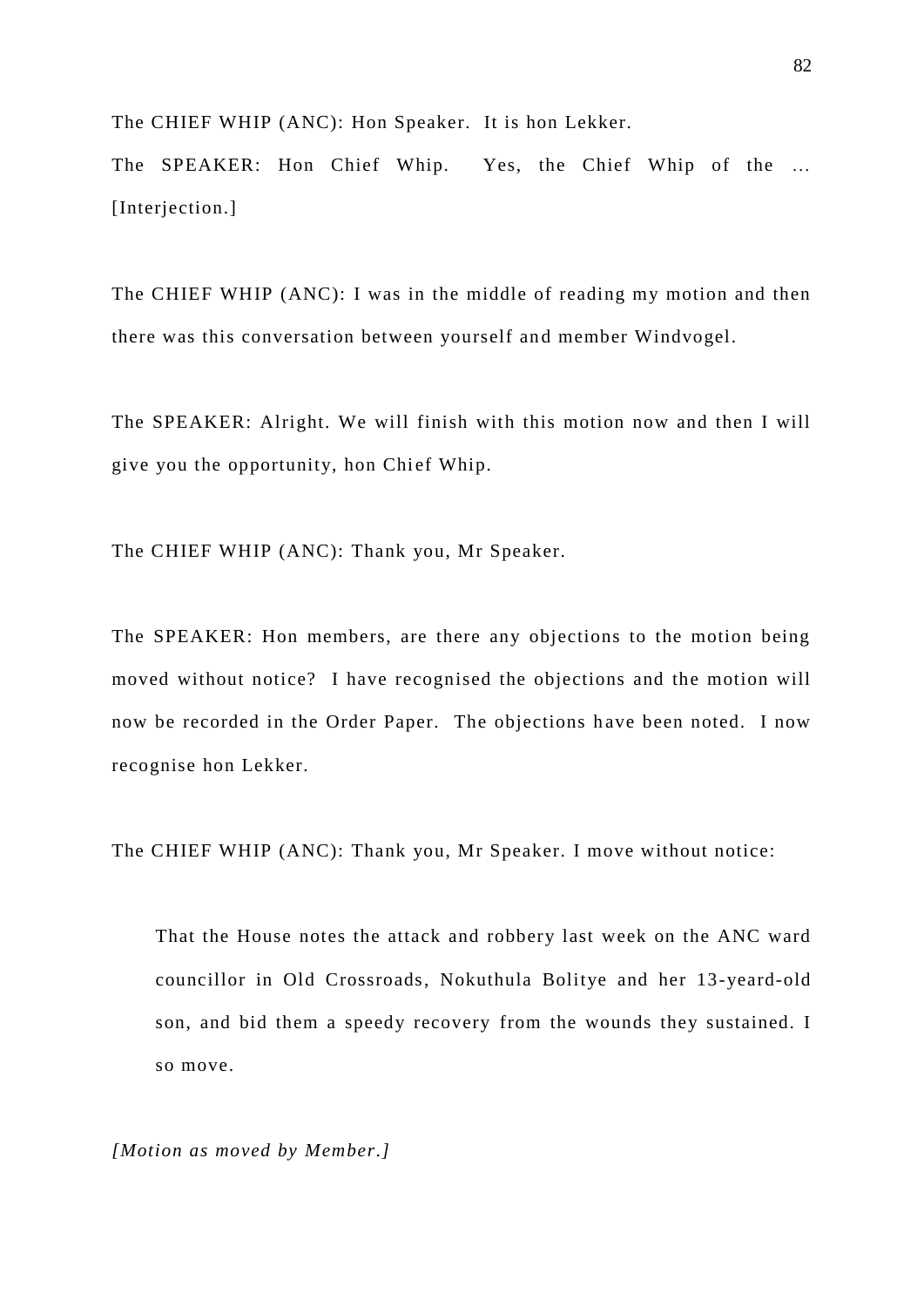The SPEAKER: Thank you, hon Lekker. Hon members, are there any objections to the motion being moved without notice? No objections. Agreed to. I now recognise hon Nkondlo.

Ms N D NKONDLO: Thank you, hon Speaker. I move without notice:

That the House notes and calls for an urgent establishment of CWP's branch, COVID-19 Committee, that will investigate the socio-economic impact of COVID-19 in the province as it relates to women and children, including poverty, hunger, job losses and the general labour c onditions and care support in both public and private sector work spaces, as well as to include GBV during this period; further calls for investigation into the impact of COVID-19 on women-owned enterprises and how their basic human and labour rights have been undermined during this time; and calls for a report to be tabled and debated during the Women's Parliament in August 2020. I so move.

*[Motion as moved by Member.]*

The SPEAKER: Thank you, hon Nkondlo. Hon members, are there any objections to the motion being moved without notice? No objections. Motion agreed to. Hon members, I also, the next speaker is hon Nkondlo. I recognise you, hon Nkondlo.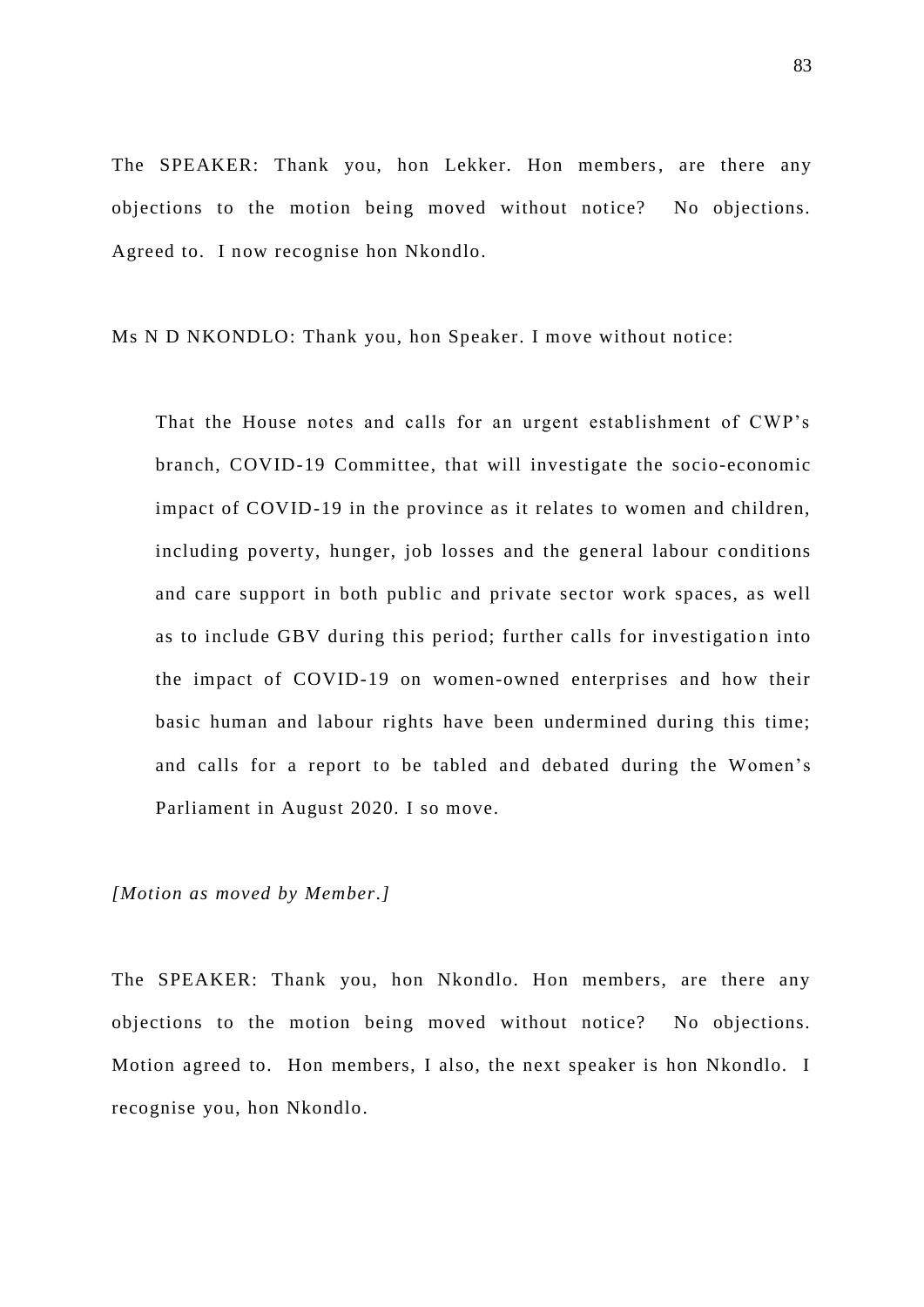Ms N D NKONDLO: Thank you, hon Speaker. I move without notice:

That the House notes the poor services to informal traders in the townships and the absence of an inclusive database of all informal traders in the City of Cape Town, despite there being the highest concentration of them in the province. Notes further that this has led to exclusion and difficulties for informal traders to trade with businesses of essential services and goods during the lockdown as the City, supported by this Provincial Government, flatly refuses to permit those traders, as they choose to only provide to those that they term "suitably vetted"; and condemns this practice as it further entrenches the inequality that has been existing in the province and further perpetuates abuse and misuse of regulations that keep informal traders out of the economy, and calls for an enhanced effort similar to the City and deeded investment in urban markets like in Sea Point, Woodstock and CBD, I so move.

*[Motion as moved by Member.]*

The SPEAKER: Thank you hon Nkondlo. Hon members, are there any objections to the motion being moved without notice?

An HON MEMBER: Objection.

The SPEAKER: The objection has been recorded. The motion will now be … [Interjection.]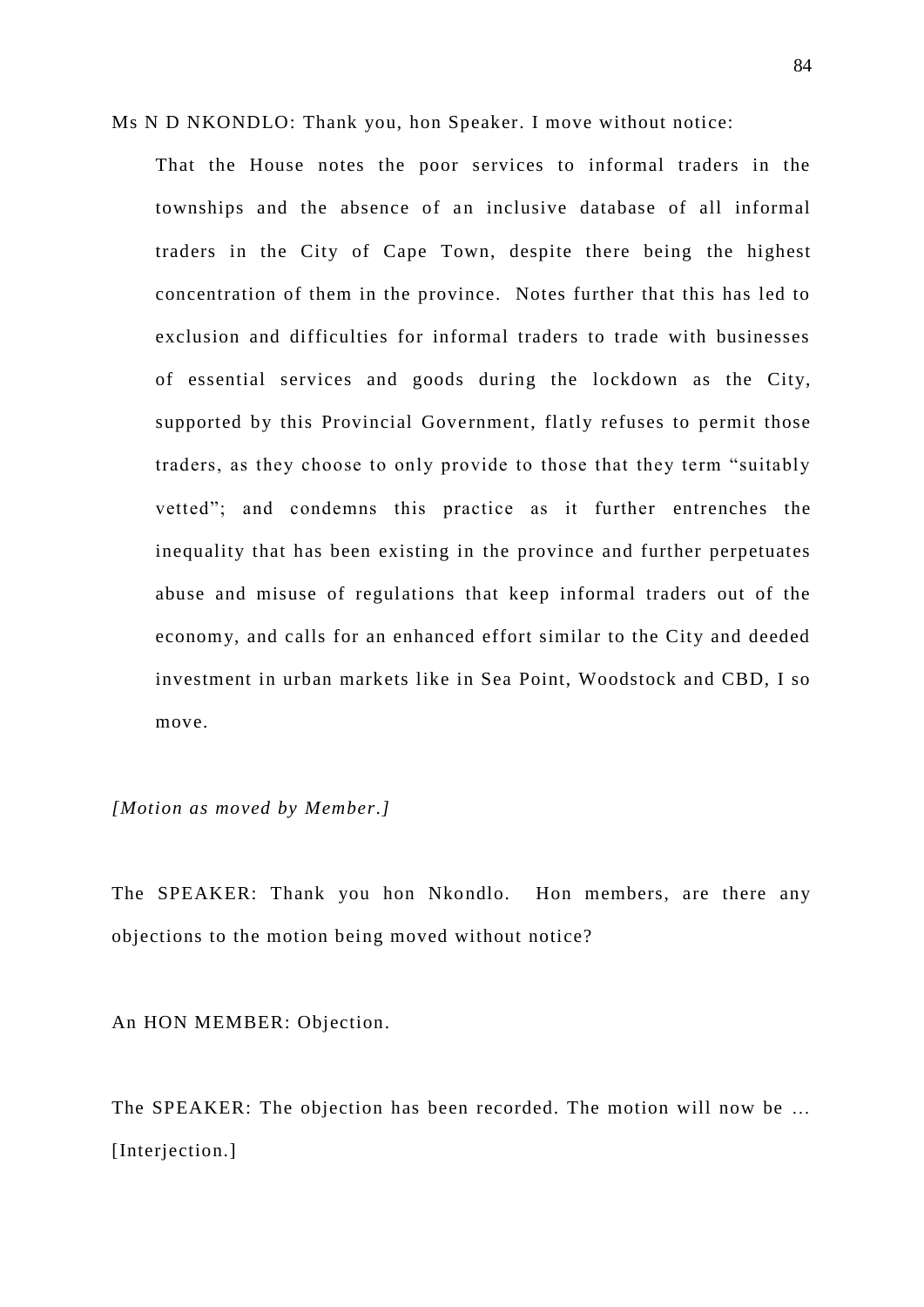An HON MEMBER: Objection … [Interjection.]

The SPEAKER: Thank you, hon members. The objection has been recorded. The motion will be recorded in the Order Paper. May I now request hon Nkondlo? Before hon Nkondlo, I see hon the Chief Whip of the Opposition, you have got your hand up.

The CHIEF WHIP (ANC): No, hon Speaker. It was during the time where I was busy with the motion.

The SPEAKER: Alright. Thank you for that. Hon Nkondlo ?

Ms N D NKONDLO: Thank you, hon Speaker. That ends my motions that I have. I am not sure of a fourth one.

The SPEAKER: Okay. Thank you, hon Nkondlo. Now you had three in a row. All written in your name.

Ms N D NKONDLO: Yes. And I have read all of them.

The SPEAKER: Maybe, the computer fell in love with you. Let us now proceed to hon Sayed.

The CHIEF WHIP (DA): Mr Speaker.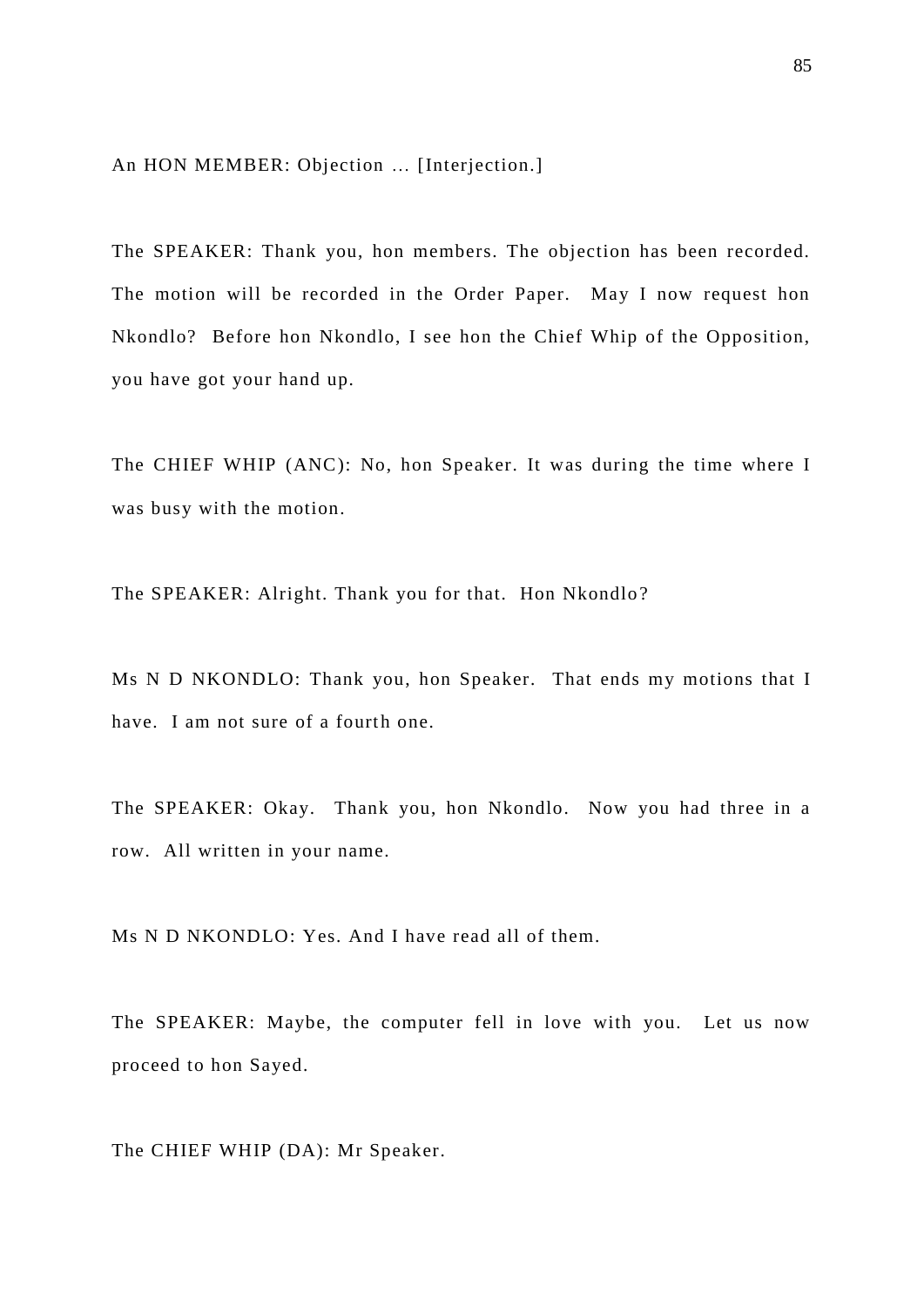The SPEAKER: Hon the Chief Whip.

The CHIEF WHIP (DA): My apologies. Have you concluded with the motions of notice?

The SPEAKER: The next one is the last one.

The CHIEF WHIP (DA): Okay. I will raise my point then, thank you .

The SPEAKER: Thank you, Chief Whip. I recognise hon Sayed.

The DEPUTY CHIEF WHIP (ANC): Hon Speaker, I move without notice:

That the House notes the ward councillor of Hout Bay, Roberto Quintas, has downplayed Hout Bay as a COVID-19 Hotspot as identified by the Western Cape Provincial Government and has actually undermined the Premier and the Provincial Government by releasing a statement stating that the Provincial Government provided the wrong statistics for Hout Bay. I so move, hon Speaker.

*[Motion as moved by Member.]*

The SPEAKER: Thank you hon Sayed. Hon members, are there any objections to the motion being moved without notice?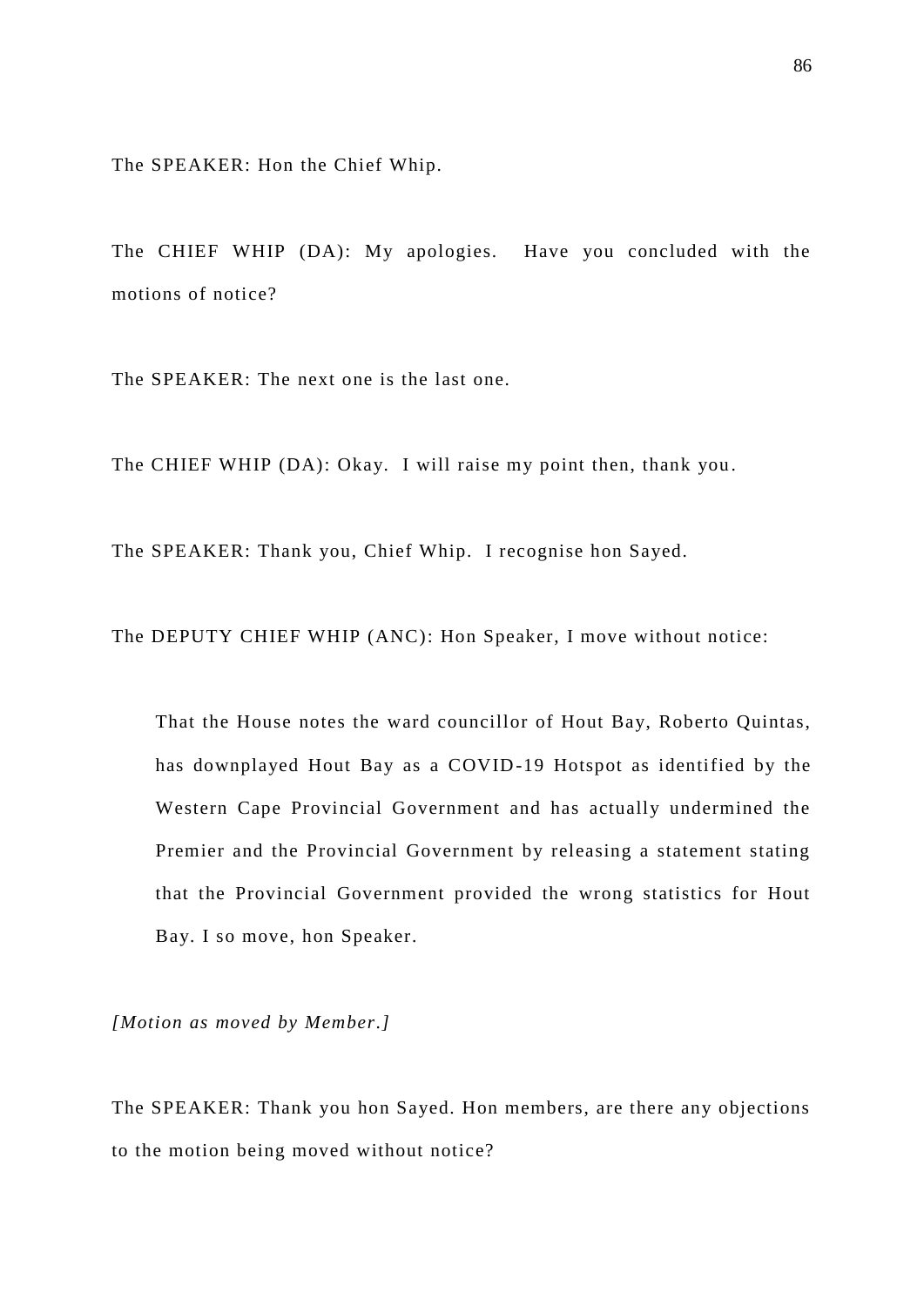An HON MEMBER: Yes.

Mr R D MACKENZIE: Yes. Moved without notice, because we have not seen the facts yet, hon Speaker.

The SPEAKER: Thank you.

The DEPUTY CHIEF WHIP (ANC): Are they not watching SABC TV?

The SPEAKER: Thank you. [Interjection.]

Mr R D MACKENZIE: No, we do not watch propaganda.

The SPEAKER: Thank you, hon members. The objection has been noted.

The DEPUTY CHIEF WHIP (ANC): They must speak to their members in townships. [Interjection.]

The SPEAKER: Order, hon member Sayed.

The DEPUTY CHIEF WHIP (ANC): Sorry, hon Speaker.

The SPEAKER: Thank you. Apology accepted, sir. I have got a nice comfortable space to accept apologies. Thank you very much. I would like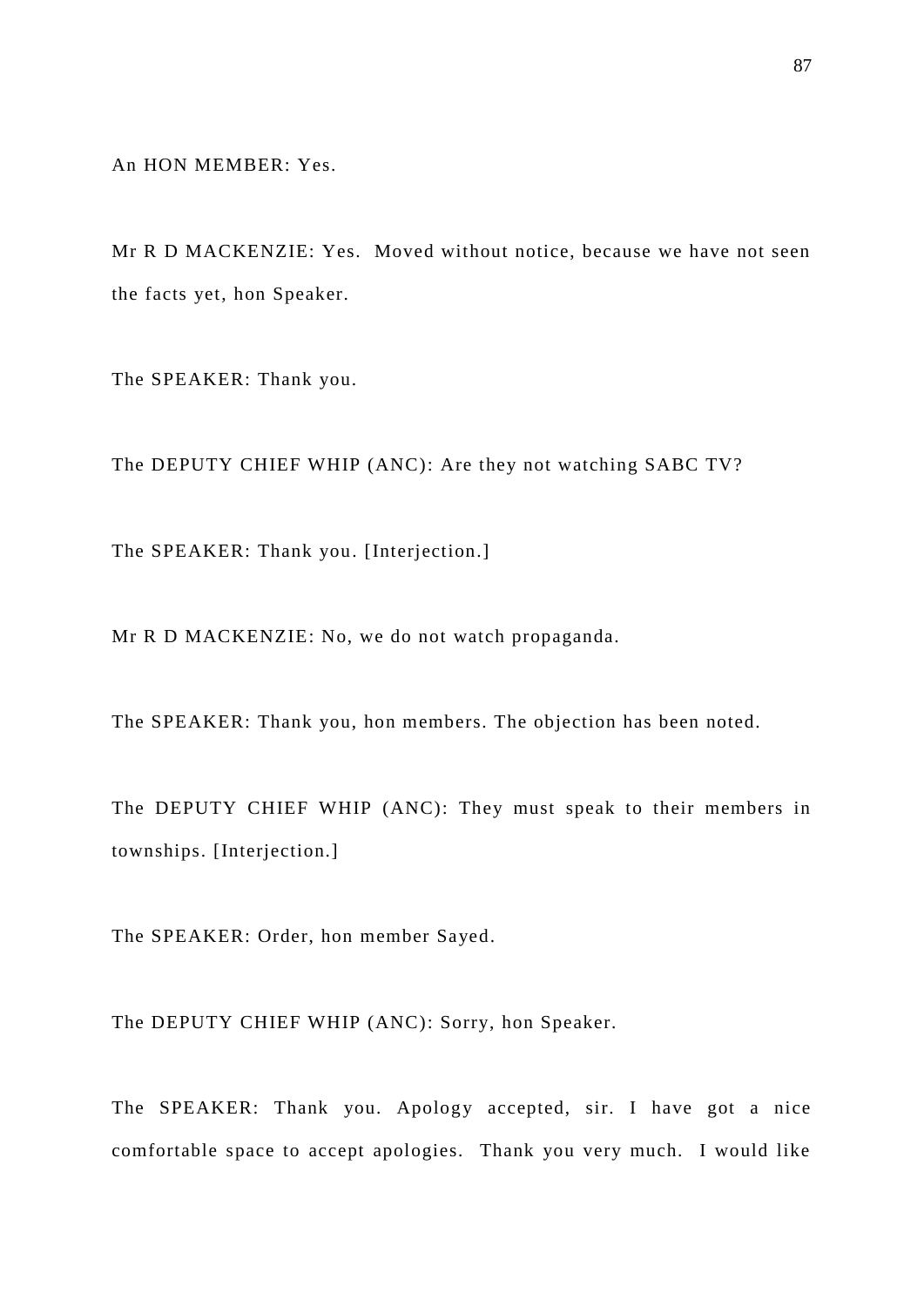to put to the members that the objection to the motion has been noted and will be recorded on the Order Paper.

I hear the Chief Whip wants to say something, but what I would like to do now, at this stage, I would like to request that you please relieve me. It has been a wonderful day up to now and the Deputy Speaker will take charge. I can see her face there. She is ready to relieve me. Thank you very much, Deputy Speaker. Hon members, thank you. Deputy Speaker, over to you.

The DEPUTY SPEAKER: Thank you very much. Over to you, Chief Whip.

The CHIEF WHIP (DA): Thank you. I just thought before the Speaker leaves, there are no decisions of the House on the first two motions without notice.

The DEPUTY SPEAKER: That is correct.

The SPEAKER: Oh. Thank you, Chief Whip. I am going there now. I remember, Chief Whip, you drew my attention to the motions when we started with the third motion and we inadvertently omitted to go back to the first two. Thank you for bringing my attention to that. Hon members I would like to put the question. Are there are objections to the motion being moved without notice? And that was the first motion. No objections. Agreed to.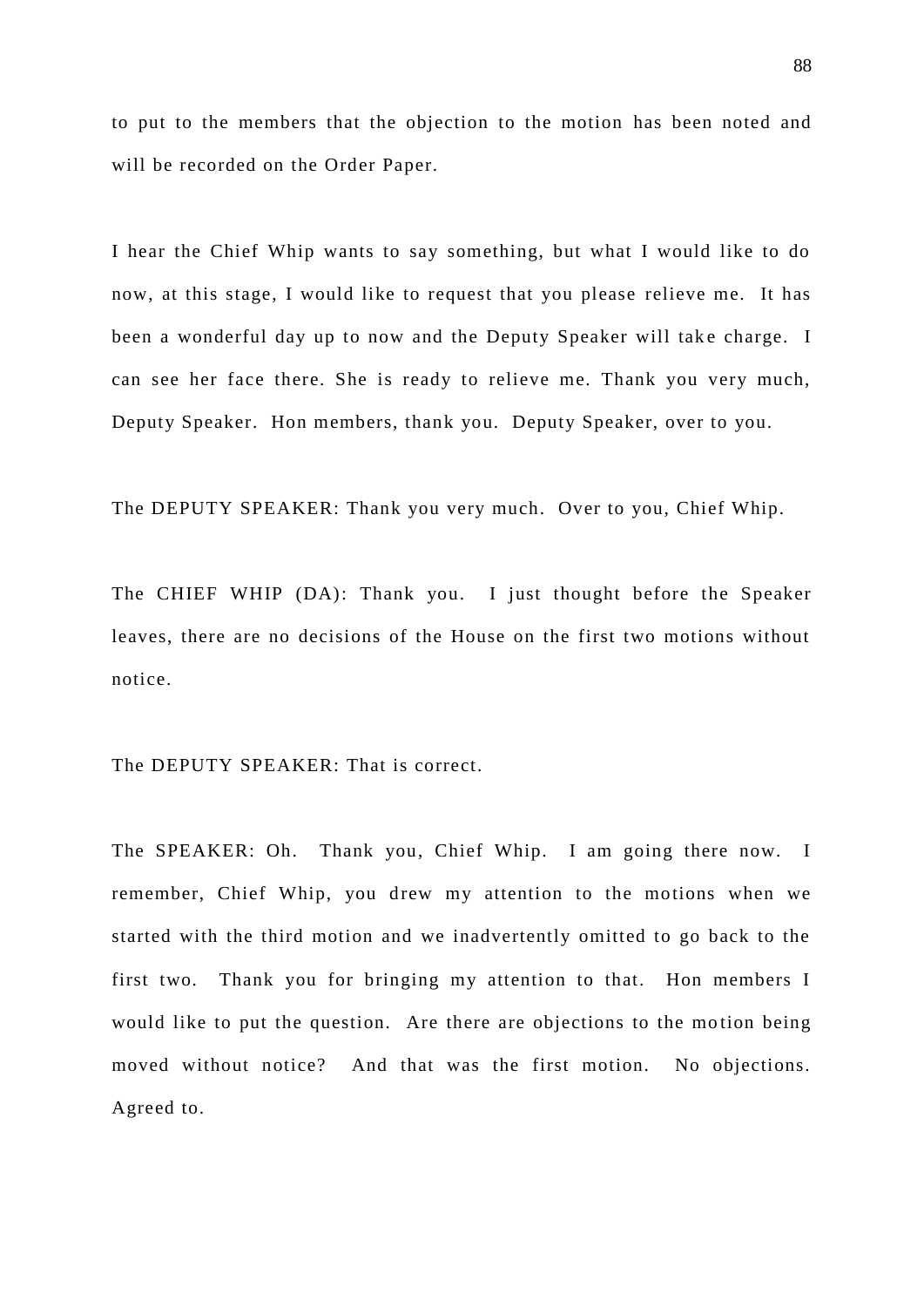And then the second question by hon Nkondlo. Hon members, are there any objections to the motion being moved without notice?

An HON MEMBER: Objection.

An HON MEMBER: Objection.

The SPEAKER: Who is objecting?

Ms D BAARTMAN: Deidre Baartman.

The SPEAKER: Oh, objection. The objection – thank you hon members. The objection is noted, and the motion will be recorded in the Order Paper. Thank you very much, members. That concludes the motions. Over to you Deputy Speaker, thank you.

The DEPUTY SPEAKER: Thank you, hon Speaker. We will now deal with the subject for discussion in the name of honouree Brett Herron from the Good Party, as printed on the Order Paper. I recognise the honouree Herron. Hon Herron, my apologies. My apologies.

## **SUBJECT FOR DISCUSSION**

(Addressing spatial justice in the Western Cape: centuries of injustice and three democratic decades of neglect)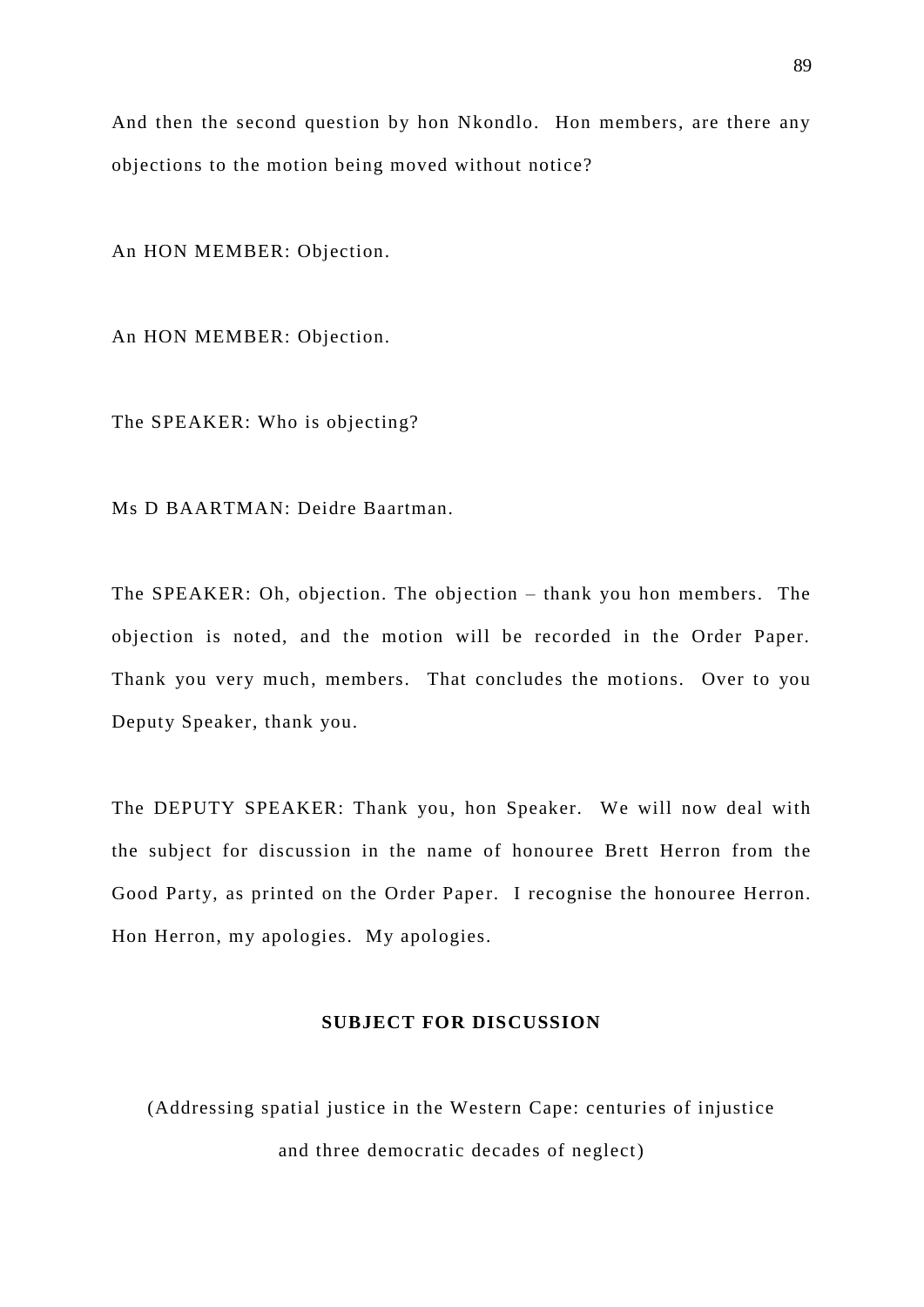Mr B N HERRON: [Laughs.] I do not know what "honouree" is. Thank you, Deputy Speaker. Hon Deputy Speaker, the manner in which societies organise space has a key bearing on social and economic dynamics. In South Africa, race and space remain indelibly linked. More than 26 years of democracy has miserably failed to unravel colonial and apartheid town planning. Nowhere is this more apparent than in Cape Town, where conservatives and the DA have found ways and means to block every single affordable housing project proposed for development in areas that their National Party fathers designated for whites only.

The DA's record mirrors that of the ANC, when it held the reigns in the City. A big fat zero. On the Cape Flats, to this day many families do not speak about where they live. They speak about where they come from. And where they come from is not Lavender Hill, Grassy Park or Nyanga. It is Constantia, Newlands, Sea Point, District 6 and Simon's Town.

Spatial injustice is the axle on which the wheels of inequality and the cycle of poverty turn. Families with the least household income must travel furthest to get to work, to the stadium, shopping mall, hospital or school. By the time you have paid for transport, what do you have left? They return to impoverished neighbourhoods and communities where social issues like gangs, drugs and crime take root. Without jobs, as many are, people are trapped in their immediate environments. There is no way out.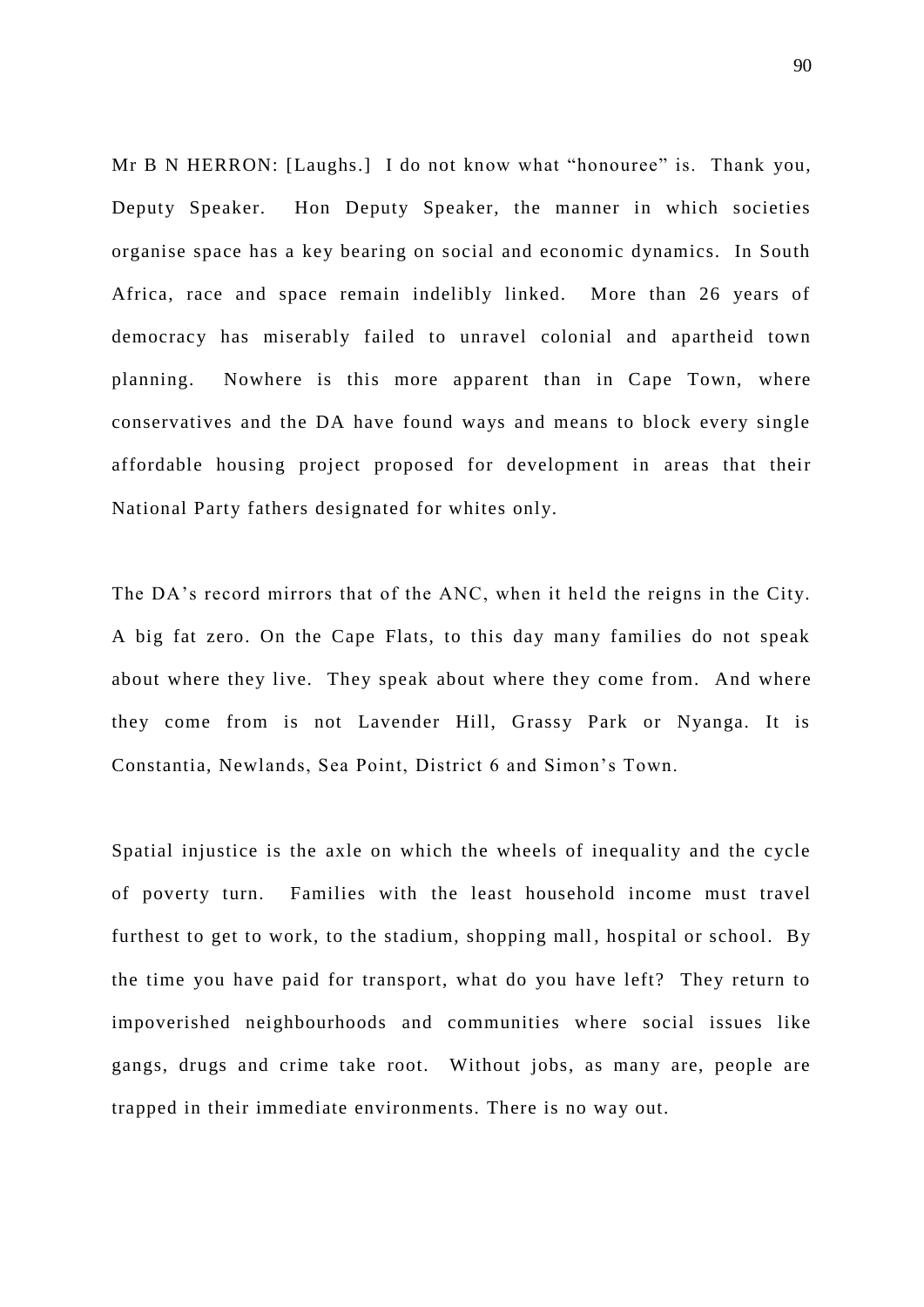Between 2016 and 2018, when I was responsible for Housing in the City of Cape Town, our team doubled the delivery of affordable housing. Between 2016 and 2018, we initiated multiple projects to deliver affordable homes in good parts of the City. Thousands of inner-city homes would have been under construction now, but the reality is, not a single home is being built. The DA stopped these projects. They also stopped people travelling out of apartheid townships. For 5 years MyCiTi provided safe, affordable transport to residents of Khayelitsha and Mitchells Plain. 8 months after I resigned from the DA, they stopped the service. That was almost a year ago. The Province has fared no better. The Premier shows off Forest Village as his Government's commitment to spatial justice. Forest Village is at the very outermost edge of the Metro. A location for the poor in a very poor location. Far from work. Far from education and far from whites.

I understand it may be scary for conservative politicians to consider coloured and black people living in their neighbourhoods, just as it is difficult for them to countenance leaders such as De Lille, Mazibuko, Mashaba or Maimane, but to continue developing dense settlements for those with few real rights, out of sight and out of mind, is not a viable alternative. DA leaders must come clean with their constituents and supporters on the Cape Flats, among other areas, and tell them why they do not want them in their suburbs. Thank you, hon Deputy Speaker.

The DEPUTY SPEAKER: Thank you very much. I recognise the hon Minister Madikizela.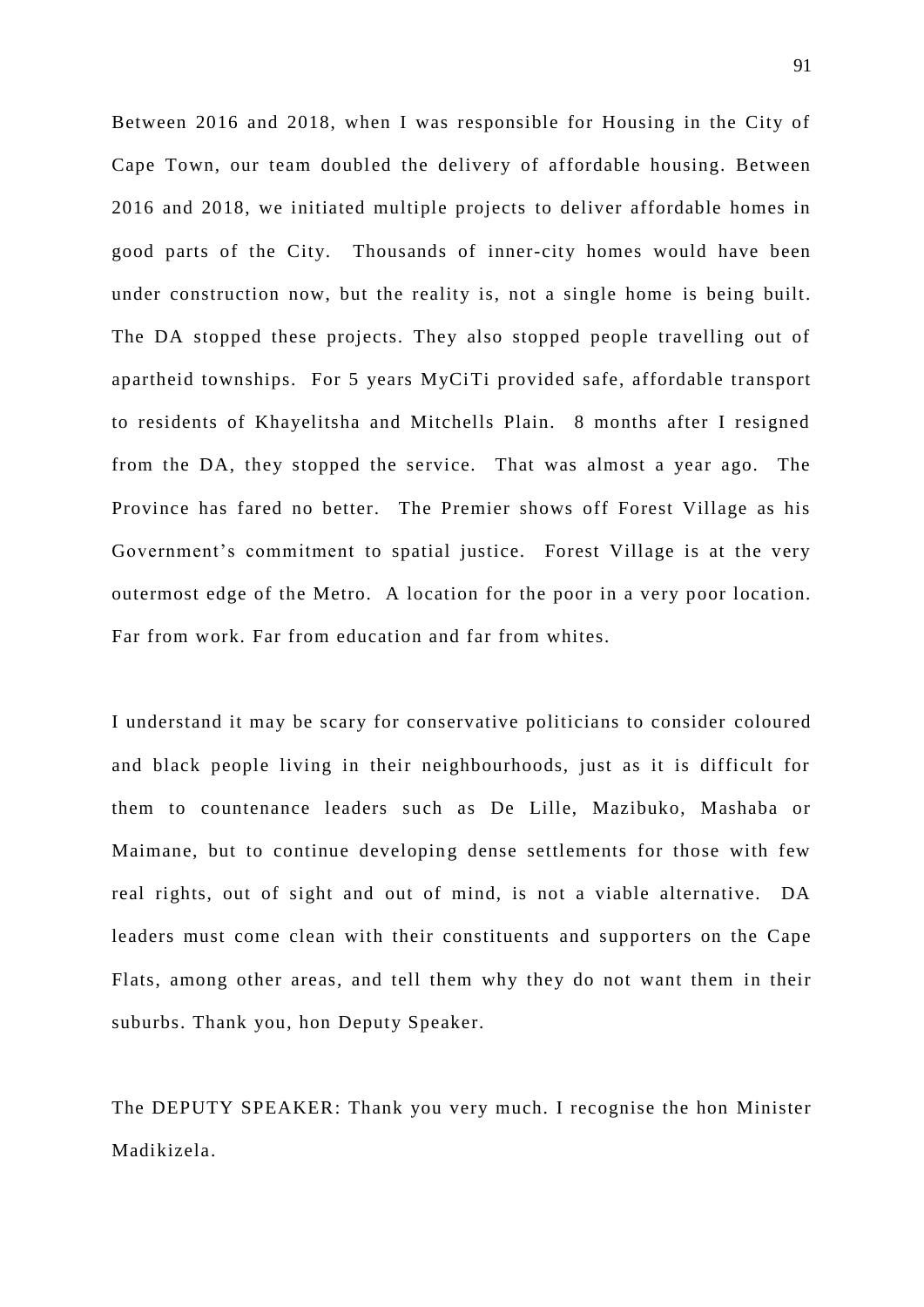The MINISTER OF TRANSPORT AND PUBLIC WORKS: Thank you very much, hon Deputy Speaker. It is indeed a fact that the history of this injustice is long and undeniable and the last 100 plus years was quantified into a number of abhorrent pieces of legislation. These statutes all had their own specific goals, but the overall intention was clear – depriving some people of their right to ownership of fixed property and limited access to the infrastructure needed to deliver a decent standard of living.

This is, indeed, Deputy Speaker, a very long history. It started before 1913, but 1913 produced the Native Land Act – the first piece of segregation legislation passed by the Union Parliament and in 1934 we saw the Slums Act designed to displace black people from urban areas and in 1950 the Group Areas Act was produced, which led to various forced removals, which left still existing scars on our society and which shaped much of the residential patterns of this legacy.

The list is depressing and seemingly endless, hon Deputy Speaker and this is a South African phenomenon and that is why we still have Mamelodi and Pretoria, you still have Umlazi and Durban and you still have Khayelitsha and Cape Town. Hon member Herron must not give the impression that this is something unique to the Western Cape, because that would be disingenuous.

So, hon Deputy Speaker, infrastructure was used as a strategic instrument to segregate people spatially, based on race. Provision of water,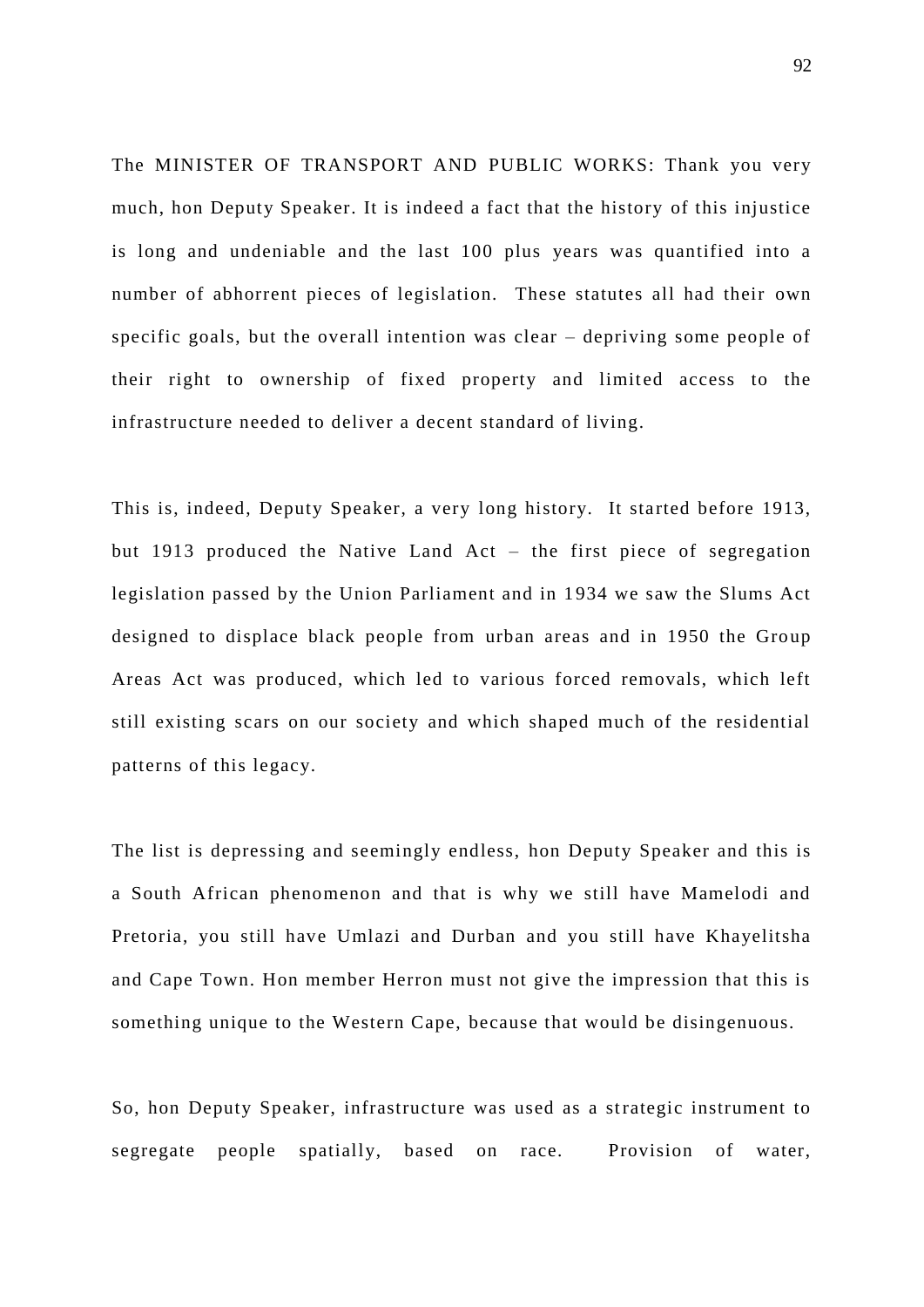accommodation, electricity, sanitation, education, health and so on, all require infrastructure and this was denied or provided only in the most basic form.

Given the limited time available for this discussion, Deputy Speaker, it is not my intention to attempt to address all the steps taken or not taken to address spatial inequality by the various spheres of government involved. I will instead limit myself to a few aspects of my present portfolio. I have no doubt that my colleagues, like Minister Simmers, will also cover pertinent aspects of the work already done and being done in his Human Settlements portfolio.

It is very disheartening, Deputy Speaker, to hear smoke and mirrors from member Herron and yet, he has got nothing to show for his track record when he was the Mayco member in the City of Cape Town, besides telling us ho w bad his former party was and all the attempts that he failed. Therefore, I was hoping, that when he raised this debate, he would at least give us some indication of his track record where he succeeded in dealing with the challenges that we are facing.

Hon Deputy Speaker, the work undertaken by my Department is ensuring the properly planned, financed provision of accommodation which breaks down the entrenched patterns of spatial inequality. It is very important for us, when we have this debate, to really be honest about the practical steps that we need to take, because I get a sense that some of us has this notion that to address spatial injustice you need to take everyone to task.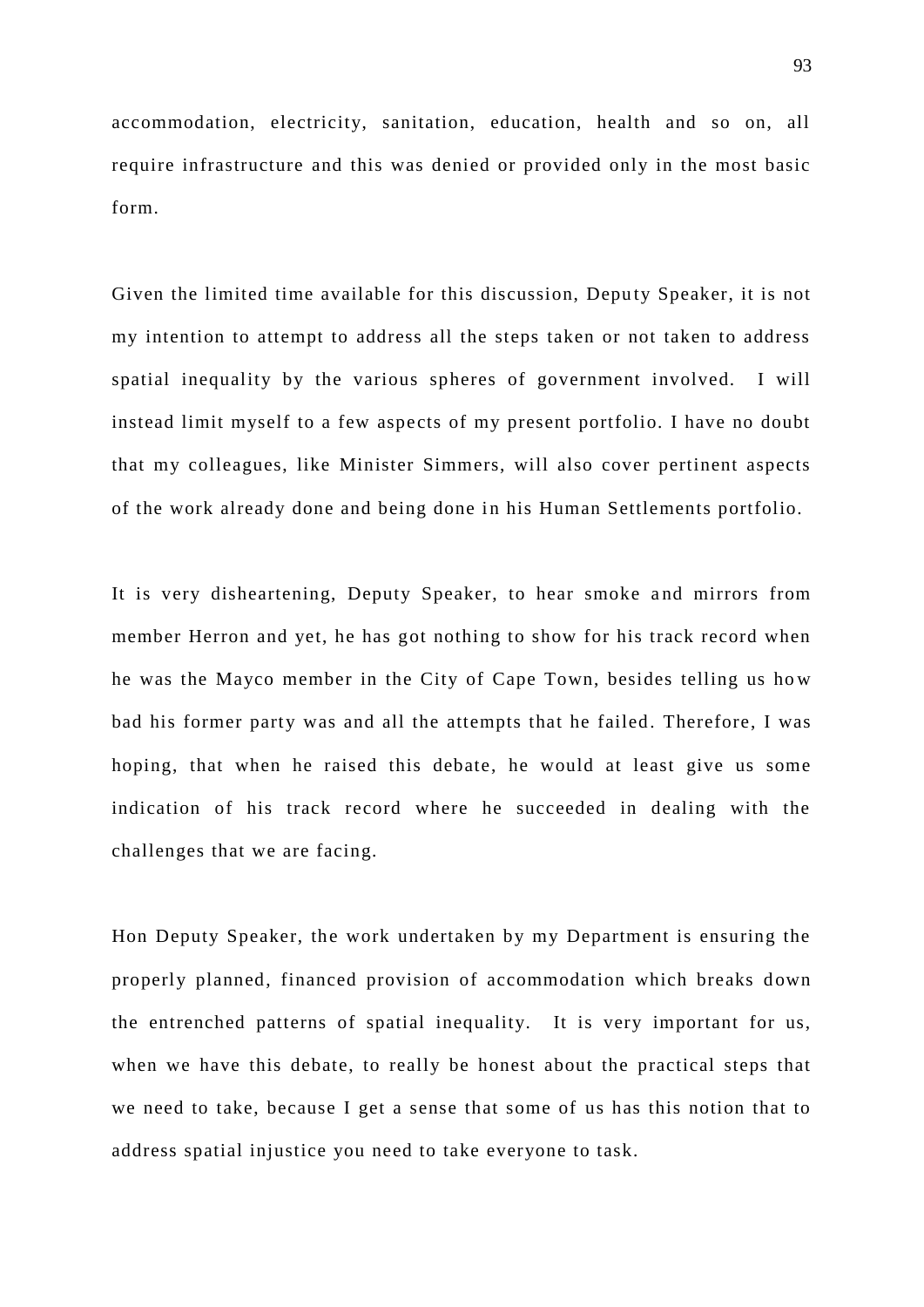The reality of the matter is that you have areas like Khayelitsha and Mitchells Plain that you cannot wish away. And therefore it is very important to also note the interventions that have been made in those specific areas, even though they are not enough, to make sure that you create an environment in areas like those so that people can live a decent life.

In partnership with the City and private sector, the Department developed and implemented a Better Living Model example on well located urban state land and that will support positive social-economic and spatial integration with a view to being able to replicate this on the other side in future.

In 2012, the former Conradie Hospital site was identified as a suitable location for the pilot of this example for Better Living Model. This development will create affordable, integrated housing opportunities close to Cape Town CBD and transform the site into an integrated place where people can live, work, play and learn. The primary objective is to create an affordable residentially-led mixed income and mixed use development that optimises urban land use and incorporates a range of grant-funding housing.

A total of 1 764 grant-funded units will be made up of 1 235 social housing units and 529 FLISP units. There will also be 1 838 open market units, giving a total of 3 602 units. This is one of the examples, Deputy Speaker, that the Provincial Government, together with the City of Cape Town and a number of other municipalities across the province are doing in terms of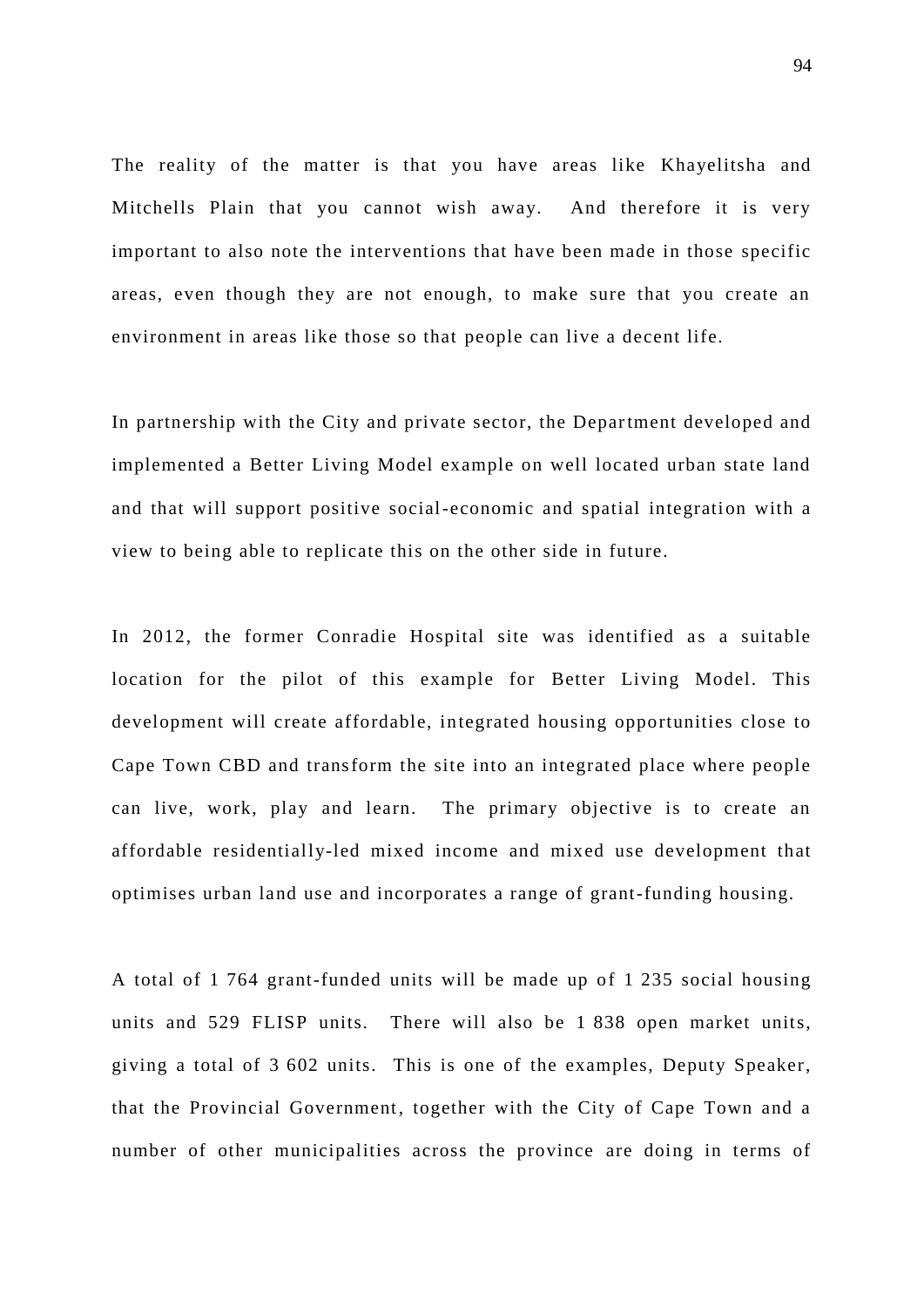addressing the spatial injustice. As I alluded to, this is a very long history which all of us are grappling with and I think the interventions that have been made thus far are proving that we are moving in the right direction.

If you look at the overall Somerset Hospital precinct, it is defined by three sites, the former Helen Bowden Nurses Home precinct, the Somerset Hospital precinct and the old City Hospital precinct. Residential land uses the largest component of the land use mix in the Somerset precinct, and as you are aware, hon Deputy Speaker, and a number of members in this House, that with the support of some of the members in this House, that particular precinct was now invaded by people and we are engaging them with an intention of making sure that we are developing that area for the benefit of many of the people, including some of the people who are residing there currently.

The Somerset Development would enable over 1 300 households to live close to work, shopping, entertainment, and other urban services, including a minimum of 20% affordable housing in an area that is now well served by public transport.

The third intervention by this Government is Founders Garden, which is situated in Roggebaai in the CBD of Cape Town, south of the elevated freeway, Nelson Mandela Boulevard. This site has historical and urban design significance. Rezoning approval obtained from the City of Cape Town was for residential allocation of a minimum of 2 900m², including social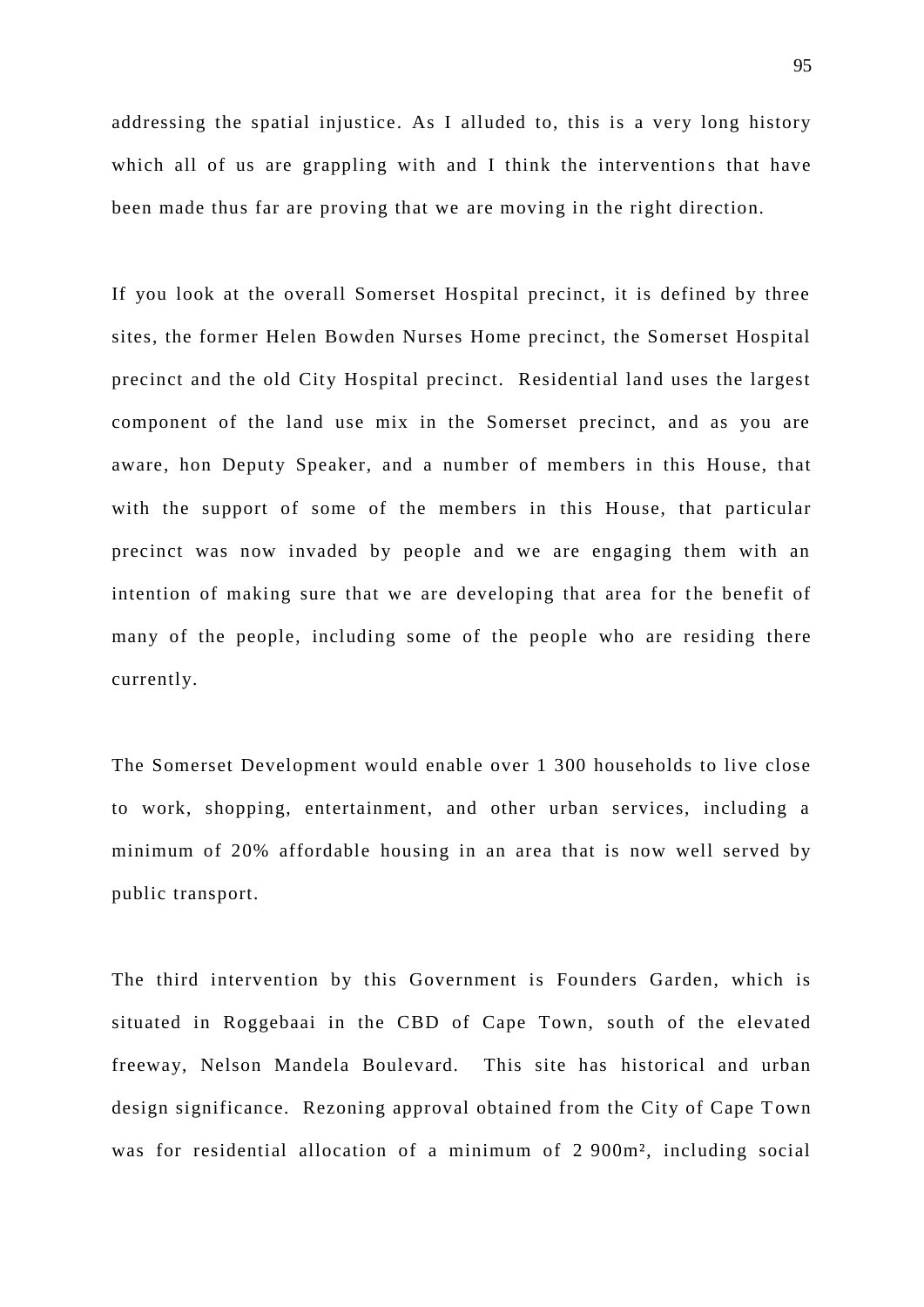housing.

Hon Deputy Speaker, it is understandable that the spotlight of spatial transformation has in recent ye ars fallen increasingly on the CBD and Cape Town. The need is real, and we acknowledge that. Opportunities are limited and various organisations have driven an intensive campaign, often advocating actions which have led to the unlawful occupation of properties, but that is a topic for another day, Deputy Speaker.

My Department has not however, limited its efforts to addressing spatial transformation to only the CBD of Cape Town. We have made available to Minister Simmers, and even prior to making available property to Minister Simmers, a number of interventions were made in a number of towns outside Cape Town, where integrated housing developments were implemented and executed, benefiting thousands of people in those towns.

The DEPUTY SPEAKER: Minister, kindly finish off.

The MINISTER OF TRANSPORT AND PUBLIC WORKS: We have also made available a number of sites to Minister Simmers so that we can continue with this work in areas like Woodstock and a number of areas surrounding Cape Town and in the city centres of various towns.

The DEPUTY SPEAKER: Your time is up.

The MINISTER OF TRANSPORT AND PUBLIC WORKS: I thank you.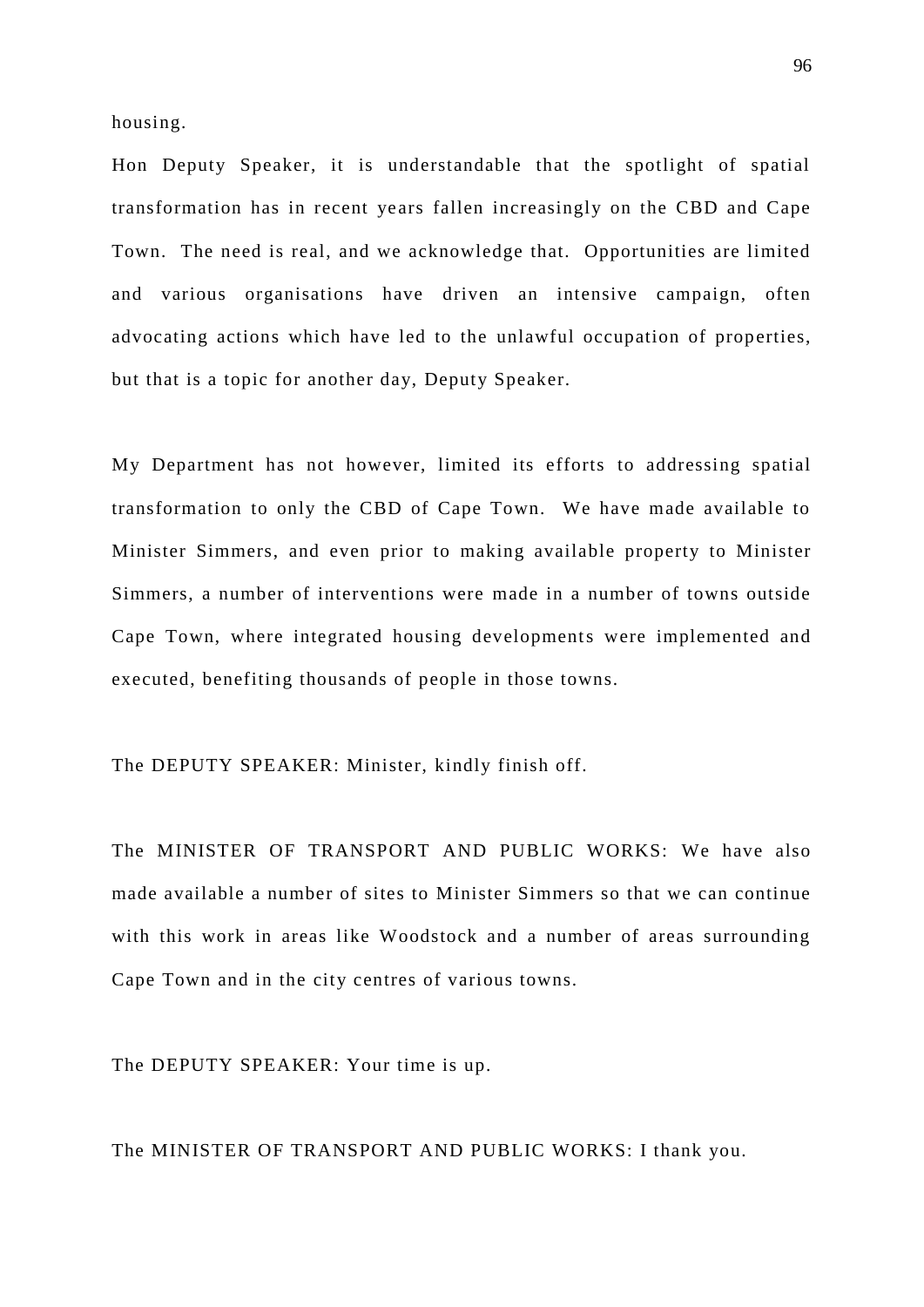The DEPUTY SPEAKER: Thank you very much. I recognise the hon Marran.

Mr P MARRAN: Deputy Speaker, thank you very much. [Inaudible – poor audio connection.] about how all should be part of every aspect of the economy. This is also true about land ownership and a place to stay. All people around the globe think and know about our massive challenges since COVID-19 brought the whole economy to a standstill and as masses sought shelter from this virus.

As the world and economy wakes up to a new dawn, so too must we open up ownership and opportunities. Here in this province we will soon see a fresh transformation in equitable redistribution, also of land to people. This should include apartheid spatial planning that was part of the social engineering and manipulation to suit white supremacy plans and white living zones or special segregation. The apartheid spatial scars today are still too visible and especially in rural areas. People who are kept separate by a river, a road, a railway line, dam or wall are seen everywhere. Deputy Speaker, can you hear me?

## The DEPUTY SPEAKER: Yes. Absolutely. Carry on.

Mr P MARRAN: When settlers came to the Cape, they travelled in their ships, loaded with equipment and slaves. None of them brought land here. They used the land that was here to advance their plans and to pile up wealth.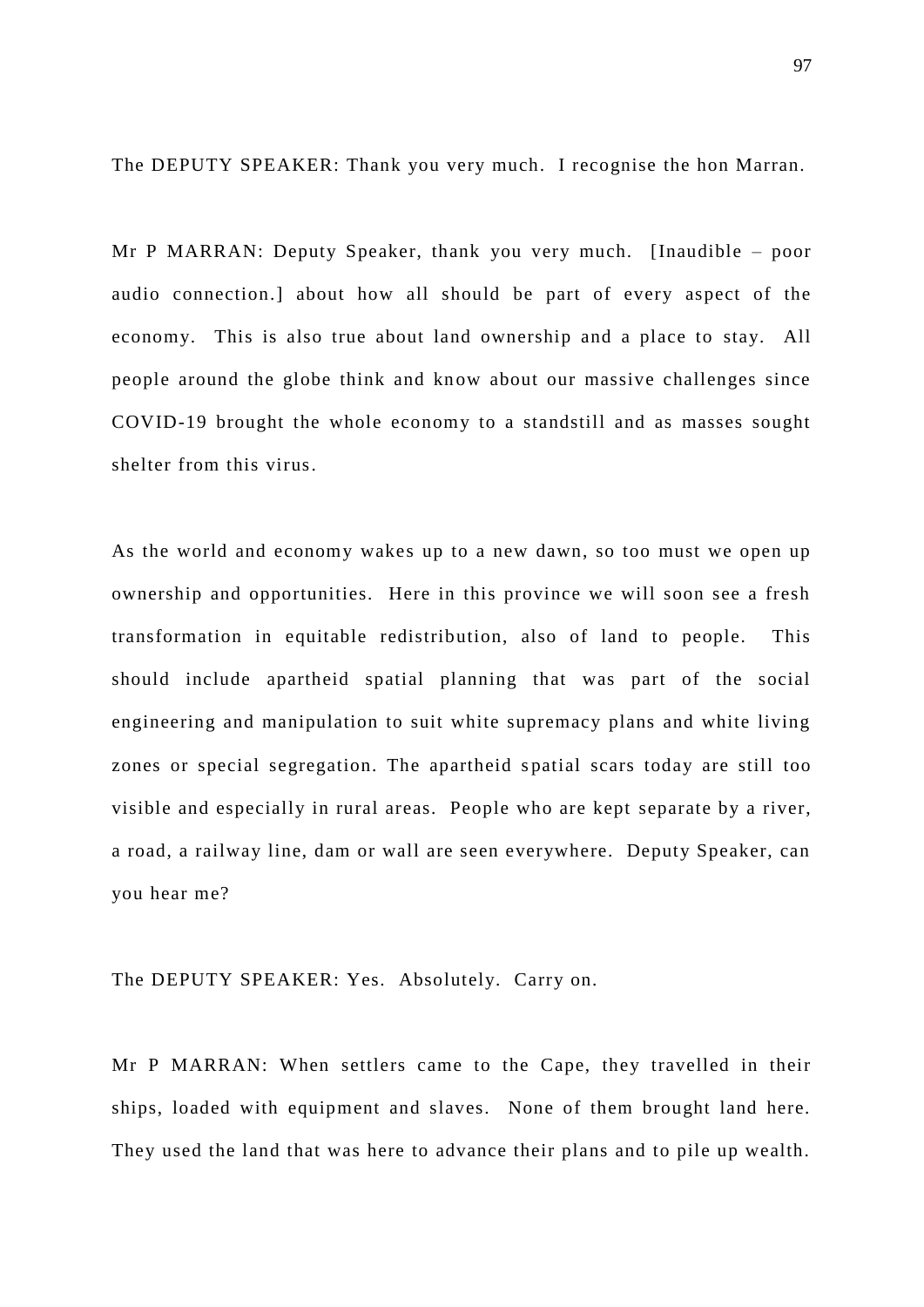Those that were marginalised by hateful apartheid colonialism, together with racism and gentrification, all must work for a new order and integration.

The old socio-economic system by people who thought they could forever be superior from behind their guns, must be changed. The outdated legacy of this apartheid virus needs to be conquered. Within our laws land must be availed, unproductive land redistributed, identified land allocated and a longterm plan funded to bring a new planning system. Food security and the agricultural economy must be maintained, but the back of the cruel apartheid spatial planning dragon must be broken once and for all. Integration cannot be avoided anymore.

Municipalities have a bigger role to play in the process to speed up and unite people to find solutions. Security of tenure must be taken seriously for homelessness. Poor people and social housing are priorities as this evil apartheid virus damage must be reversed. The new approach lacks in the conservative Old Boys' club backrooms of the DA whose members masquerade as liberals. They seek privilege for a few over decades and even less payment for workers than the national determined minimum wage.

Things have got worse in the DA since leaders like Mmusi Maimane while we were left on the wayside by those people protected in the very white interests of the DA money supplies. The present provincial regime of the DA has yet to change its approach and we have not seen any movement or strong desire for change under Western Cape Premier Allan Winde 's tenure thus far.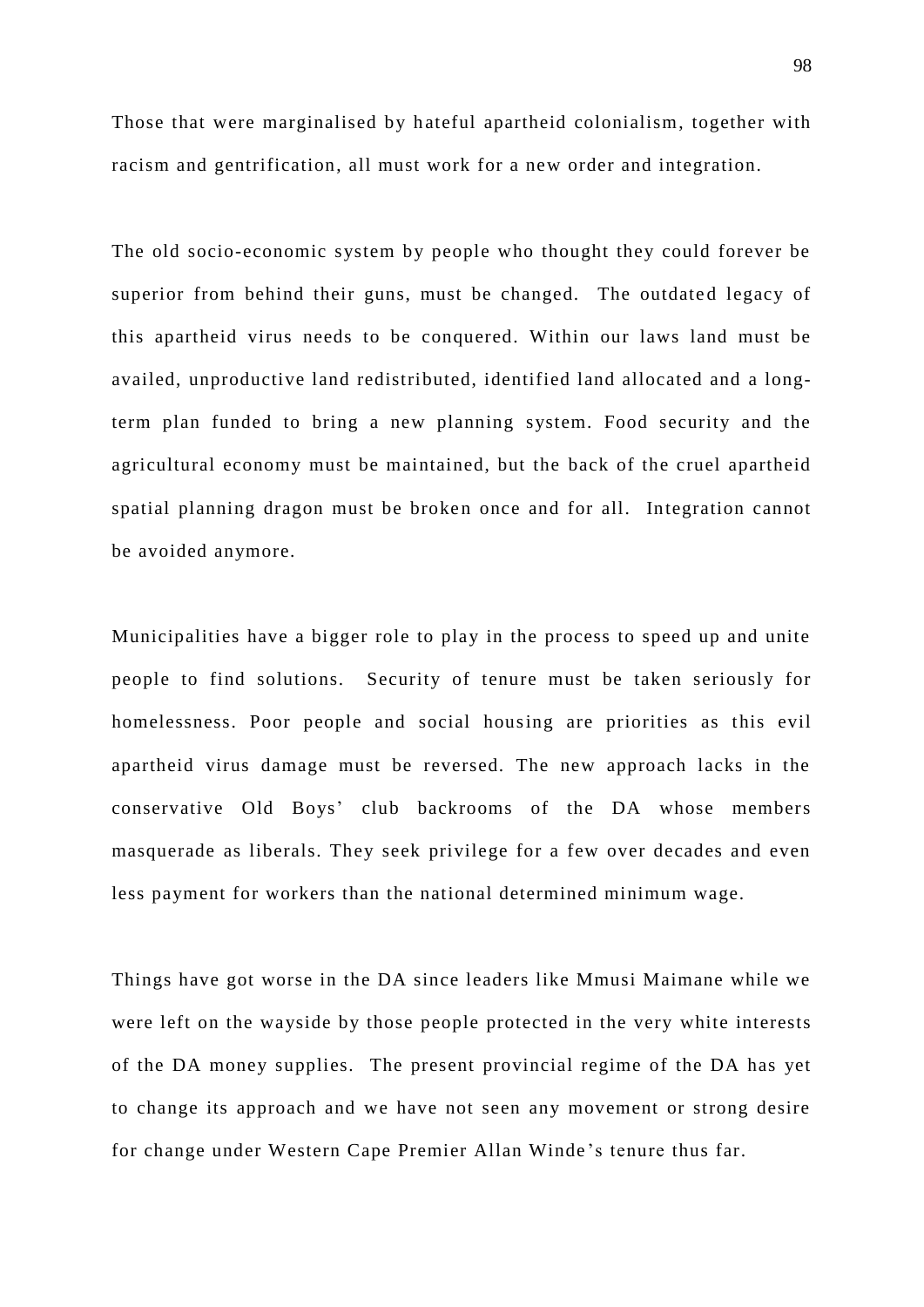The DA can show its mettle and unconditionally join the ANC's call for a moratorium on the sale of all land, not leasing for long periods or vacant land for a pittance, and not allowing [Inaudible.] to perpetuate apartheid spatial planning that divides people.

The DA Leaders have a moral obligation to protect and support the poor, not to advance the interest of big businesses. Those who benefited in the past were investors with deep pockets.

Hon Deputy Speaker, let me end off by quoting one of the ANC presidents, John Langalibalele Dube, when he addressed an ANC conference in the early 1950's. He said, and I quote:

> "Land is everything. Without land we are nothing. On land we plant food, on land we build houses, on land we practice our cultures and we pray. Any race, it does not matter what colour or creed, are doomed to fail without land. Therefore the restriction of landownership based on race shall be ended. "

Thank you, hon Deputy Speaker.

The DEPUTY SPEAKER: Thank you. I recognise the hon Minister Simmers.

The MINISTER OF HUMAN SETTLEMENTS: Hon Deputy Speaker, hon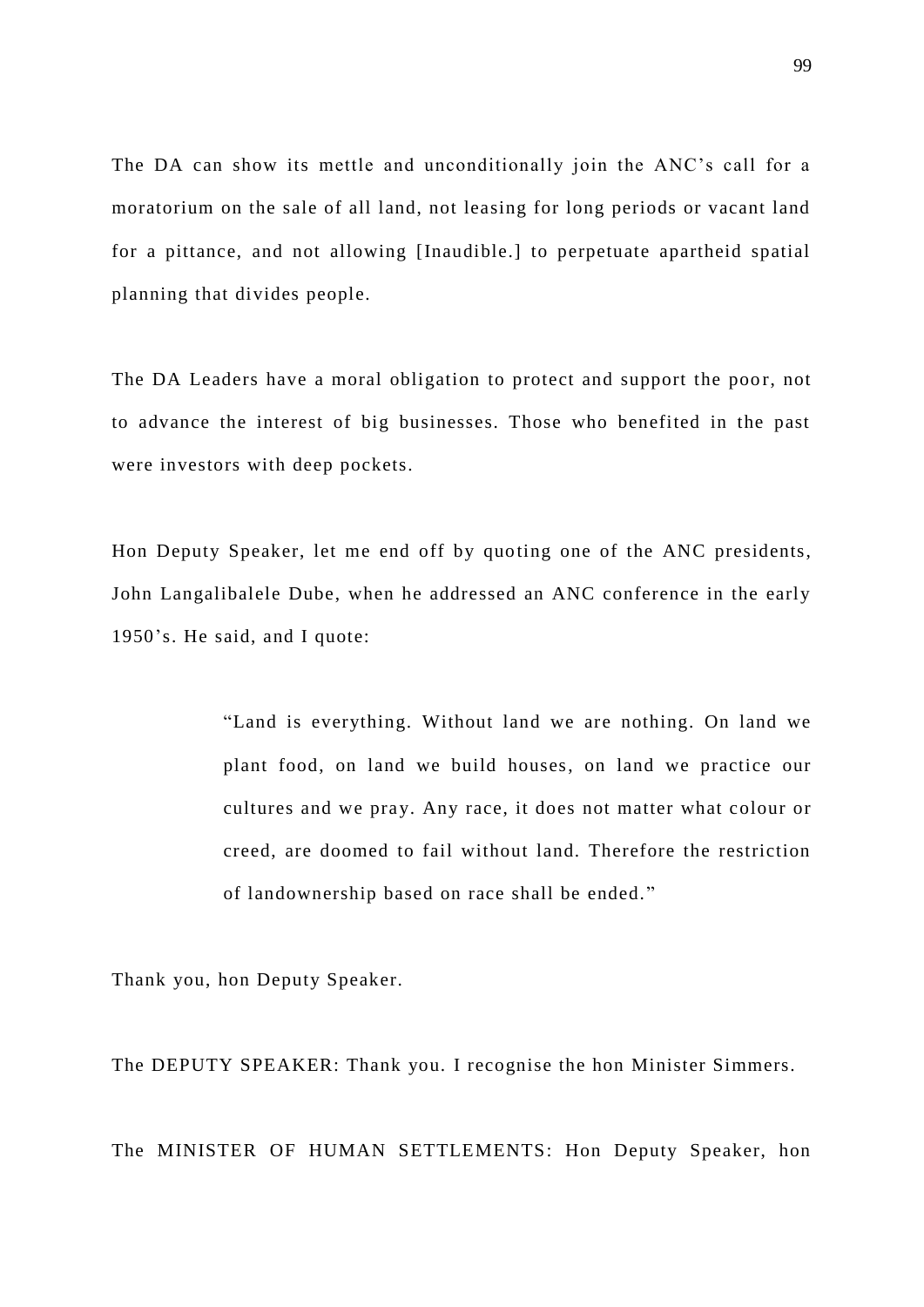Premier, hon Cabinet members and hon members of the House. Hon Deputy Speaker, on social media platforms words and phrases are being compared with or referred to as a person. If you Google the word "hypocrite" therefore, or open your dictionary right now, you will see a picture of the sponsor of today's debate next to this word.

When someone is in a position where they have an opportunity to make a difference and do not use it optimally, yet seek to criticise others, we should all be alarmed.

Perhaps some might feel this is harsh as hon member Brett Herron, while he was still the Mayco member of Transport and Human Settlements in the City of Cape Town, spoke about the potential social housing project at the Salt River Market and in Pine Road, Woodstock. Where are these noteworthy projects he keeps on talking about, one should ask?

It was during hon member Herron's tenure in the 2017/18 financial year, Madam Deputy Speaker, that the City of Cape Town had to return R166 million of its Urban Settlements Development grant to the National Department of Human Settlements. This amount would have produced approximately 1,038 housing opportunities. †Waar is die verskil dan nou wraggies? **[**Where then is the difference now, indeed?**]** Undoubtedly an opportunity missed by this hon member in his previous life as a councillor, to make a difference in the lives of more than 1,000 people in the City of Cape Town.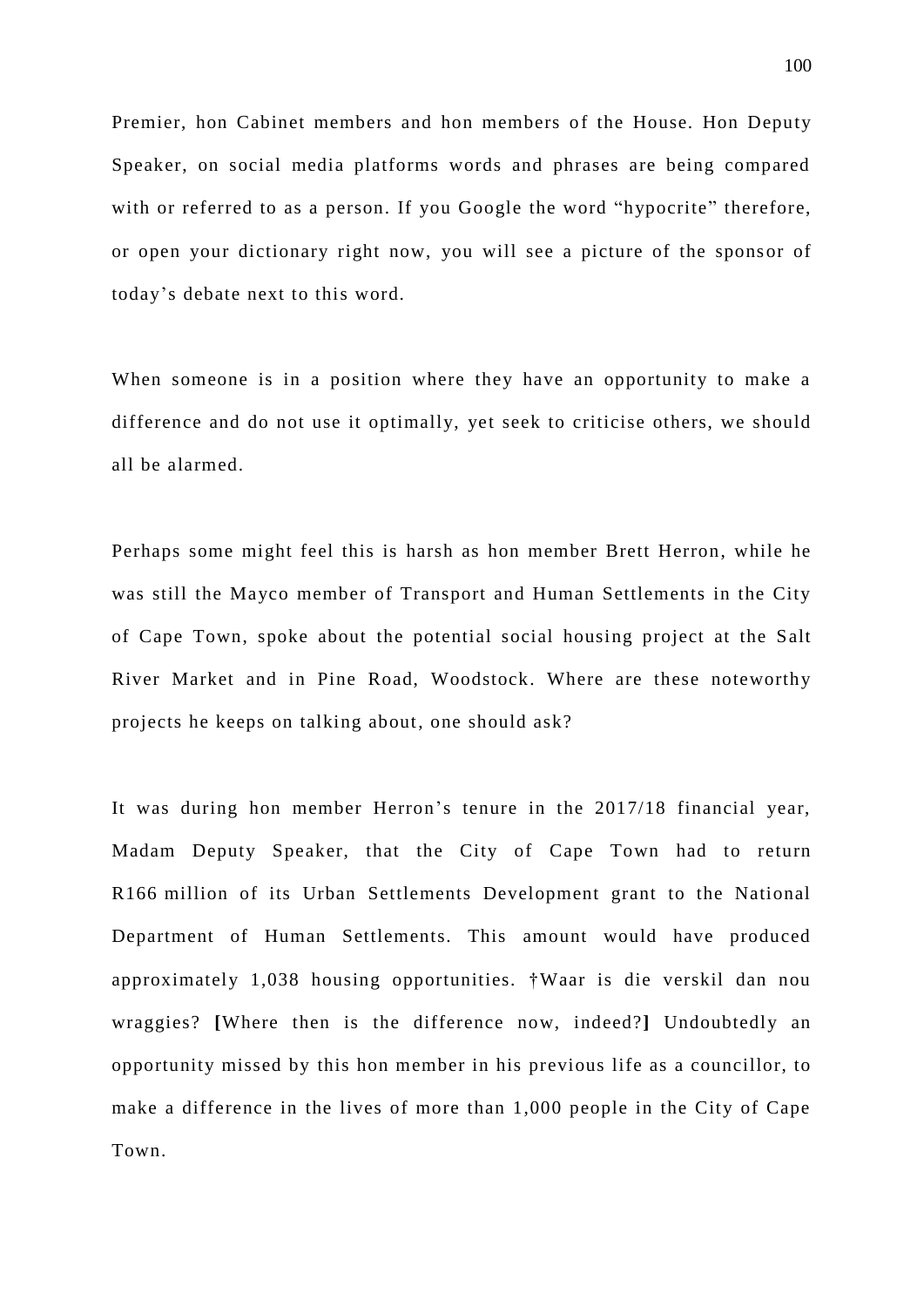When addressing spatial injustice, you have to transform spaces and places. Have we managed to achieve this as a province? Not fully yet. Have we made strides on our path to transform our spaces and places? This is an emphatic "yes".

Hon Deputy Speaker, addressing the apartheid spatial planning legacy is a provincial imperative, and as such, well-located, affordable housing has been designated as a priority, as our aim is to remarkably improve the lives of the most deserving in our communities, while also seeking to address the injustices of the past. These are inclusive of the elderly, disabled, backyard dwellers and those longest on the waiting list, where we are ensuring that our people are moved into an improved area and dwelling, which they call home.

Hon member Herron is fully aware of this Provincial Government's impeccable record of delivery, but not only that, through this delivery we have improved and transformed the lives of thousands of people across this province. Had the hon member, while in the City, spent the USDG for the 2017/18 cycle, it could have been a different picture that we are talking about today.

Hon Deputy Speaker, the sponsor of today's debate should familiarise himself with my Department's 2020 to 2025 strategic document, particularly since he is part of the Standing Committee of Human Settlements. By doing so he will note how spatial transformation is pertinently expressed in this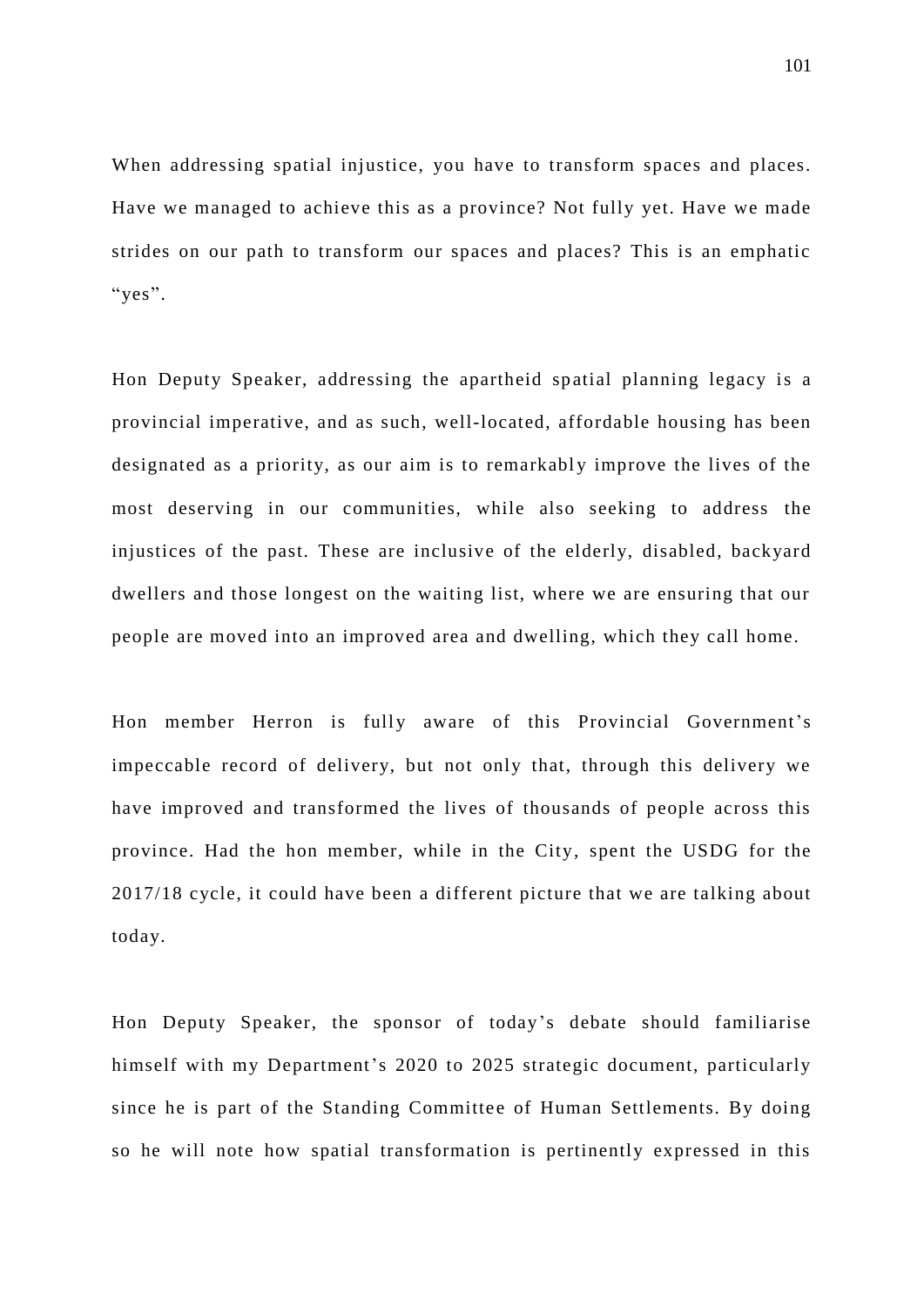document for the entire province. I could also advise that this hon member starts visiting the various projects throughout the province to obtain a full and clear understanding of what is happening, and not just focus on Forest Village itself.

It is not always advisable to only write no-good newsletters that are based on fake news. One of the ways we are addressing spatial transformation is through the social housing programme which we have throughout the Western Cape. †So pleks van 'n kwak selfverkoper, Ondervoorsitter, spreek ons die ware nood van ons mense aan, anders as die borg van vandag se debat. **[**So instead of being a quack self-seller, Deputy Chair, we address the real need of our people, not like the sponsor of today's debate.**]**

In the Metro we have the Glenhaven Project in Bellville, Regent Villas in Mitchells Plain, and phase 3 of the Bothasig Social Housing projects, where together over 900 individuals will benefit between now and 2021. This year we are also looking forward to the commencement of the Pine Road Social Housing project in Woodstock. Others have blown hot air about this, but this we are doing right now. Furthermore the 1,055 units which are intended to be developed around Goodwood Station will also occur in due course.

Social rental housing is, however, not limited to the Metro, as 11 [Inaudible.] municipalities are working towards establishing smart partnerships with social housing institutions across our province.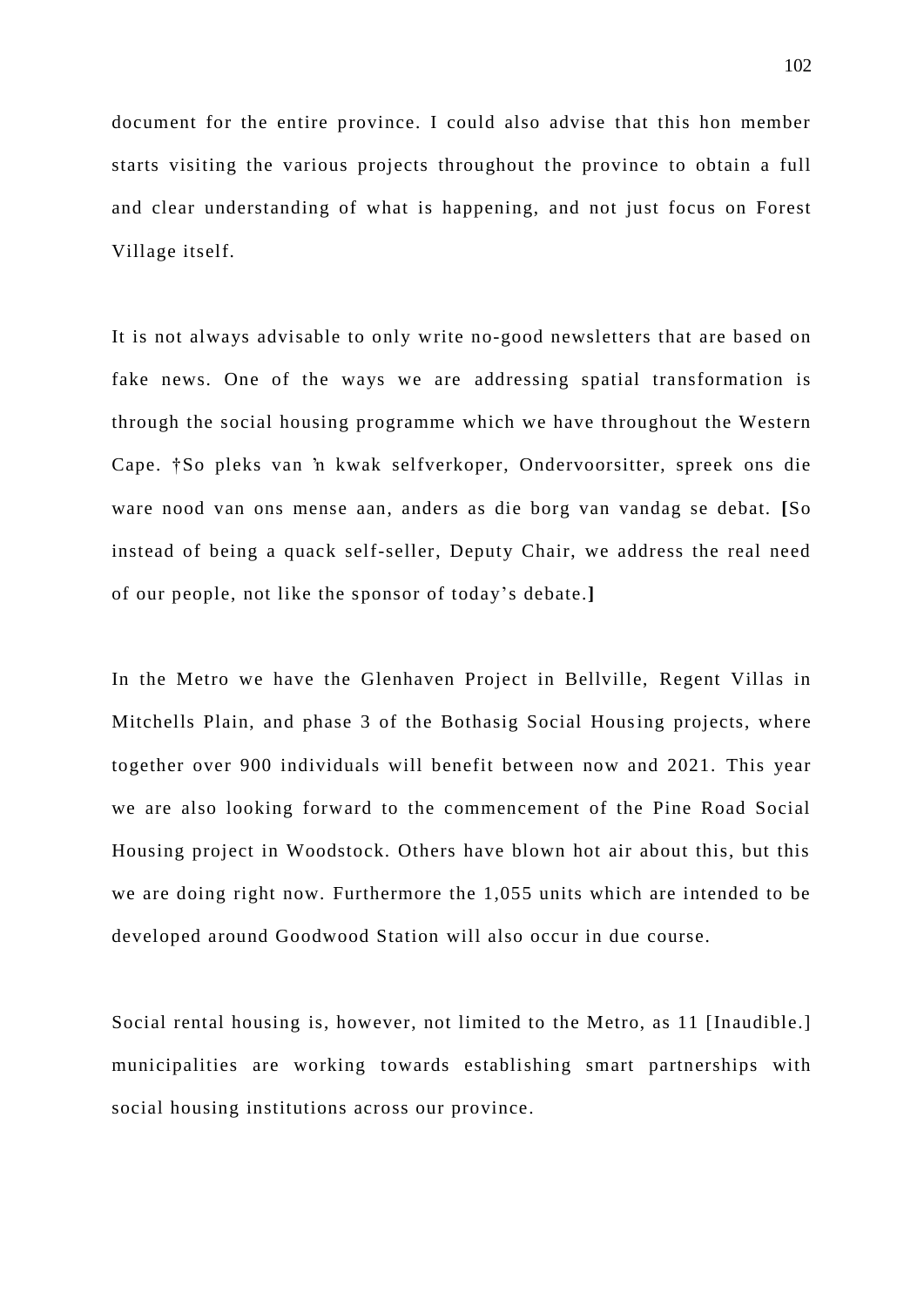The province has secured R500,000 from our social housing partner, SHRA, to help the Stellenbosch Municipality investigate the development pot ential within specific municipal precincts. This is making steady progress. We also have the Dal Josafat Social Housing project in Paarl, which is in the planning phase. Approximately 400 units are expected and last Friday Council approved its SHI company which will assist them with this.

Hon Deputy Speaker, we are a forward thinking and planning province and Department, and with this said approximately 82 further potential projects are being explored and packaged over the next 10 years. This entails approximately 22,000 social housing unit opportunities. Some of these potential future initiatives include the Salt River Market development, which is proposing 216 social housing units, with 448 market-related units.

If you make your way to Mossel Bay you will also find the Mount View development, where in excess of 300 social housing units will be constructed in due course as part of a bigger project site plan, hon Deputy Speaker.

In conclusion, hon Deputy Speaker, COVID-19 is teaching us that it cannot be business as usual. Policy, budgetary realignments and by-law amendments, particularly at National and Local Government levels are urgently required if we are going to effectively and speedily address the needs of our people, and to address injustices of the past.

In conclusion, as a provincial department, but also as the DA-led Provincial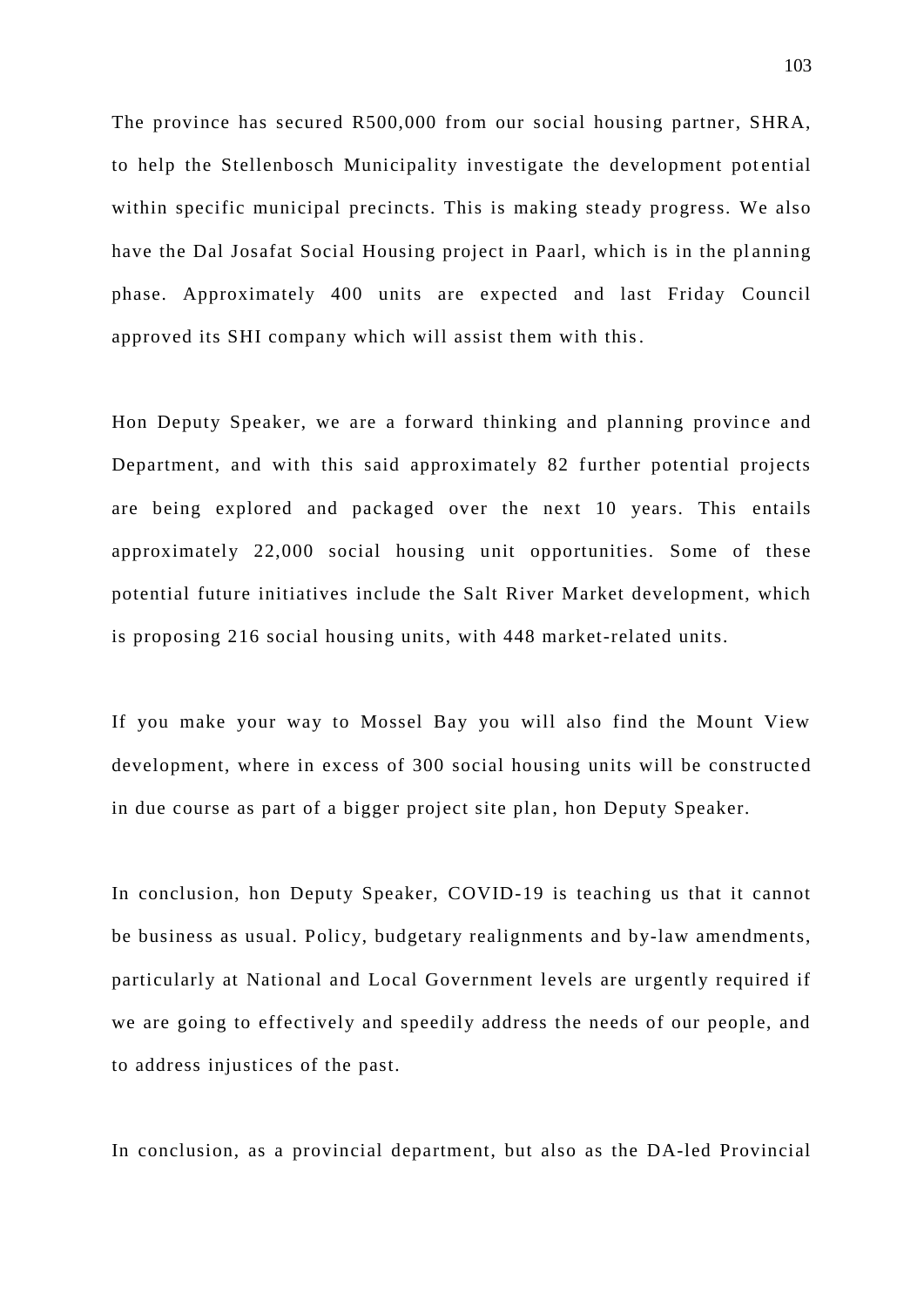Government, we remain committed, as we have been over the past decade, to accelerate human settlements delivery where it is needed the most, by promoting social inclusion throughout the development of these integrated projects, to ensure they are resilient, safe and sustainable, but above all in an open-opportunity society for all our deserving people in the Western Cape. I thank you.

The DEPUTY SPEAKER: Thank you, hon Minister Simmers. I recognise the hon member Xego.

Mr M XEGO: [No audible response.]

The DEPUTY SPEAKER: Not here? Okay, I will move on to hon member Baartman.

Ms D M BAARTMAN: Thank you, hon Deputy Speaker. Hon Deputy Speaker, fellow South Africans, today in history in 1932, after flying for 17 hours from Newfoundland, Amelia Earhart landed near Londonderry, Northern Ireland, becoming the first woman to un dertake a trans-Atlantic solo flight. Amelia Earhart inspired us to soar. There was no term "spatial justice" in 1932, but Amelia Earhart defied the rules and took up her space in our history books. She famously said:

"Never interrupt someone doing something you said could not be done. "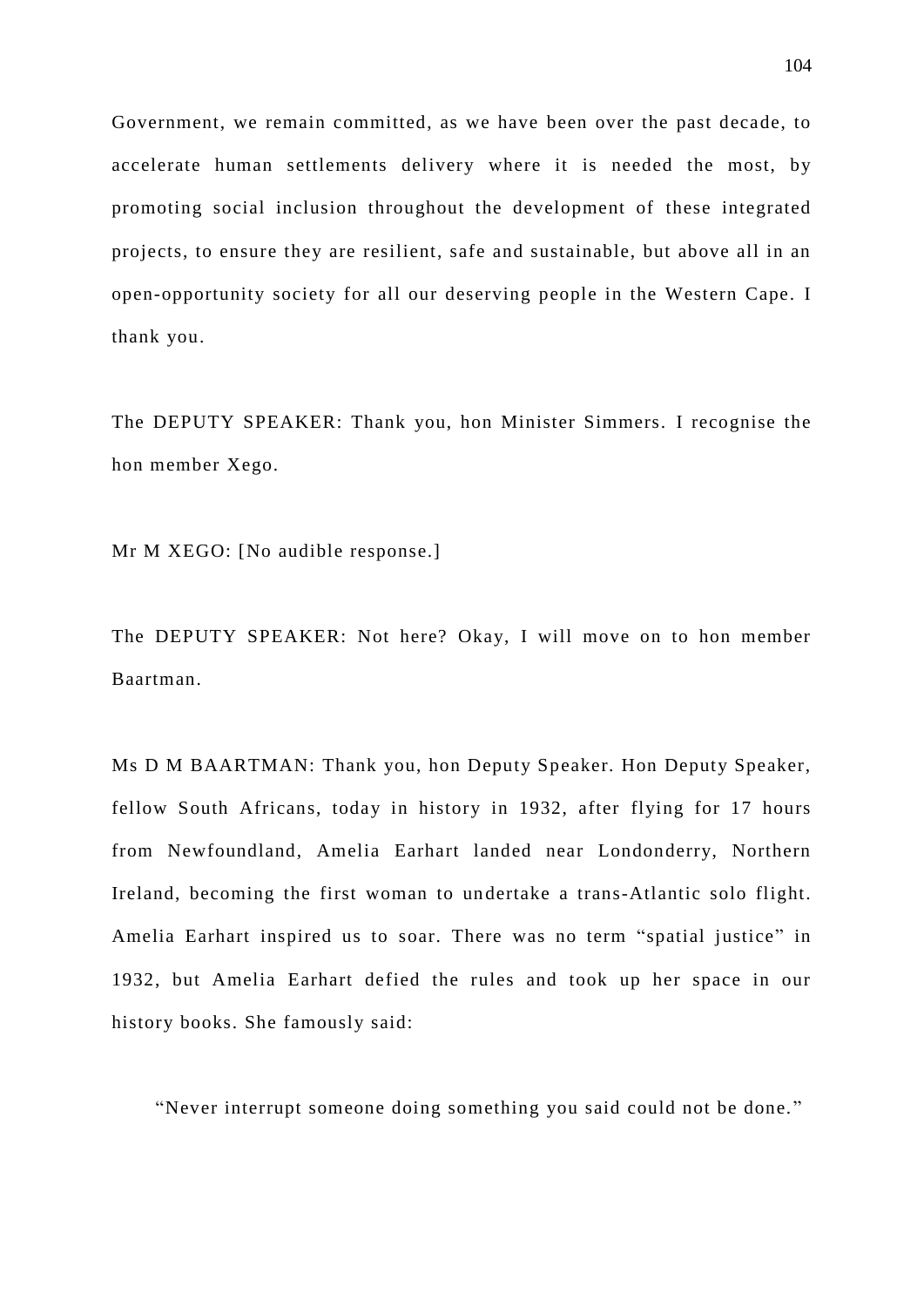Hon Deputy Speaker, the quarterly Labour Force Survey released in February this year by Stats SA, revealed that the Western Cape's official and expanded unemployment rates in the final quarter of 2019, dropped to 20,9% and 24,1% respectively, compared to the previous quarter. In the last quarter of 2019, the Western Cape created 24,000 more jobs and remained the province in South Africa with the lowest unemployment rate. We need to recognise injustices of the past and actively address those challenges through opportunities to achieve a more just and equitable society.

Further, the Western Cape Gini coefficient decreased from 0,56 in 2009 to 0,52 in 2015; lower than Gauteng at 0,55; and lower than KwaZulu Natal at 0,61 - our economic counterparts - as published by Stats SA in the inequality trends report of November 2019. The Gini coefficient is the most commonly used measure of inequality.

In the 2018 Global Financial Centre 's Index, Cape Town was named the top financial centre in Sub-Saharan Africa, overtaking Johannesburg. This is because Cape Town and the Western Cape make good business sense for all. The Western Cape consistently comes out as South Africa 's top province for good governance, according to the Presidency's Performance Management Assessment Tool.

Within the first 10 years of a DA-governed Western Cape, a total of 508,000 jobs were created; R1 billion in economic savings were generated through our red tape reduction and ease of doing business strategies, and 70% of South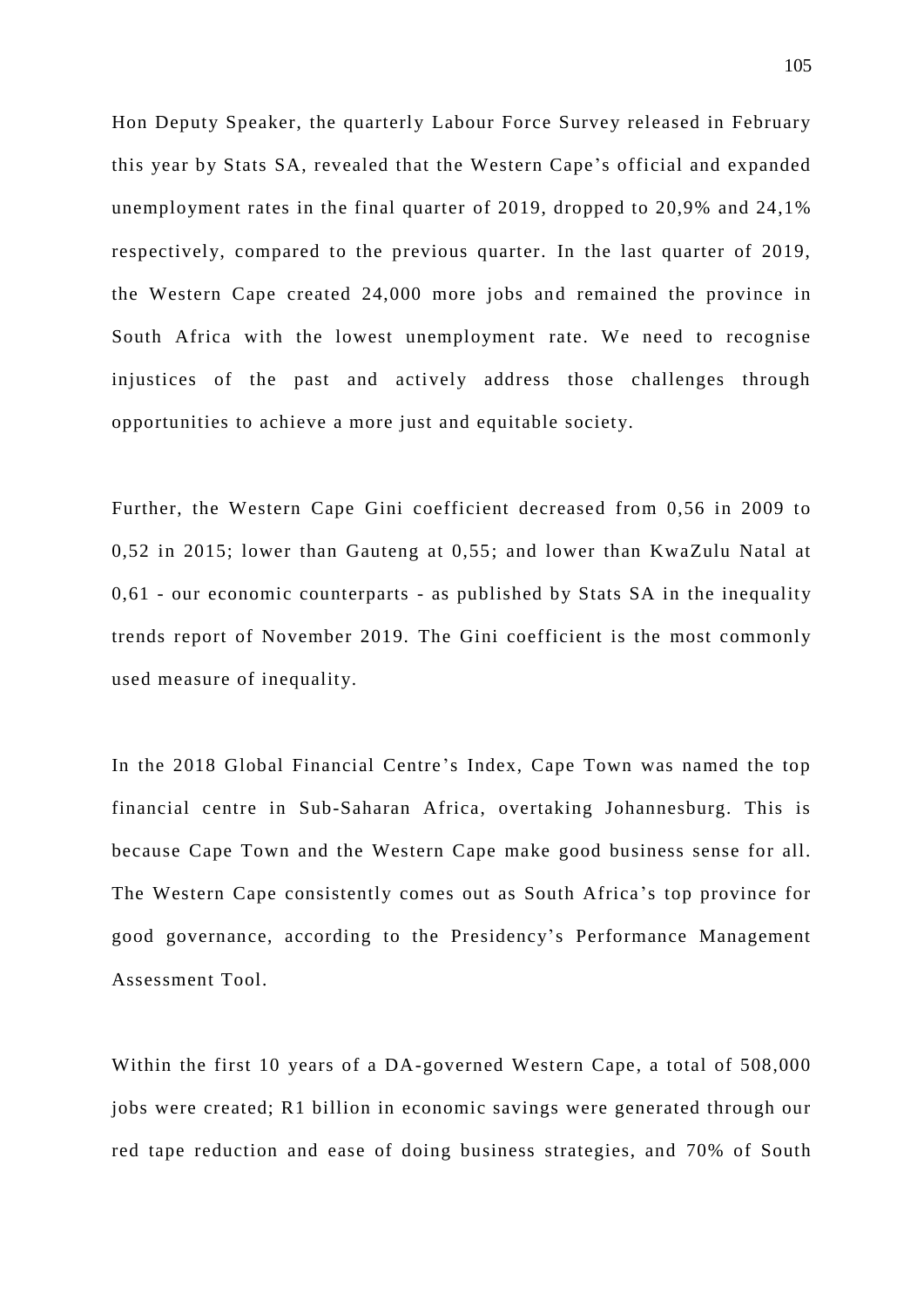Africa's renewable energy manufacturing now takes place in the Western Cape.

Hon Deputy Speaker, there is still much to be done, more jobs to be created, more girl-children to educate, but the Western Cape Province is an example of doing something most people said could not be done.

We have already built the runway. We now need to remain focused on ensuring everyone receives an opportunity to board the plane to a brighter future. Amelia Earhart would say:

> "Some of us have great runways alre ady built for us. If you have one, take off; if you do not have one, it is your responsibility to grab a shovel, build one for yourself …" [Interjections.]

The DEPUTY SPEAKER: Time is up.

Ms D M BAARTMAN: … and those who will follow after you. "

Hon Deputy Speaker, I thank you.

The DEPUTY SPEAKER: Thank you very much, hon member. I now recognise the hon Christians.

An HON MEMBER: Hear-hear!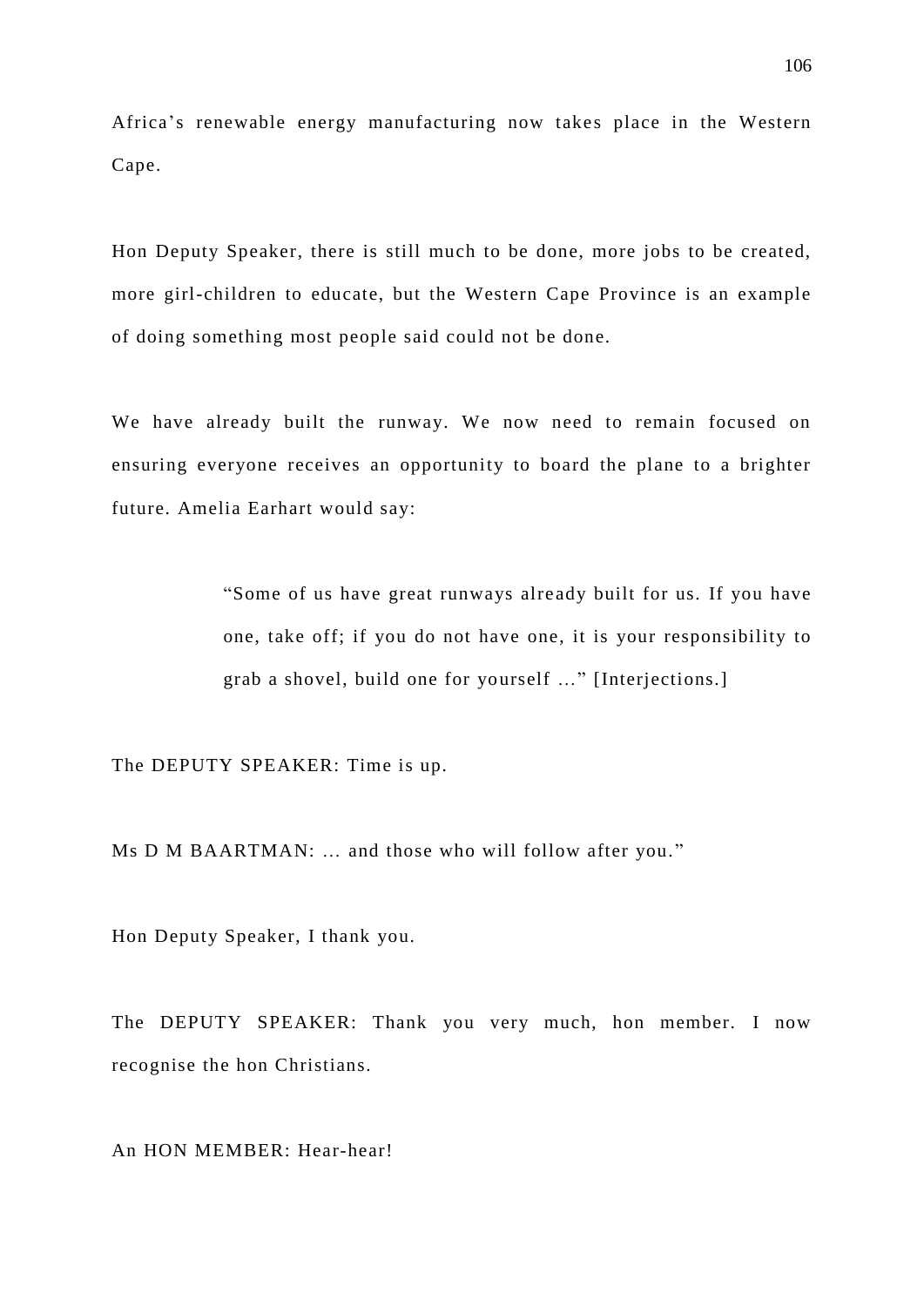Mr F C CHRISTIANS: Thank you, hon Deputy Speaker. Hon Deputy Speaker, as a young child born and bred in a poor township called Bonteheuwel, this topic is very close to my heart, but I was born there because my mother was removed from Wilkinson Street, Newlands, through the Group Areas Act.

So being a chef in Rondebosch, my mother previously walked to work, and now, thrown and chucked into Bonteheuwel, had to commute to and from work. Because of her long hours we hardly saw her.

Hon Deputy Speaker, as apartheid moved people far from their workplaces, on the outskirts, where nobody wanted to live, they created Mitchells Plain. They first created Bonteheuwel, then Manenberg and then Mitchells Plain. So people were moved far away from their workplace, putting a tremendous strain on the family, with parents leaving home early in the morning and arriving back late at night.

Hon Deputy Speaker, this is still the case in many families. In many families this is still the norm, and, hon Deputy Speaker, although I heard what Minister Simmers was saying, collectively: National, Provincial and Local Government must do more. Many of our vulnerable communities are still constrained by the legacy of economic disempowerment, and after living many-many years in a democratic society, this legacy is still prevalent in our townships.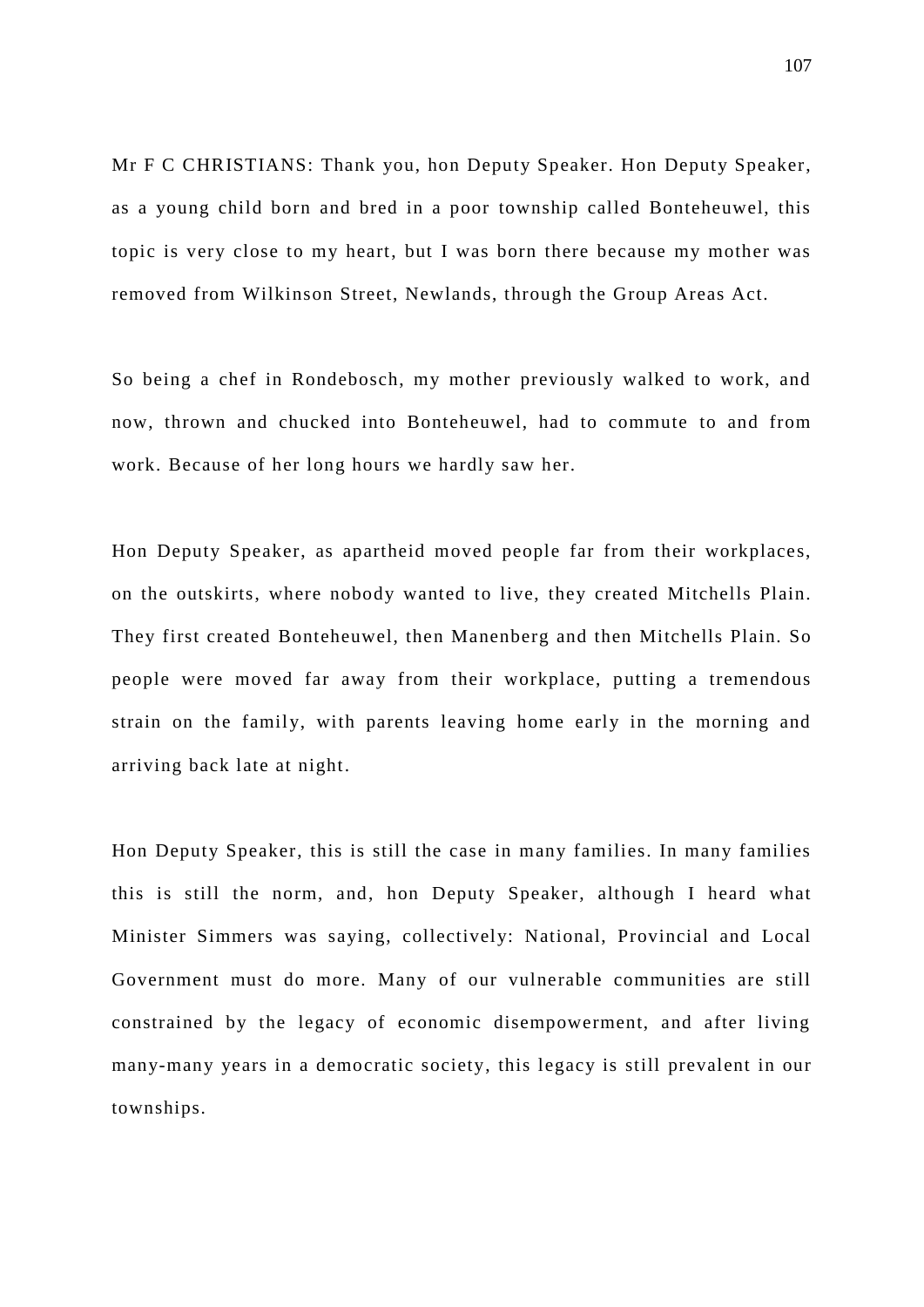When you walk the streets in the Manenbergs and Bonteheuwels and Heidevelds, young people early in the morning are still roaming the streets, and this is testament that we still have a long way to go. Thank you, hon Deputy Speaker.

The DEPUTY SPEAKER: Thank you very much. I recognise the hon member Van der Westhuizen.

Mr A VAN DER WESTHUIZEN: Hon Deputy Speaker, the majority of the hon members of this House would have loved to see much higher levels of integration in our neighbourhoods. It is no secret that integration of our neighbourhoods will feed mutual understanding and nation building. Yet we see very little integration. Why? Spatial injustices have a lot to do with economic injustices. I want to say again: Spatial injustices have a lot to do with economic injustices.

We will lack racial integration for as long as these injustices are not corrected, made evident by Stats SA showing vast differences in the average incomes of races.

Why do we still have these vast differences despite the Government actively, and as we have recently seen, even aggressively, pursuing racial redress. One of the biggest contributors to the widening gap in incomes is the lack of economic growth, caused by incoherent economic policies.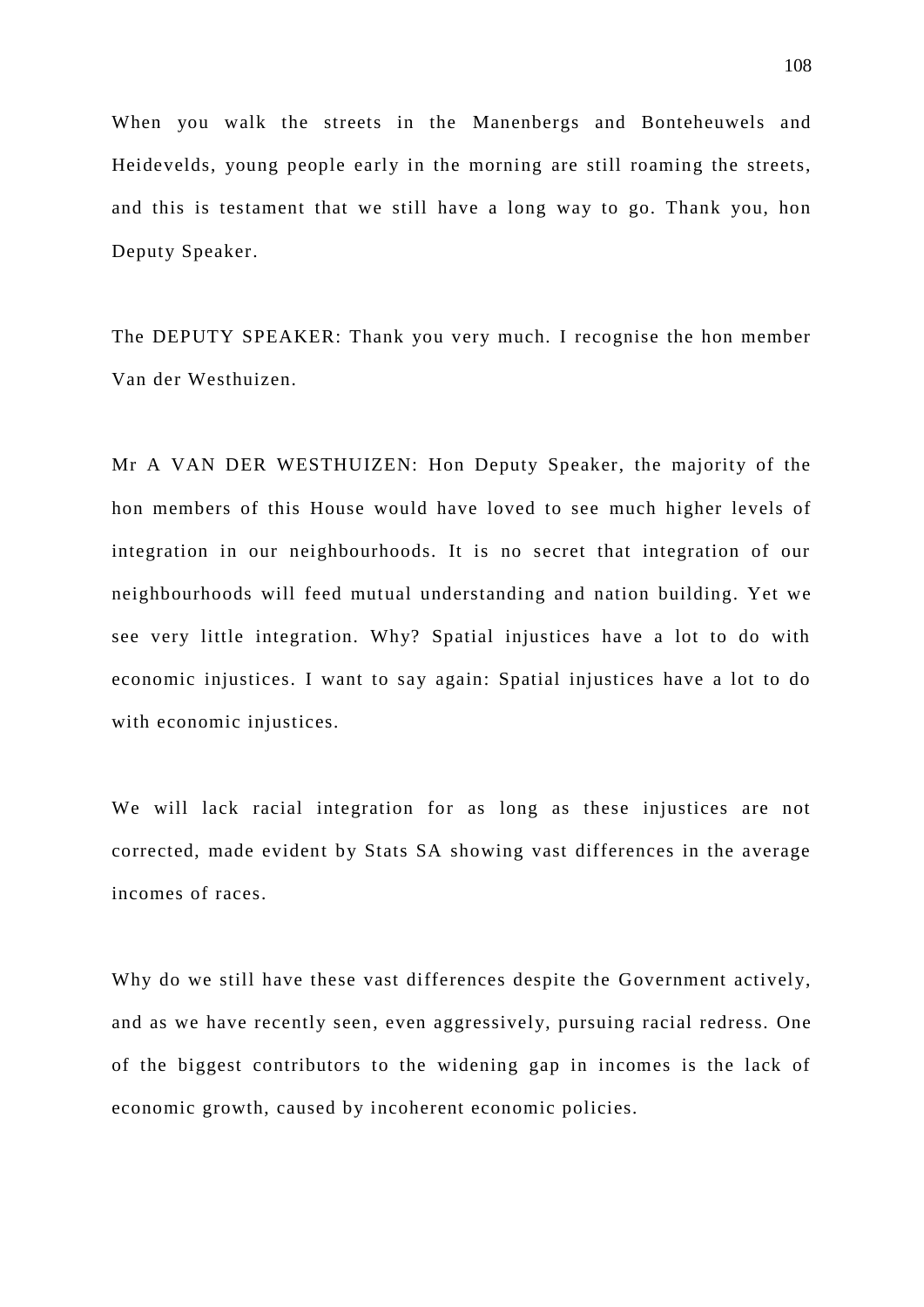The ANC Government, through its highhanded manipulation of the economy, has actually widened the inequality gap in South Africa over the past years. This despite our Constitution demanding of Government to ensure greater equality amongst South Africans.

Some believe that affirmative action should also include the uneven subsidisation of land. They believe that well-placed and valuable pieces of land should be allocated for free, or at values far below market prices. These developments are marked by the high levels of contestation, leaving questions on how to become a beneficiary, and because there is a limited number of people that can be accommodated in this way, it often causes a lot of tension within communities.

High monthly expenses such as rates, linked to the possibility of realising a quick and handy profit, often persuades – and I can almost say "forces" – poor people to sell their properties. While they then make a nice profit, it is a once-off shot in the arm.

The choice is therefore:

- (a) Let a few individuals enjoy vast benefits which are often short-lived; or
- (b) To unlock the value of the properties by selling them from the onset at actual market value, to developers and then use the considerable proceeds to benefit and uplift many people by the provision of affordable housing opportunities.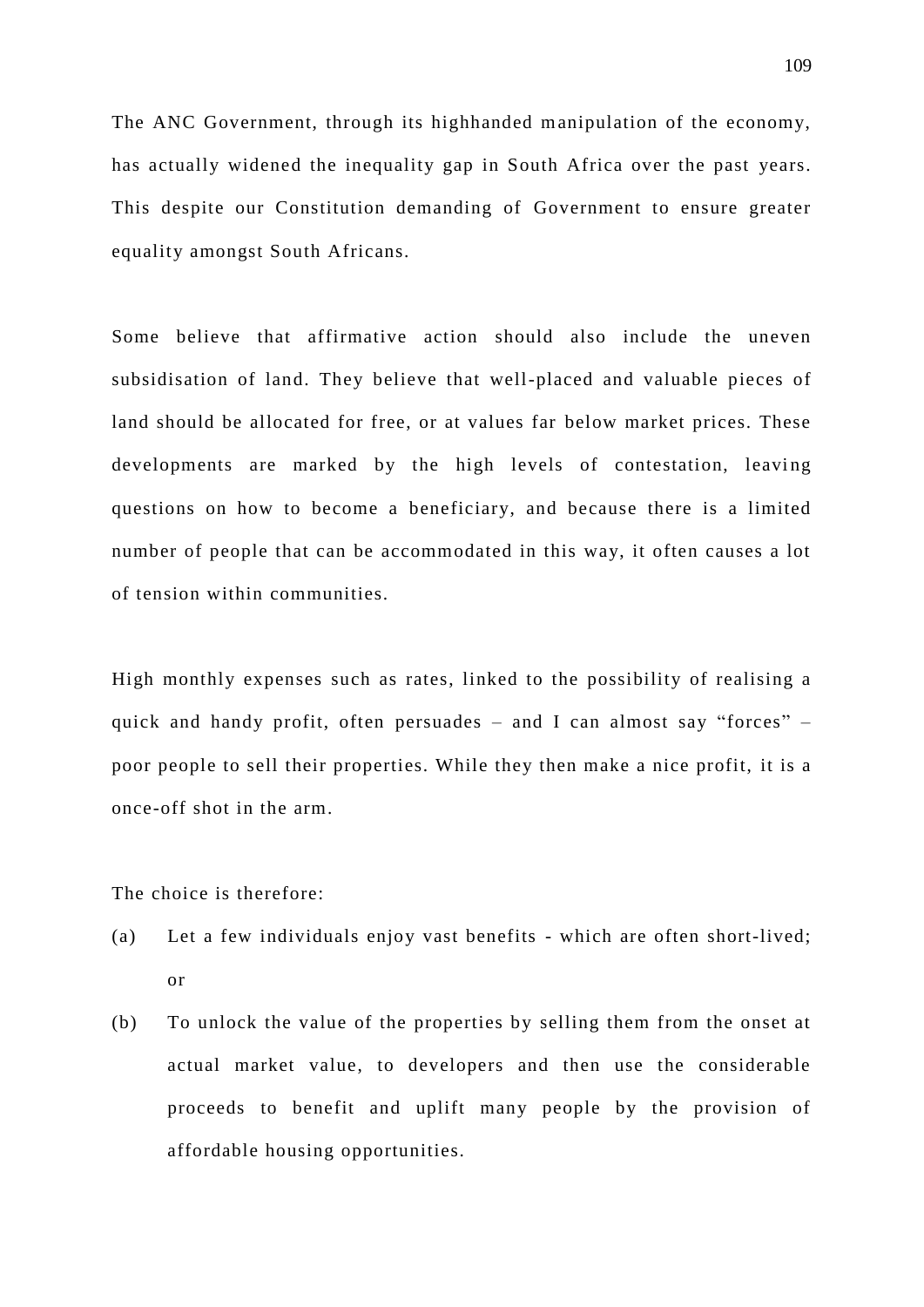Some political parties, such as the ANC, are known for their propensity to enrich chosen individuals with public money. The Democratic Alliance on the other hand believes that public money should be used to improve the lives of as many beneficiaries as possible, and that summarises the differences between the DA and some of our other political parties, when it comes to the allocation of land. I thank you.

The DEPUTY SPEAKER: Thank you very much. I recognise the hon member Brinkhuis.

Mr G BRINKHUIS: [No audible response.]

The DEPUTY SPEAKER: Hon member Brinkhuis, are you there?

Mr G BRINKHUIS: [No audible response.]

The DEPUTY SPEAKER: I move over to hon member Maseko.

Ms L M MASEKO: Thank you very much. [Interjection.]

Mr P J MARAIS: Hon Deputy Speaker, the lists show I am supposed to be next. Why have you changed the list order?

The DEPUTY SPEAKER: Apologies. Just one minute, hon member Maseko.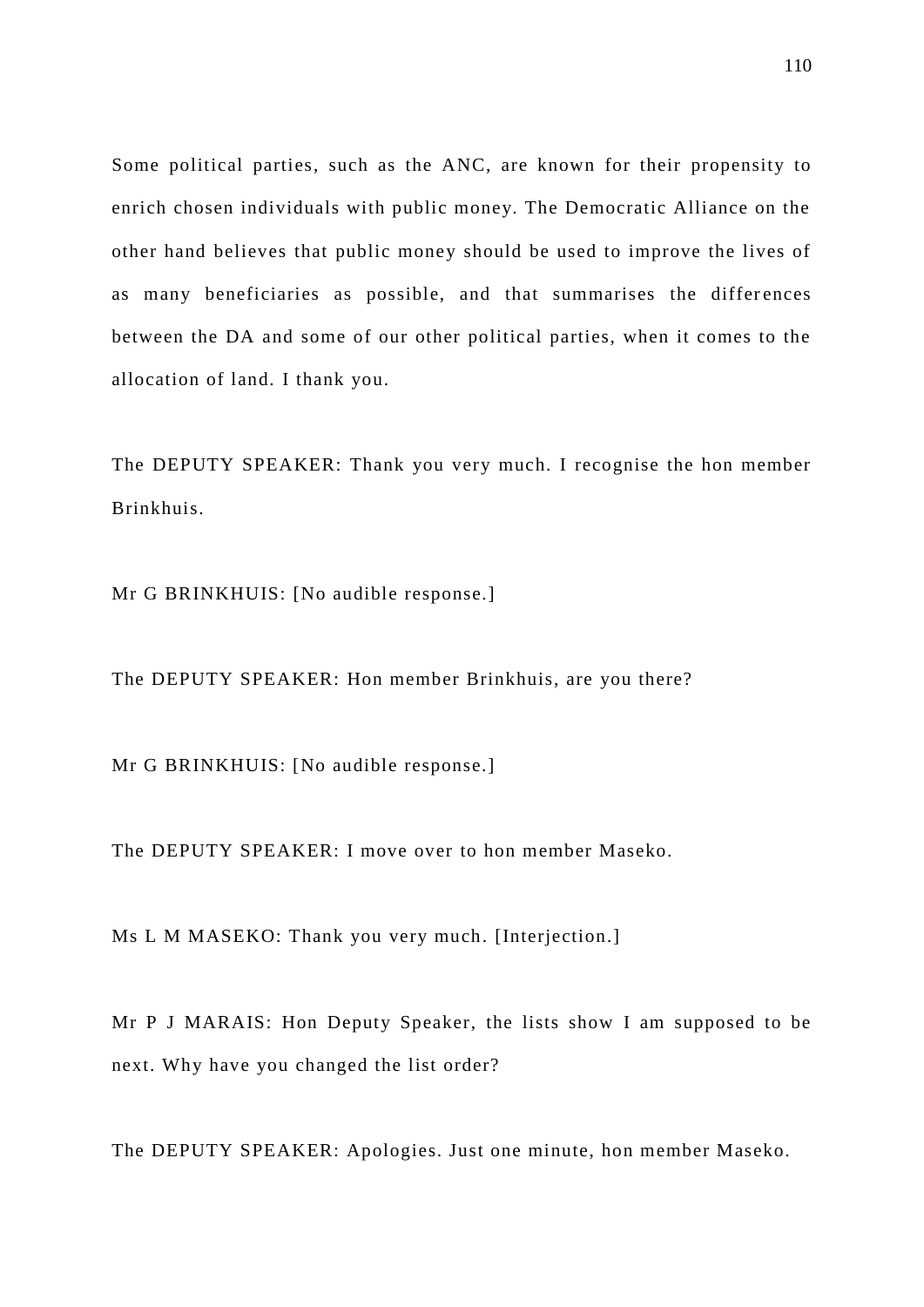Ms L M MASEKO: Okay.

The DEPUTY SPEAKER: Are you asking me on a point of order, hon member Marais? I have a list … [Interjections.]

Mr P J MARAIS: Asking on a point of order, hon Deputy Speaker. I have received a list which shows me as speaking after hon member Van der Westhuizen. Now why has that changed?

The DEPUTY SPEAKER: My apologies, it probably has not changed. It is according to my list. It might have changed, and I will take note from the Table staff. If we can just ask hon member Maseko to wait, I will go on to hon member Marais.

Ms L M MASEKO: I do not mind waiting, hon Deputy Speaker.

The DEPUTY SPEAKER: Thank you very much, hon member Maseko. Over to you, hon member Marais.

Mr P J MARAIS: Thank you. Thank you. Hon Deputy Speaker, spatial justice involves, and I quote:

"Fair and equitable distribution of socially valued resources and opportunities to use them."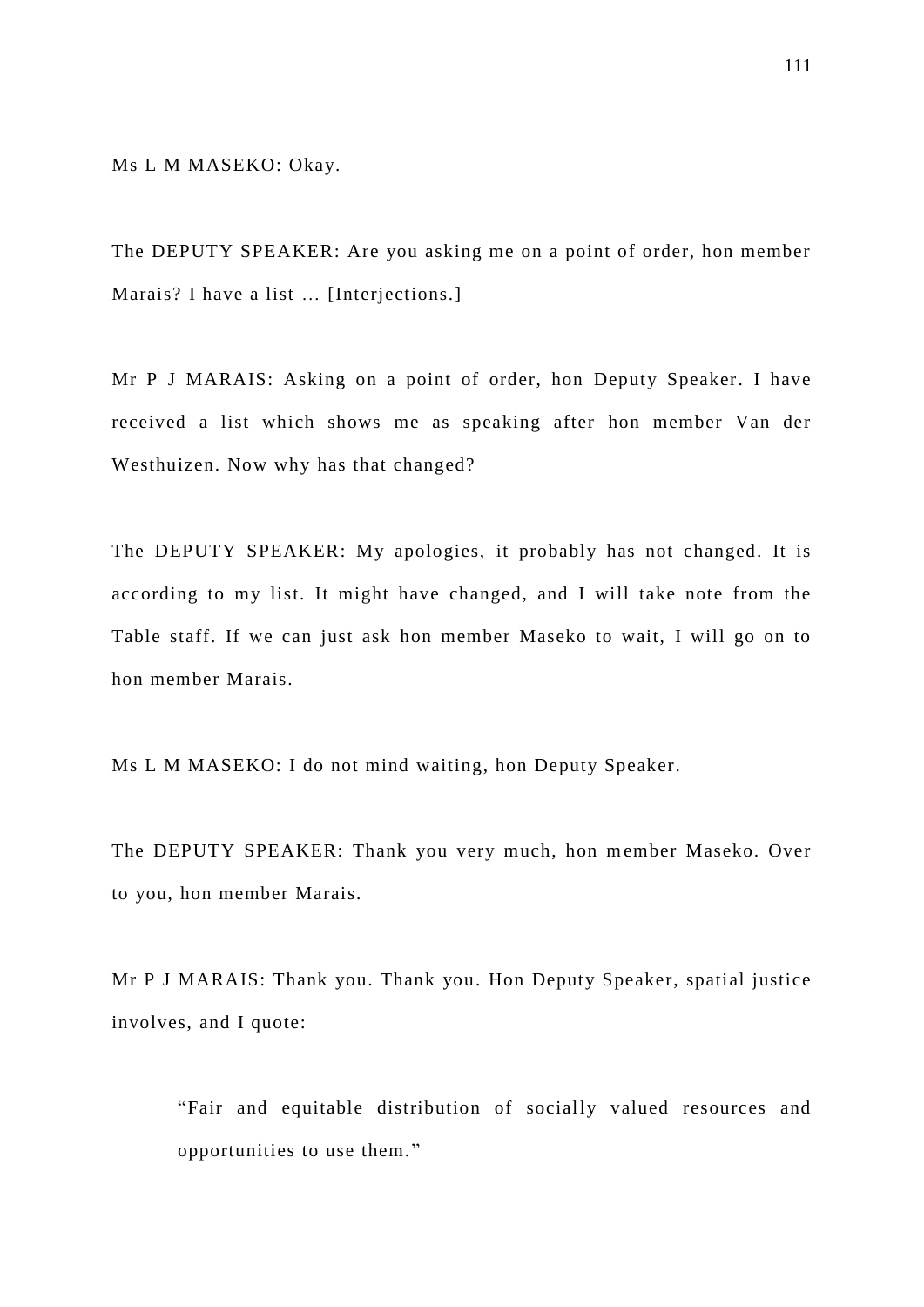This is a quote by Edward Soja 2009, a French academic.

I argue therefore that spatial injustices were already dealt a deathblow and a heavy blow through the scrapping of the Group Areas Act, and the constitutional right to freedom of movement and association. What is left is to create economic opportunities for the new, restless, emerging black and coloured middle class, capable of sustaining themselves economically to access existing resources and facilities currently in more affluent areas.

The Western Cape has felt the brunt of failed socio-economic policies and ideologies that has created the disastrous notion of entitlement, with little or no effort to become self-sustainable. We have become a nanny state with deeply flawed economic policies.

Spatial justice should not be equated with forced social integration, land grabs and social engineering. We need new approaches. If we are to win the battle against poverty and the lack of access to those facilities, which could improve the quality of life of the indigents, then we need a totally new approach.

Hon Deputy Speaker, crime, gangsterism, drug trafficking, prostitution and homelessness are products of poor education, moral decay, psychiatric disturbances, and not one of spatial planning alone. We must protect and motivate hardworking, law-abiding, self-sufficient people that contribute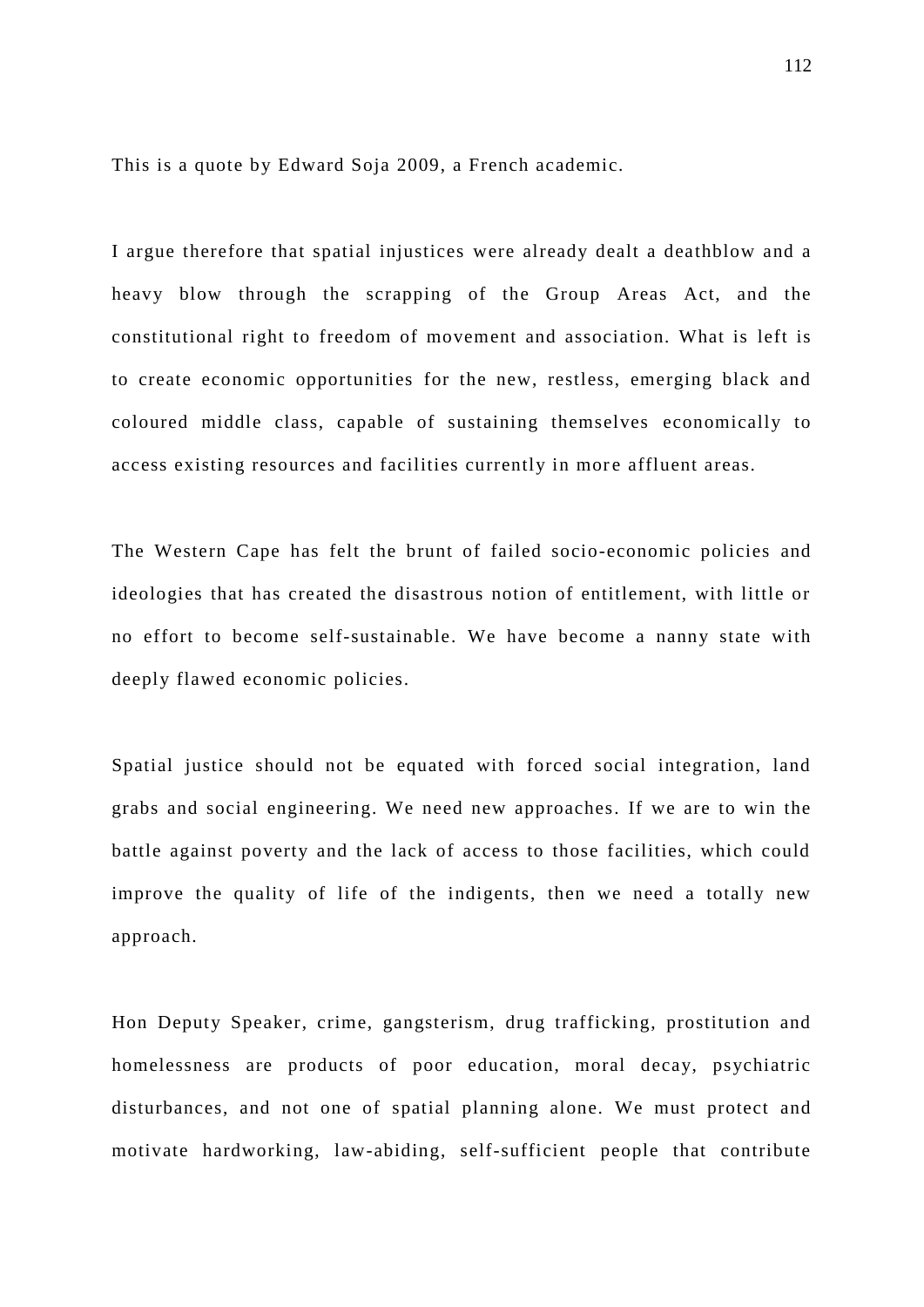towards the economy, and not punish them further to satisfy the insatiable needs of those to whom social handouts has become a lifestyle.

I therefore propose a relook at my proposal of 2000, when I, as City Mayor of the City Cape Town … [Interjections.]

The DEPUTY SPEAKER: Thank you, your time is up.

Mr P J MARAIS: … asked for a new City for 1,000,000 people on our West Coast to be built, so that spatial justice can be given to … [Interjections.]

The DEPUTY SPEAKER: Hon member Marais, your time is up.

Mr P J MARAIS: … those who do not have it.

The DEPUTY SPEAKER: Be aware of the time. Thank you very much. I then recognise the hon member Maseko.

Ms L M MASEKO: Thank you very much. Hon Deputy Speaker, spatial planning is about methods and approaches used by – in this case – Government to influence the distribution of people and activities in spaces of various scales.

The Western Cape is one such example of what a society can achieve when its Government prioritises workable, bold and pragmatic plans to enrich the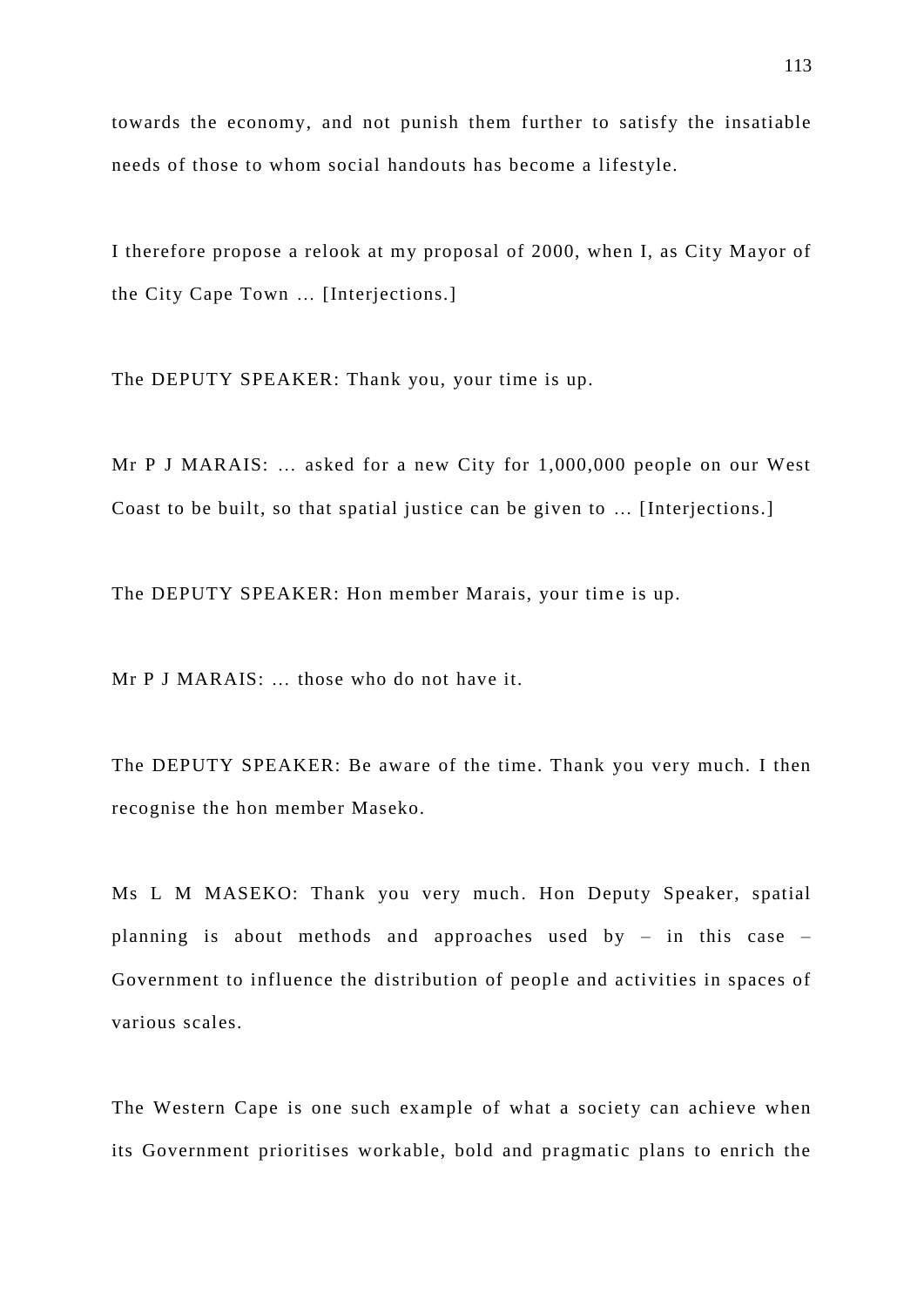lives of its citizens.

It therefore comes as no surprise that the Western Cape is constantly brought under scrutiny where contentious and complex issues are concerned. This, hon Deputy Speaker, should be worn as a badge of honour in a country where Government has long ceased to account for its actions, and without any fail, plunders its citizens at every opportunity in sight.

The Western Cape simply outperforms every other province in maintaining our constitutional obligations. This is a bitter pill the Opposition parties in this House have no choice but to swallow.

Hon Deputy Speaker, the DA-led Western Cape is the only province with a solid track record in delivering human settlements to our most vulnerable. The Provincial Department of Human Settlements, under the leadership of Minister Simmers, achieved a number of ground-breaking projects within a year of taking office. Despite the increase in housing demand, the Province has prioritised backyard dwellers by including their participation in the province's housing opportunity priority group. This means that when the Department undertakes the Greenfield Project, these individuals will be prioritised.

This year alone, the City of Cape Town has allocated approximately R2,1 billion for formal housing; R4 billion for informal settlements and backyard dwellers, to name a few.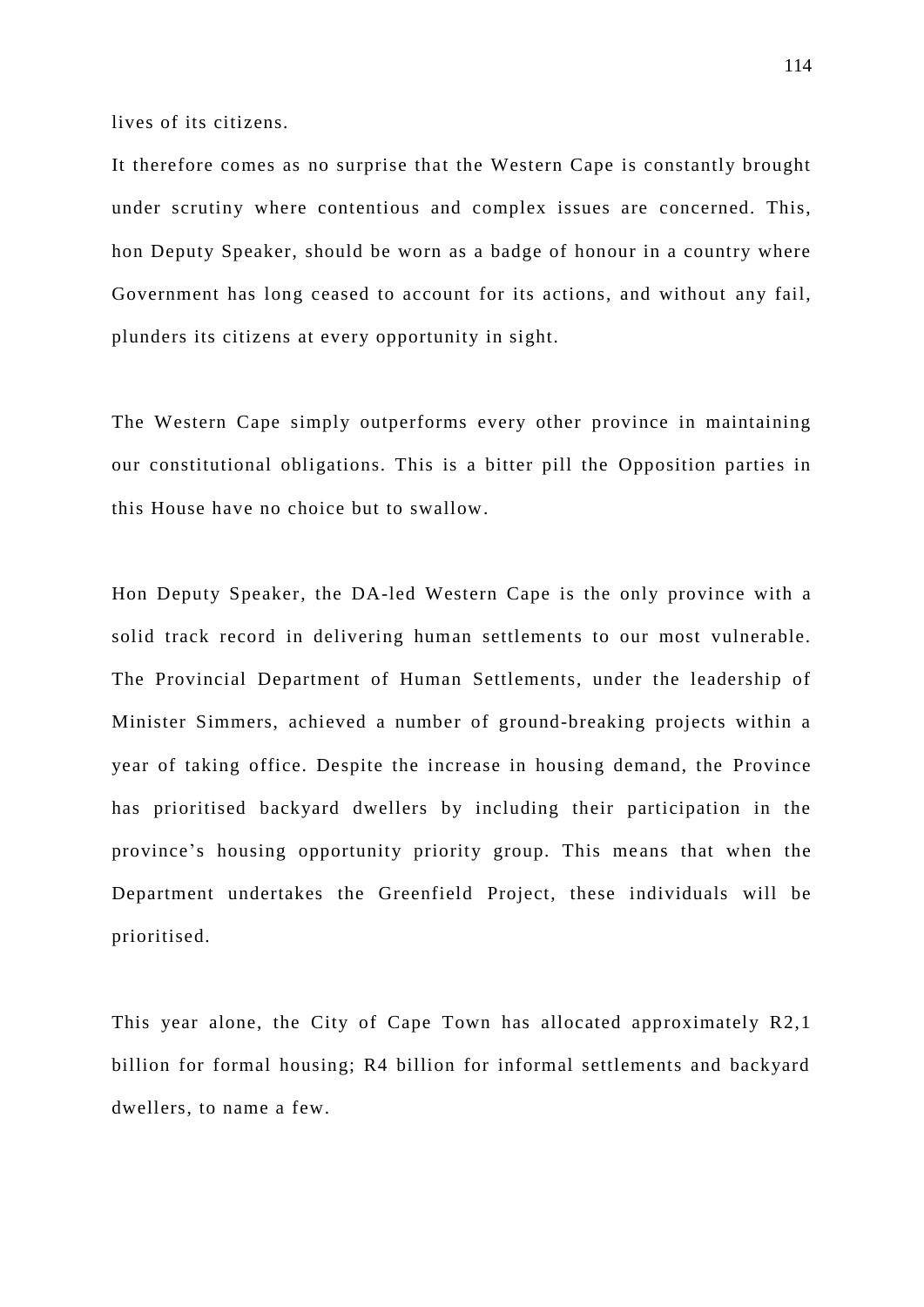These, hon Deputy Speaker, are just a few examples of what this Government has achieved thus far, after it once again received a clear mandate from the people of Western Cape in May last year.

The truth of the matter is that this Government has consistently demonstrated our commitment to improving the lives of those affected by spatial injustice and ensuring that we promote social inclusion through the development of integrated, safe and sustainable human settlements.

The ANC at some point needs to put their pride in their pocket and learn from the Western Cape, if they are serious about giving dignity to all South Africans who do not have the privilege of living under a capable government.

#LetsGetToWork means less talk and more action. This is precisely what we are doing, and no amount of cheap politicking will deter us from establishing quality and inclusionary housing for those who need it the most.

The Democratic Alliance is determined to build a more inclusive, integrated and vibrant province, that addresses the legacies of our past in rectifying existing imbalances. I thank you, hon Deputy Speaker.

The DEPUTY SPEAKER: Thank you very much. I recognise the hon member Dugmore.

The LEADER OF THE OFFICIAL OPPOSITION: Thank you very much, hon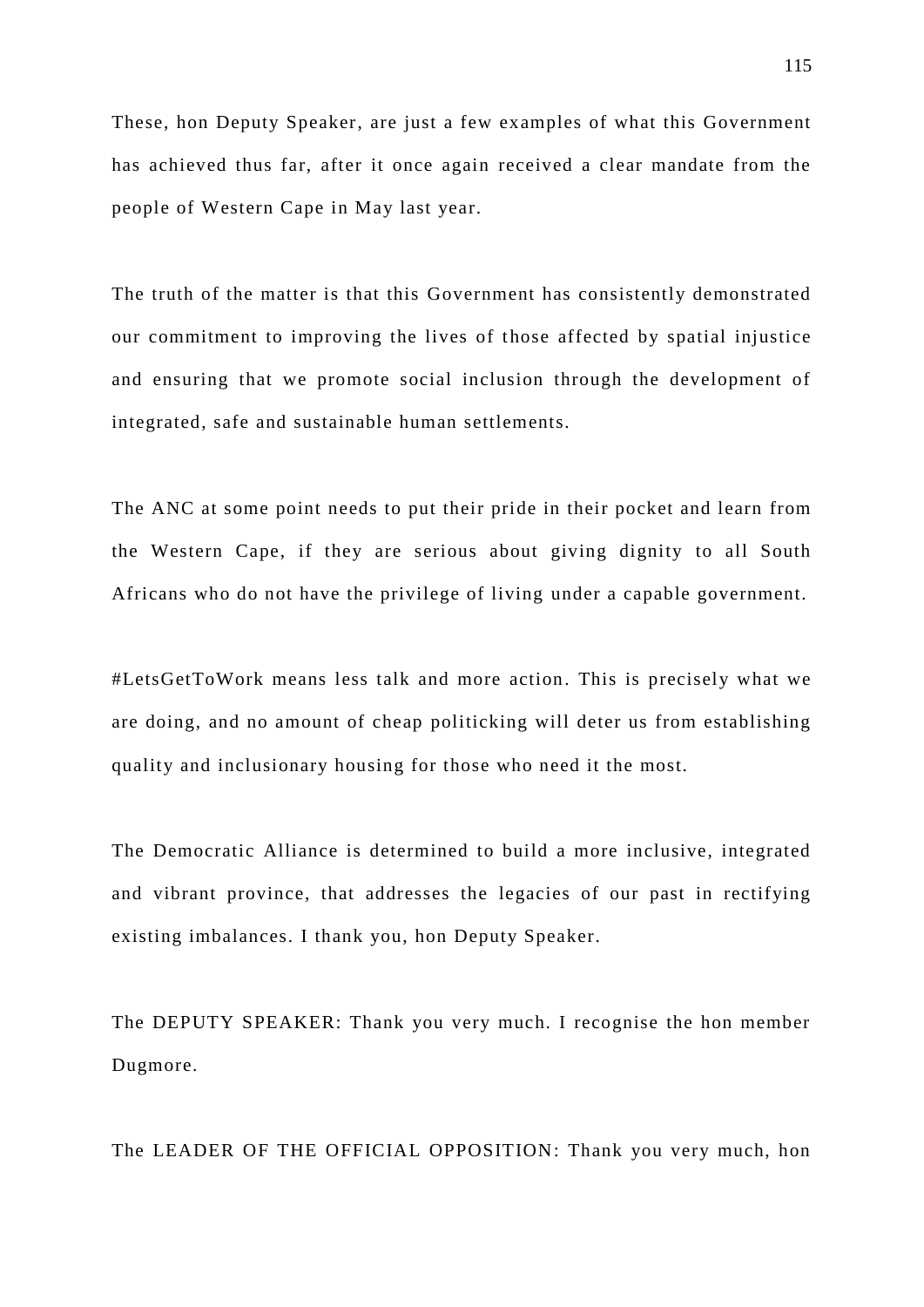Deputy Speaker, and thank you very much to hon member Herron for raising this debate.

I think when MEC Madikizela talks about the fact that other provinces have not made progress, he forgets Johannesburg, he forgets Tshwane, and other cities, including PE, which have actually made major progress in terms of building various options in the inner city, including rent-to-buy; but we want to give notice that we have reached a point where we are no longer going to wait for a provincial government and a Democratic Alliance that actually has no political will to really move towards integrated human settlements which will actually reverse apartheid spatial planning. That is why we, as the Opposition, will go ahead to reach agreements with farmers, with landowners, with property developers and others, in line with the policy which we are busy pursuing, which will clarify in what circumstances expropriation without compensation should happen, and a host of other measures.

So we are not going to wait for MEC Madikizela, we are not going to wait for the Premier. We are going to talk to the people of the Western Cape who are willing and who realise that we have to move on this patch. We will do this not only as the Opposition, but in fact as a government in waiting, because the people of the Western Cape … [Interjection.]

## The MINISTER OF HUMAN SETTLEMENTS: [Laughing.]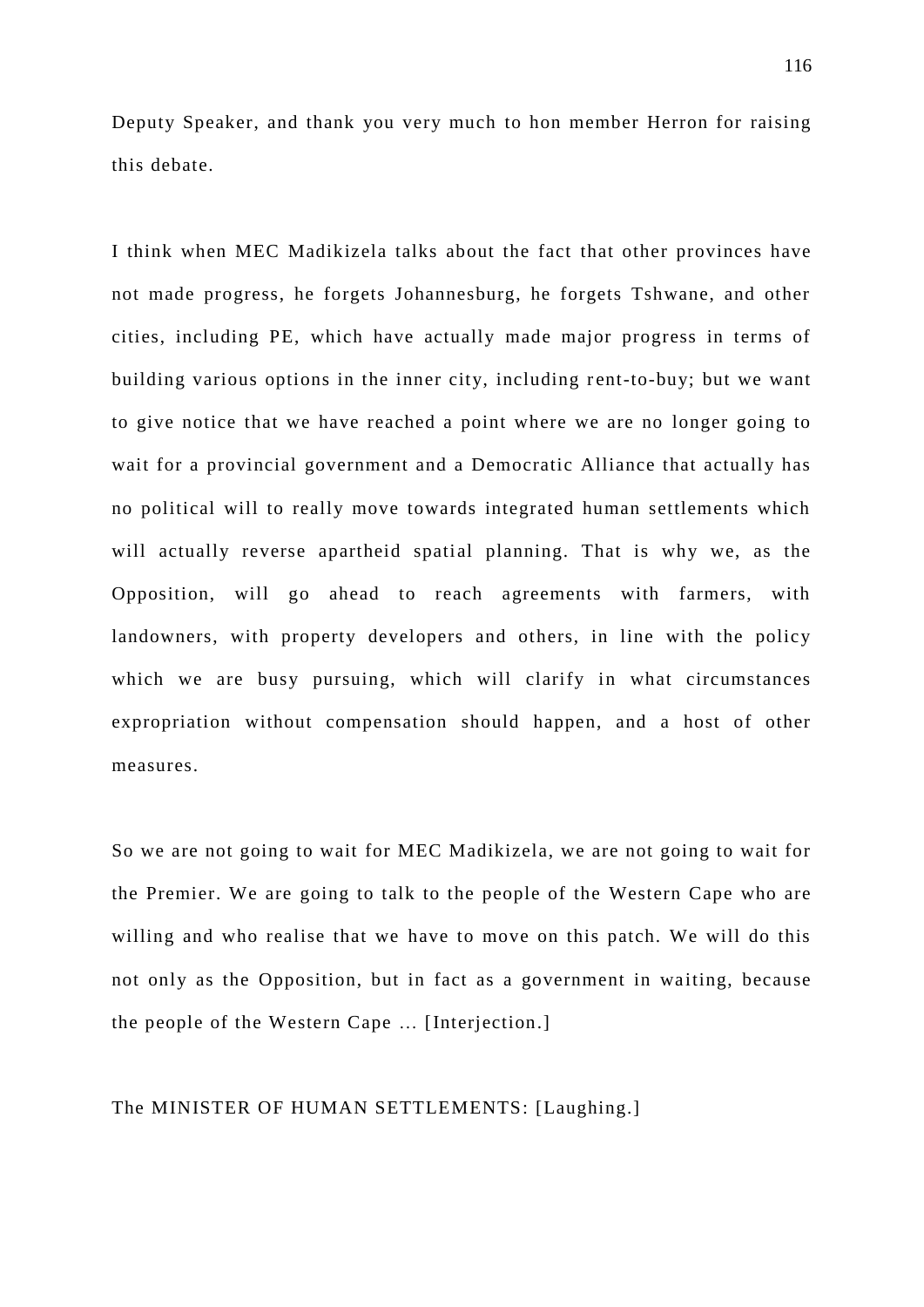The LEADER OF THE OFFICIAL OPPOSITION: … have lost faith in this … [Interjections.]

The DEPUTY SPEAKER: Order!

The LEADER OF THE OFFICIAL OPPOSITION: … particular province. For instance, we know very clearly in regard to what MEC Simmers has said, when he begins to attack hon member Herron and says that the Provincial Government has got a good track record. The reality is that it was the Provincial Department of Human Settlements, while MEC Madikizela was the MEC, that formally pushed a social housing proposal for Tafelberg, but it was this previous Provincial Government, led by Premier Zille, who is now the *de facto* leader of the DA together with the Institute of Race Relations, that actually pushed back on a proposal that the officials had made.

We welcome hon member Christians in regard to talking about solutions being needed at all spheres of government, and for sharing his own painful experience with us, but, hon Deputy Speaker, we need to understand that this Corona virus period that we are in, is not the first emergency that the world is dealing with.

At the time of the economic crisis referred to by the Cubans as the "special period", which came as a result of the fall of the Soviet Union in 1989, bringing adverse economic turmoil as resources dwindled, the citizens of Havana took matters into their own hands, and this is an example in other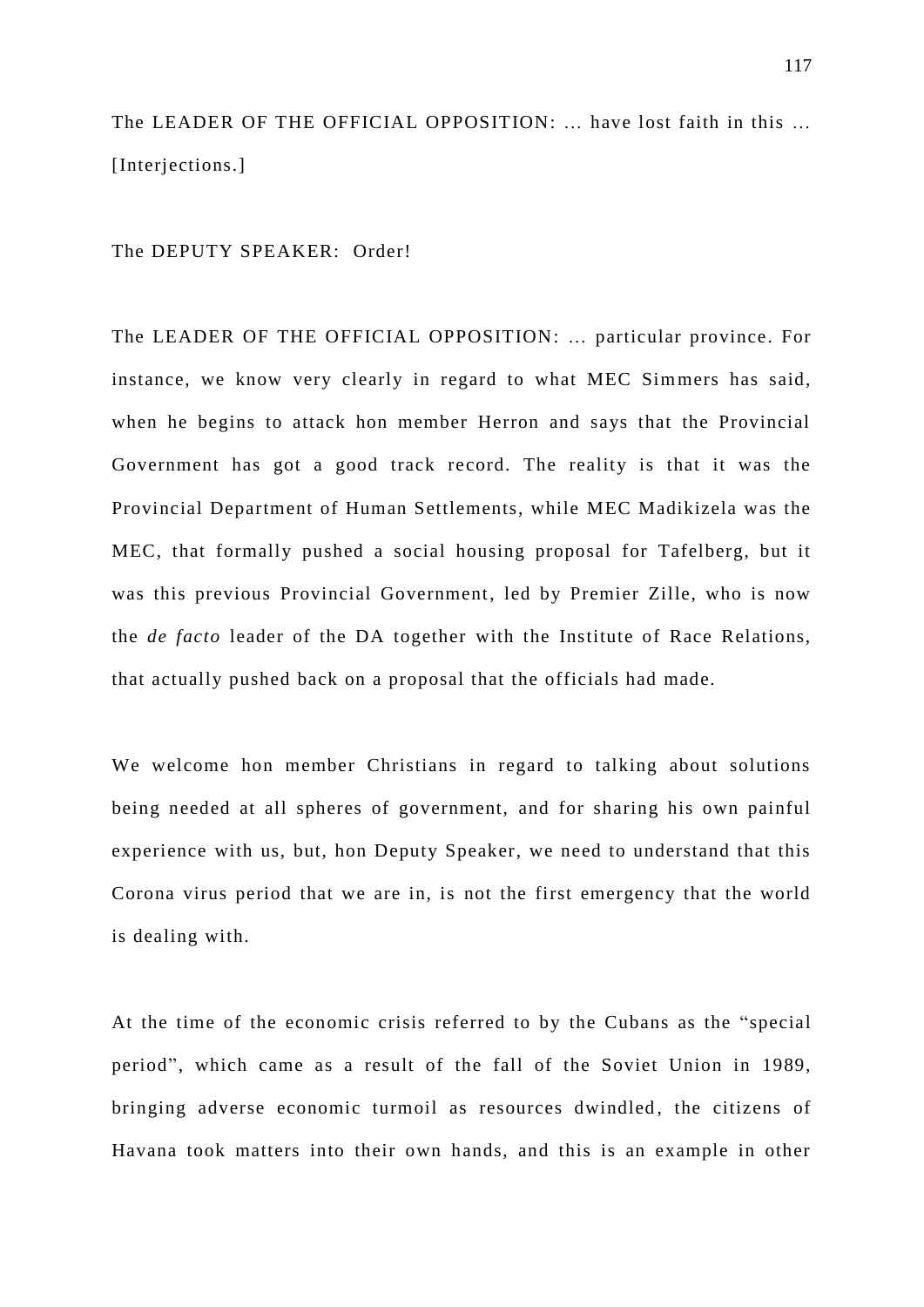countries in a post war situation. They started in this instance a "grow your own revolution". It was during this period that urban farms and allotment sprang up across the city and these remain sustainable resources of food to this day, hon Deputy Speaker.

As we are battling with the outbreak of Corona, which has exposed many challenges in our society, including the apartheid spatial legacy, which has meant the majority of Corona cases are found in working-class communities as well as food security issues that come as a result of job losses. As the ANC, we wish to make a call today to all municipalities to make available pockets of land in their jurisdiction for the use of urban farmers and allotments, the way the British did after the war. Instead of calling for the reckless opening of the economy, the DA should actively be positive and support the campaign proposed by us as the African National Congress in this Legislature.

The continued calls to end the lockdown make it clear that the DA does not have the interests of the poor at heart. Many of the [Inaudible.] we face in the province can be traced back to the brutal legacy of colonial dispossession and the evil system of apartheid spatial planning.

In fact, we remember that it was the Oudtshoorn Municipality who actually celebrated and congratulated themselves on being the first municipality to enforce group areas. The ANC remains committed to building a national democratic society, which would address the historical injustices via the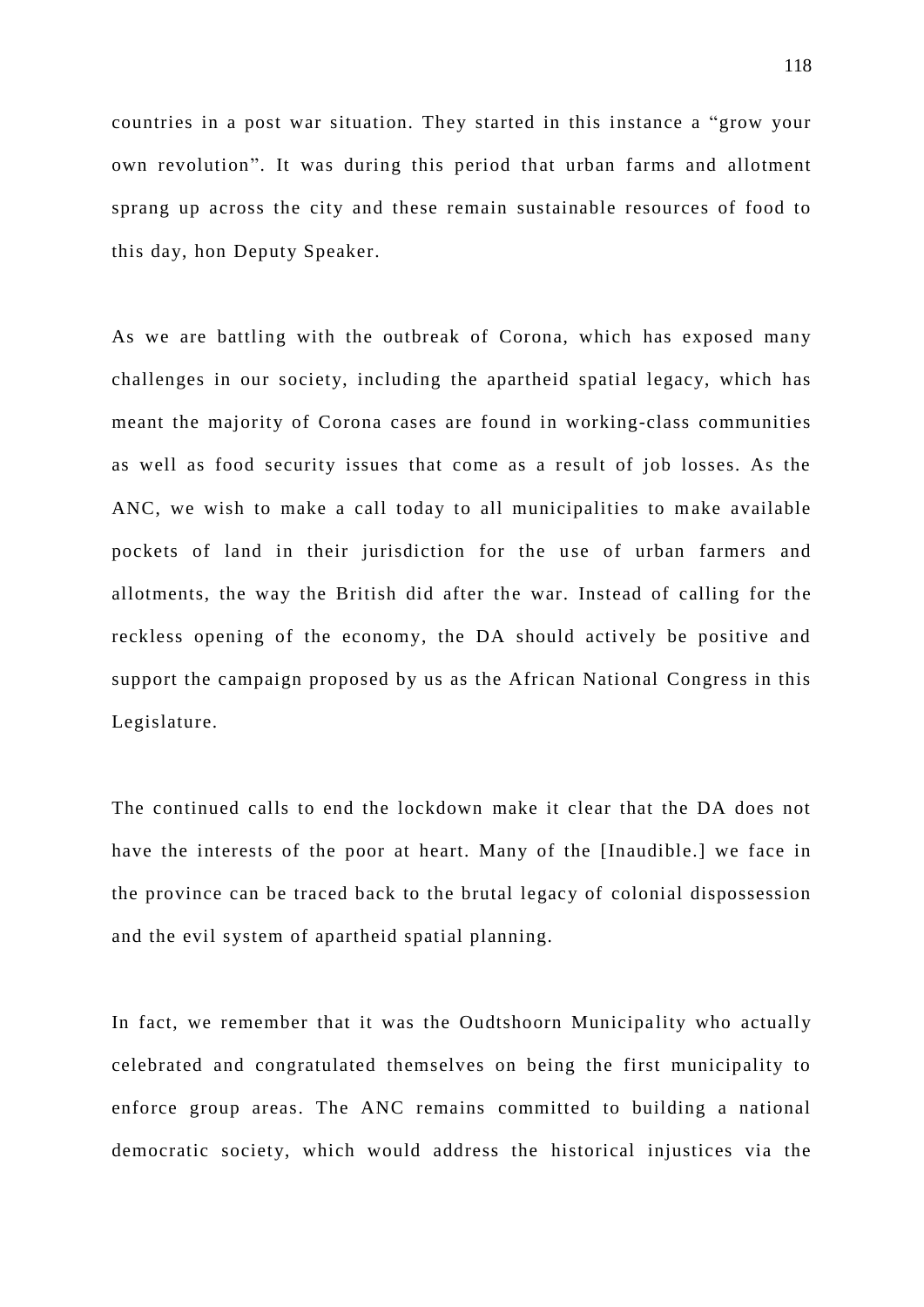redistribution and of course the restitution of land and other resources; employment equity and the eradication of apartheid productive [Inaudible.]

The stumbling block, we all know, is looking us in the face, and that is the DA Government committed to its own backward conservative policies which actually increasingly look like those of the apartheid emerging across the [Inaudible. – audio lost].

What is clear is that the glib articulation of an open, equal opportunity society does not provide any answers. They talk unity, but they ignore the demon of racism, as if the word "racism" is a swearword never to be mentioned in the same breath as an equal opportunity society.

[Inaudible. – audio lost] … ideally suited for social housing. The cynical sale of well-located land by the DA continues, and in fact has provided the environment in which gentrification takes hold in communities like Woodstock and Observatory.

The President, in his State of the Nation address in 2019, said:

"In the immediate term Government will accelerate efforts to identify and release public land that is suitable for smart, urban settlements and for farming."

[Inaudible. – audio lost] ... our resolve to expropriate land without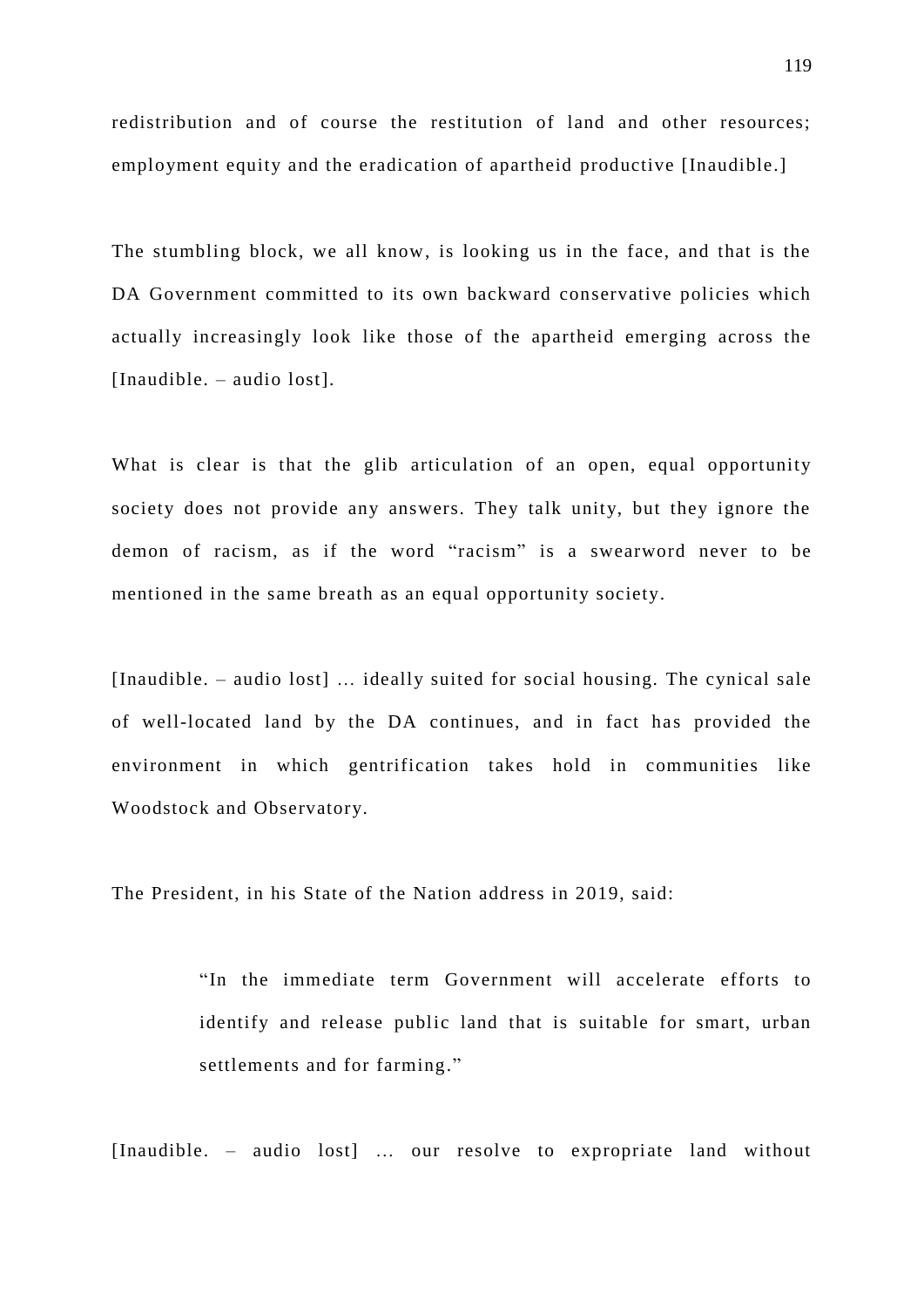compensation as resolved by the … [Inaudible.] that each municipality during this COVID period, as we said earlier, identifies allotments for growing of food. That can be done immediately, and also the completion of a transparent and accessible land audit of all national, provincial, municipal, as well as state-owned enterprises properties, not just for well-located human settlements, but also land and buildings, so that we can also identify welllocated private land, and I would in this instance refer to a place that the Speaker knows well, the area in Hermanus, Paradise Park, which clearly needs to be expropriated to actually make sure that we provide for housing of the poor and working-class in that area.

Central to all of this must be to integrate Cape Town and our rural towns, by actually taking concrete steps. We appeal to the people of the Western Cape, realise that the DA is not going to do this. Support the ANC and progressive organisations. We have even heard the call from the Freedom Front Plus today, unequivocally saying that so -called coloured and black people have been denied land, but land is about we alth, land is about building the security on which to build a family, to build a community, and to build a society.

So we are going ahead. We are not going to wait. We are going to give leadership to this province. We will be sitting with Agri Western Cape, we will be sitting with property developers, we will be sitting with unions, we will be sitting with landless communities, and we are convinced that as our President has called for social compacts, it is possible for us to develop a social compact, and in fact what is going to happen is that the DA is going to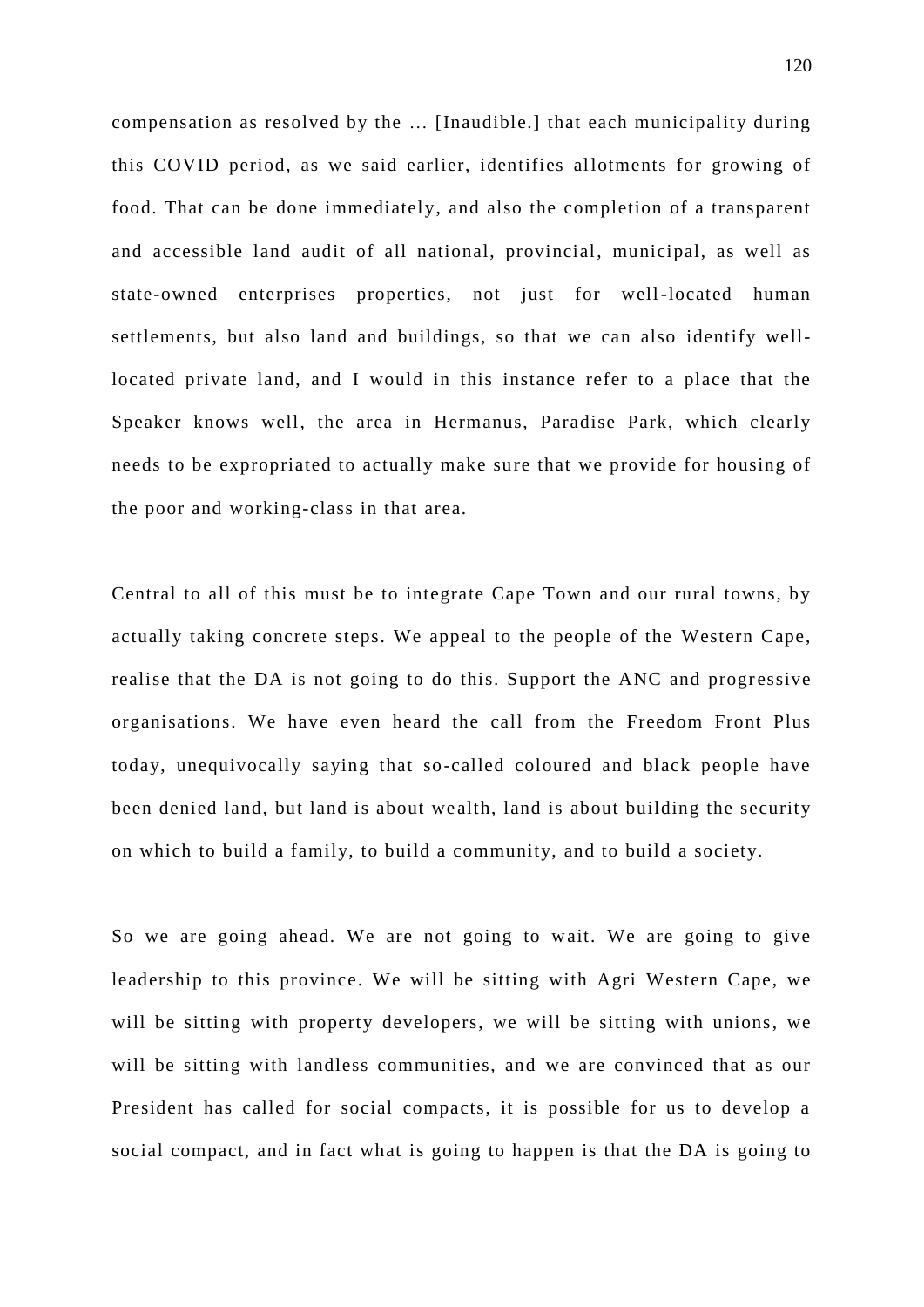be a distant memory, a bad memory, in the minds of people, because in fact they are all-out in terms of preserving the legacy of apartheid spatial planning and upholding privileges.

It is very clear to us … [Interjection.]

The DEPUTY SPEAKER: Finish up hon member.

The LEADER OF THE OFFICIAL OPPOSITION: … that the DA has blocked and stopped the experiment to broaden their base and are now simply looking at narrow interests. We will never allow this, and we put on record we are going to change this province with or without you.

The DEPUTY SPEAKER: Thank you. I recognise the hon Minister Bredell. [Interjection.]

The DEPUTY CHIEF WHIP (DA): First win an election.

The MINISTER OF LOCAL GOVERNMENT, ENVIRONMENTAL AFFAIRS AND DEVELOPMENT PLANNING: Hon Deputy Speaker, I wonder if the hon member is aware this is the Provincial Parliament and not the National Assembly. Hon member Herron and his ANC/Good coalition government run the country. Your coalition government is in charge.

So I want to ask you, sir, when will your coalition government provide us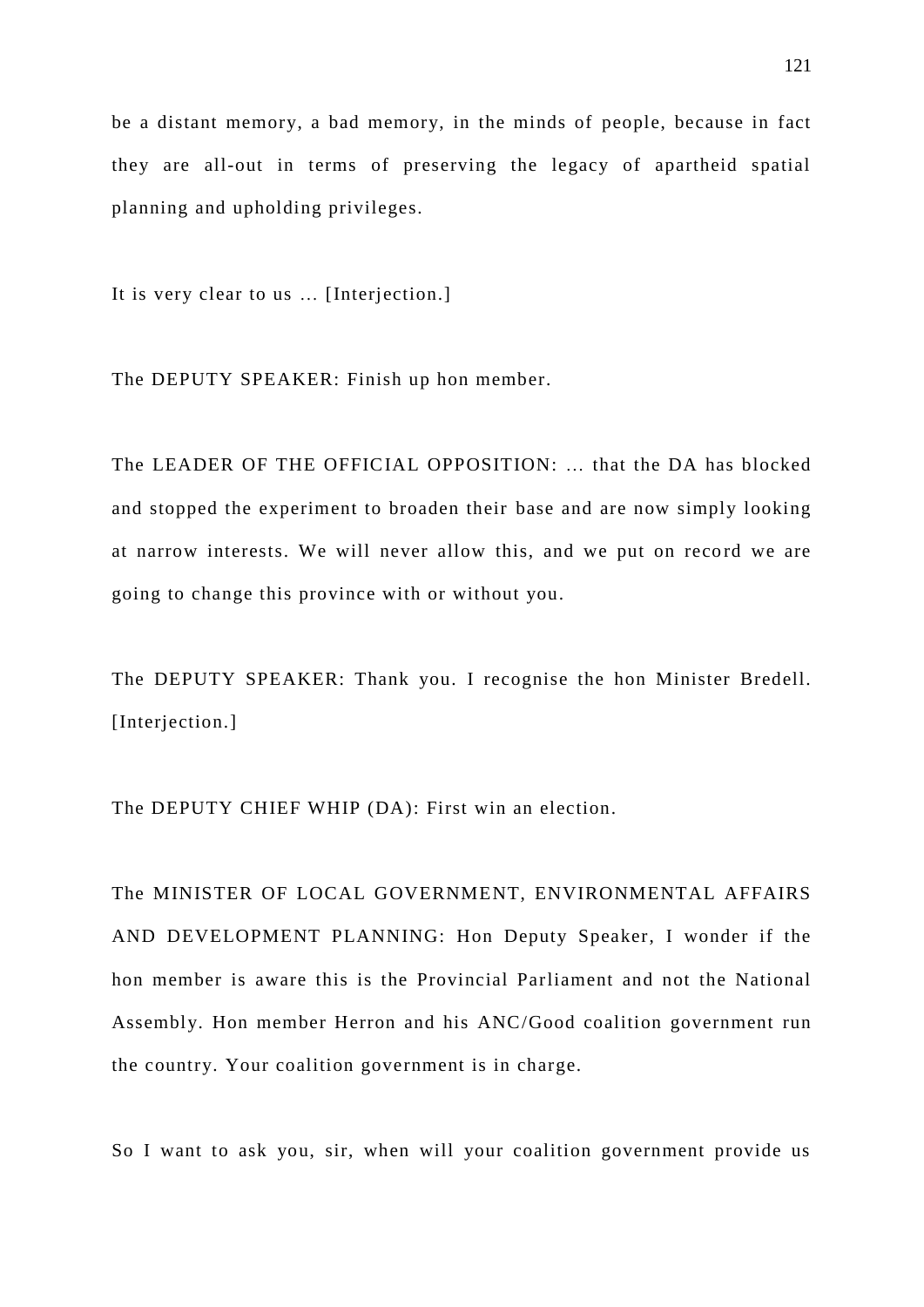with adequate land and budget to build houses for the poor in the inner city and towns in the Western Cape?

For the past 25 years the ANC has been the major stumbling block to reducing spatial inequalities in this province and in this country, and now the Good Party has joined them in a government of national unity.

Allow me to repeat an example that really matters: District 6. Hon member Herron is speaking after me and I want to ask him to provide this House with a guarantee that he will lobby his national coalition partners to release District 6 land to the City of Cape Town speedily, so that we can finally start moving people back to where they belong. As hon member Herron is wellaware, District 6 has been under the control of National Government since 1994.

You remain silent about it, hon member Herron. Why? Is it because you do not want to jeopardise your chance of becoming a Deputy Minister in the ANC Cabinet?

We will put 60,000 people back in District 6. Give us the money and the land, and we will do it. Can you put your money where your mouth is? Or are you all bark and no action?

Hon Deputy Speaker, we should not be surprised that so very little has been done on a national level to reduce spatial inequalities in South Africa. The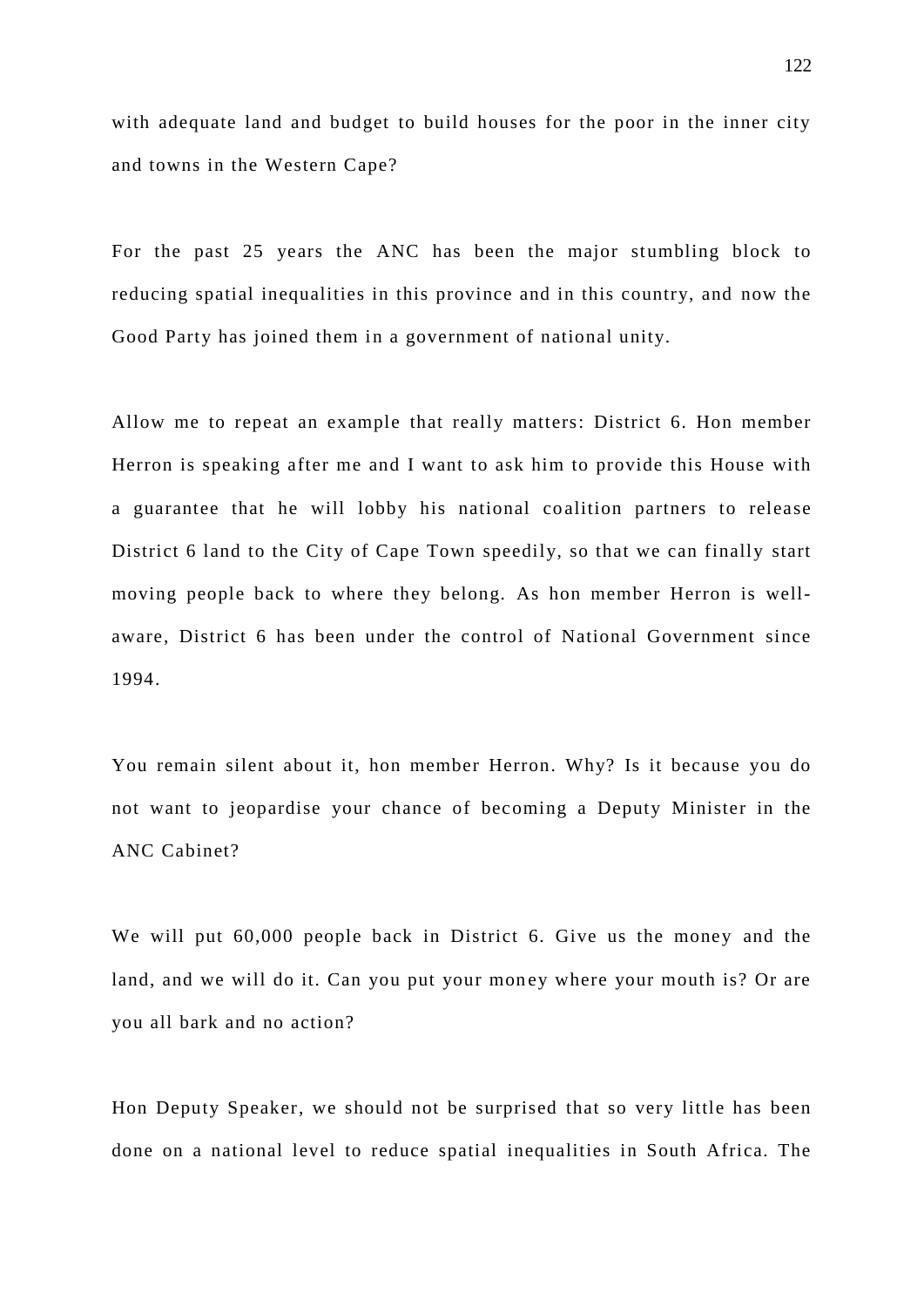facts are simple: The ANC and its coalition partners do not care about spatial inequalities. They also do not care about the poor. 6,000 schools in this country, hon member Dugmore, 6,000 schools, to this day – under ANC control – are using bucket toilets; none in the Western Cape. None so blind as they who choose not too to see. None so blind.

I will highlight another example: The fact that the ANC/Good coalition government allows all SASSA offices to close down in one day of ongoing COVID lockdown. Those partners then demanded that poor and vulnerable communities go online and register for help during the ongoing seven week, and counting, lockdown period. The result is an ongoing humanitarian crisis that is rapidly escalating. What a disgrace, and that disgrace is on the ANC and Good government, and you say you are a government in waiting. Please, save our people.

Hon Deputy Speaker, the ANC/Good Party alliance have no idea what things are like on the ground. They are totally out of touch with the people. The closest they get to communities is on Facebook and Twitter. Their leaders breaking lockdown regulations, going to fancy dinners, where they post their wine drinking on social media, while vulnerable people lose their jobs and struggle to find food to eat.

We should not be surprised. Do not forget that the ANC sold out long ago to enrich themselves. Remember the Gupta family? It has been estimated that the Guptas may have looted up to R100 billion from this country, R100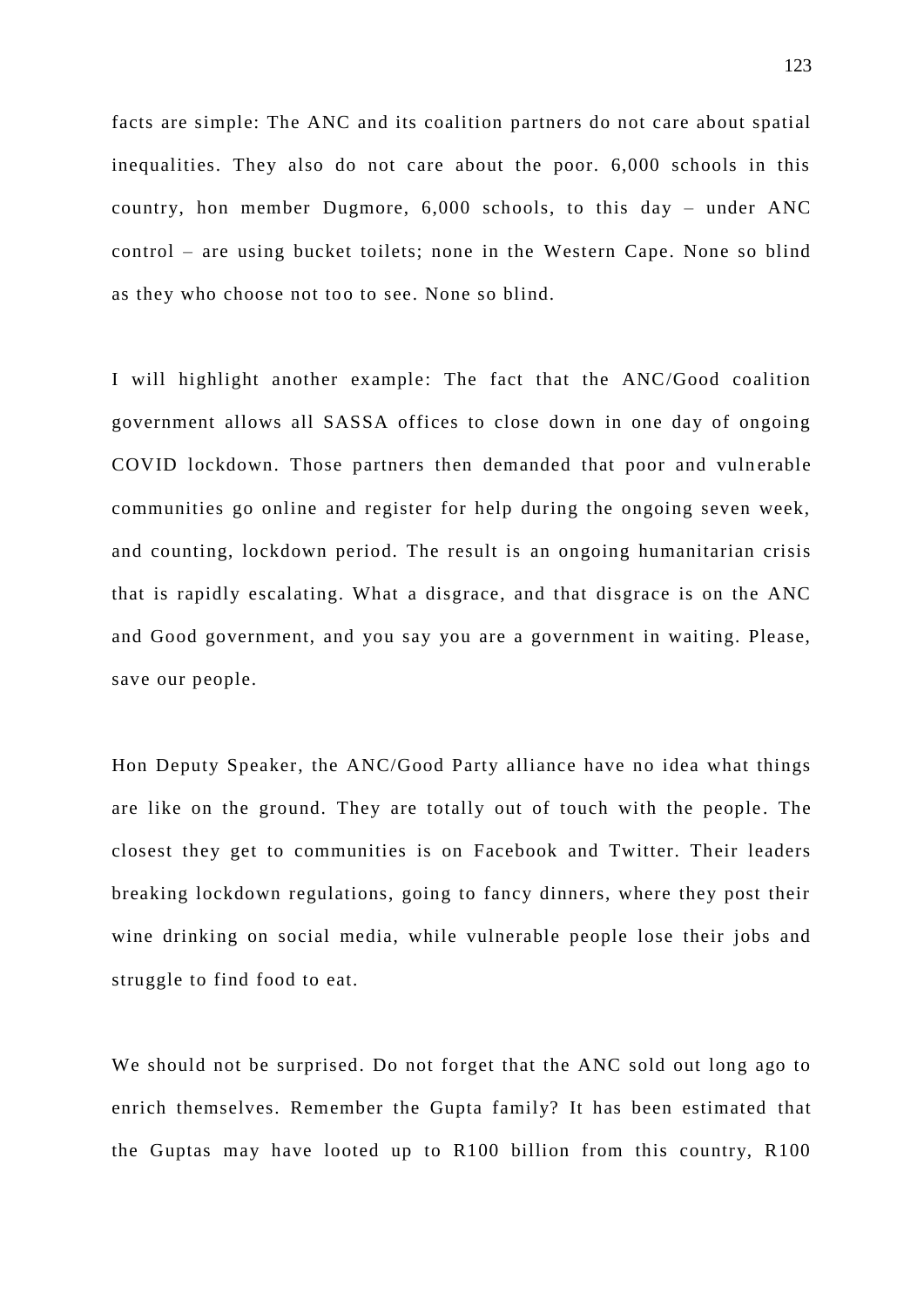billion, hon Deputy Speaker. We could have built 625 000 houses for our poor and vulnerable communities, but hon member Dugmore will not touch on that. How many times have you heard the Go od Party's secretary general, hon member Herron, demand that anyone of the many implicated National Cabinet members step down for their alleged links to corruption? What has happened to morals and integrity?

Hon Deputy Speaker, it would be remiss of me not to remind members that the hon member Herron was in fact the Mayco member for Transport and Public Works in the City of Cape Town, when his friend and leader was the mayor. Those are the two most powerful positions in the City of Cape Town. What did they do to address spatial inequalities during their time? Nothing. Nothing, hon Deputy Speaker, but today they want to be clever.

Allow me to further remind you what happened in September 2018 , only two years ago, when hon member Herron's friend resigned as the Mayor of Cape Town and hon member Herron, who was a proud member of the DA, applied for the position of mayor. When he did not get his way, like a spoiled child he threw his toys out of his R800,000 Mustang and resigned from the DA. Suddenly all of us are racist. What a hypocrite.

Hon Deputy Speaker, hon member Herron, the most senior member of the City, in charge of driving low-cost housing in the city centre, then slammed the City for the slow provision of low-cost housing. What a joke. You failed the people. You failed the people of the City of Cape Town, no one else.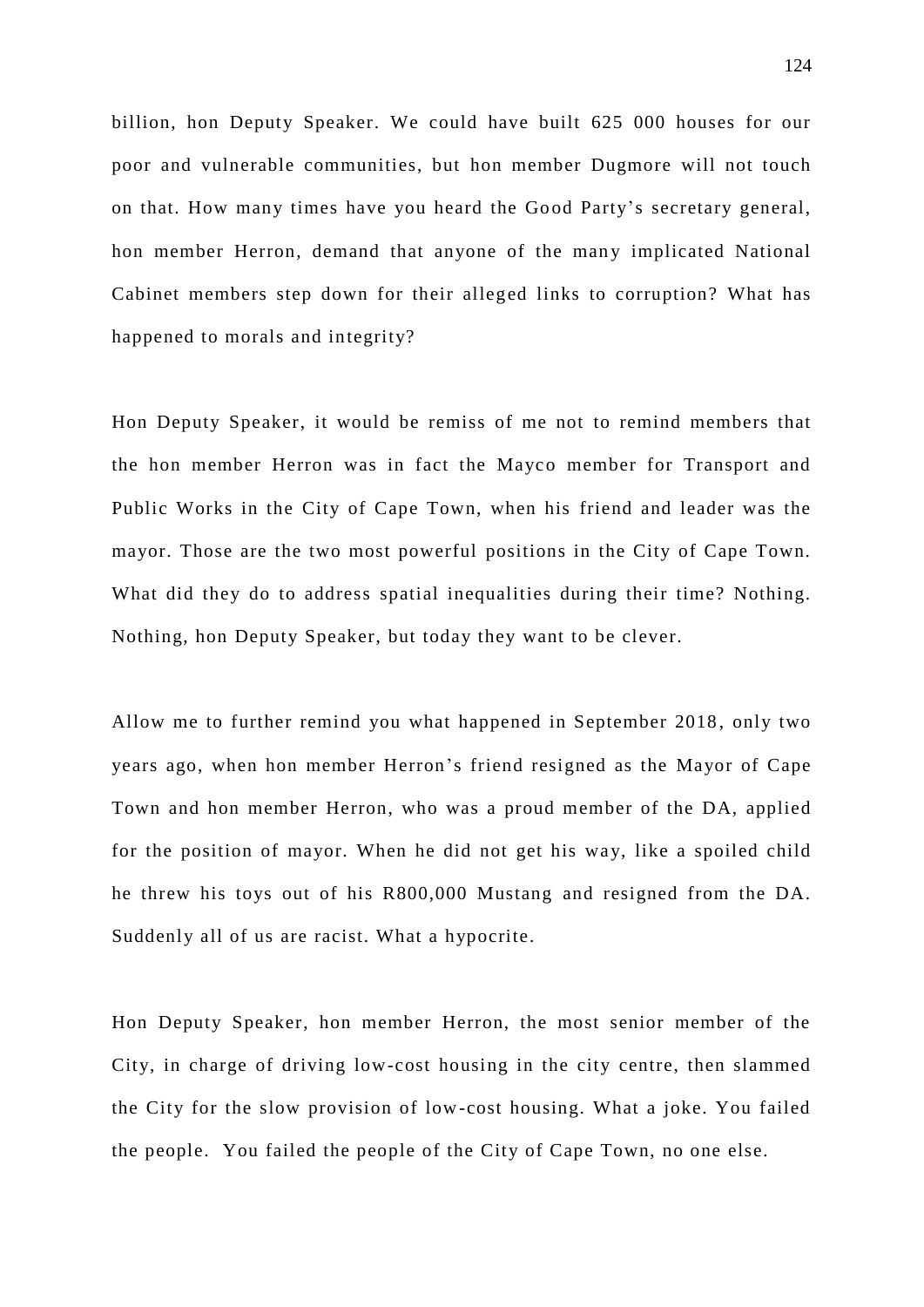Hon Deputy Speaker, this Province is working day and night to address the legacies of apartheid.

Ms N D NKONDLO: On a point of order, Deputy Speaker.

The MINISTER OF LOCAL GOVERNMENT, ENVIRONMENTAL AFFAIRS AND DEVELOPMENT PLANNING: We are fully aware of the triple challenges of poverty … [Interjections.]

Ms N D NKONDLO: On a point of order, Deputy Speaker.

The DEPUTY SPEAKER: Hon Minister Bredell, one minute.

Ms N D NKONDLO: Hon Deputy Speaker.

The DEPUTY SPEAKER: Yes, who am I speaking to on a point of order? What is your point of order?

Ms N D NKONDLO: Hon member Nkondlo.

The DEPUTY SPEAKER: What is your point of order?

Ms N D NKONDLO: Hon Deputy Speaker, is it parliamentary – because it is the second time – it was MEC Simmers and now it is MEC Bredell – to call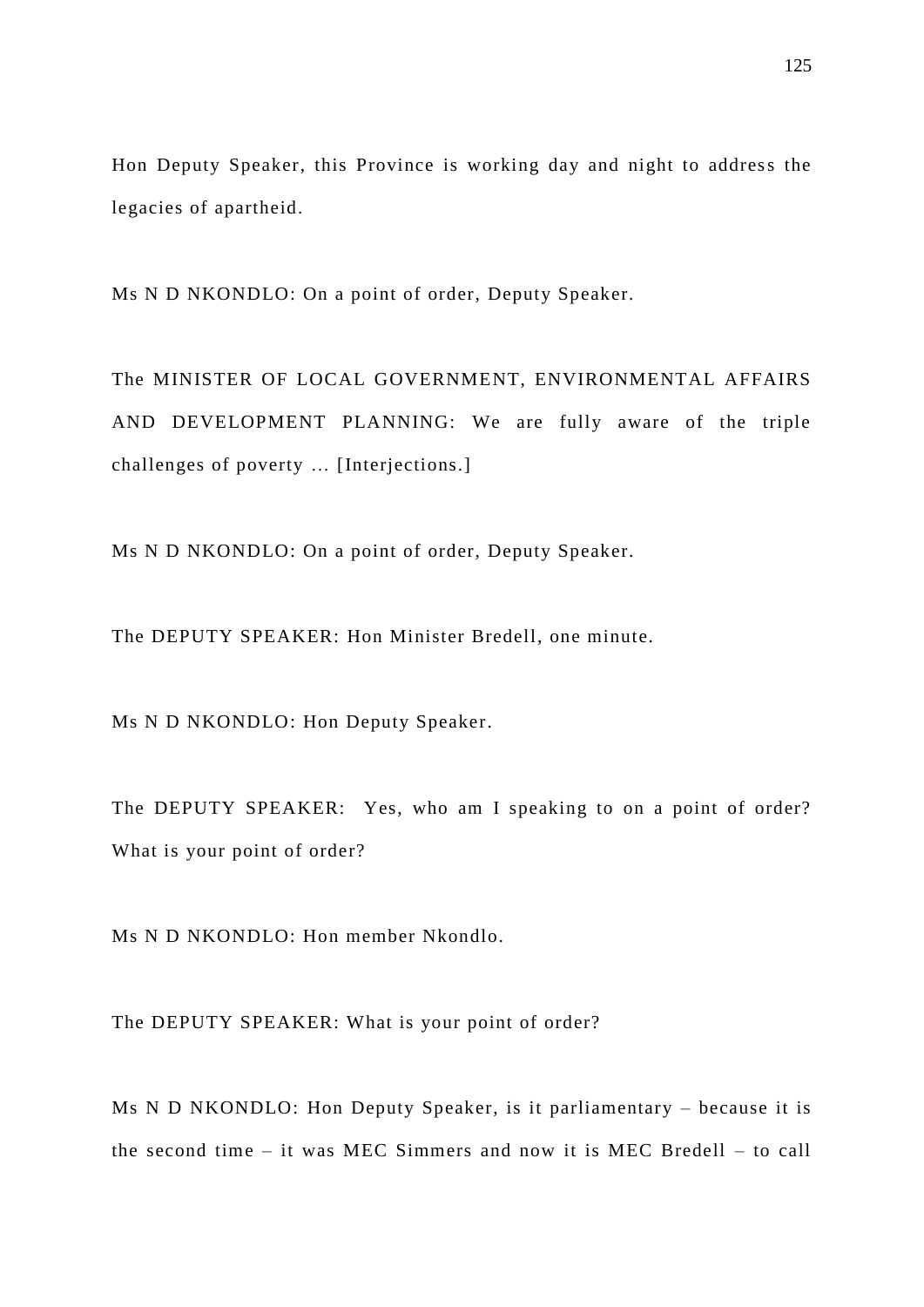another hon member a hypocrite, and the debate just continues and you are not calling this out of order. Is it parliamentary to use such language in the House?

The DEPUTY SPEAKER: Hon member Nkondlo, we are not going to stifle free speech. "Hypocrite" is not a derogatory word at all, and I will let it go under the circumstances. We are in the House and there has to be at least some free speech rather than being limited to anything more. I mean we already have limitations at this point during COVID-19. Let us allow some free speech. [Inaudible.] carry on please. [Interjection.]

Ms N D NKONDLO: So "hypocrite" is free speech?

The MINISTER OF LOCAL GOVERNMENT, ENVIRONMENTAL AFFAIRS AND DEVELOPMENT PLANNING: Yes.

The DEPUTY SPEAKER: Hon member Nkondlo. I have made the ruling. I will continue with the Minister.

The MINISTER OF LOCAL GOVERNMENT, ENVIRONMENTAL AFFAIRS AND DEVELOPMENT PLANNING: Thank you, hon Deputy Speaker. This province is working day and night to address the legacies of apartheid. We are fully aware of the triple challenges of poverty ... [Interjections.]

The DEPUTY CHIEF WHIP (ANC): Hon Deputy Speaker, on a point of order.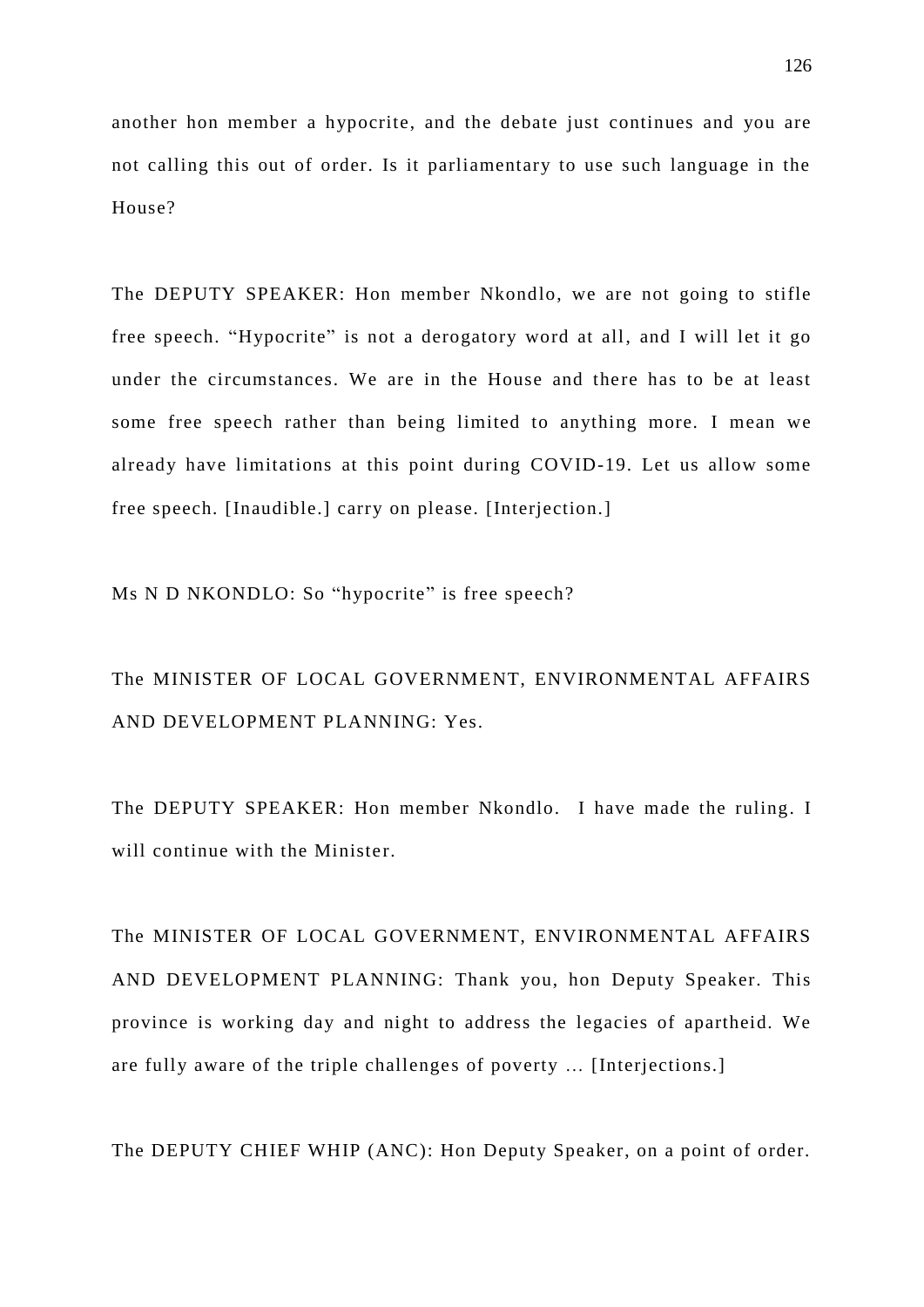The MINISTER OF LOCAL GOVERNMENT, ENVIRONMENTAL AFFAIRS AND DEVELOPMENT PLANNING: … inequality and unemployment, and therefore we do our utmost best … [Interjection.]

The DEPUTY SPEAKER: Minister Bredell, if you can just wait? What is your point of order, hon member Sayed?

The DEPUTY CHIEF WHIP (ANC): Hon Deputy Speaker, I raised this last year and even this year, and I want to rise on this point of order, that the MEC is speaking directly to the hon member Herron. He should address yourself as the Deputy Speaker. Thank you.

The DEPUTY SPEAKER: Thank you very much, hon member Sayed. Minister Bredell, if you could address me. You may proceed.

Ms N D NKONDLO: I am sure it is free speech.

The MINISTER OF LOCAL GOVERNMENT, ENVIRONMENTAL AFFAIRS AND DEVELOPMENT PLANNING: Hon Deputy Speaker … [Interjections.]

An HON MEMBER: On a point of order, hon Deputy Speaker.

The DEPUTY SPEAKER: Yes, who is … [Interjections.]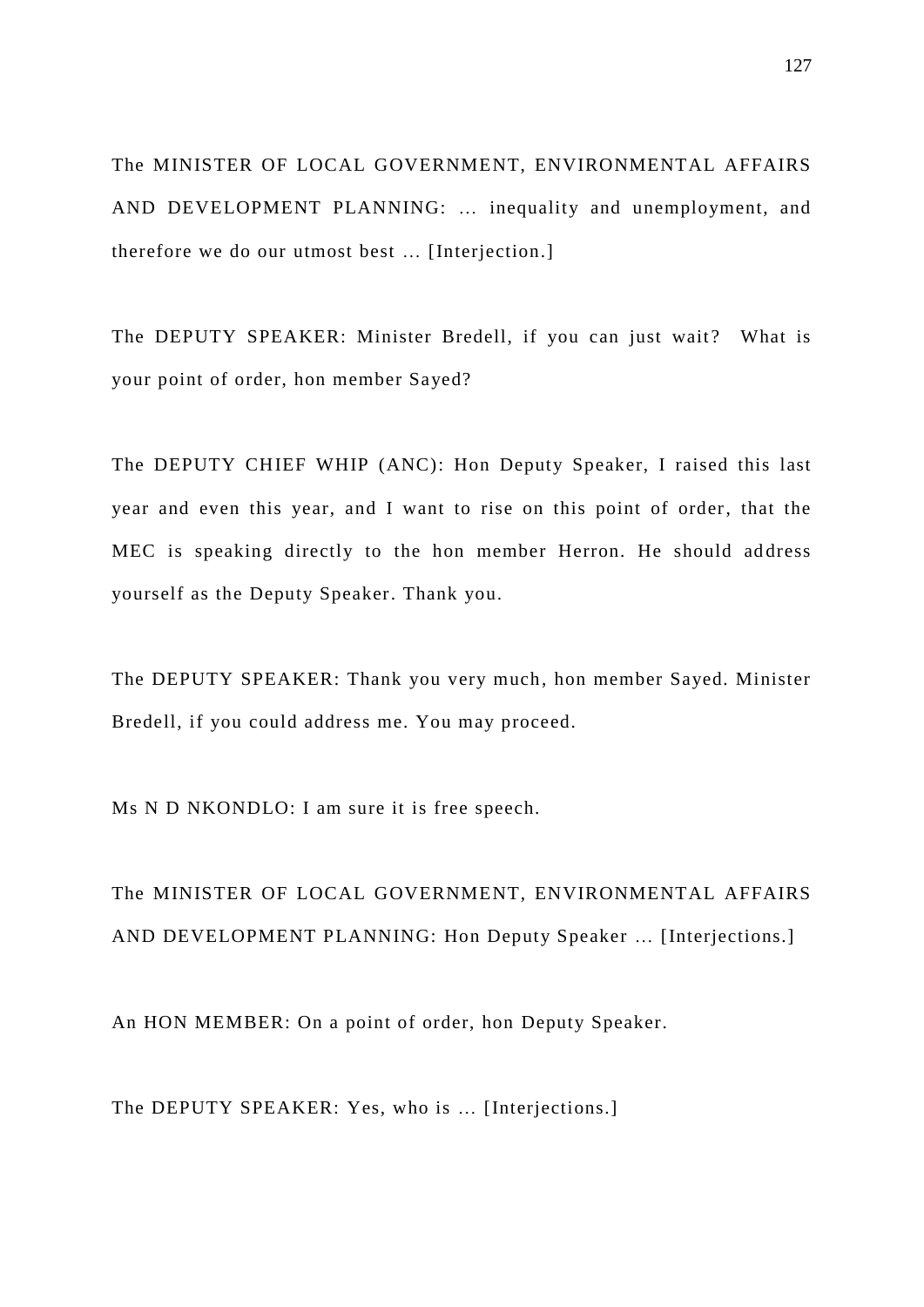The MINISTER OF COMMUNITY SAFETY: They are trying to waste time! An HON MEMBER: On a point of order, hon Deputy Speaker.

The DEPUTY SPEAKER: Hon Minister … [Interjection.]

The MINISTER OF LOCAL GOVERNMENT, ENVIRONMENTAL AFFAIRS AND DEVELOPMENT PLANNING: The clock has stopped.

An HON MEMBER: On a point of order, hon Deputy Speaker.

The DEPUTY SPEAKER: Yes, one minute.

An HON MEMBER: On a point of order, hon Deputy Speaker.

The DEPUTY SPEAKER: I recognise you, yes, what is your point of order?

Mr L MVIMBI: Yes, hon Deputy Speaker, so that means that in future, even if I refer to you as a hypocrite, that will be allowed as free speech?

Ms N D NKONDLO: Free speech.

An HON MEMBER: As free speech.

The DEPUTY SPEAKER: This is the House … [Interjection.]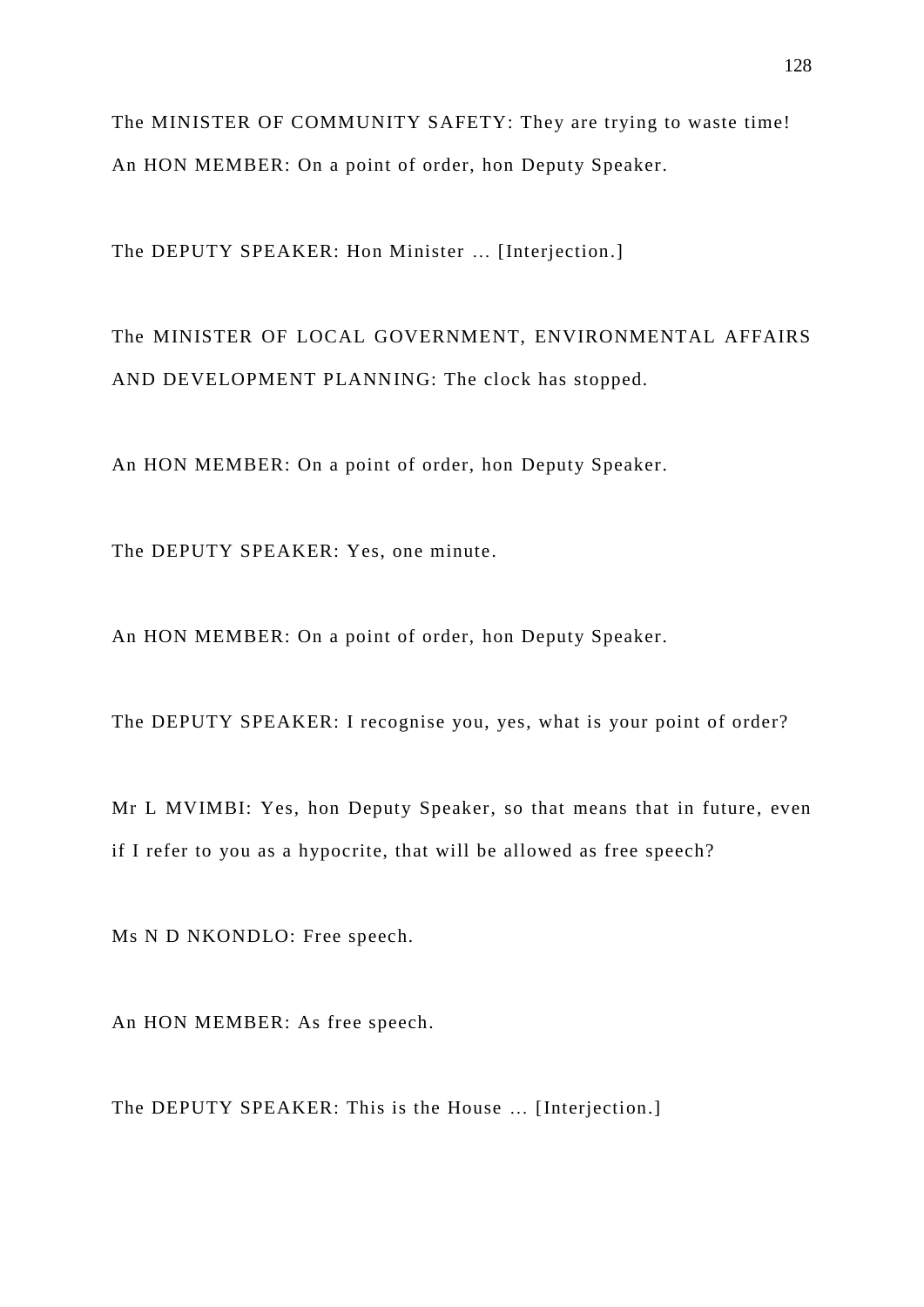An HON MEMBER: [Inaudible.] freedom of speech. The DEPUTY SPEAKER: Hon member, this is the House.

Ms N D NKONDLO: Make use of …. [Inaudible.]

The DEPUTY CHIEF WHIP (DA): On a point of order.

The DEPUTY SPEAKER: Please do not speak when I am speaking to you. Hon member, can I answer you? That is my ruling. I am not going to downplay freedom to speak here. I do not believe "hypocrite" is a derogatory word that needs to be outlawed in this Parliament. I have now made a ruling and my ruling stands. I will move over to the Minister.

Mr P MARRAN: The Speaker is a hypocrite.

The MINISTER OF LOCAL GOVERNMENT, ENVIRONMENTAL AFFAIRS AND DEVELOPMENT PLANNING: Thank you, hon Deputy Speaker. [Interjection.]

An HON MEMBER: It is not your House.

An HON MEMBER: Hon Deputy Speaker … [Interjections.]

The DEPUTY SPEAKER: Order, please!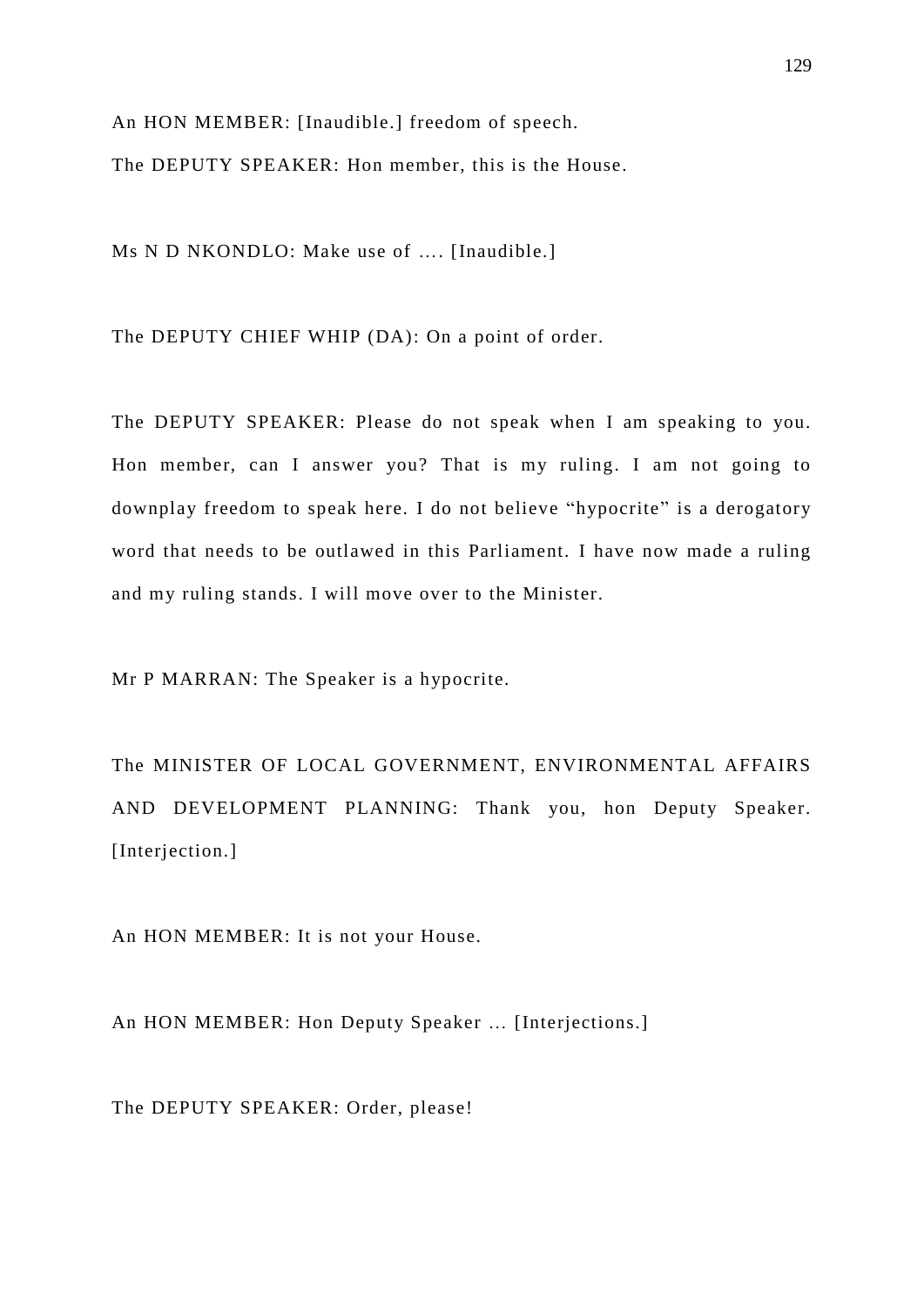The DEPUTY CHIEF WHIP (DA): On a point of order. An HON MEMBER: Point of order.

The DEPUTY SPEAKER: There is a point of order. [Interjection.] Hon Deputy Chief Whip?

The DEPUTY CHIEF WHIP (DA): Thank you, hon Deputy Speaker. I rise on Rule 62(1):

"That no member may reflect on the honour or competence of the holder of an office, whose removal from such office is dependent on the decision of the House. "

And what the African National Congress has just done, is that they have reflected on your honour as the Presiding Officer. I ask you to please rule that they withdraw their unparliamentary statements.

The DEPUTY SPEAKER: Is the hon member who called me a hypocrite prepared to withdraw?

The CHIEF WHIP (ANC): Can I address you, hon Deputy Speaker?

The DEPUTY SPEAKER: First I would like the person who said it to withdraw.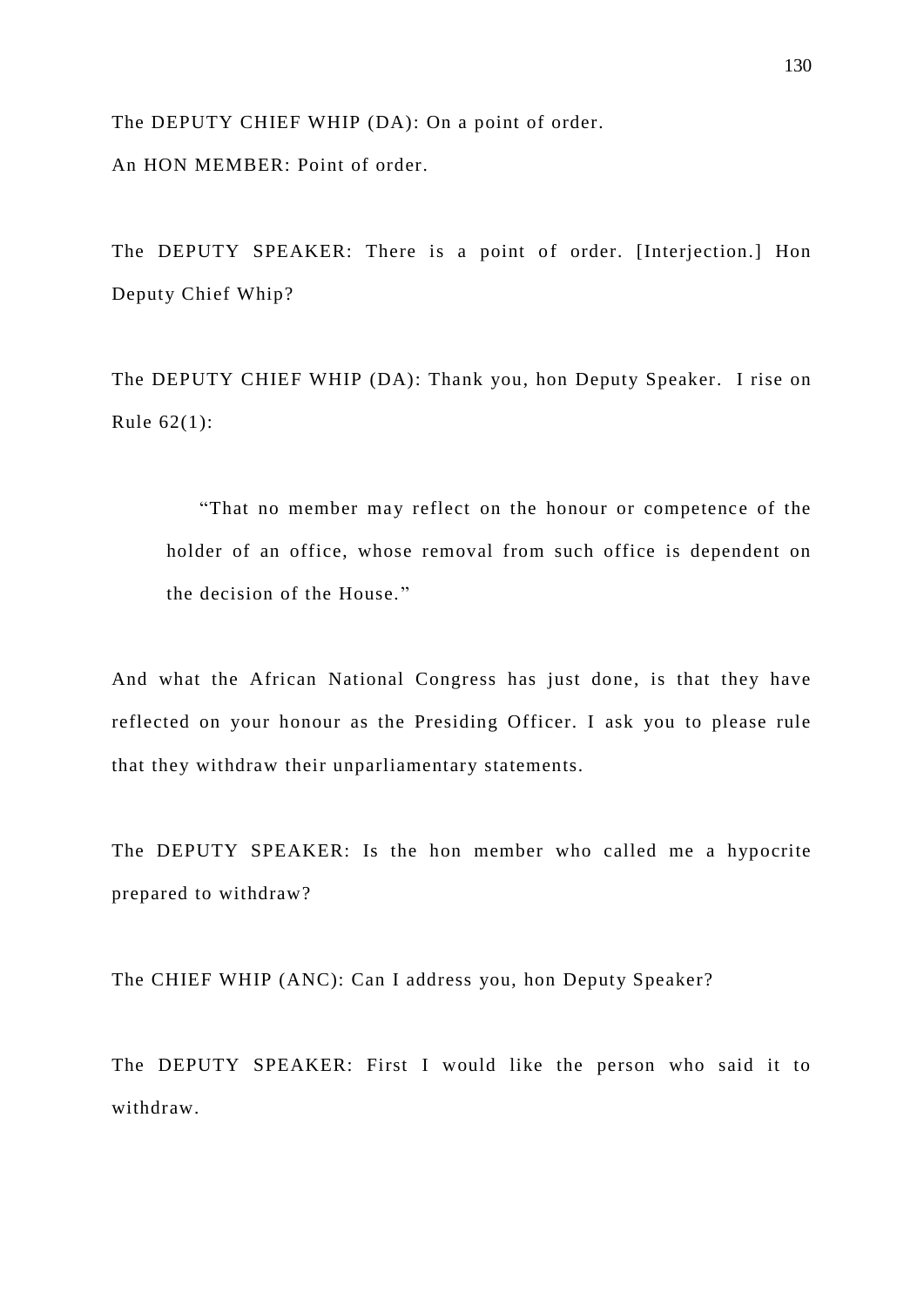The CHIEF WHIP (ANC): I would like to address you before that, hon Deputy Speaker.

The DEPUTY SPEAKER: Hon member Lekker, you can speak.

The CHIEF WHIP (ANC): [No audible response.]

The DEPUTY SPEAKER: Hon member Lekker, I am listening.

The CHIEF WHIP (ANC): [No audible response.]

The CHIEF WHIP (DA): Madam Deputy Speaker, I also have a point of order to raise.

The DEPUTY SPEAKER: What is your point of order, Chief Whip?

The CHIEF WHIP (DA): My point of order is on Rule 66(5) which states that:

"A member who is aggrieved by a ruling may not challenge …" [Interjection.]

The CHIEF WHIP (ANC): Can I address you, hon Deputy Speaker?

The CHIEF WHIP (DA): "… a ruling in the House."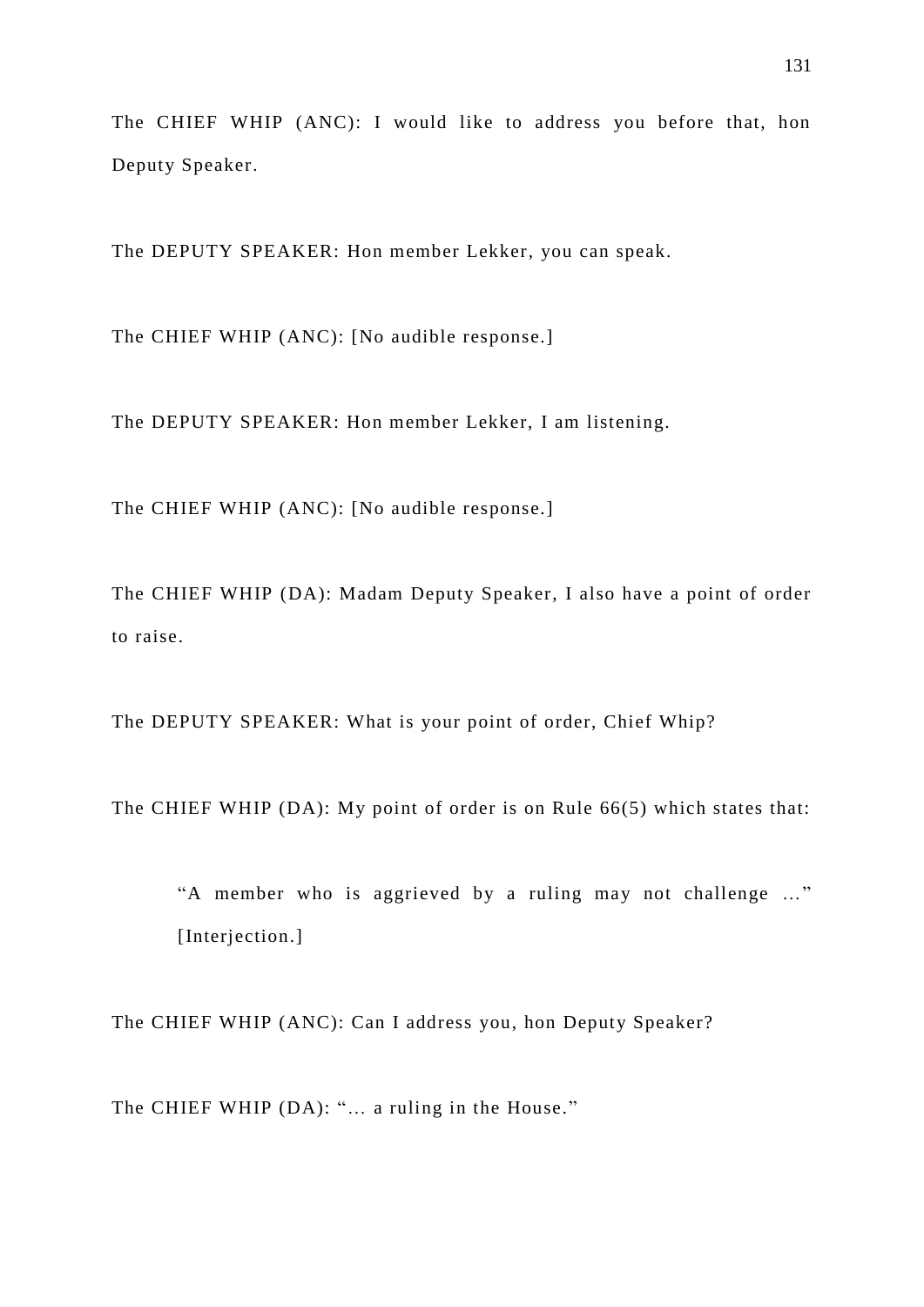The DEPUTY SPEAKER: Thank you.

The CHIEF WHIP (ANC): Hon Deputy Speaker! Can I address you, hon Deputy Speaker?

The CHIEF WHIP (DA): And therefore … [Interjections.]

The DEPUTY SPEAKER: Just one minute. Hon member Lekker?

The CHIEF WHIP (ANC): Hon Deputy Speaker … [Interjection.]

The CHIEF WHIP (DA): And therefore I ask … [Interjection.]

The CHIEF WHIP (ANC): When there is a member on the podium that has been recognised, you must – hon Deputy Speaker, I am not sure if you said I must sit down while you were attending to the Chief Whip of the House, because I was still on the floor and you did not say anything. You simply recognised her while I was speaking.

The CHIEF WHIP (DA): You were not speaking.

The DEPUTY SPEAKER: Hon member Lekker, you were not, we did not hear you. I will come back to you. I would like to finish with the Chief Whip, and I will absolutely give you the time to address your grievance , yes.

The CHIEF WHIP (ANC): Thank you.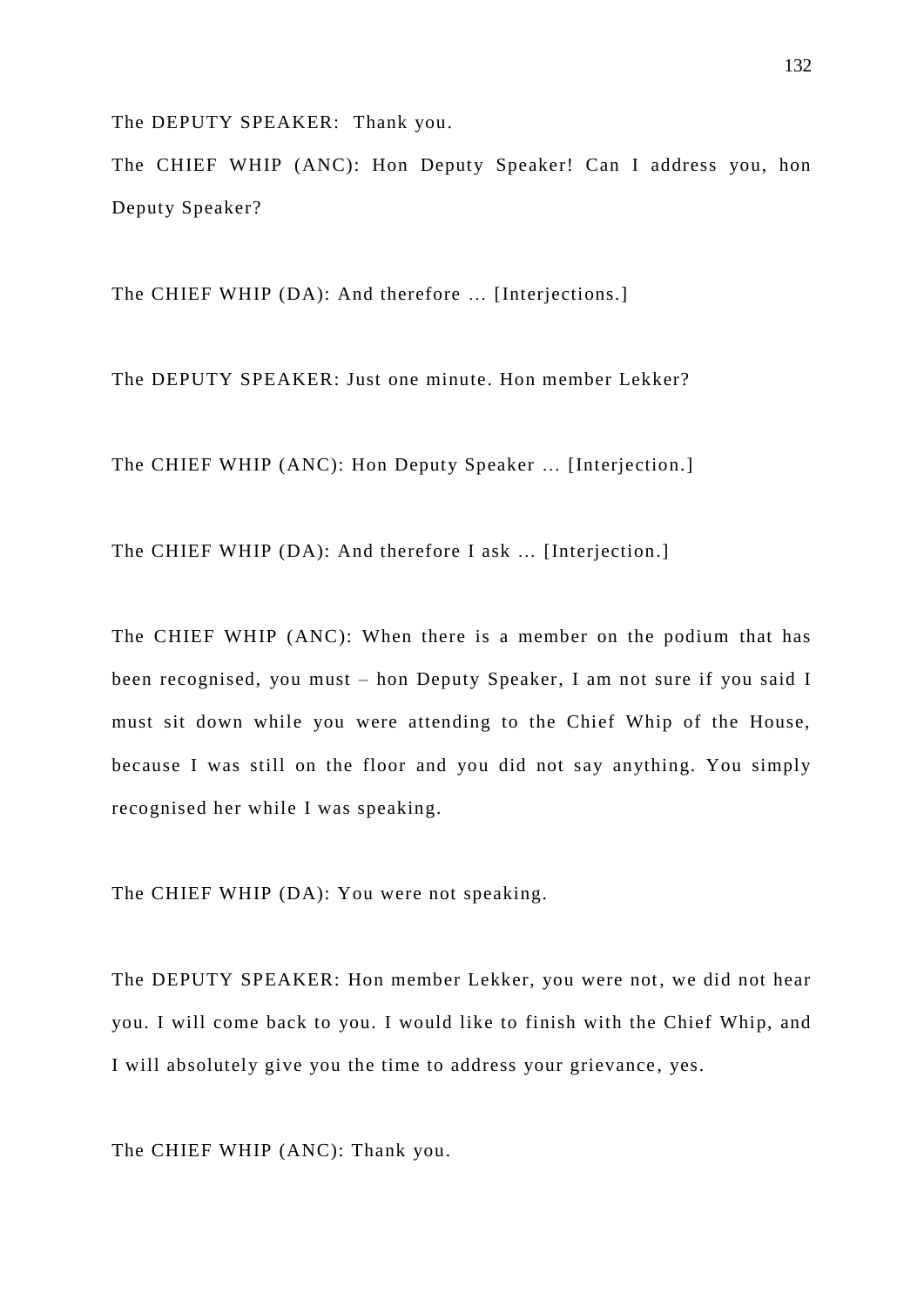The DEPUTY SPEAKER: Hon Chief Whip?

The CHIEF WHIP (DA): Thank you, Madam Deputy Speaker. I was rising on a point of order in terms of Rule 66(5) which states that:

> "A member who is aggrieved by a ruling may not challenge such in the House."

And therefore I would like that you call to order that hon member that is in fact in breach of the Rules and in terms of that Rule, thank you.

The DEPUTY SPEAKER: Thank you very much, hon Chief Whip. Over to you, hon member Lekker.

The CHIEF WHIP (ANC): Thank you, hon Deputy Speaker. I rise on a point of order raised by the Deputy Chief Whip, where he actually singled out a point that was part of a full sentence, and decided in that moment that he would then associate that part, and I think it is disingenuous of hon member Mitchell to say to the Deputy Speaker what the ruling must be, because in the first place he took it out of context and made it a point.

So I would like you, hon Deputy Speaker, to revisit the Hansard before you make any decision, because he is deliberately misleading and causing confusion in the House. I thank you.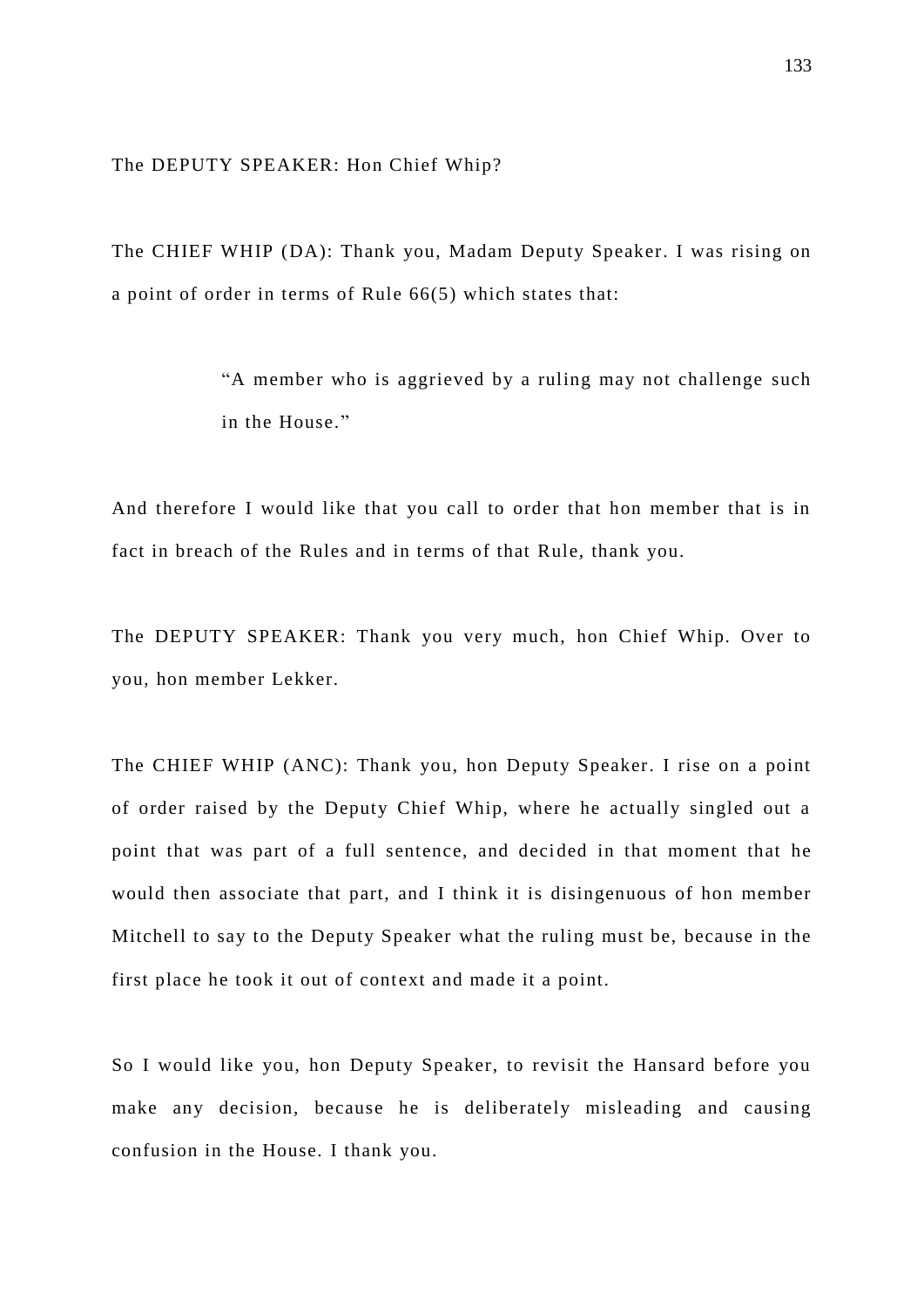The DEPUTY SPEAKER: Okay.

The DEPUTY CHIEF WHIP (DA): Hon Deputy Speaker … [Interjection.]

The CHIEF WHIP (DA): Point of order.

The DEPUTY SPEAKER: I recognise you, hon member Wenger. [Interjections.]

The CHIEF WHIP (ANC): There is now a point of order on top of another point of order?

The CHIEF WHIP (DA): You have accused the Deputy Chief Whip of … [Interjections.]

The DEPUTY ORDER: Order, please. Order!

The CHIEF WHIP (ANC): Hon Deputy Speaker, what you are doing? [Interjection.] You are allowing a point of order on top of another point of order, without even ruling.

The DEPUTY CHIEF WHIP (DA): Mute her! Mute her!

The DEPUTY SPEAKER: Hon member Lekker, order please! Now can I have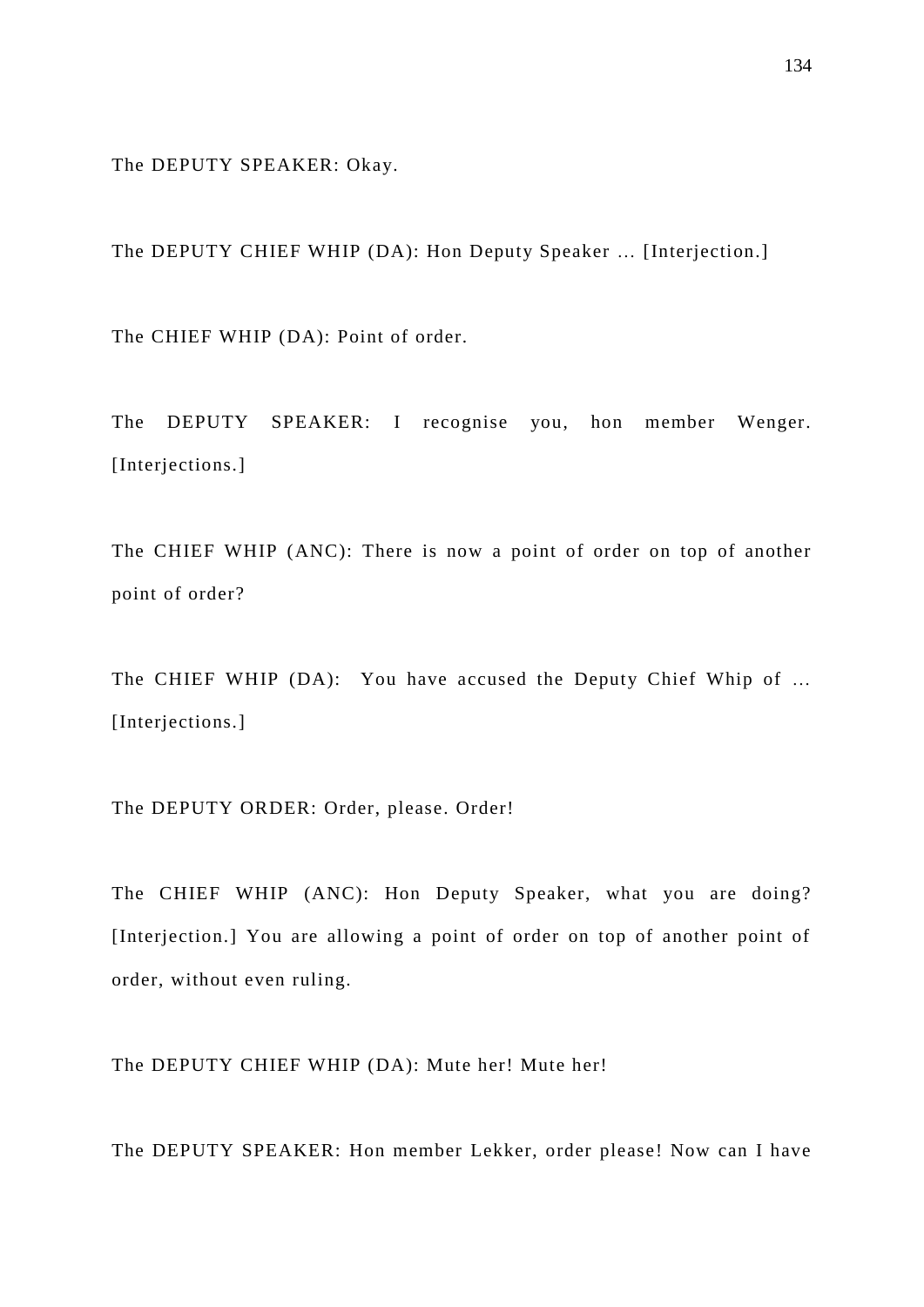one person address me at a time.

An HON MEMBER: Can I address you, hon Deputy Speaker.

The CHIEF WHIP (ANC): Can I address you, hon Deputy Speaker?

The DEPUTY SPEAKER: I am now recognising the Chief Whip as I have chosen to recognise her, and I am allowing her to speak.

An HON MEMBER: Okay [Inaudible.]

The CHIEF WHIP (DA): Thank you, hon Deputy Speaker … [Interjections.]

The DEPUTY SPEAKER: I will recognise you if your hand is up. So I recognised the Chief Whip and then I recognise hon member Sayed.

The CHIEF WHIP (DA): Thank you, Madam Deputy Speaker. It has been ruled previously that saying "deliberately misleading" the House is unparliamentary, and the Chief Whip of the Opposition has accused hon member Mitchell of deliberately misleading the House.

The DEPUTY SPEAKER: I hear you, thank you very much. Hon member Sayed, what is your point?

The DEPUTY CHIEF WHIP (ANC): Hon Deputy Speaker, if I heard the hon member Lulama Mvimbi correctly, he was not necessarily saying that you are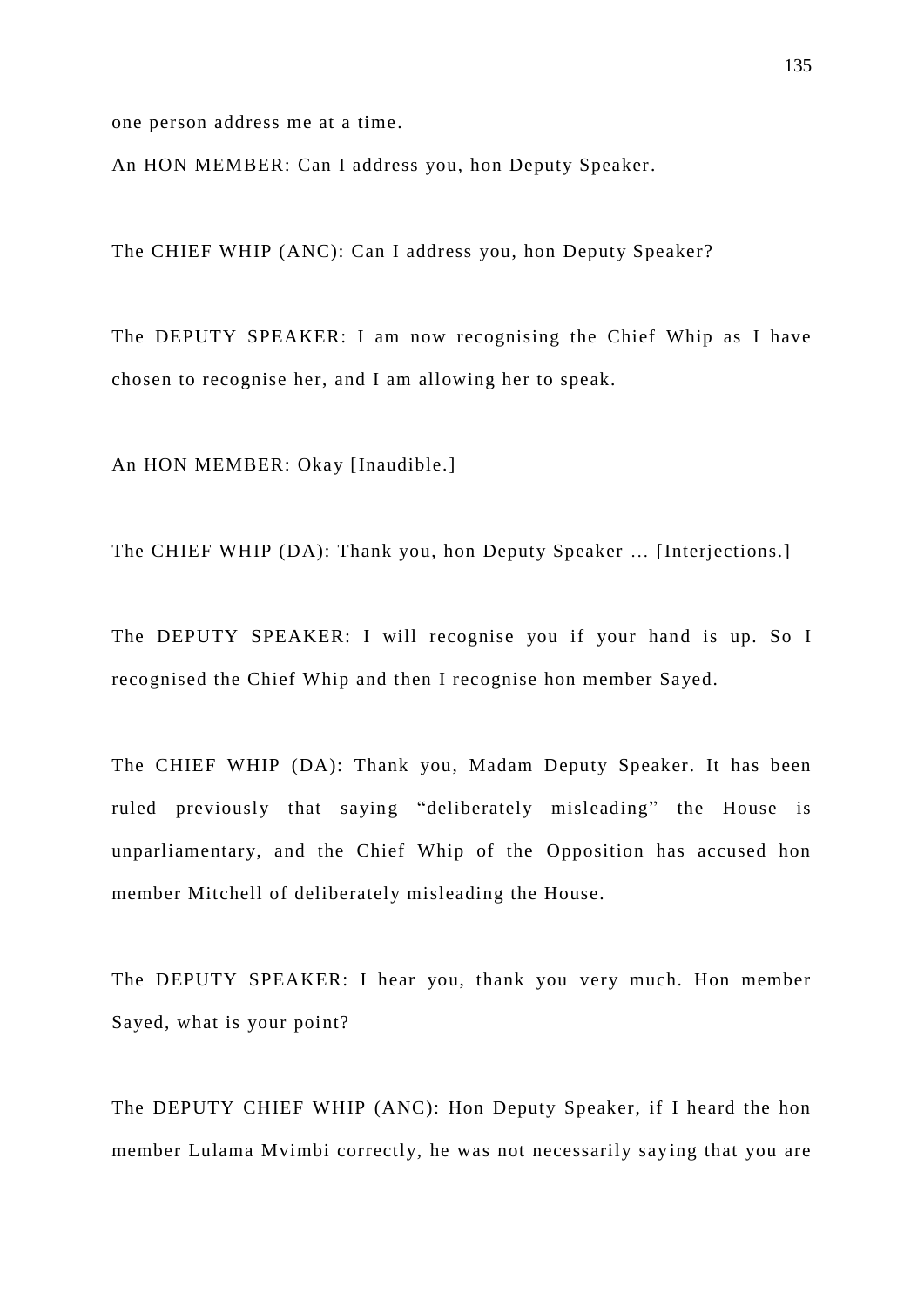a hypocrite. He was saying would it be correct for him to say that you are one. So I think we need to also have a … [audio lost.]

The DEPUTY SPEAKER: I have lost you, hon member Sayed. Are you there?

The DEPUTY CHIEF WHIP (ANC): … will assist.

The DEPUTY SPEAKER: Okay. Thank you very much. Anybody else? Hon member Mackenzie, I see that you have your hand up?

Mr R D MACKENZIE: Thank you, hon Deputy Speaker. When the hon member Mvimbi left – hon member Sayed rightfully said – his last words, as he was departing were that you are a hypocrite, referring to you as the Deputy Speaker. That is what my colleague, the Deputy Chief Whip, wanted you to rule on, and even ask him to withdraw and apologise for that comment.

The DEPUTY SPEAKER: Okay, thank you very much. Have I recognised everybody who has got their hands up? Hon member Mvimbi, I recognise you.

Mr L L MVIMBI: [No audible response.]

The DEPUTY SPEAKER: Okay, your hand is not – all right, your hand is not up.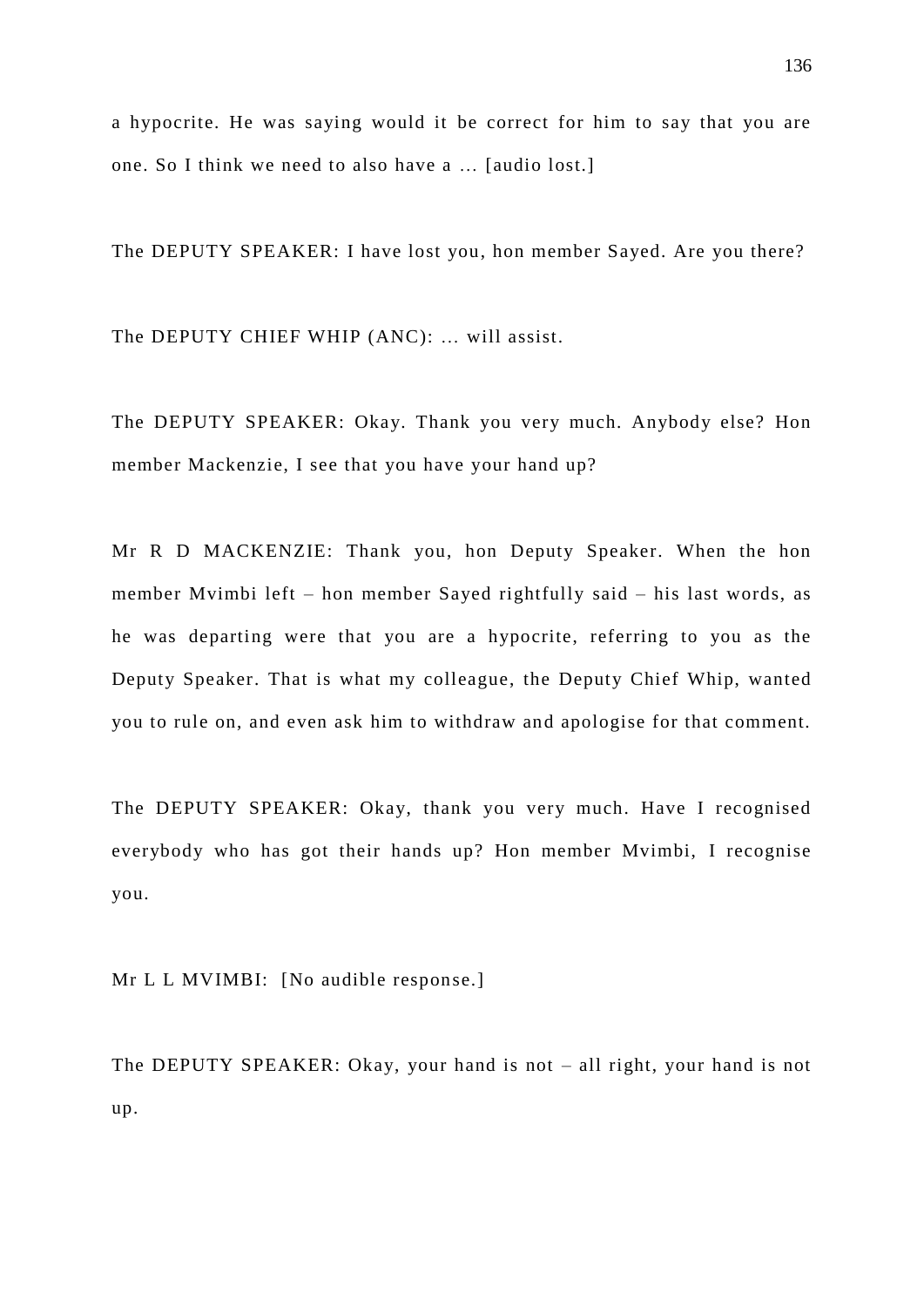Mr L L MVIMBI: Hon Deputy Speaker ... [Interjection.]

The DEPUTY SPEAKER: One minute. Hon member Mvimbi, can you start from the beginning, I did not hear you?

Mr L L MVIMBI: Yes, sorry, my apologies, I was on mute. Hon Deputy Speaker, I never said to you you are a hypocrite. I gave the example that if I say you are a hypocrite, is that allowed in the House, and you said yes. When I stopped there was another voice that said you are a hypocrite. It was not me. Hon member Mackenzie must not create stories here. It was not me. I heard that voice that said that you are a hypocrite. It was definitely not me. That was the first point I want to clarify.

The second point, hon Deputy Speaker, hon member Mitchell is constantly misquoting Rules of Order in the House. It is now the second time . He did that when … [audio lost.]

The DEPUTY SPEAKER: I have lost you again, hon member Mvimbi. There we go.

Mr L L MVIMBI: No, I am here. Hon Deputy Speaker, as I am speaking I notice that there is someone who keep on muting me. Every time I speak.

So now, hon Deputy Speaker, hon member Mitchell read Rule 62. He said no member may reflect on the honour or incompetence of the holder of an office.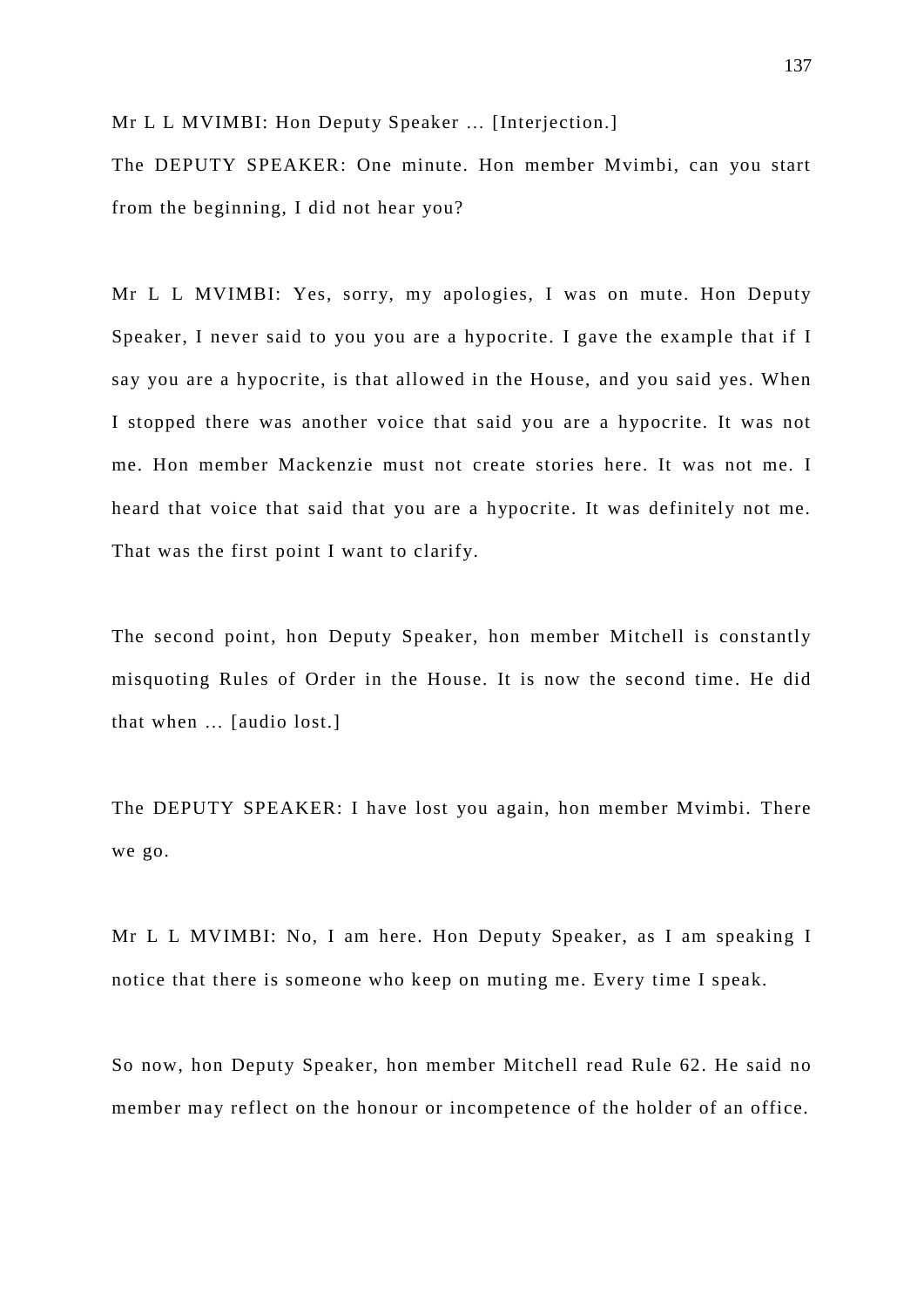As far as I can recall nobody, nobody has actually reflected on your honour, hon Deputy Speaker. There is nobody, hon Deputy Speaker. Nobody has … [Interjections.]

The DEPUTY SPEAKER: Thank you.

Mr L L MVIMBI: … reflected on your competency. So hon member Mitchell is actually notorious … [Interjections.]

The DEPUTY SPEAKER: Okay. Order, order! Hon members, I have made a ruling on the word "hypocrite". I am standing with that ruling, but what I will ask is that the Table staff listen to Hansard, and we will revert in terms of the word "hypocrite" or whether I was called a "hypocrite", and revert back in the next sitting, and also in terms of being "deliberately misled". I just have to ask the Table staff who actually said that. So I will come back to you in the next sitting.

I would like us to conclude with hon Minister Bredell's speech, please.

The MINISTER OF LOCAL GOVERNMENT, ENVIRONMENTAL AFFAIRS AND DEVELOPMENT PLANNING: Hon Deputy Speaker … [Interjections.]

The DEPUTY CHIEF WHIP (ANC): *Amandla*, hon Deputy Speaker.

The MINISTER OF LOCAL GOVERNMENT, ENVIRONMENTAL AFFAIRS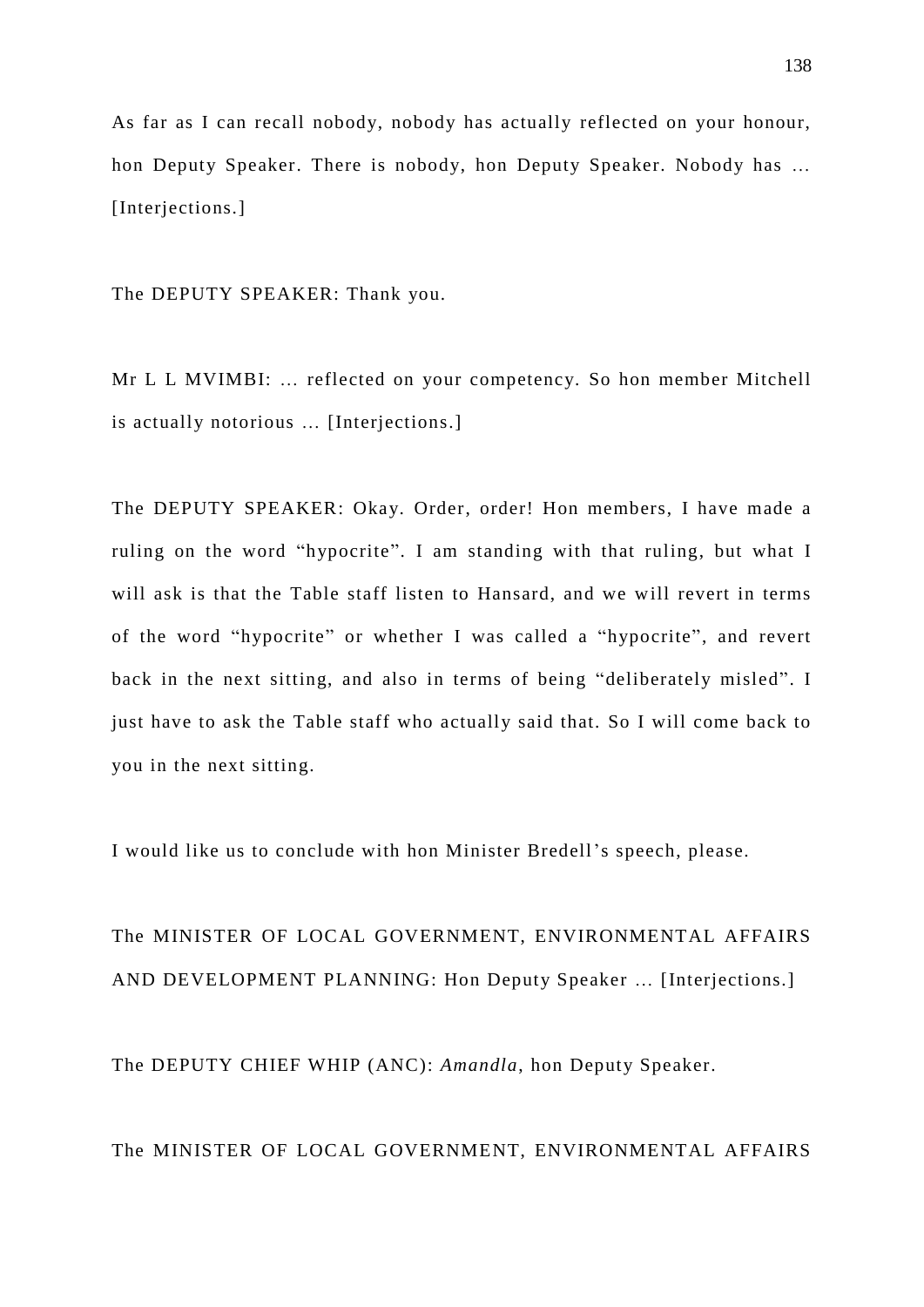AND DEVELOPMENT PLANNING: … when it comes to delivery, our record speaks for itself. Ask Stats South Africa, the Auditor-General, any institution. When it comes to delivery of basic services and opportunities to the poorest of the poor, on every level there is no province that can match the Western Cape.

We are the only province that have implemented the Provincial Spatial Development Framework throughout all our councils, but, hon Deputy Speaker, perhaps I can ask hon member Herron to tell the House how the coalition government of the ANC and Good Party sees justice. Give us an example of where the ANC has done it right. Instead, under the coalition government … [Interjections.]

Ms N D NKONDLO: Same province with high inequality.

The MINISTER OF LOCAL GOVERNMENT, ENVIRONMENTAL AFFAIRS AND DEVELOPMENT PLANNING: … more people in South Africa have been arrested for being on the beach, than have been arrested for state capture.

The hon member Dugmore can do honour to his word and just arrest one person that was involved in the state capture . Then we will maybe listen to him.

Hon Deputy Speaker, in South Africa the UN has received reports of police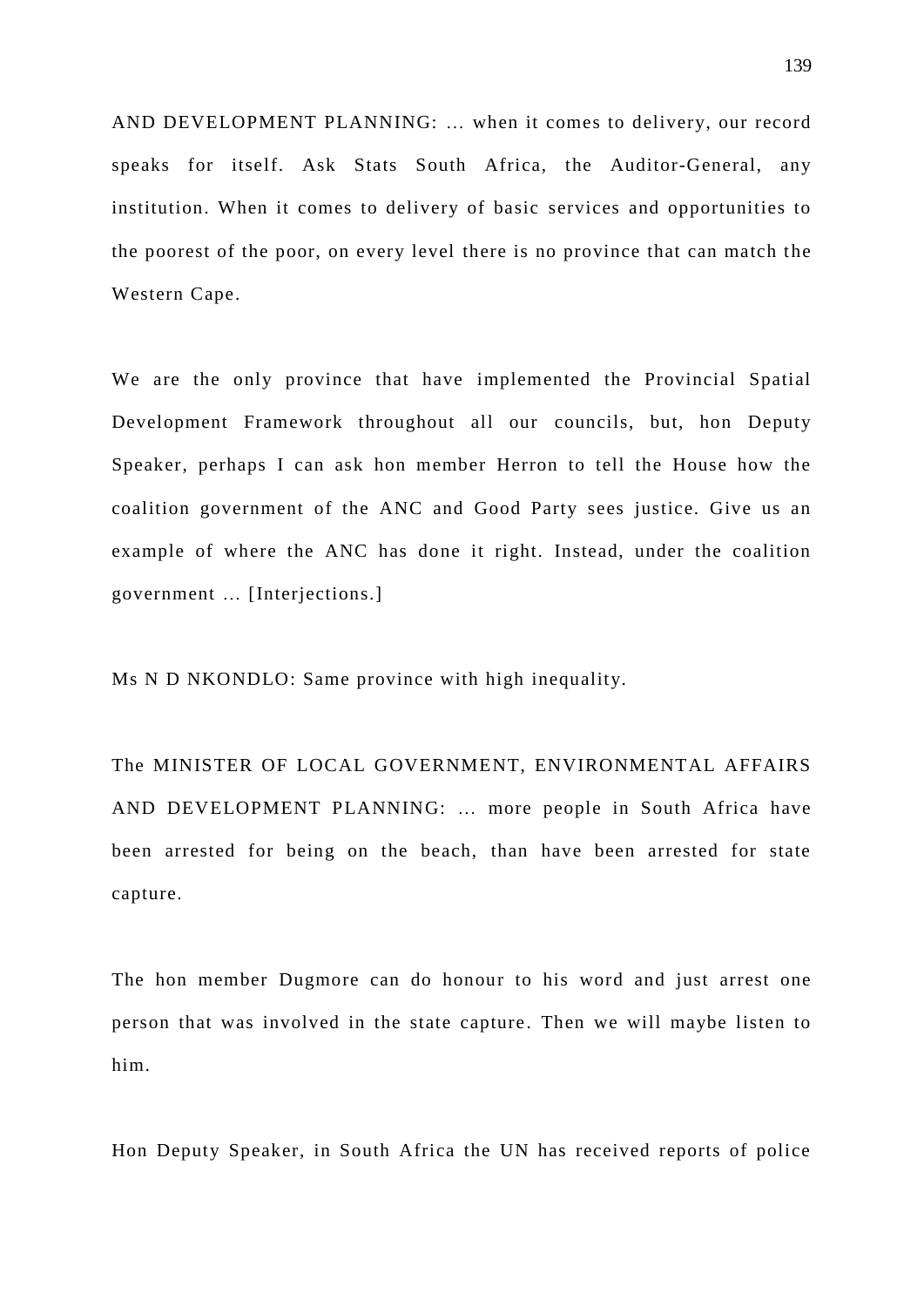using rubber bullets, teargas, water guns and whips to enforce social distancing, especially in poor neighbourhoods. Hon member, is that the type of social and spatial justice you endorse? If not, can you tell this House how you have taken your partners at National Government to task to prevent this ongoing brutality against our people?

Hon Deputy Speaker, when we look at hon member Marran, he quoted a previous ANC president. I wonder what that same president would say today if he looked at the ANC's looting of the state; if he looked at land – like what happened at the farm in Vrede in the Free State and I wonder what the hon member Dugmore would say about that then. The member Dugmore mentioned sitting, sitting, sitting. I can promise him after the 24th election, he will also be sitting on the street. I thank you.

The DEPUTY SPEAKER: Thank you, hon Minister Bredell. I recognise the hon member Herron.

Mr B N HERRON: Thank you, hon Deputy Speaker. It is quite astounding to me that Ministers Bredell and Madikizela want to know what I did when I was in office. I mean, Ministers Bredell and Madikizela have been in the Cabinet for 10 years and they have both held the most crucial portfolios, housing and spatial planning, to achieve spatial justice, and they did nothing in 10 years. In fact, they have now been there 12 years, and they have done absolutely nothing.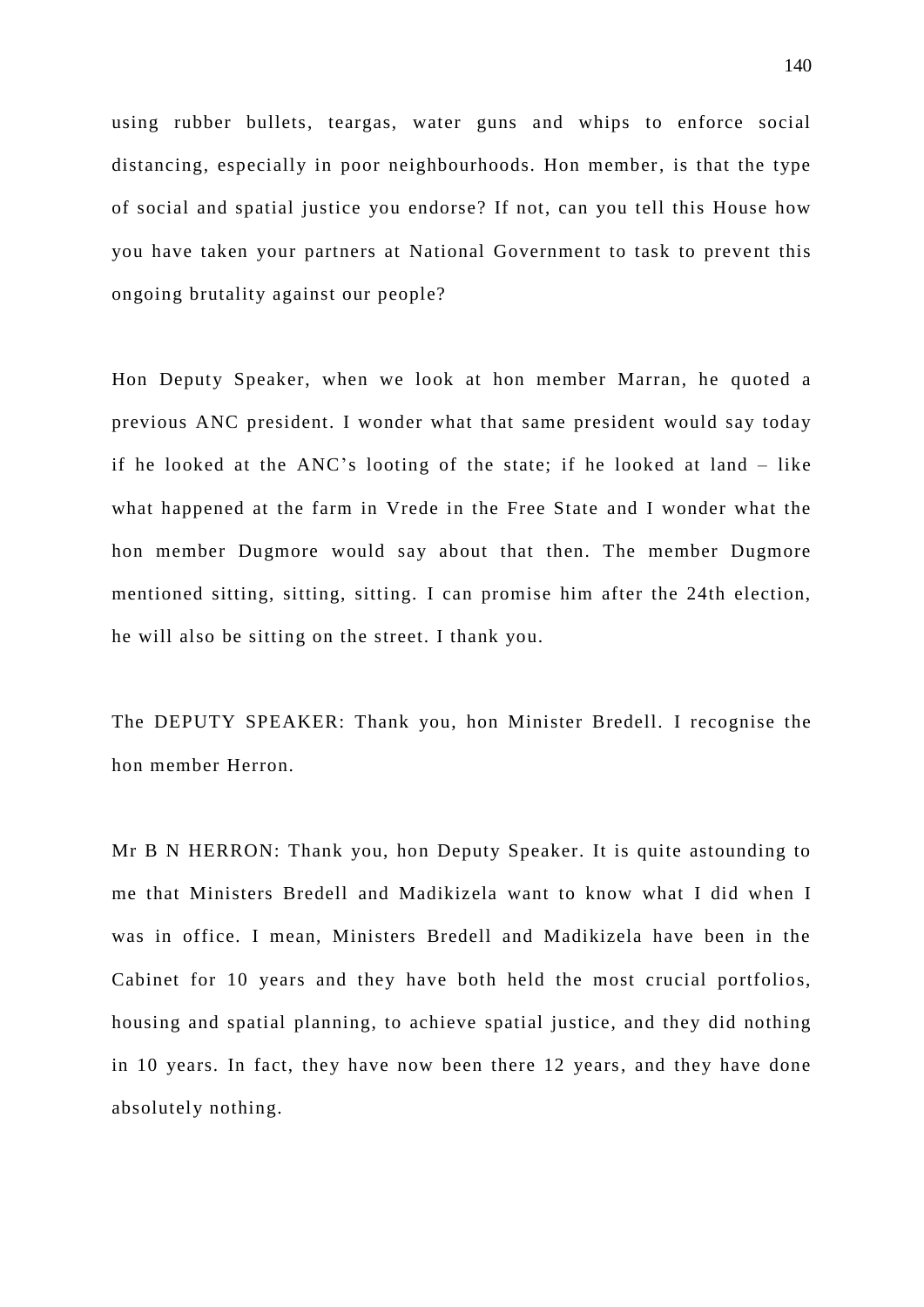I was responsible for Urban Development for 18 months, and within six months of that appointment, I began implementing the DA's manifesto about integrating communities and providing affordable housing in good locations. That was the 2016 Local Government Manifesto.

I identified 11 sites within six months of that appointment, and three months thereafter we had a request for proposals published, calling for proposals, and four months thereafter there were 13 proposals.

The reason that I resigned from the DA is because the DA stopped those projects. It is because I was told in a DA caucus by the Deputy Provincial Chairperson of the DA in the Western Cape, J P Smith, that "transformation" is a swearword, and that was the last DA caucus I attended.

So it is astounding to me that they are saying, "What did you do?" They know very well that I fought very hard to get 11 projects in Woodstock and … [Interjection.]

The MINISTER OF TRANSPORT AND PUBLIC WORKS: That is not true, that is not true.

Mr B N HERRON: … Salt River launched, but they stopped it, and now they are saying, "What did you do?" They have been there 10 years in the Cabinet, earning fat salaries, and they have changed nothing.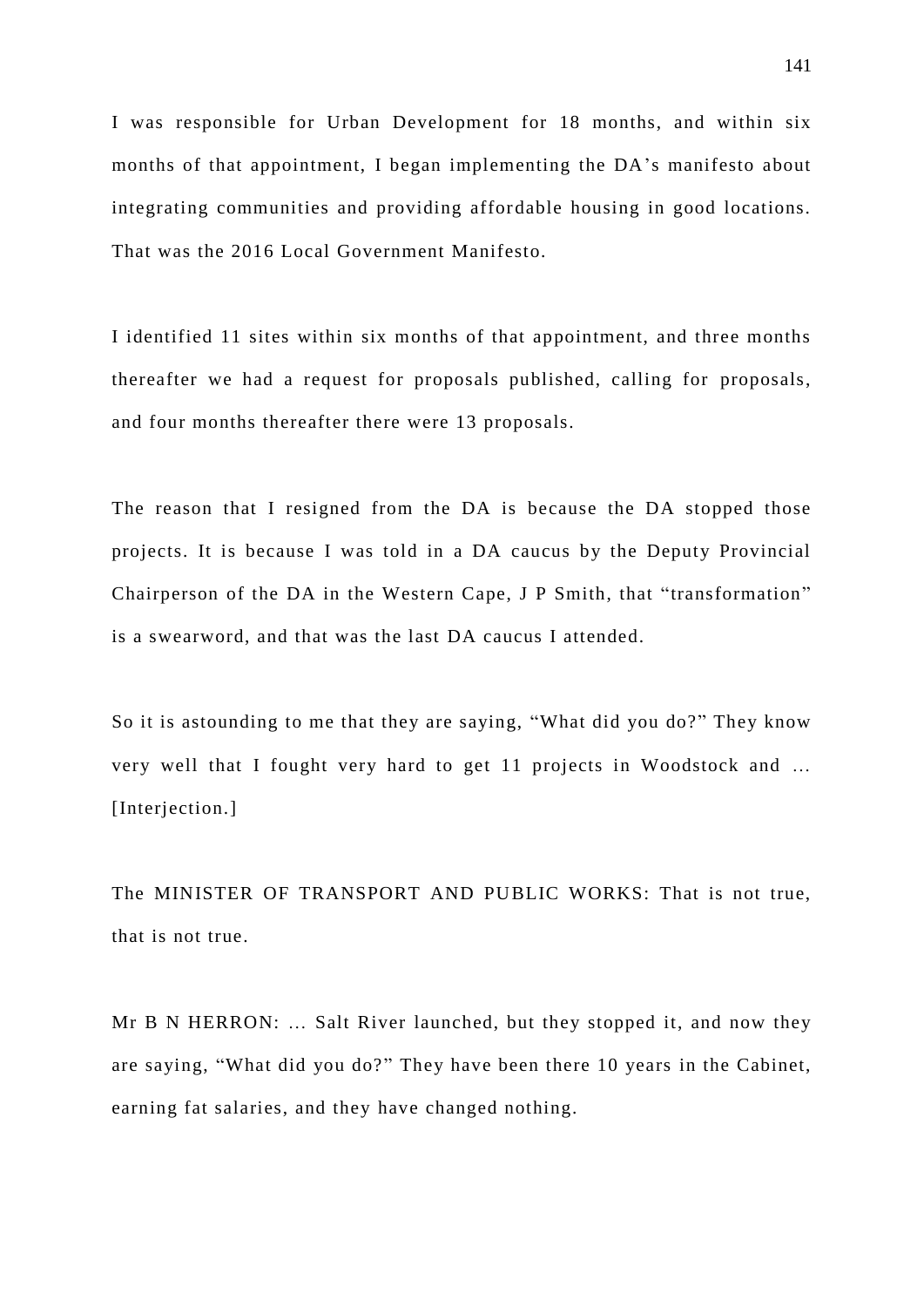So I am absolutely astounded that that is the response, because if that is the response, then the DA is standing still on the other side of the Rubicon, where P W Botha left them in 1985.

To Minister Simmers, let me say the USDG underspend was in the Informal Settlements Department and that Department was managed by Xanthea Limberg. So that has nothing to do with me.

Really, hon Deputy Speaker, I want to say that we can move forward with spatial justice. We do not have to stay stuck in the past forever. There are alternatives to the outdated housing models. The Province should not pursue … [Interjection.]

The DEPUTY SPEAKER: Time is up.

Mr B N HERRON: … building housing on rubbish dumps in Khayelitsha, costing billions of rand. We can stop sentencing people to the fringes and focus on the middle, and not matchbox homes on the edges … [Interjection.]

The DEPUTY SPEAKER: Thank you.

Mr B N HERRON: … but affordable homes, integrated with good expensive homes, in new sustainable communities. Thank you.

The DEPUTY SPEAKER: Thank you very much. [Interjections.]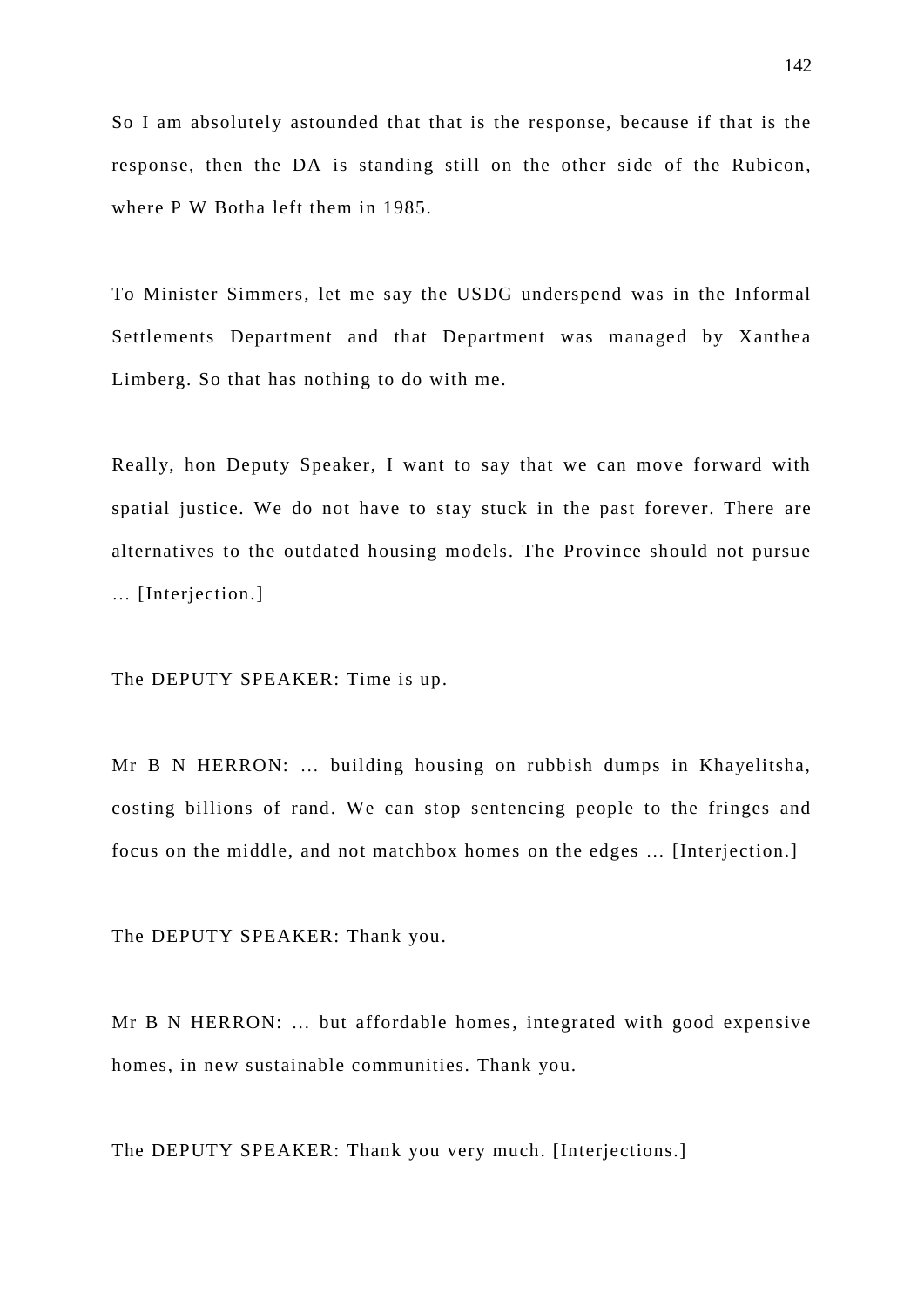The MINISTER OF TRANSPORT AND PUBLIC WORKS: On a point of order, hon Deputy Speaker.

The DEPUTY SPEAKER: Yes, hon Minister, I recognise you. Hon Minister Madikizela?

The MINISTER OF TRANSPORT AND PUBLIC WORKS: Can I just get clarity? Did hon member Herron just call the community of Khayelitsha a dump area? I just want to get clarity.

An HON MEMBER: No, we did not.

Mr B N HERRON: I would like to clarify.

The DEPUTY SPEAKER: Minister Madikizela, we should not be clarifying our speeches here. Hon Minister, hon member Herron, you are now, you have … [Inaudible.]

Mr B N HERRON: The point that I made is that the Provincial Government wants to invest two or R3 billion in building housing on a dumpsite in Khayelitsha, and I am saying that there are better options than that.

The DEPUTY SPEAKER: Thank you very much.